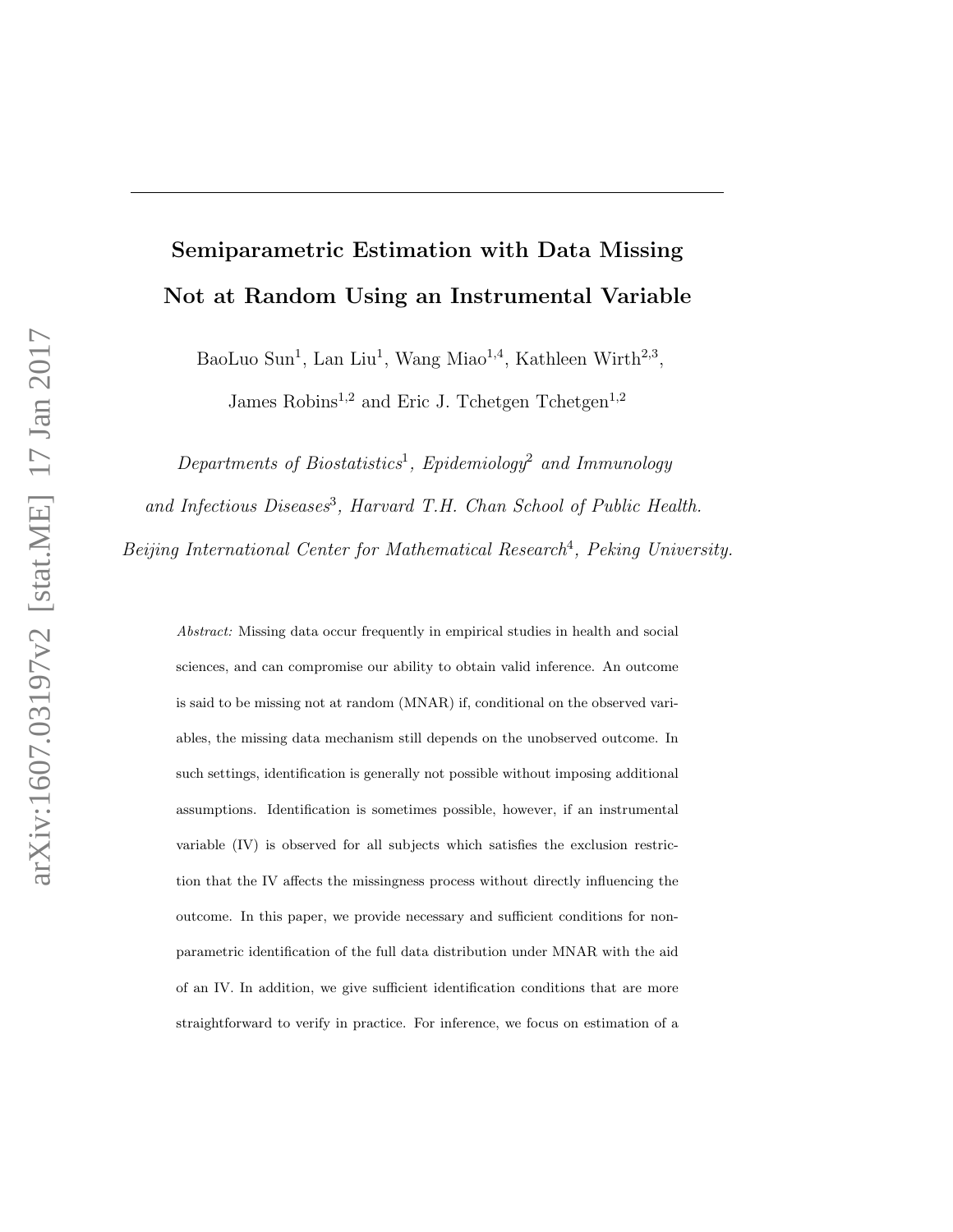population outcome mean, for which we develop a suite of semiparametric estimators that extend methods previously developed for data missing at random. Specifically, we propose a novel doubly robust estimator of the mean of an outcome subject to MNAR. For illustration, the methods are used to account for selection bias induced by HIV testing refusal in the evaluation of HIV seroprevalence in Mochudi, Botswana, using interviewer characteristics such as gender, age and years of experience as IVs.

Key words and phrases: Instrumental variable, Missing not at random, Inverse probability weighting, Doubly robust.

### 1. Introduction

Selection bias is a major problem in health and social sciences, and is said to be present in an empirical study if features of the underlying population of primary interest are entangled with features of the selection process not of scientific interest. Selection bias can occur in practice due to incomplete data, if the observed sample is not representative of the underlying population. While various ad hoc methods exist to adjust for missing data, such methods may be subject to bias unless under fairly strong assumptions. For example, complete-case analysis is easy to implement and is routinely used in practice. However, complete-case analysis can be biased when the outcome is not missing completely at random (MCAR) [\(Little](#page-32-0) [and Rubin, 2002\)](#page-32-0). Progress can still be made if data are missing at random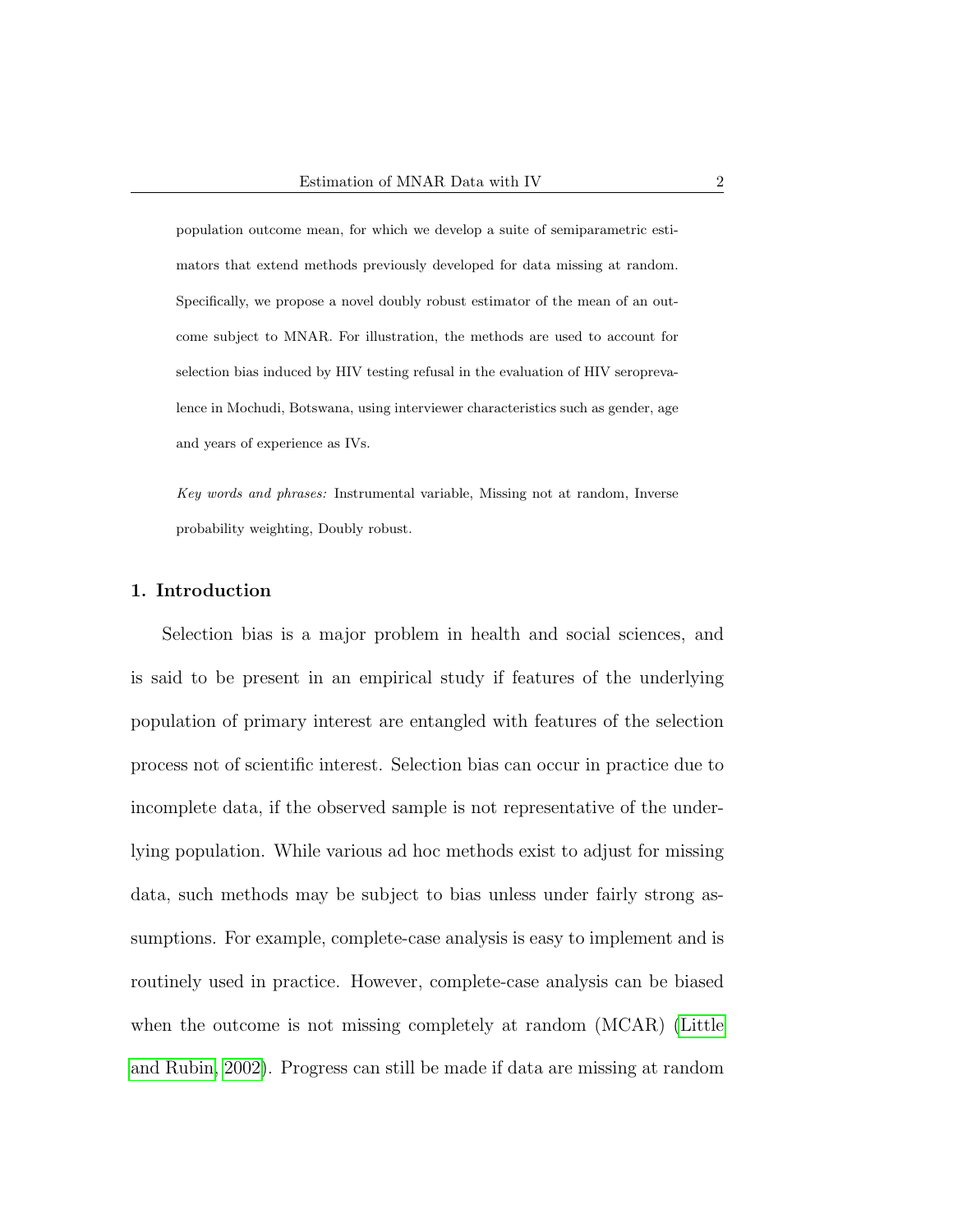(MAR), such that the missing data mechanism is independent of unobserved variables conditional on observed variables. Principled methods for handling MAR data abound, including likelihood-based procedures [\(Little](#page-32-0) [and Rubin, 2002;](#page-32-0) [Horton and Laird, 1998\)](#page-31-0), multiple imputation [\(Rubin,](#page-35-0) [1987;](#page-35-0) [Kenward and Carpenter, 2007a;](#page-31-1) [Horton and Lipsitz, 2001;](#page-31-2) [Schafer,](#page-35-1) [1999\)](#page-35-1), inverse probability weighting [\(Robins et al., 1994;](#page-34-0) [Tsiatis, 2007;](#page-36-0) [Li](#page-32-1) [et al., 2013\)](#page-32-1) and doubly robust estimation [\(Scharfstein et al., 1999;](#page-35-2) [Lipsitz](#page-32-2) [et al., 1999;](#page-32-2) [Robins et al., 2000;](#page-34-1) [Robins and Rotnitzky, 2001;](#page-34-2) [Neugebauer](#page-33-0) [and van der Laan, 2005;](#page-33-0) [Tsiatis, 2007;](#page-36-0) [Tchetgen Tchetgen, 2009\)](#page-35-3).

The MAR assumption is strictly not testable in a nonparametric model without an additional assumption [\(Gill et al., 1997;](#page-31-3) [Potthoff et al., 2006\)](#page-33-1) and is often untenable. An outcome is said to be missing not at random (MNAR) if it is neither MCAR nor MAR, such that conditional on the observed variables, the missingness process depends on the unobserved variables [\(Little and Rubin, 2002\)](#page-32-0). Identification is generally not available under MNAR without an additional assumption [\(Robins and Ritov,](#page-34-3) [1997\)](#page-34-3). A possible approach is to make sufficient parametric assumptions [\(Little and Rubin, 2002;](#page-32-0) [Roy, 2003;](#page-35-4) [Wu and Carroll, 1988\)](#page-36-1) about the full data distribution for identification. However, this approach can fail even with commonly used fully parametric models [\(Miao et al., 2014;](#page-32-3) [Wang](#page-36-2)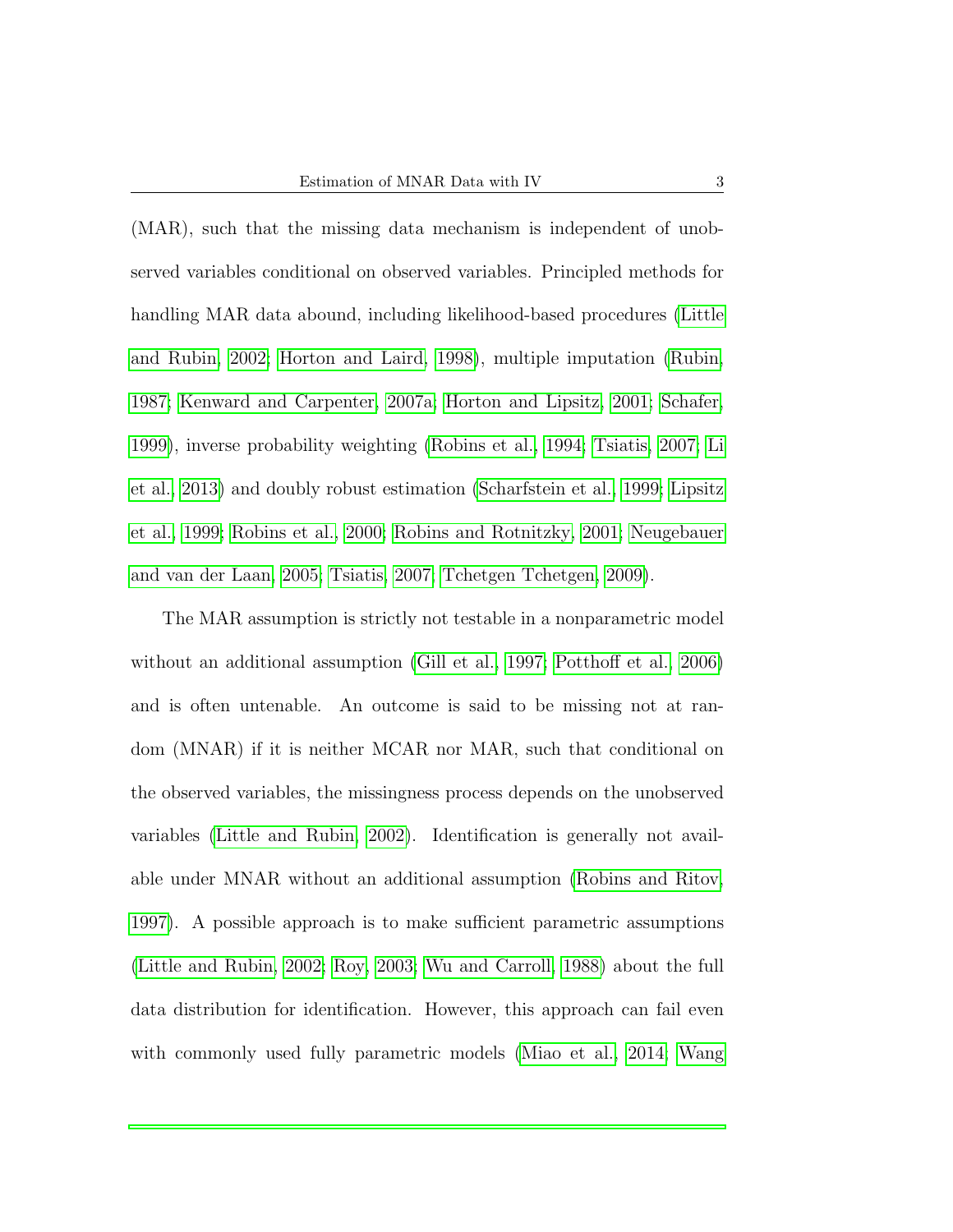[et al., 2014\)](#page-36-2). Alternative strategies for MNAR include positing instead sufficiently stringent modeling restrictions on a model for the missing data process [\(Rotnitzky and Robins, 1997\)](#page-34-4) or conducting sensitivity analysis and constructing bounds [\(Moreno-Betancur and Chavance, 2013;](#page-33-2) [Kenward and](#page-31-4) [Carpenter, 2007b;](#page-31-4) [Robins et al., 2000;](#page-34-1) [Vansteelandt et al., 2007\)](#page-36-3). A framework for identification and semiparametric inference was recently proposed by [Miao et al.](#page-32-4) [\(2015\)](#page-32-4) and [Miao and Tchetgen Tchetgen](#page-33-3) [\(2016\)](#page-33-3), building on earlier work by [D'Haultfoeuille](#page-31-5) [\(2010\)](#page-31-5), [Wang et al.](#page-36-2) [\(2014\)](#page-36-2) and [Zhao](#page-36-4) [and Shao](#page-36-4) [\(2015\)](#page-36-4), under the assumption that a shadow variable is fully observed which is associated with the outcome prone to missingness but independent of the missingness process conditional on covariates and the possibly unobserved outcome. Another common identification approach involves leveraging an instrumental variable (IV) [\(Manski, 1985;](#page-32-5) [Winship and](#page-36-5) [Mare, 1992\)](#page-36-5). Heckman's framework [\(Heckman, 1979,](#page-31-6) [1997\)](#page-31-7) is perhaps the most common IV approach used primarily in economics and other social sciences to account for outcome MNAR. A valid IV is known to satisfy the following conditions:

- (i) the IV is not directly related to the outcome in the underlying population, conditional on a set of fully observed covariates, and
- (ii) the IV is associated with the missingness mechanism conditional on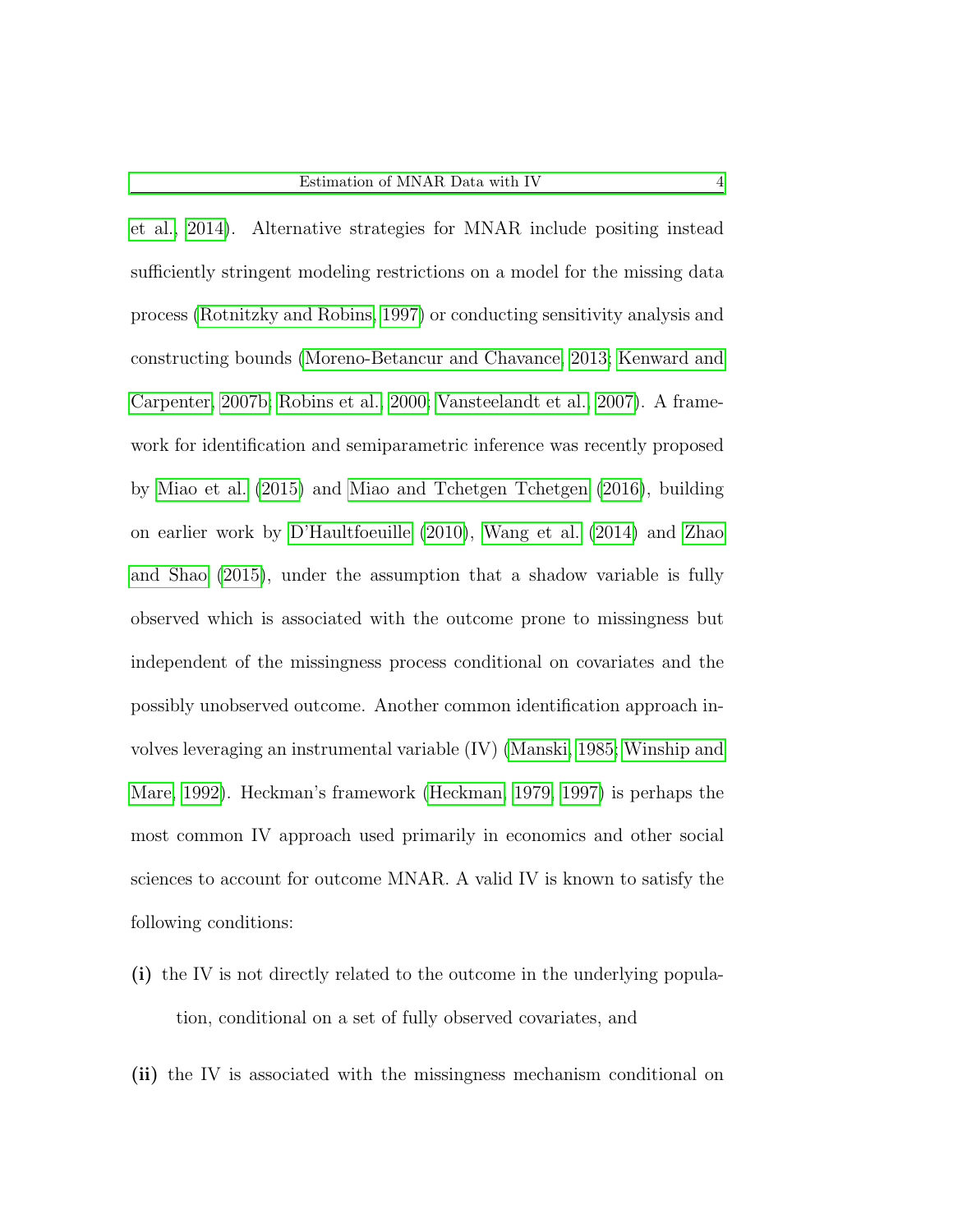the fully observed covariates.

Therefore a valid IV must predict a person's propensity to have an observed outcome, without directly influencing the outcome.

In principle, one can use a valid IV to obtain a nonparametric test of the MAR assumption. However access to an IV does not generally point identify the joint distribution of the full data nor its functionals. Heckman's selection model consists of an outcome model that is associated with the selection process through correlated latent variables included in both models [\(Heckman, 1979\)](#page-31-6). It is generally not identifiable without an assumption of bivariate normal latent error in defining the model [\(Wooldridge, 2010\)](#page-36-6). Estimation using Heckman-type selection models may be sensitive to these parametric assumptions [\(Winship and Mare, 1992;](#page-36-5) [Puhani, 2000\)](#page-34-5), although there has been significant work towards relaxing some of the assumptions [\(Manski, 1985;](#page-32-5) [Newey et al., 1990;](#page-33-4) [Das et al., 2003;](#page-30-0) [Newey, 2009\)](#page-33-5). An alternative sufficient identification condition was considered by [Tchetgen](#page-35-5) [Tchetgen and Wirth](#page-35-5) [\(2013\)](#page-35-5) which involves restricting the functional form of the selection bias function due to non-response on the additive, multiplicative or odds ratio scale. However, their approach for estimation is fully parametric and may be sensitive to bias due to model misspecification. Therefore a more robust approach is warranted.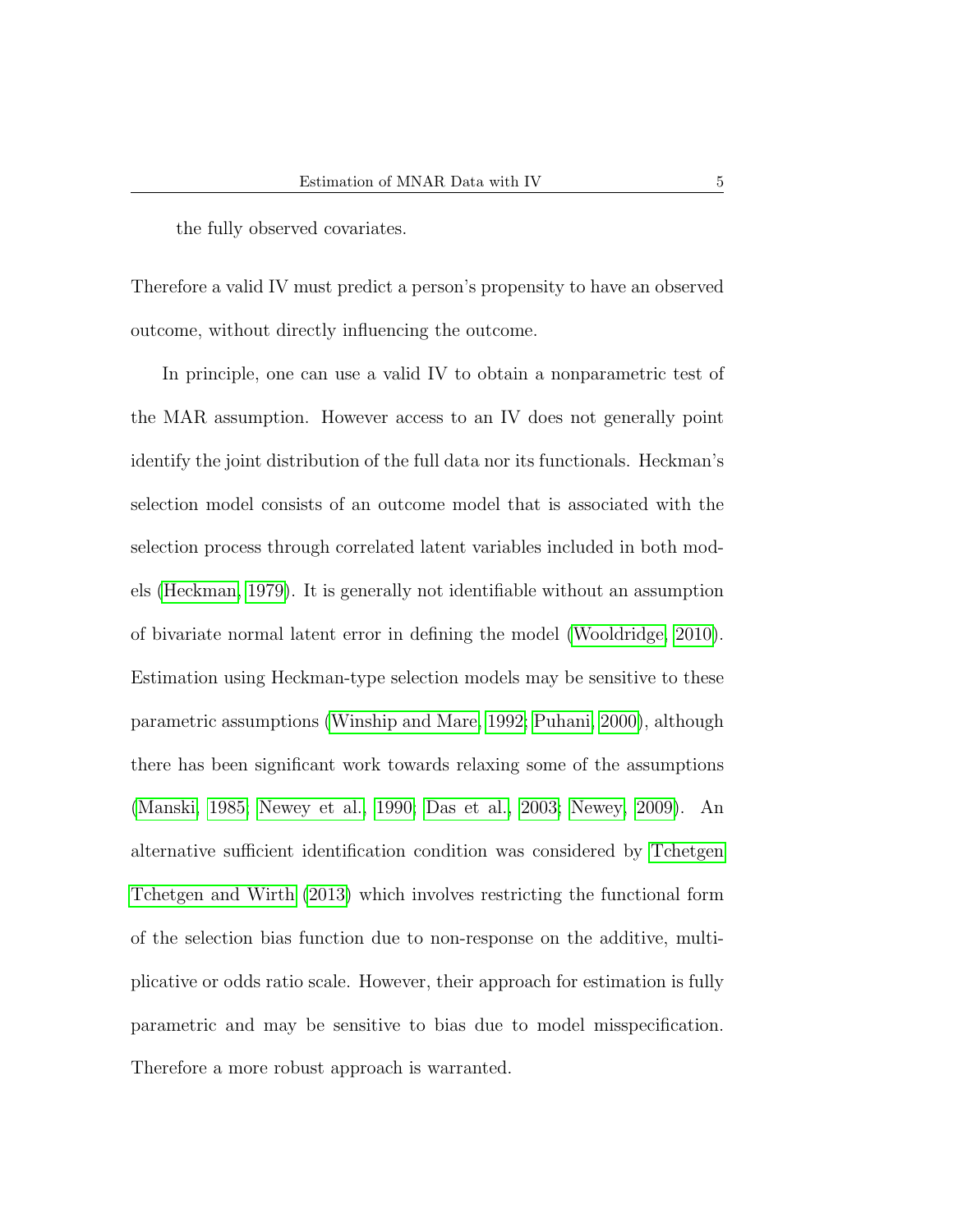In this paper, we develop a general framework for nonparametric identification of selection models based on an IV. We describe necessary and sufficient conditions for identifiability of the full data distribution with a valid IV. For inference we focus on estimation of an outcome mean, although the proposed methods are easy to adapt to other functionals. We develop semiparametric approaches including inverse probability weighting (IPW) and outcome regression (OR) that extend analogous methods previously developed for missing at random (MAR) settings, and introduce a novel doubly robust (DR) estimation approach. The consistency of each estimator relies on correctly specified models for different parts of the data generating model. We note that IPW in MNAR via calibration weighting [\(Deville, 2000;](#page-30-1) [Kott, 2006;](#page-32-6) [Chang and Kott, 2008\)](#page-30-2) has previously been proposed to account for sample nonresponse in survey design settings, and typically requires matching of weighted estimates to population totals for benchmark variables. Besides assuming a correctly specified model for nonresponse, identification in such settings is made possible by availability of known or estimated population totals, an assumption we do not require. Extensive simulation studies are used to investigate the finite sample properties of proposed estimators. For illustration, the methods are used to account for selection bias induced by HIV testing refusal in the evaluation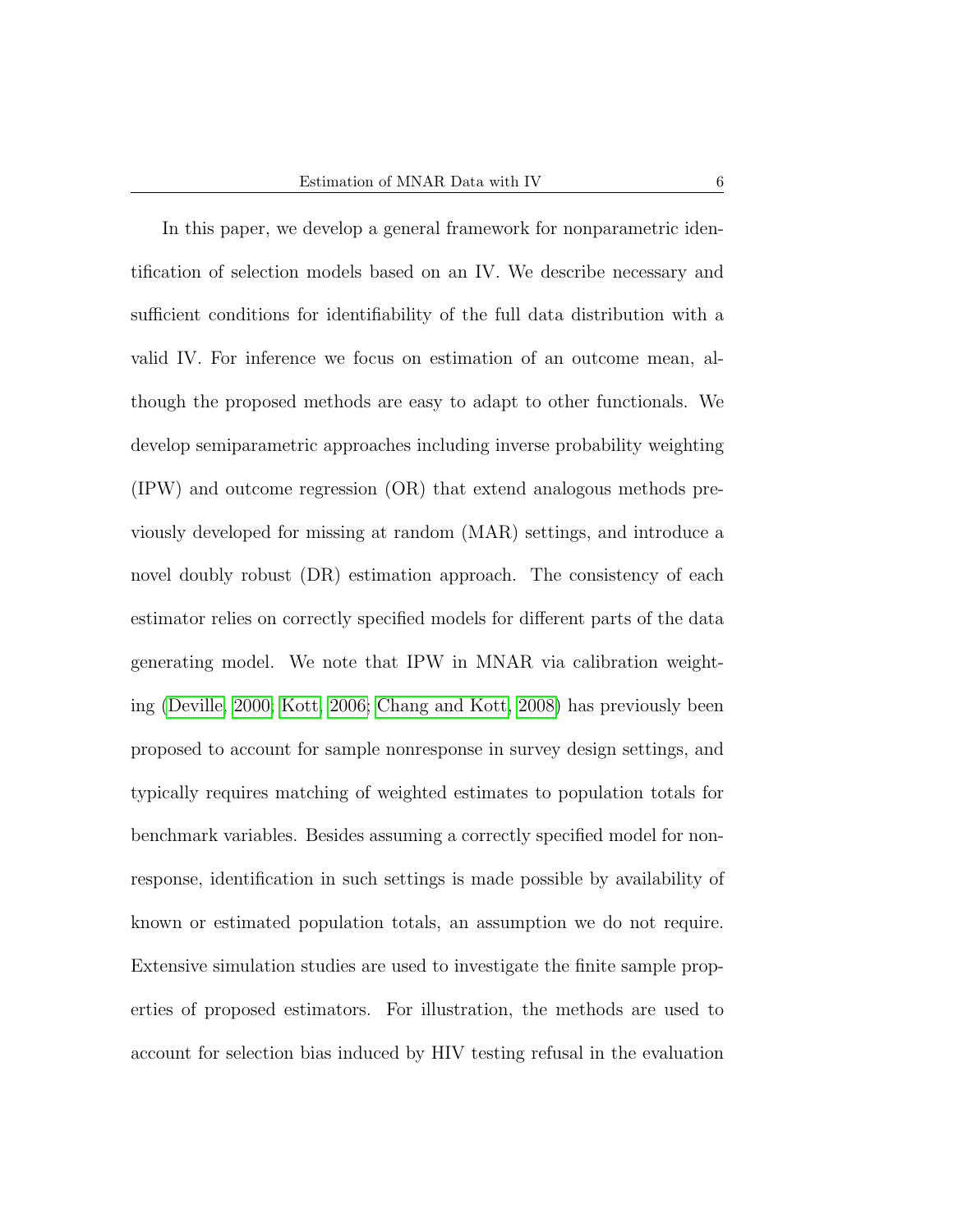of HIV seroprevalence in Mochudi, Botswana, using interviewer characteristics including gender, age and years of experience as IVs. All proofs are relegated to a Supplemental Appendix.

### 2. Notation and Assumptions

Suppose that one has observed  $n$  independent and identically distributed observations  $(X, Y, R, Z)$  with fully observed covariates X and R is the indicator of whether the person's outcome is observed. Y is observed if  $R = 1$ and  $Y = Y^*$  otherwise, where  $Y^*$  denotes missing outcome value. The variable  $Z$  is a fully observed IV that satisfies assumptions (i) and (ii) formalized below. In the evaluation of HIV prevalence in Mochudi, X includes all demographic and behavioral variables collected for all persons in the sample, while HIV status  $Y$  may be missing for individuals who failed to be tested, i.e. with  $R = 0$ . Let  $\tilde{\pi}(X, Z) = \Pr(R = 1 | X, Z)$  denote the propensity score for the missingness mechanism given  $(X, Z)$ . As a valid IV, we will assume that Z satisfies the following assumptions.

(IV.1) Exclusion restriction:

$$
P_{Y|X,Z}(y|x,z) = P_{Y|X}(y|x) \quad \forall \ x, z.
$$

(IV.2) IV relevance:

$$
\tilde{\pi}(x, z) \neq \tilde{\pi}(x, z') \quad \forall \ x.
$$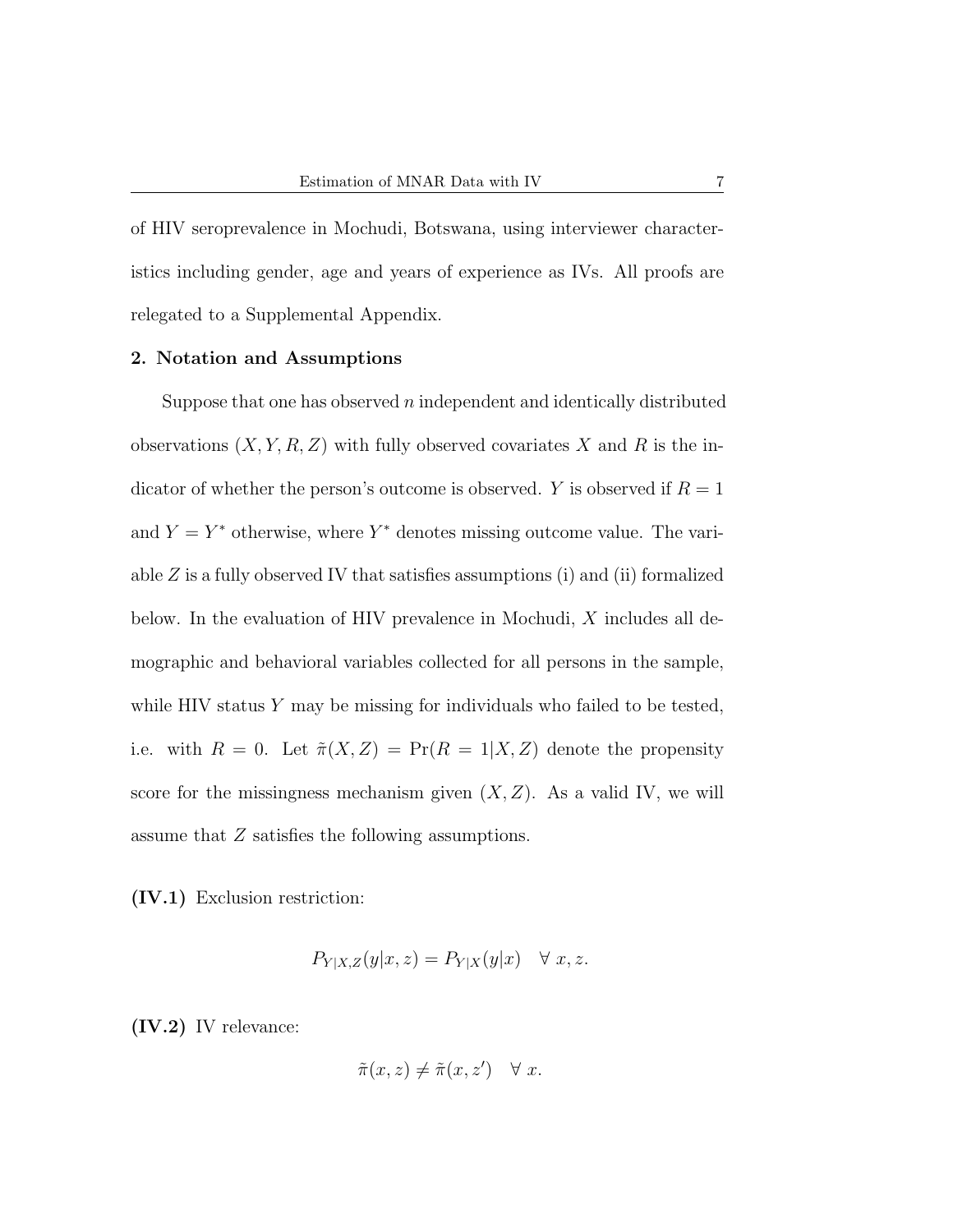Exclusion restriction (IV.1) states that the IV and the outcome are conditionally independent given  $X$  in the underlying population, that is the IV does not have a direct effect on the outcome, which places restrictions on the full data law. IV relevance requires that the IV remains associated with the missingness mechanism even after conditioning on  $X$ . In spite of  $(IV.2), (IV.1)$  implies that Z cannot reduce the dependence between R and Y, therefore under MNAR  $\pi(x, y, z) = P(R = 1|x, y, z)$  remains a function of y even after conditioning on  $(x, z)$ . In addition, (IV.1) and (IV.2) imply that under MNAR the IV remains relevant in  $\pi(x, y, z)$  conditional on  $(x, y)$ . Both of these facts will be used repeatedly throughout.  $\tilde{\pi}(x, z)$  is typically referred to as the propensity score for the missingness process, and we shall likewise refer to  $\pi(x, y, z)$  as the extended propensity score.

#### 3. Identification

Although (IV.1) reduces the number of unknown parameters in the full data law, identification is still only available for a subset of all possible full data laws. As an illustration, consider the case of binary outcome and IV. For simplicity and without loss of generality, we omit covariates X. Assumption (IV.1) implies  $P(z, y) = P(y)P(z)$ . We are only able to identify the quantities  $P(z, y | R = 1)$ ,  $P(z | R = 0)$ ,  $P(R = 1)$  from the observed data. These quantities are functions of the unknown parameters:  $P(Z = 1)$ ,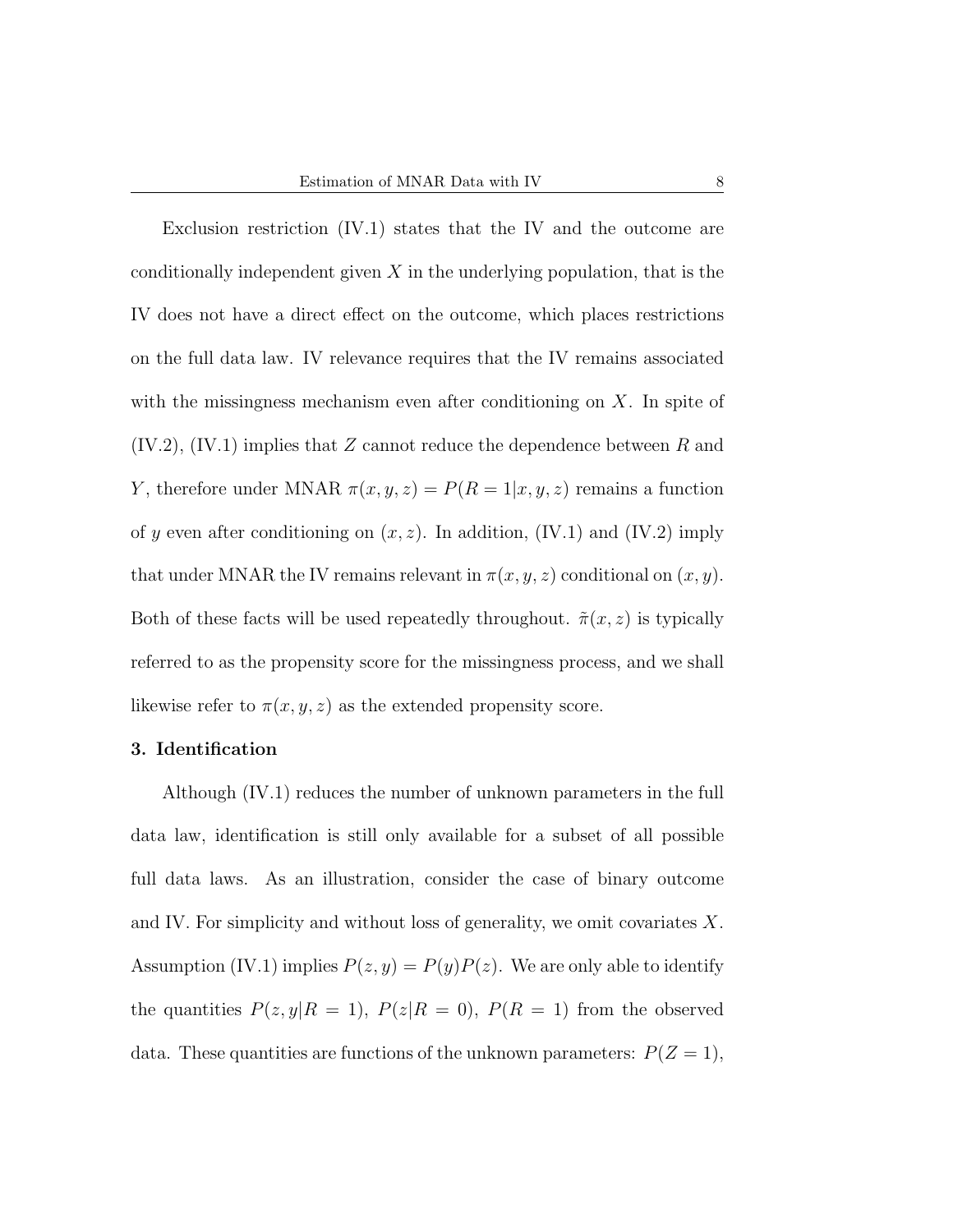$P(Y = 1)$ , and  $P(R = 1|z, y)$ . So we have six unknown parameters, but only five available independent equations, one for each identified parameter given above. As a result, the full data law is not identifiable, and  $P(Y = 1)$ is not identifiable.

The IV model becomes identifiable once one sufficiently restricts the class of models for the joint distribution of  $(Z, Y, R)$ . Let  $\mathcal{P}_{\theta}(R, Z, Y), \mathcal{P}_{\eta}(Z)$ and  $P_{\xi}(Y)$  denote the collection of such candidates for  $P(R = 1|z, y)$ ,  $P(z)$ and  $P(y)$ , respectively. Members of the sets are indexed by parameters  $\theta$ ,  $\eta$ and  $\xi$ , which may be infinite dimensional. The identifiability of the model is determined by the relationship between its members.

<span id="page-8-0"></span>Result 1. Suppose that Assumption (IV.1) holds, then the joint distribution  $P(z, y, r)$  is identifiable if and only if  $\mathcal{P}_{\theta}(R, Z, Y)$  and  $\mathcal{P}_{\xi}(Y)$  satisfy the following condition: for any pair of candidates

$$
\{P_{\theta_1}(R=1|z,y), P_{\xi_1}(y)\} \text{ and } \{P_{\theta_2}(R=1|z,y), P_{\xi_2}(y)\}\
$$

in the model the following inequality holds:

<span id="page-8-1"></span>
$$
\frac{P_{\theta_1}(R=1|z,y)}{P_{\theta_2}(R=1|z,y)} \neq \frac{P_{\xi_2}(y)}{P_{\xi_1}(y)}
$$
(3.1)

for at least one value of z and y.

Result [1](#page-8-0) presents a necessary and sufficient condition for identifiability of the joint distribution of the full data, and thus a sufficient condition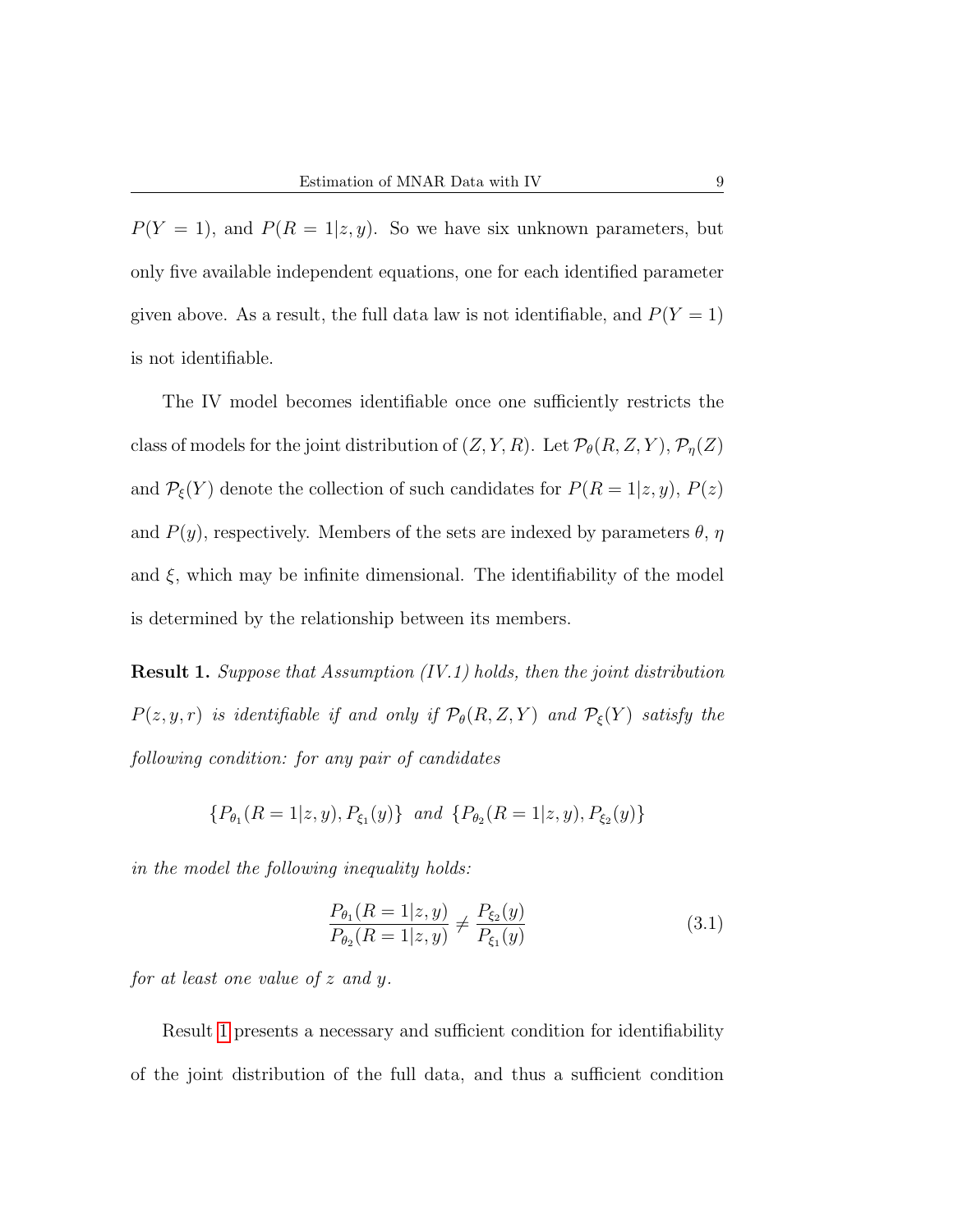for identifiability of its functionals. We have the following corollary which provides a more convenient condition to verify.

<span id="page-9-0"></span>Corollary 1. Suppose that Assumption (IV.1) holds, then the joint distribution  $P(z, y, r)$  is identifiable if  $\forall \theta_1, \theta_2$  such that  $\theta_1 \neq \theta_2$ , the ratio  $P_{\theta_1}(R =$  $1|z, y|/P_{\theta_2}(R=1|z, y)$  is either a constant or varies with z.

Although Corollary [1](#page-9-0) provides a sufficient condition for identification of the joint distribution of the full data, it may be used to establish identifiability in parametric or semi-parametric models which we illustrate in a number of examples. Let  $\mathcal{M}_{IV}$  denote the collection of models with valid IV.

**Example 1.** Suppose both Y and Z are binary and consider the model  $\mathcal{M}_1 \cap \mathcal{M}_{IV}$ , where

$$
\mathcal{M}_1 = \left\{ P(R = 1|Z, Y) = \text{expit} \left[ \theta_0 + \theta_1 Z + \theta_2 Y + \theta_3 Z Y \right] : \right.
$$

$$
(\theta_0, \theta_1, \theta_2, \theta_3) \in \mathbb{R}^4 \right\},
$$

which includes the saturated model, i.e. the nonparametric model. It is shown in the Supplemental Appendix that this model does not satisfy in-equality [\(3.1\)](#page-8-1) and therefore the joint distribution of  $(Z, Y, R)$  cannot be identified without reducing the dimension of  $\theta$ . In contrast, Corollary [1](#page-9-0)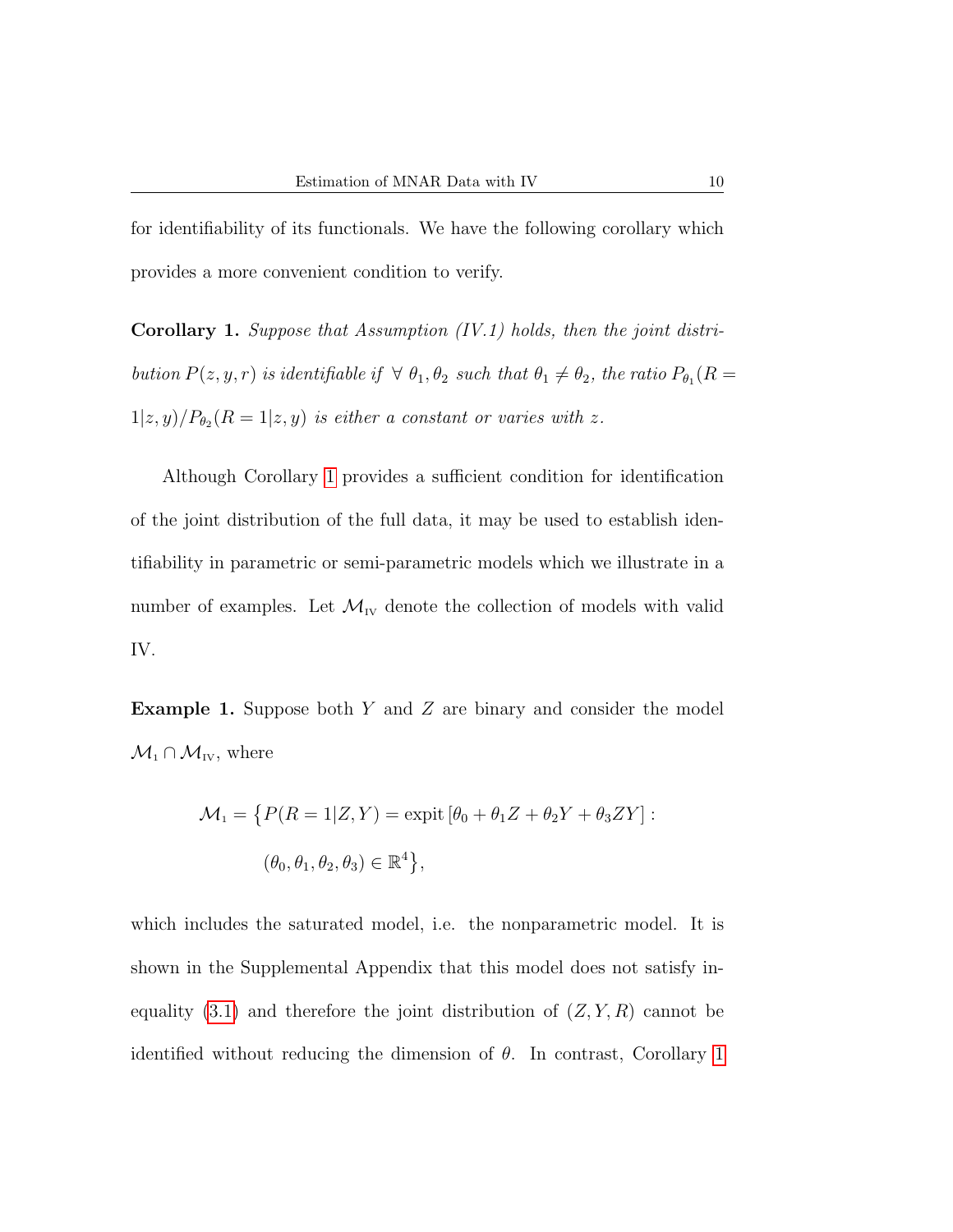confirms that the smaller model  $\mathcal{M}_2 \cap \mathcal{M}_{IV}$  is identified, where

$$
\mathcal{M}_2 = \left\{ P(R=1|Z,Y) = \text{expit} \left[ \theta_0 + \theta_1 Z + \theta_2 Y \right] : (\theta_0, \theta_1, \theta_2) \in \mathbb{R}^3 \right\},
$$

that is, the IV model becomes identified upon imposing a no-interaction assumption between  $Y$  and  $Z$  in the logistic model for the extended propensity score. An analogous result holds for possibly continuous  $Y$  and  $Z$ , assuming the following logistic generalized additive model for the extended propensity score.

<span id="page-10-0"></span>Example 2. The model  $\mathcal{M}_{\text{SL}} \cap \mathcal{M}_{\text{IV}}$  is identified for the separable logistic missing data mechanism

$$
\mathcal{M}_{\text{SL}} = \{ P(R = 1|Z, Y) = \text{expit}[q(Z) + h(Y)] \},\tag{3.2}
$$

where  $q(\cdot)$  and  $h(\cdot)$  are unknown functions differentiable with respect to Z and Y respectively.

## 4. Estimation and Inference

In this section, we consider estimation and inference under a variety of semiparametric IV models shown to satisfy Result [\(1\)](#page-8-0). We denote the collection of such identifiable models as  $\mathcal{M}_{IV}^*$ . Although in principle the identification results given in the previous section allow for nonparametric inference, in practice estimation often involves specifying parametric models, at least for parts of the full data law. This will generally be the case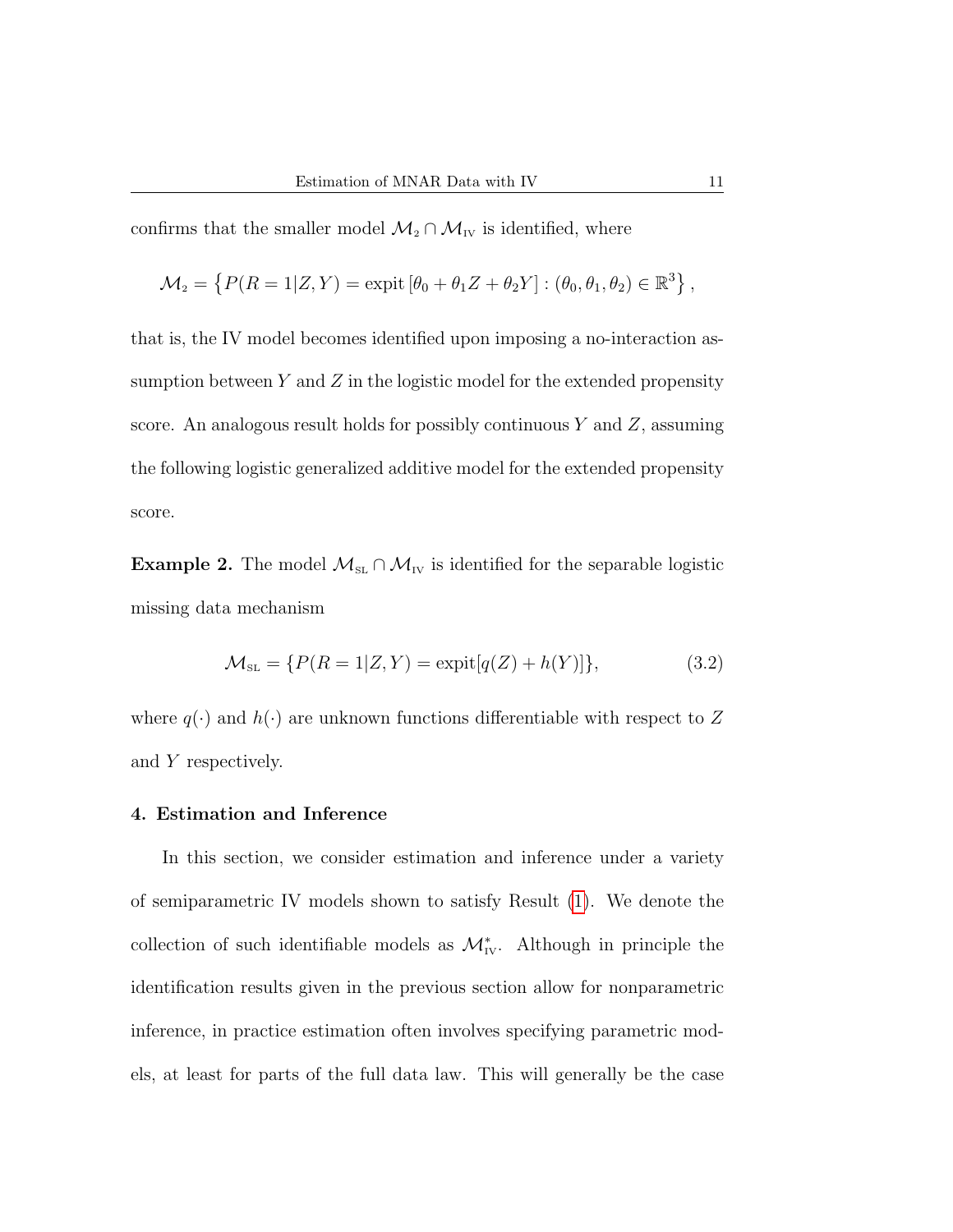when a large number of covariates  $X$  or  $Z$  are present and therefore the curse of dimensionality precludes the use of nonparametric regression to model conditional densities or their mean functions required for IV inferences [\(Robins and Ritov, 1997\)](#page-34-3). As a measure of departure from MAR, we introduce the selection bias function

<span id="page-11-1"></span>
$$
\eta(x, y, z) = \log \left\{ \frac{P(R = 1 | x, y, z)}{P(R = 0 | x, y, z)} / \frac{P(R = 1 | x, Y = 0, z)}{P(R = 0 | x, Y = 0, z)} \right\}.
$$
(4.1)

 $\eta$  quantifies the degree of association between Y and R given  $(X, Z)$  on the log odds ratio scale. Under MAR,  $P(R = 1|x, y, z) = P(R = 1|x, z)$  and  $\eta = 0$ . The conditional density  $P(r, y|x, z)$  can be represented in terms of the selection bias function  $\eta$  and baseline densities as follows:

<span id="page-11-2"></span>
$$
P(r, y|x, z) = C(x, z)^{-1} \exp[(r - 1)\eta(x, y, z)] \times
$$
  

$$
f(y|R = 1, x, z)P(r|Y = 0, x, z),
$$
 (4.2)

where  $C(x, z) < +\infty$  for all  $(x, z)$  is a normalizing constant [\(Chen, 2007;](#page-30-3) [Tchetgen Tchetgen et al., 2010\)](#page-35-6). Therefore,

<span id="page-11-0"></span>
$$
P(r, y, z|x) = C(x, z)^{-1} \exp[(r - 1)\eta(x, y, z)] \times
$$
\n
$$
f(y|R = 1, x, z)P(r|Y = 0, x, z)q(z|x),
$$
\n(4.3)

where  $q(z|x)$  models the density of the IV conditional on the covariates. As we show below, the selection bias function  $\eta$  in [\(4.3\)](#page-11-0) will need to be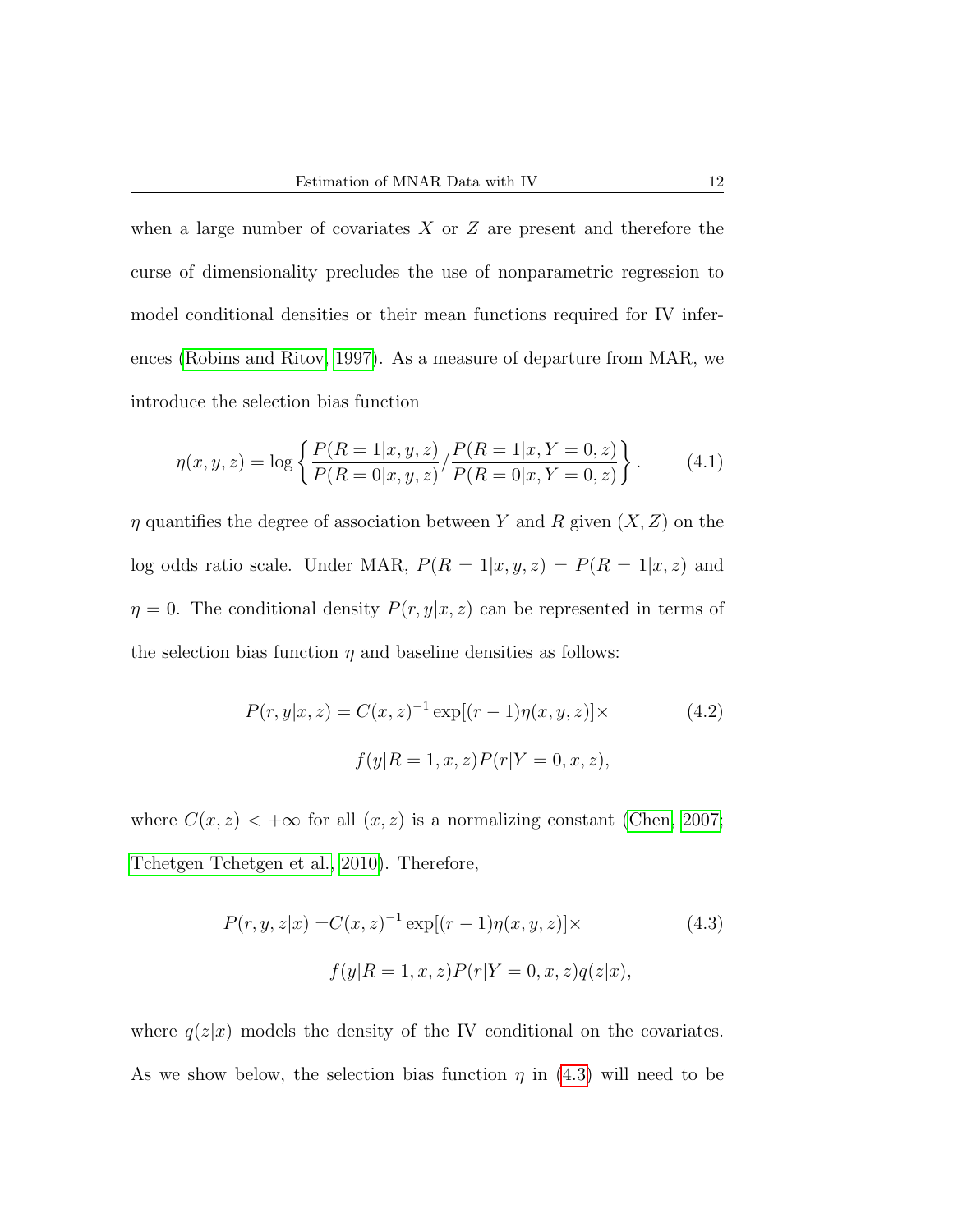correctly specified for any of the three proposed estimators to be consistent. This is significant in that for a given observed data law and selection bias function  $\eta$ , one can identify a unique full data law that marginalizes to the observed data law [\(Scharfstein et al., 2003\)](#page-35-7). Absent of restrictions such as Assumption (IV.1), the selection bias function is not identifiable from the observed data law since different values of  $\eta$  can lead to the same observed data likelihood. In order to address this identification problem, sensitivity analysis has been previously proposed whereby one conducts inferences assuming  $\eta$  is completely known and repeats the analysis upon varying the assumed value of  $\eta$  [\(Robins et al., 2000;](#page-34-1) [Rotnitzky et al., 1998,](#page-34-6) [2001;](#page-35-8) [Scharfstein et al., 1999;](#page-35-2) [Vansteelandt et al., 2007\)](#page-36-3). A different approach is possible with an IV since  $\eta$  is in principle identified under Result [1](#page-8-0) and therefore needs not be assumed known. As previously mentioned, it is impossible to disentangle the full data law from the selection process without evaluating  $\eta$ . Therefore, we will proceed by assuming that although a priori unknown, one can correctly specify a model  $\eta(\zeta)$  for the selection bias function which can be estimated from the observed data. To fix ideas, throughout we suppose that one aims to make inferences about the population mean  $\phi = E(Y)$ , although the proposed methods are easy to extend to other full data functionals.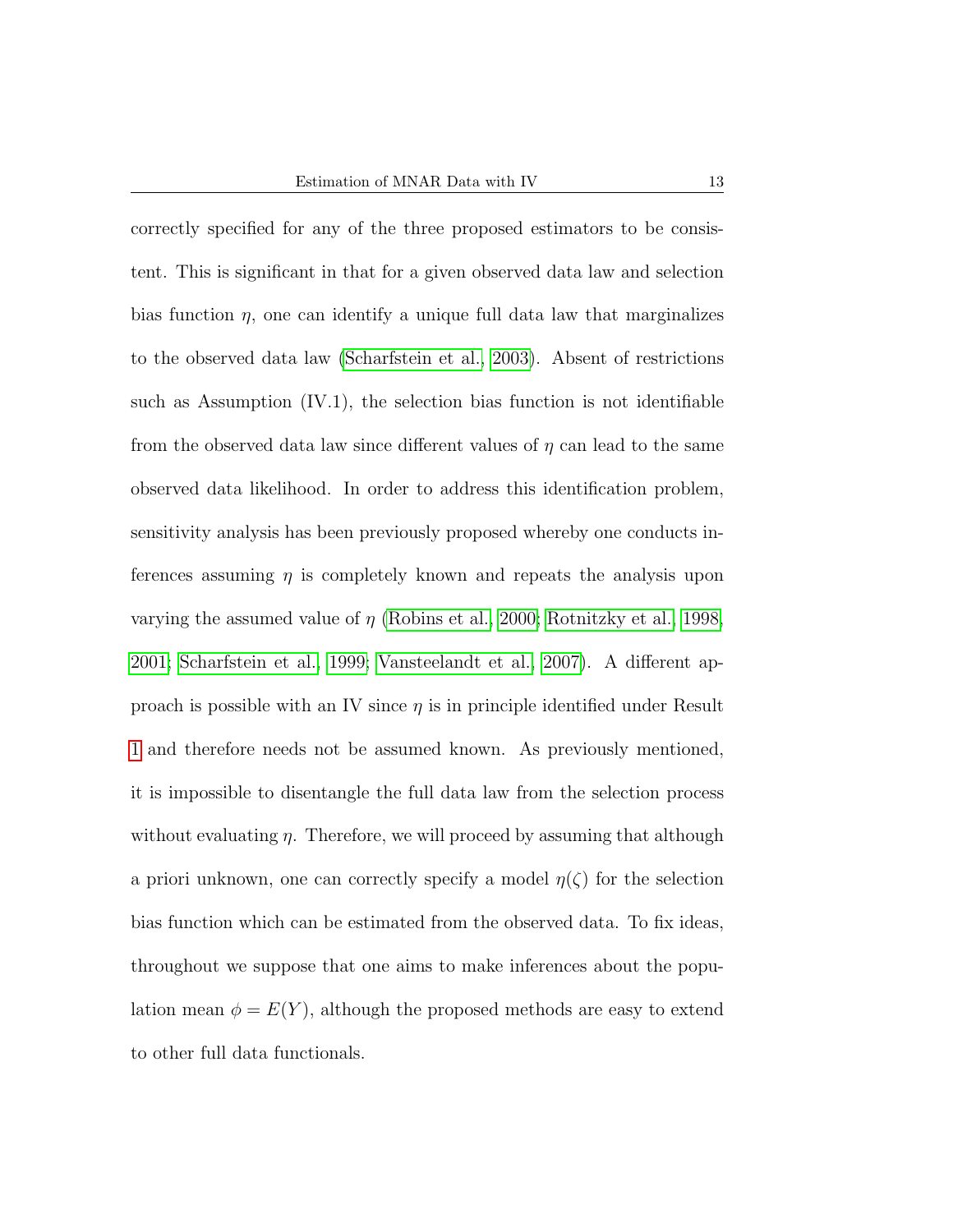IPW estimation requires a correctly specified model for the extended propensity score  $\pi(x, y, z)$ , which under logit link function is

$$
\pi(x, y, z) = 1/\{1 + \exp[-\eta(x, y, z) - \lambda(x, z)]\},\tag{4.4}
$$

where  $\eta(x, y, z)$  is the selection bias function given in [\(4.1\)](#page-11-1) and  $\lambda(x, z)$  =  $log{P(R = 1|Y = 0, x, z) / P(R = 0|Y = 0, x, z)}$  is a person's baseline conditional odds of observing complete data. Although in principle, one could use any well-defined link function for the propensity score, we simplify the presentation by only considering the logit case. We consider IPW estimation in the model  $\mathcal{M}_{IPW} \subset \mathcal{M}_{IV}^*$ , where

$$
\mathcal{M}_{\text{IPW}} = \left\{ P(r, y, z | x) : \eta(x, y, z; \zeta), P(r | Y = 0, x, z; \omega), q(z | x; \xi); \right\}
$$
  
unrestricted  $P(y | R = 1, x, z)$ ,

and the parametric models indexed by parameters  $\zeta$ ,  $\omega$  and  $\xi$  respectively are assumed to be correctly specified, while the baseline outcome model  $f(y|R=1, x, z)$  in [\(4.3\)](#page-11-0) is unrestricted.

Outcome regression-based estimation under MAR requires a model for  $f(y|R = 1, x, z) = f(y|x, z)$ , which can be estimated based on completecases. However, under MNAR  $f(y|R = 1, X, Z) \neq f(y|R = 0, X, Z)$  and estimation of  $f(y|R=0, x, z)$  is not readily available since outcome is not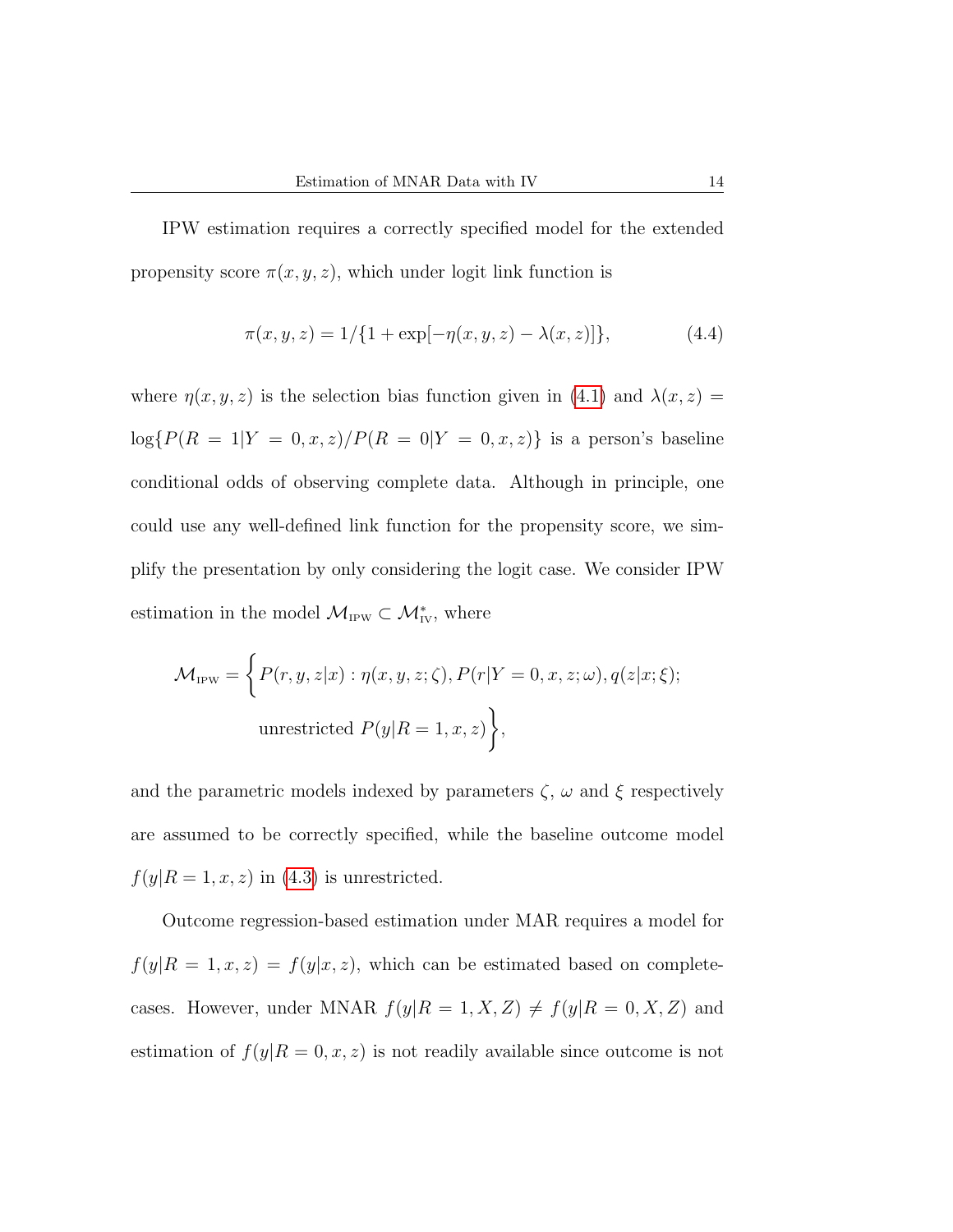observed for this subpopulation. However, note that by [\(4.2\)](#page-11-2)

<span id="page-14-0"></span>
$$
f(y|r, x, z) = \frac{P(y, r|x, z)}{\int P(y, r|x, z) d\mu(y)} = \frac{\exp[-(1 - r)\eta(x, y, z)]f(y|R = 1, x, z)}{E\{\exp[-(1 - r)\eta(x, Y, z)]|R = 1, x, z\}},\tag{4.5}
$$

and therefore the density  $f(y|R = 0, x, z)$  can be expressed in terms of the selection bias function  $\eta$  and baseline outcome model  $f(y|R=1, x, z)$ for complete-cases. We consider OR estimation in the model  $\mathcal{M}_{OR} \subset \mathcal{M}_{IV}^*$ where

$$
\mathcal{M}_{\text{OR}} = \left\{ P(r, y, z | x) : \eta(x, y, z; \zeta), P(y | R = 1, x, z; \theta), q(z | x; \xi); \right\}
$$
  
unrestricted  $\lambda(x, z)$ ,

which allows the baseline missing data model  $P(r|Y = 0, x, z)$  to remain unrestricted while the models indexed by parameters  $\zeta$ ,  $\theta$  and  $\xi$  are assumed to be correctly specified.

We also propose a doubly robust estimator which is consistent in the union model  $\mathcal{M}_{IPW} \cup \mathcal{M}_{OR}$ , that is provided the models  $\eta(x, y, z; \zeta)$  and  $q(z|x;\xi)$  are correctly specified, and either  $P(r|Y=0,x,z;\omega)$  or  $P(y|R=0,z;\xi)$  $1, x, z; \theta$ , but not necessarily both, are correctly specified, thus giving the analyst two chances, instead of one, to obtain valid inferences.

Throughout the next section, we let  $\hat{\theta}_{MLE}$  denote the complete-case maximum likelihood estimator which maximizes the conditional log-likelihood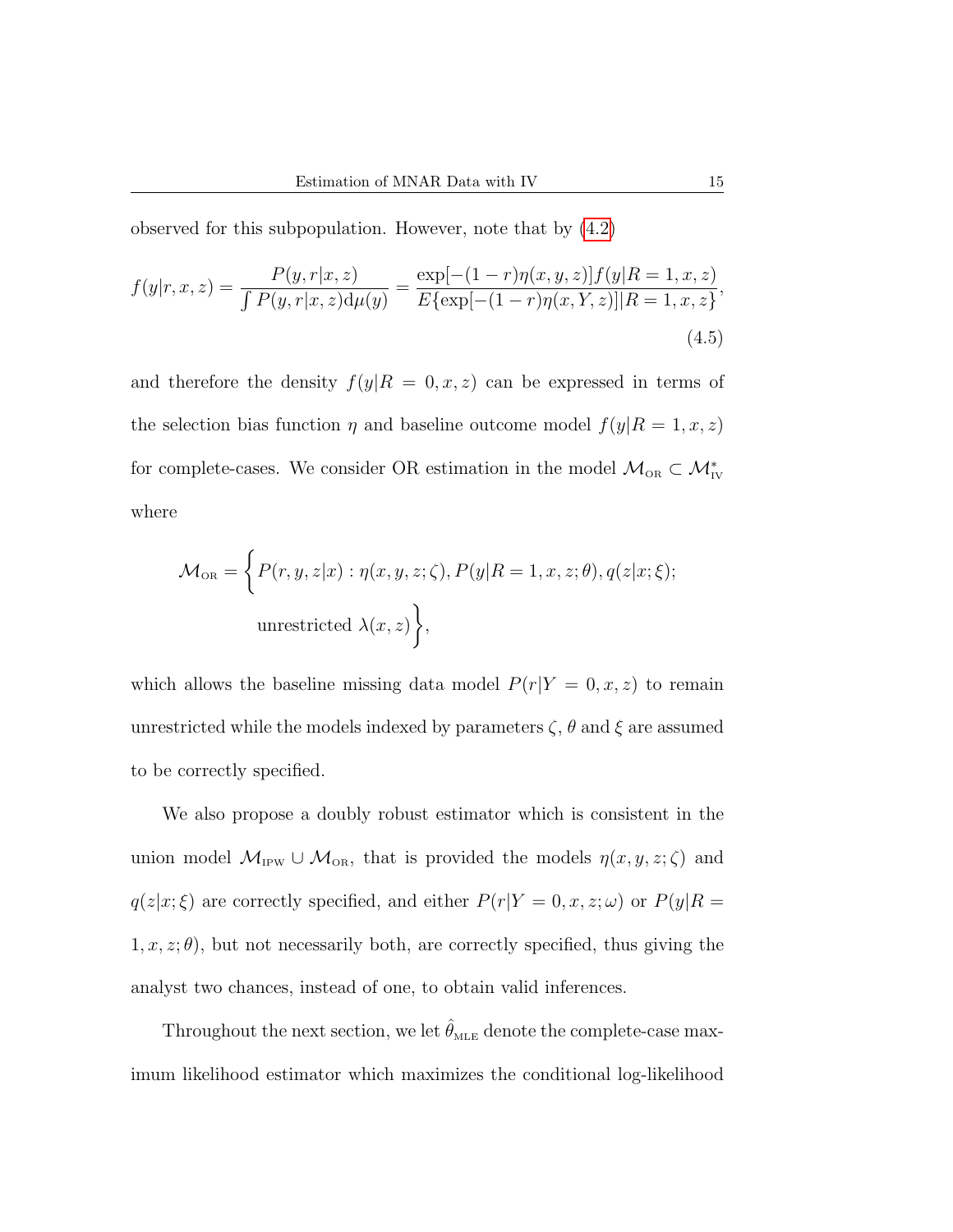$\sum_{i:R_i=1} \log P(y_i|x_i,z_i;\theta)$ , and let  $\hat{\xi}_{MLE}$  denote the maximum likelihood estimator which maximizes the log-likelihood  $\sum_{i=1}^{n} \log q(z_i | x_i; \xi)$ . Let  $\mathbb{P}_n$  denote the empirical measure  $\mathbb{P}_n f(O) = n^{-1} \sum_{i=1}^n f(O_i)$ .

# 4.1 Inverse probability weighted estimation under  $\mathcal{M}_{IPW}$

IPW is a well-known approach to acount for missing data under MAR. In this section we describe an analogous approach under MNAR. Standard approaches for estimating the propensity score under MAR such as maximum likelihood of a logistic regression model of the propensity score cannot be used here since the extended propensity score  $\pi(x, y, z)$  depends on Y which is only observed when  $R = 1$ . Therefore, we adopt an alternative method of moments approach which resolves this difficulty. Under the model  $\mathcal{M}_{IPW}$ ,  $(\hat{\zeta}, \hat{\omega})$  solves

<span id="page-15-1"></span><span id="page-15-0"></span>
$$
\mathbb{P}_n\left\{ \boldsymbol{U}^{\text{IPW}}\left(\hat{\xi}_{\text{MLE}}, \hat{\zeta}, \hat{\omega}\right) \right\} = \mathbf{0}
$$
\n(4.6)

where  $U^{\text{IPW}}(\cdot)$  consists of the estimating functions

$$
\left[\frac{R}{\pi\left(\hat{\zeta},\hat{\omega}\right)}-1\right]\boldsymbol{h}_1(X,Z) \tag{4.7}
$$

$$
\frac{R}{\pi(\hat{\zeta},\hat{\omega})}\mathbf{g}(X,Y)\left\{\mathbf{h}_2(Z,X)-E\left[\mathbf{h}_2(Z,X)\Big|X;\hat{\xi}_{\text{MLE}}\right]\right\}.
$$
 (4.8)

Functions [\(4.7\)](#page-15-0) and [\(4.8\)](#page-15-1) estimate unknown parameters in  $P(r|Y=0, x, z; \omega)$ and  $\eta(x, y, z; \zeta)$  respectively, where  $h_1$  is an user-specified function of  $(x, z)$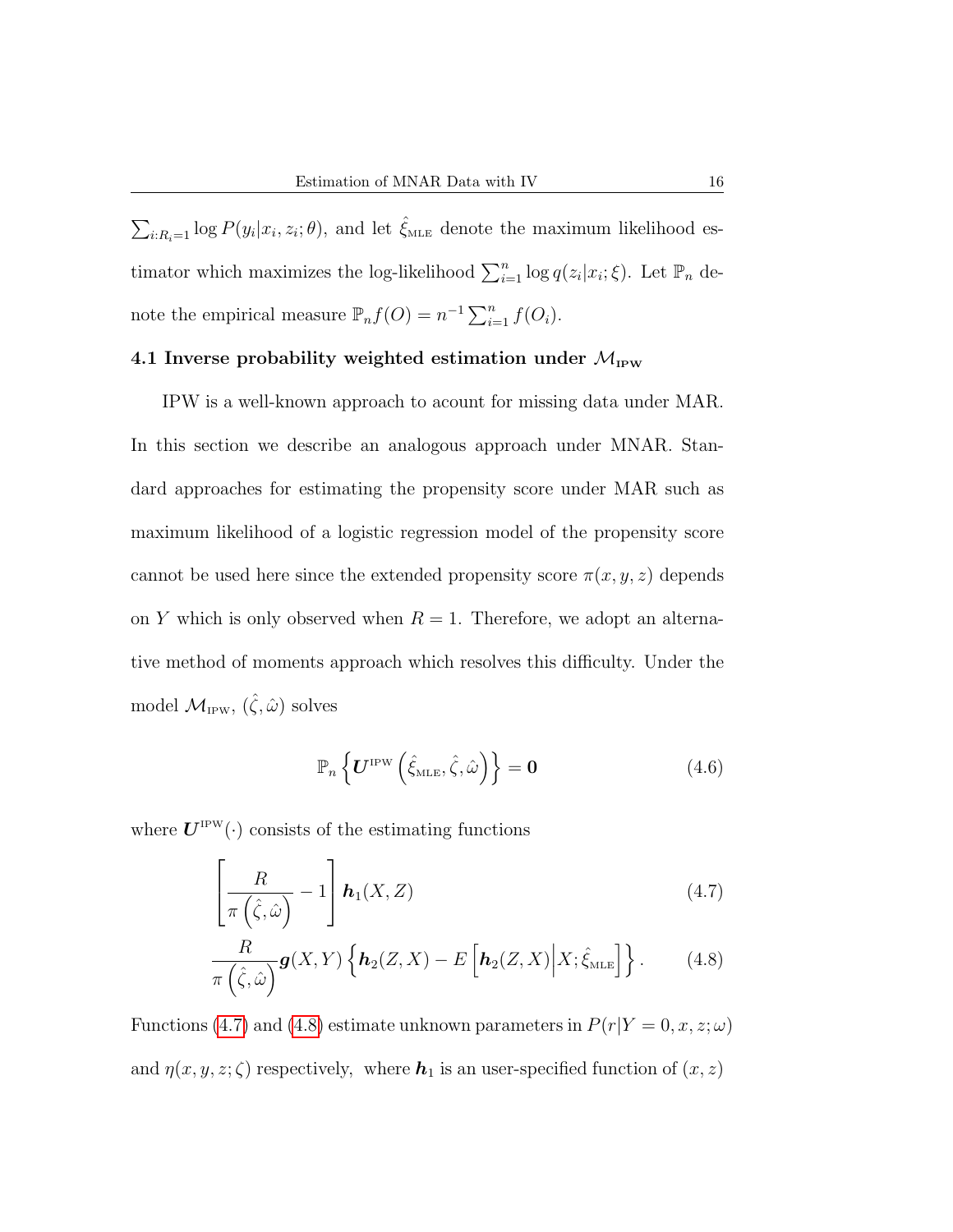with same dimension as  $\omega$ , while **g** and  $h_2$  are user-specified functions of  $(x, y)$  and  $(x, z)$  respectively with same dimension as  $\zeta$ . Specific choices of  $(h_1, h_2, g)$  can generally affect efficiency but not consistency. To illustrate IPW estimation, suppose that Z is binary and consider the following logistic model for the extended propensity score

$$
logit \ \pi(X, Y, Z) = \omega_0 + \omega_1 X + \omega_2 X Z + \zeta Y, \quad \eta = (\omega_0, \omega_1, \omega_2, \zeta).
$$

Thus,  $\eta(x, y, z; \zeta) = \zeta y$  and logit  $P(R = 1|Y = 0, x, z; \omega) = \omega_0 + \omega_1 x + \omega_2 xz$ . Suppose further that  $q(Z = 1|x; \xi) = B(x; \xi) = \{1 + \exp[-(1, x)^T \xi]\}^{-1}$ .

We obtain  $\hat{\eta} = (\hat{\zeta}, \hat{\omega})$  by solving

$$
\mathbb{P}_n \left\{ \left[ \frac{R}{\pi \left( \hat{\zeta}, \hat{\omega} \right)} - 1 \right] (1, X, XZ)^T \right\} = 0
$$
  

$$
\mathbb{P}_n \left\{ \frac{R}{\pi \left( \hat{\zeta}, \hat{\omega} \right)} Y \left\{ Z - B(X; \hat{\zeta}_{\text{MLE}}) \right\} \right\} = 0.
$$

**Proposition 1.** Consider a model  $\mathcal{M}_{IPW} \subset \mathcal{M}_{IV}^*$  which satisfies Result [\(1\)](#page-8-0).

Then the IPW estimator

$$
\hat{\phi}^{IPW} = \mathbb{P}_n \left\{ \frac{RY}{\pi(\hat{\eta})} \right\} \tag{4.9}
$$

is consistent and asymptotically normal as  $n \to \infty$ , that is

$$
\sqrt{n}\left(\hat{\phi}^{IPW} - \phi_0\right) \xrightarrow{d} N\left(0, V_{IPW}\right)
$$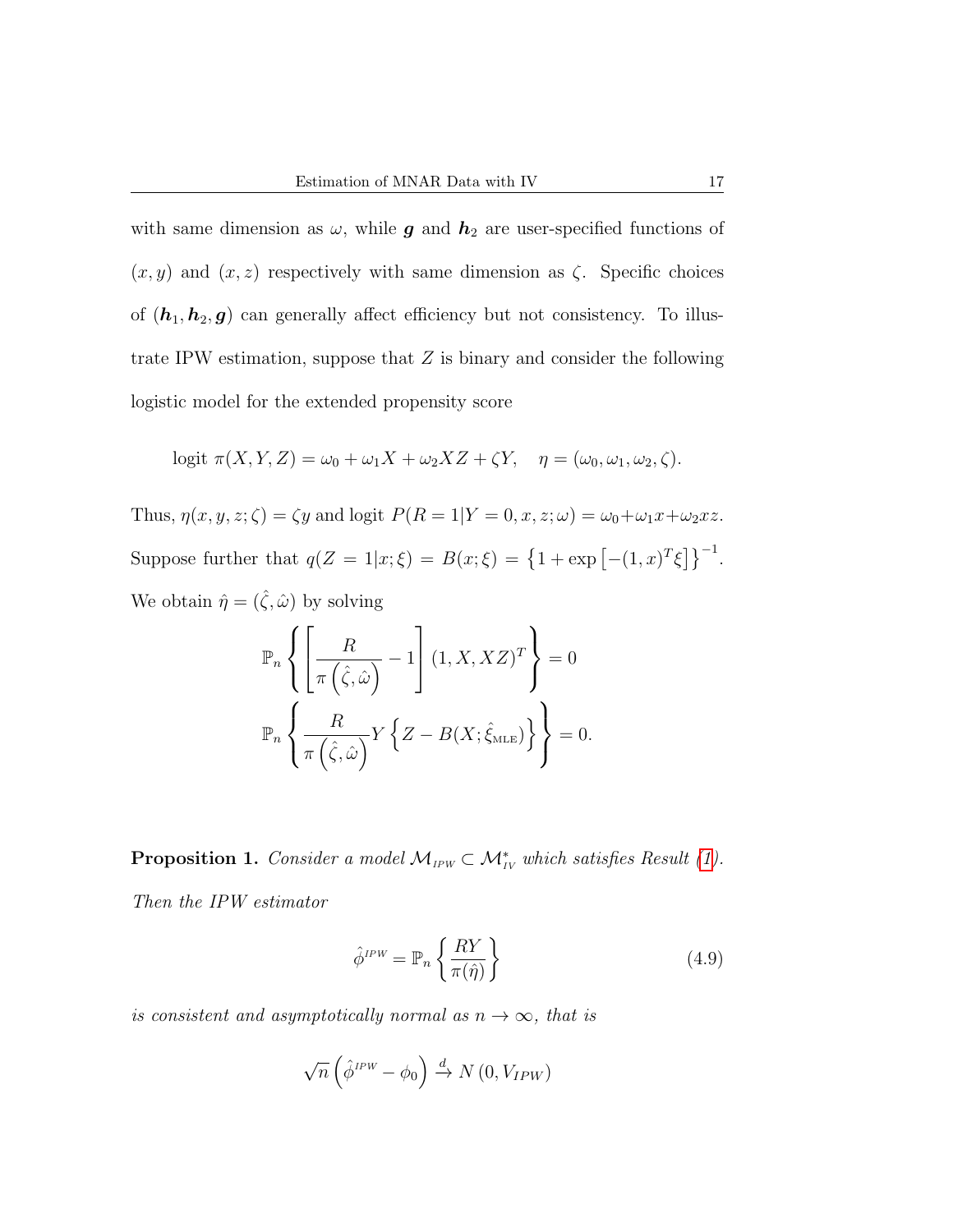in model  $M_{IPW}$  under suitable regularity conditions, where  $V_{IPW}$  is given in the Supplemental Appendix.

# 4.2 Outcome regression estimation under  $\mathcal{M}_{OR}$

Next, consider inferences under a parametric model for the outcome, i.e. under model  $\mathcal{M}_{OR}$ . Using the parametrization given in [\(4.5\)](#page-14-0), consider the parametric model

$$
P(y|R=0,x,z;\zeta,\hat{\theta}_{\text{MLE}}) = \frac{\exp\left[-\eta(x,y,z;\zeta)\right]f\left(y|R=1,x,z;\hat{\theta}_{\text{MLE}}\right)}{E\left\{\exp\left[-\eta(x,Y,z;\zeta)\right]|R=1,x,z;\hat{\theta}_{\text{MLE}}\right\}},
$$

and the estimator  $\tilde{\zeta}$  solving

$$
\mathbb{P}_n \left\{ \boldsymbol{U}^{\text{OR}} \left( \tilde{\zeta}, \hat{\xi}_{\text{MLE}}, \hat{\theta}_{\text{MLE}}, \boldsymbol{q}_1, \boldsymbol{q}_2 \right) \right\} \n= \mathbb{P}_n \left\{ \boldsymbol{q}_1(X, Z) - E \left[ \boldsymbol{q}_1(X, Z) \Big| X; \hat{\xi}_{\text{MLE}} \right] \right\} \times \n\left\{ (1 - R) E \left( \boldsymbol{q}_2(X, Y) \Big| R = 0, X, Z; \tilde{\zeta}, \hat{\theta}_{\text{MLE}} \right) + R \boldsymbol{q}_2(X, Y) \right\} \n= \boldsymbol{0},
$$
\n(4.10)

where  $q_1, q_2$  are vectors of the same dimensions as  $\zeta$ .

**Proposition 2.** Consider a model  $M_{OR} \subset \mathcal{M}_{IV}^*$  which satisfies Result [\(1\)](#page-8-0).

Then the outcome regression estimator

$$
\hat{\phi}^{OR} = \mathbb{P}_n \left\{ RY + (1 - R)E \left( Y \middle| R = 0, X, Z; \tilde{\zeta}, \hat{\theta}_{MLE} \right) \right\} \tag{4.11}
$$

is consistent and asymptotically normal as  $n \to \infty$ , that is

<span id="page-17-0"></span>
$$
\sqrt{n}\left(\hat{\phi}^{OR} - \phi_0\right) \xrightarrow{d} N\left(0, V_{OR}\right)
$$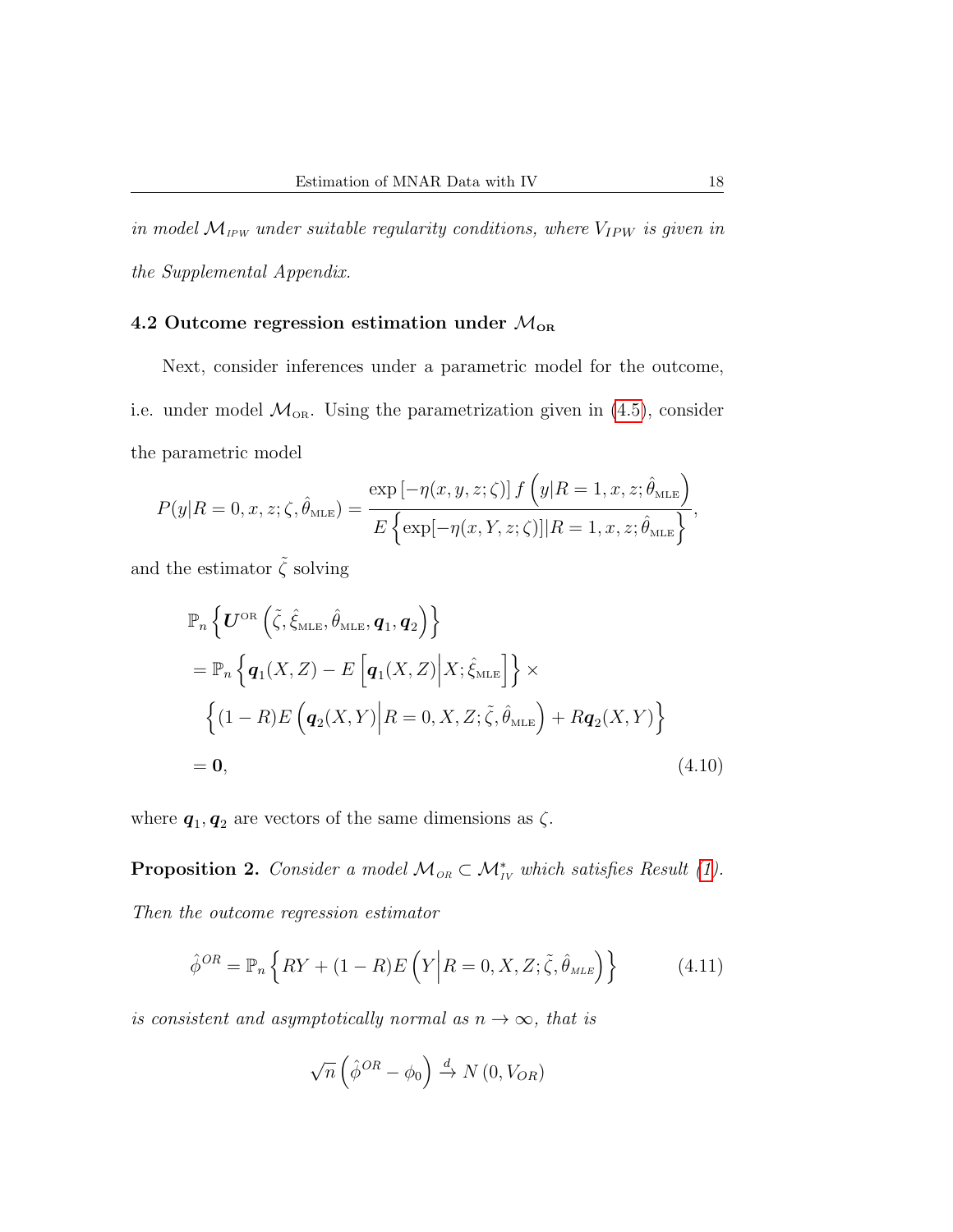in model  $M_{OR}$  under suitable regularity conditions.

# 4.3 Doubly robust estimation under  $\mathcal{M}_{\text{DR}}$

Estimation approaches described thus far depend on correct specification of extended propensity score for IPW and outcome model for OR. Here we describe a doubly robust estimator that remains consistent if the conditional density  $q(z|x;\xi)$  is correctly specified, and either  $P(y|R, X, Z; \theta)$  or  $P(r|Y, X, Z; \omega)$  is correctly specified, but not necessarily both. We denote such union model  $M_{DR} = M_{IPW} \cup M_{OR}$ . Our construction requires first obtaining the DR estimator  $\hat{\zeta}_{DR}$  of the parameter indexing selection bias function  $\eta(\zeta)$  that remains consistent in  $\mathcal{M}_{DR}$ . In this vein, let

$$
G^{\text{DR}}\left(R, X, Y, Z; \zeta, \omega, \hat{\theta}_{\text{MLE}}, \mathbf{u}\right)
$$
  
=  $\frac{R}{\pi(\zeta, \omega)} \mathbf{u}(X, Y) - \frac{R - \pi(\zeta, \omega)}{\pi(\zeta, \omega)} E\left(\mathbf{u}(X, Y) \middle| R = 0, X, Z; \zeta, \hat{\theta}_{\text{MLE}}\right)$   
=  $\frac{R}{\pi(\zeta, \omega)} \left\{ \mathbf{u}(X, Y) - E\left(\mathbf{u}(X, Y) \middle| R = 0, X, Z; \zeta, \hat{\theta}_{\text{MLE}}\right) \right\}$   
+  $E\left(\mathbf{u}(X, Y) \middle| R = 0, X, Z; \zeta, \hat{\theta}_{\text{MLE}}\right),$  (4.12)

where  $u(X, Y)$  is of the same dimensions as  $\zeta$ . We obtain  $(\hat{\zeta}_{DR}, \hat{\omega})$  as the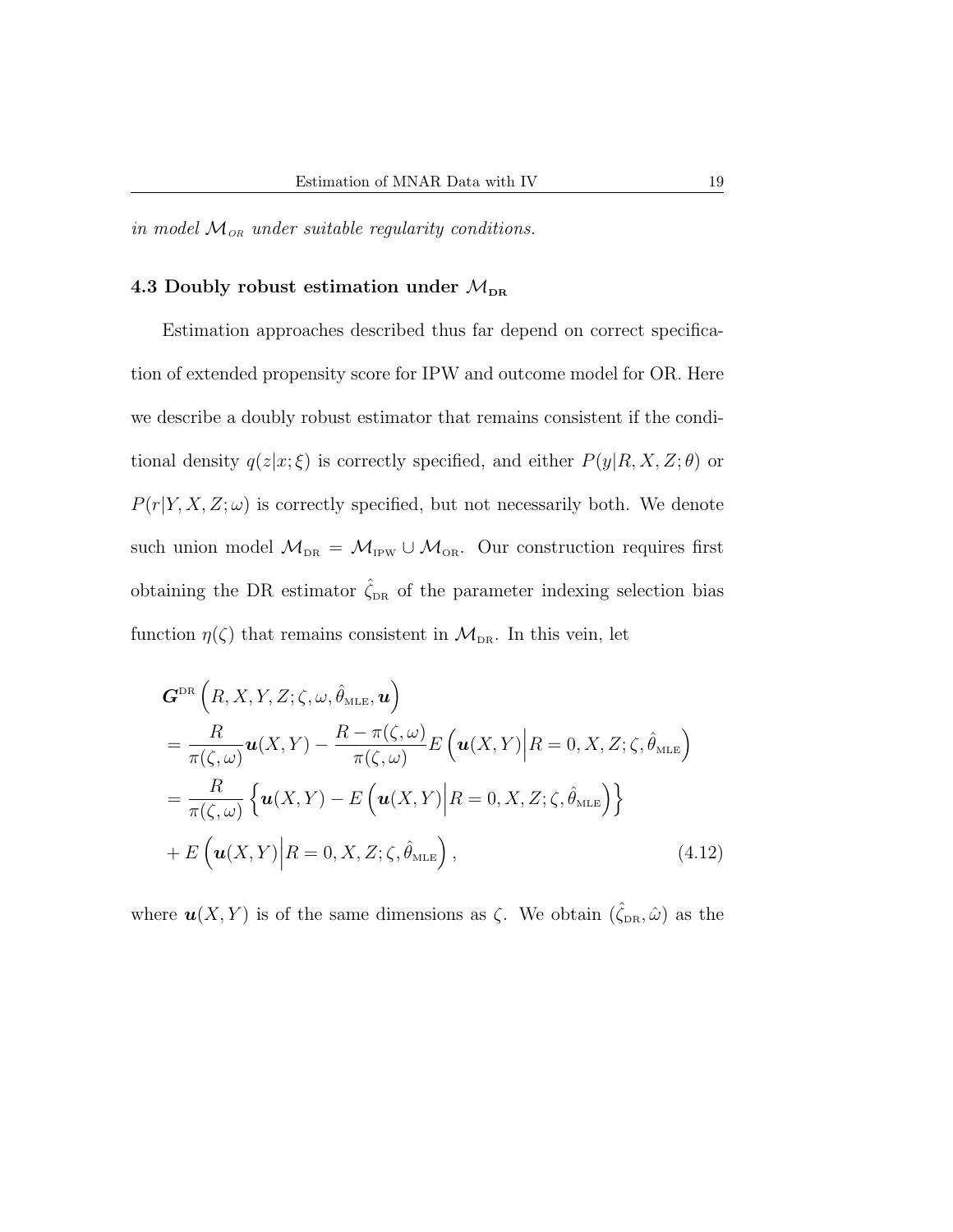solution to the estimating equation [\(4.7\)](#page-15-0) combined with

<span id="page-19-1"></span>
$$
\mathbb{P}_{n}\left\{ \boldsymbol{U}^{\text{DR}}\left(\hat{\zeta}_{\text{DR}},\hat{\omega},\hat{\theta}_{\text{MLE}},\hat{\zeta}_{\text{MLE}},\boldsymbol{u},\boldsymbol{v}\right) \right\} \n= \mathbb{P}_{n}\left\{ \left[ \boldsymbol{v}(X,Z) - E\left( \boldsymbol{v}(X,Z) \Big| X; \hat{\zeta}_{\text{MLE}} \right) \right] \times \left[ \boldsymbol{G}^{\text{DR}}\left( R,X,Y,Z; \hat{\zeta}_{\text{DR}},\hat{\omega},\hat{\theta}_{\text{MLE}},\boldsymbol{u} \right) \right] \right\} \n= \boldsymbol{0}.
$$
\n(4.13)

**Proposition 3.** The laws in  $\mathcal{M}_{DR} \subset \mathcal{M}_{IV}^*$  satisfies Result [\(1\)](#page-8-0). Then the doubly robust estimator

$$
\hat{\phi}^{DR} = \mathbb{P}_n \left\{ \mathbf{G}^{DR} \left( R, X, Y, Z, \hat{\zeta}_{DR}, \hat{\omega}, \hat{\theta}_{MLE}, \mathbf{u}^\dagger \right) \right\} \tag{4.14}
$$

where  $\mathbf{u}^{\dagger}(X,Y) = Y$  is consistent and asymptotically normal as  $n \to \infty$ , that is

<span id="page-19-0"></span>
$$
\sqrt{n}\left(\hat{\phi}^{DR} - \phi_0\right) \xrightarrow{d} N\left(0, V_{DR}\right)
$$

in the model  $M_{DR}$  under suitable regularity conditions.

The notion of doubly robust estimation was first introduced in the context of semi-parametric non-response models under MAR [\(Scharfstein et al.,](#page-35-2) [1999\)](#page-35-2), and the approach was further studied by others [\(Lipsitz et al., 1999;](#page-32-2) [Robins et al., 2000;](#page-34-1) [Lunceford and Davidian, 2004;](#page-32-7) [Neugebauer and van der](#page-33-0) [Laan, 2005\)](#page-33-0) with theoretical underpinnings given by [Robins and Rotnitzky](#page-34-2) [\(2001\)](#page-34-2) and [van der Laan and Robins](#page-36-7) [\(2003\)](#page-36-7). A doubly robust version of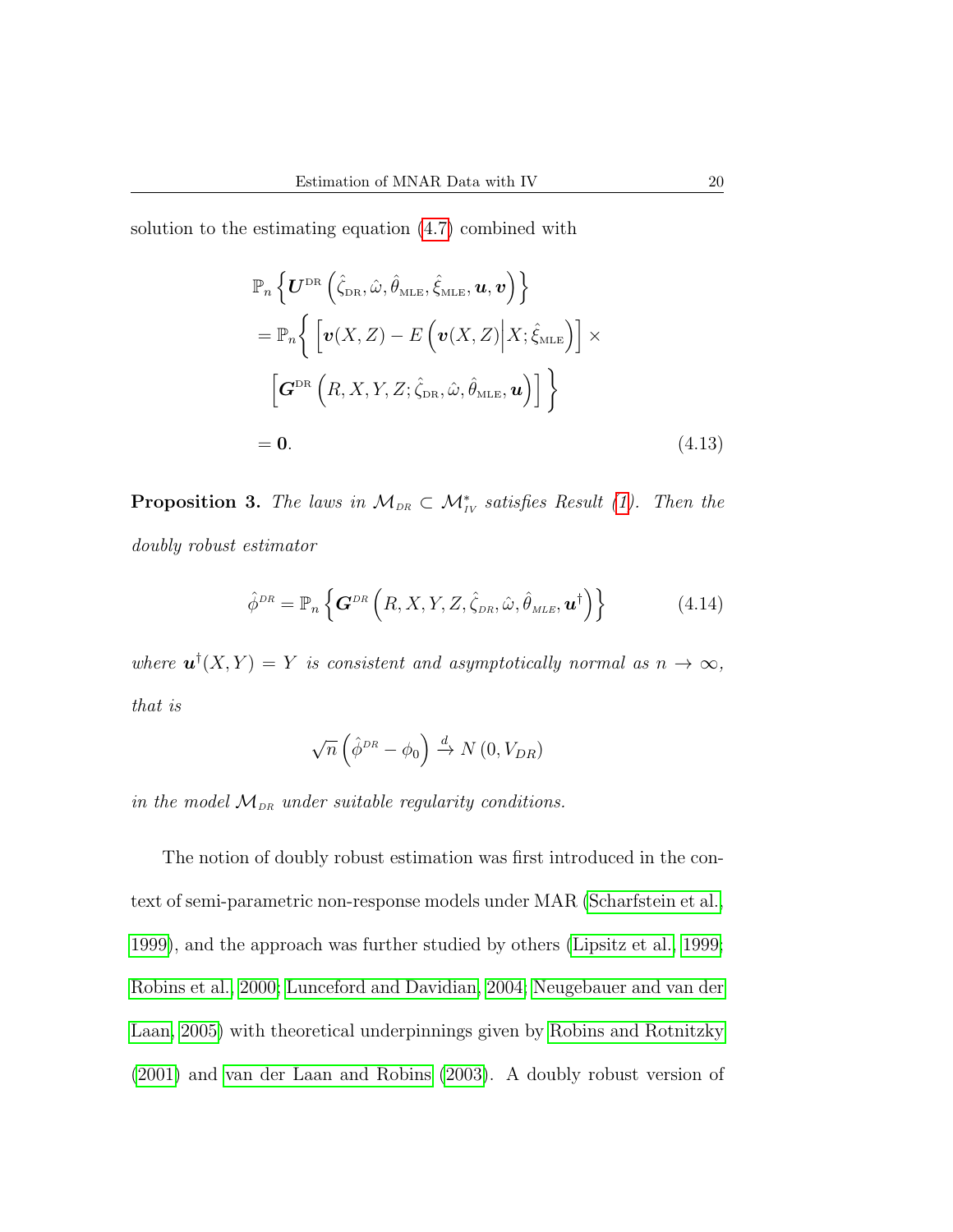estimating equation [\(4.14\)](#page-19-0) of mean outcome under MNAR was previously described by [Vansteelandt et al.](#page-36-3) [\(2007\)](#page-36-3) who, as described earlier, assume that the selection bias function  $\eta$  is known a priori within the context of a sensitivity analysis. An important contribution of the current paper is to derive a large class of DR estimators of the selection bias using an IV. To the best of our knowledge, this is the first time that a DR estimator for the mean outcome has been constructed in the context of an IV for data subject to MNAR.

#### 5. Simulation study

In order to investigate the finite-sample performance of proposed estimators, we carried out a simulation study involving i.i.d. data  $(Y, Z, X)$ , where  $X = (X_1, X_2)$ . For each sample size  $n = 2000, 5000$ , we simulated 1000 data sets as followed,

$$
X_1 \sim \text{Bernoulli}(p = 0.4), \quad X_2 \sim \text{Bernoulli}(p = 0.6)
$$
  
\n $Z \sim \text{Bernoulli} \{p = [1 + \exp(-0.4 - 0.9X_1 + 0.7X_2 + 0.8X_1X_2)]^{-1}\}$   
\n $Y \sim \text{Bernoulli} \{p = [1 + \exp(-1.0 + 1.2X_1 - 1.5X_2)]^{-1}\}$   
\n $R \sim \text{Bernoulli} \{p = [1 + \exp(1.5 - 2.5Z - 0.8X_1 + 1.2X_2 - 1.8Y)]^{-1}\},$ 

such that Y is only observed if  $R = 1$ . Under the above data generating mechanism,  $Z$  satisfies  $(IV.1)$  and  $(IV.2)$ , with the true value of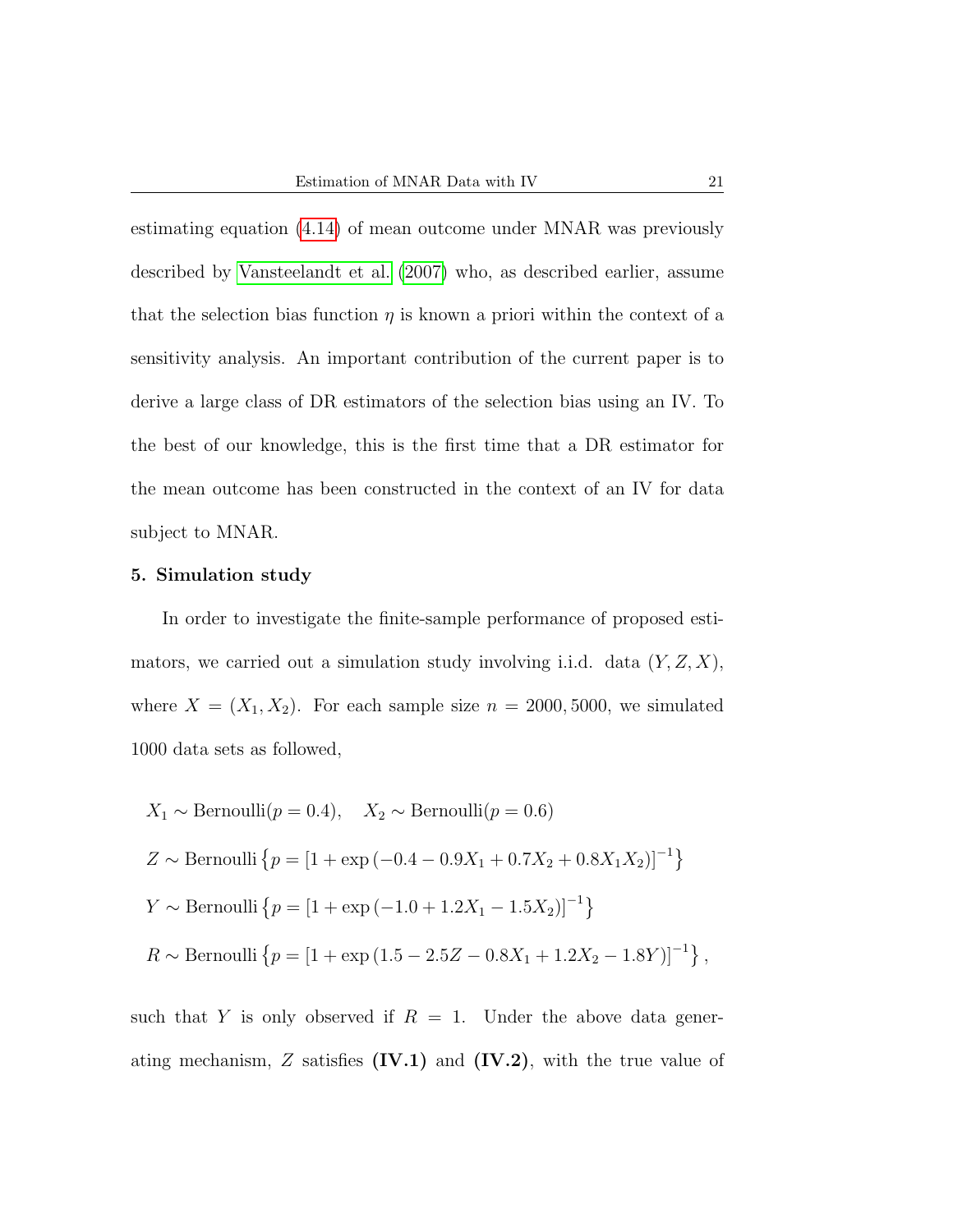$\phi_0 = E(Y) = 0.769$ . The selection bias model is  $\alpha(x, y, z) = \zeta y$  with true value  $\zeta_0 = 1.8$ . The model is identified since the missing data mechanism follows the separable logistic regression model described in Example [2](#page-10-0) of Section 3. For IPW estimation, we specified the correct extended propensity score and model for  $P(Z = 1 | X_1, X_2; \xi)$ , with  $h_1 = (Z, X_1, Z X_1)^T$ ,  $g = Y$ and  $h_2 = Z$ . For OR estimation, we let  $(q_1, q_2) = (Z, Y)$  in [\(4.10\)](#page-17-0) and specified a saturated logistic regression for  $Y$  with all 2-way and 3-way interactions included. DR estimation was carried out as described in the previous section. While [Chang and Kott](#page-30-2) [\(2008\)](#page-30-2) only considered a survey design setting, we note that here the IPW approach is analogous to a form of calibration weighted estimation which matches the weighted sample estimates of benchmark variables  $L_{CW} = \{1, Z, X_1, X_2, Y \mid Z - P(Z = 1 \mid X_1, X_2)\}\)$  to their estimated population totals, where the last variable in  ${\cal L}_{CW}$  has known population total value of zero by  $(IV.1)$ .

To study the performance of the proposed estimators in situations where some models may be mis-specified, we also evaluated the estimators where either the extended propensity score model or the complete-case outcome model was mis-specified by replacing them with models

$$
P(R = 1|X, Y, Z) = \text{expit}(\omega_0 + \omega_1 X_1 + \omega_2 Z + \omega_3 X_1 Z + \zeta Y)
$$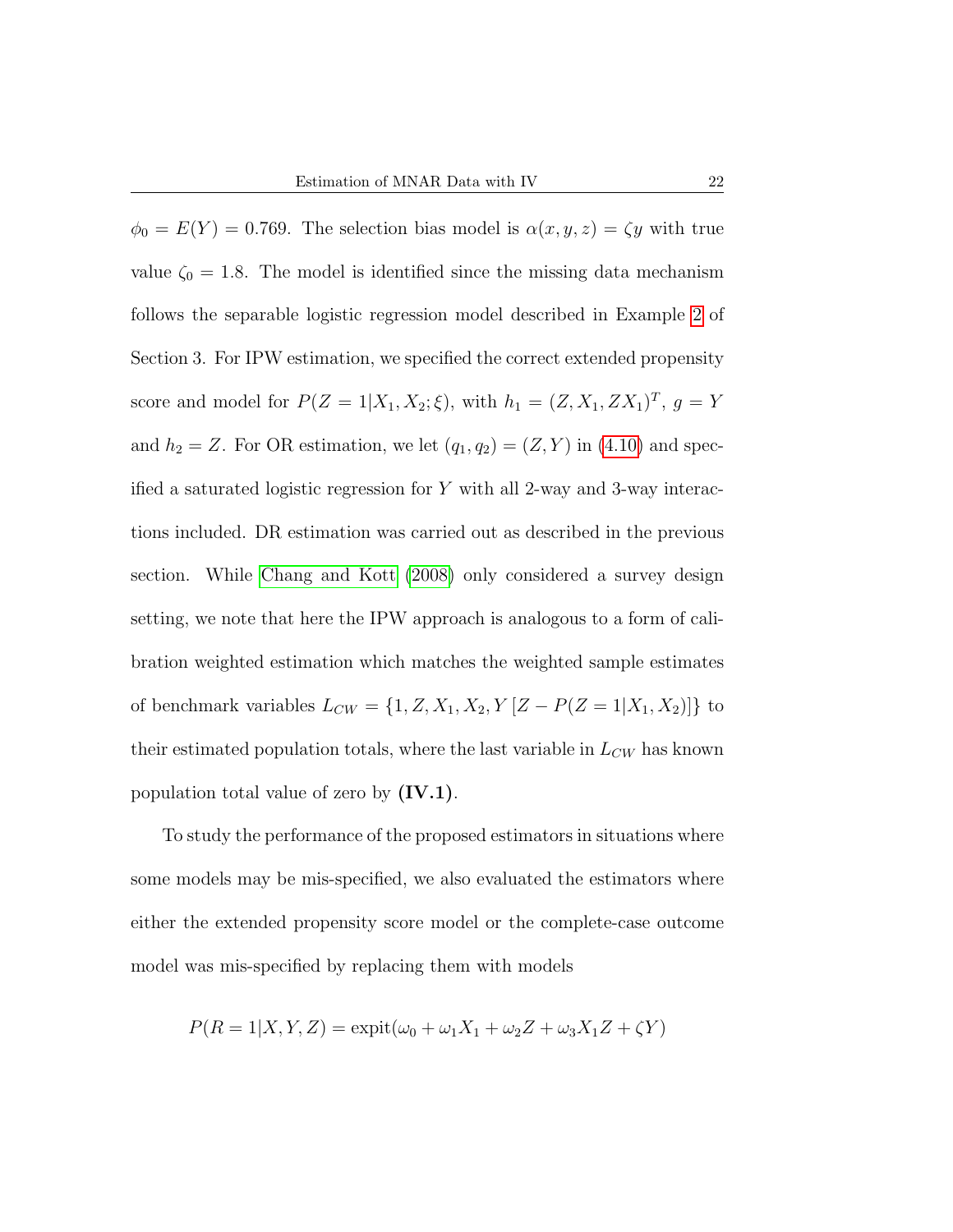and

$$
P(Y = 1 | R = 1, X, Z) = \text{expit}(\theta_0 + \theta X_1)
$$

respectively.

In each simulated sample, we evaluated the standard error of the estimator using the sandwich estimator. Wald 95% confidence interval coverage rates were evaluated across 1000 simulations. Estimating equations were solved using the R package BB [\(Varadhan and Gilbert, 2009\)](#page-36-8). Figures [1](#page-23-0) and [2](#page-24-0) present results for estimation of the selection bias parameter  $\zeta_0$  and the outcome mean  $\phi_0$  respectively, while Table [1](#page-25-0) shows the empirical coverage rates.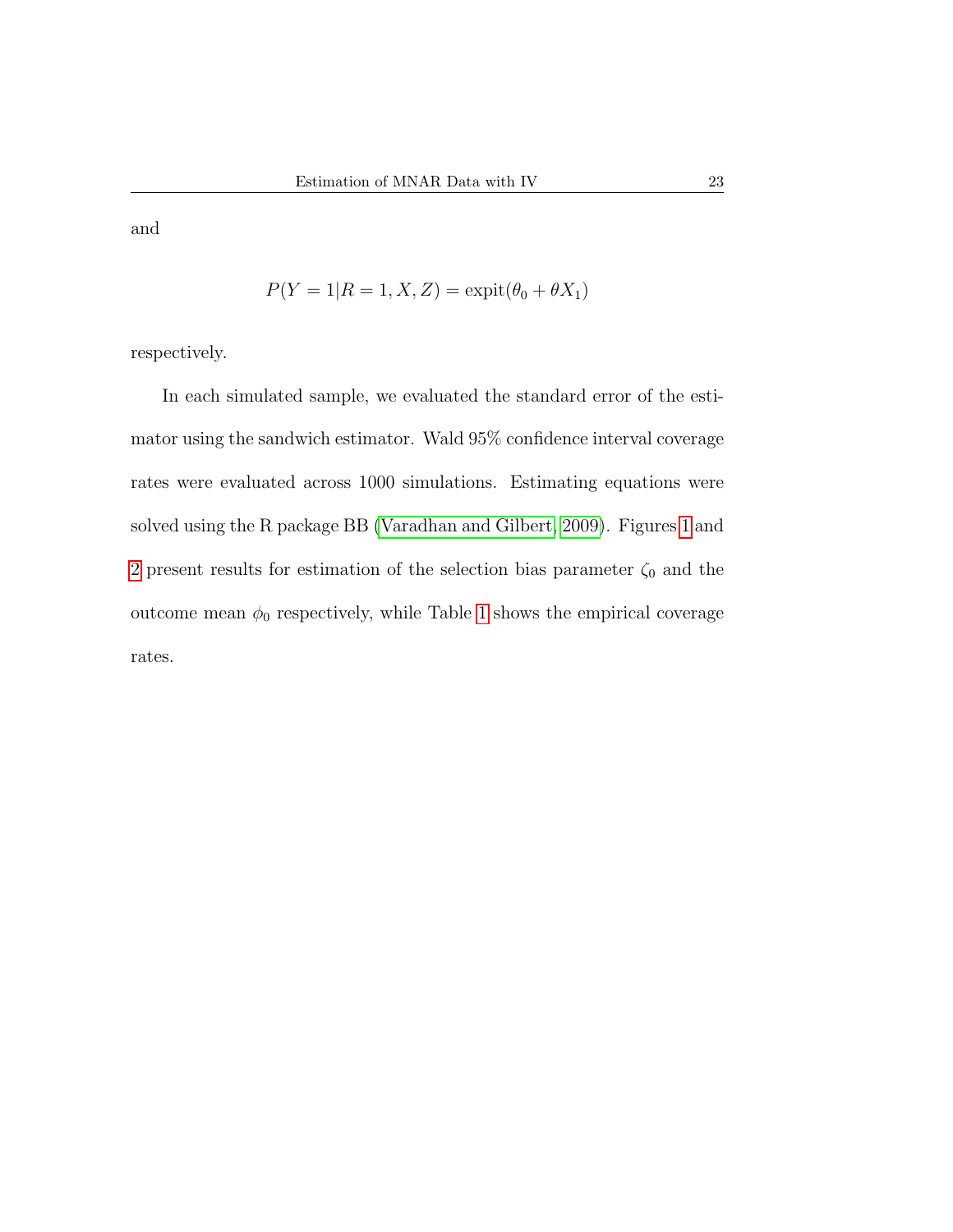<span id="page-23-0"></span>Figure 1: Boxplots of inverse probability weighted (IPW), outcome regression (OR) and doubly-robust (DR) estimators of the selection bias parameter, for which the true value  $\zeta_0 = 1.8$  is marked by the horizontal lines.



(i) Mis-specified extended propensity score



(ii) Mis-specified complete-case outcome probabilty



(iii) Both models correct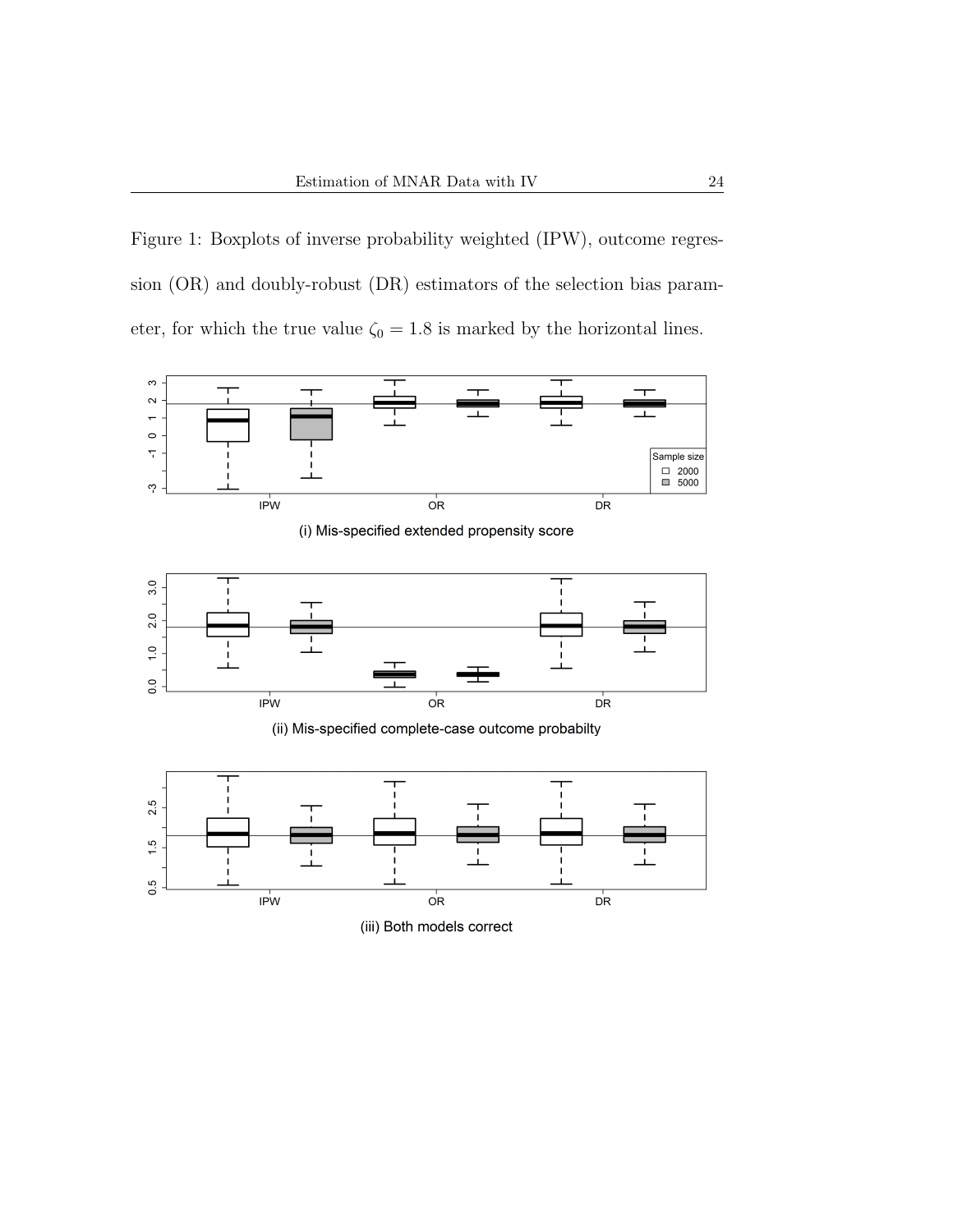<span id="page-24-0"></span>Figure 2: Boxplots of inverse probability weighted (IPW), outcome regression (OR) and doubly-robust (DR) estimators of the outcome mean, for which the true value  $\phi_0 = 0.769$  is marked by the horizontal lines.



(i) Mis-specified extended propensity score



(ii) Mis-specified complete-case outcome probabilty



Under correct model specification, all estimators have negligible bias for  $\phi_0$  and  $\zeta_0$  that diminishes with increasing sample size, with empirical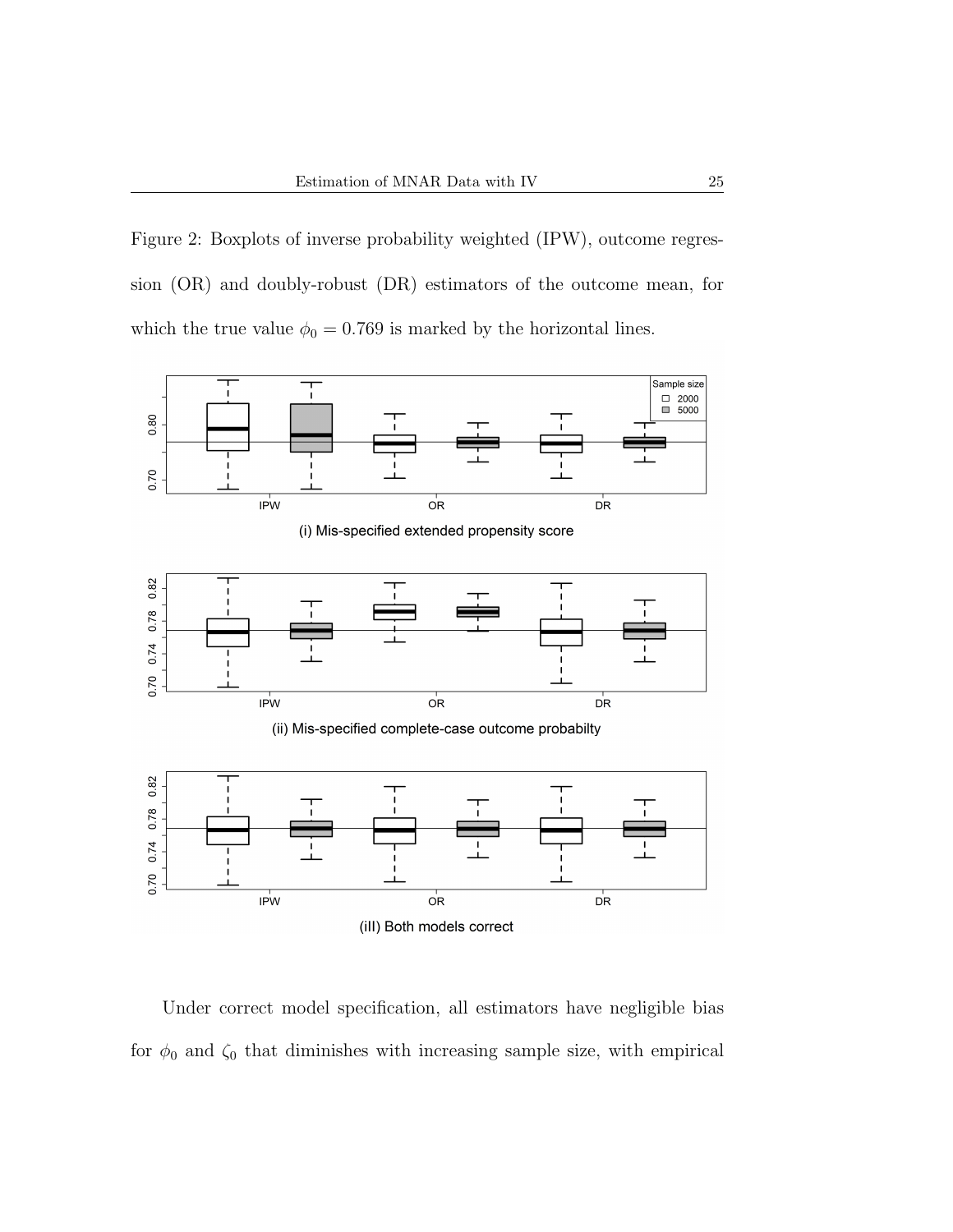<span id="page-25-0"></span>Table 1: Empirical coverage rates based on 95% Wald confidence intervals under three scenarios: (i) mis-specified extended propensity score, (ii) mis-specified complete-case outcome probability and (iii) both models are correct. In each scenario, the first row presents results for  $n = 2000$  and the second row for  $n = 5000$ .

|       | <b>IPW</b> |  | OR DR IPW OR DR               |  |
|-------|------------|--|-------------------------------|--|
|       |            |  | 86.4 95.4 95.4 81.3 95.2 95.2 |  |
| (i)   | 57.8       |  | 95.1 95.1 50.1 94.9 94.9      |  |
| (ii)  |            |  | 95.0 0.0 94.4 95.1 65.6 95.2  |  |
|       | 94.7       |  | 0.0 94.5 95.0 29.9 94.5       |  |
| (iii) | 95.0       |  | 95.4 95.4 95.1 95.2 95.2      |  |
|       | 94.7       |  | 95.1 95.1 95.0 94.9 94.9      |  |

coverage near the nominal 95% level. In agreement with our theoretical results, the IPW and OR estimators are biased with poor empirical coverages when the extended propensity score or the complete-case outcome model is misspecified, respectively. The DR estimator performs well in terms of bias and coverage when either model is misspecified but the other is correct.

#### 6. Applications

To illustrate the proposed IV approach, we obtained data from a household survey in Mochudi, Botswana to estimate HIV seroprevalence among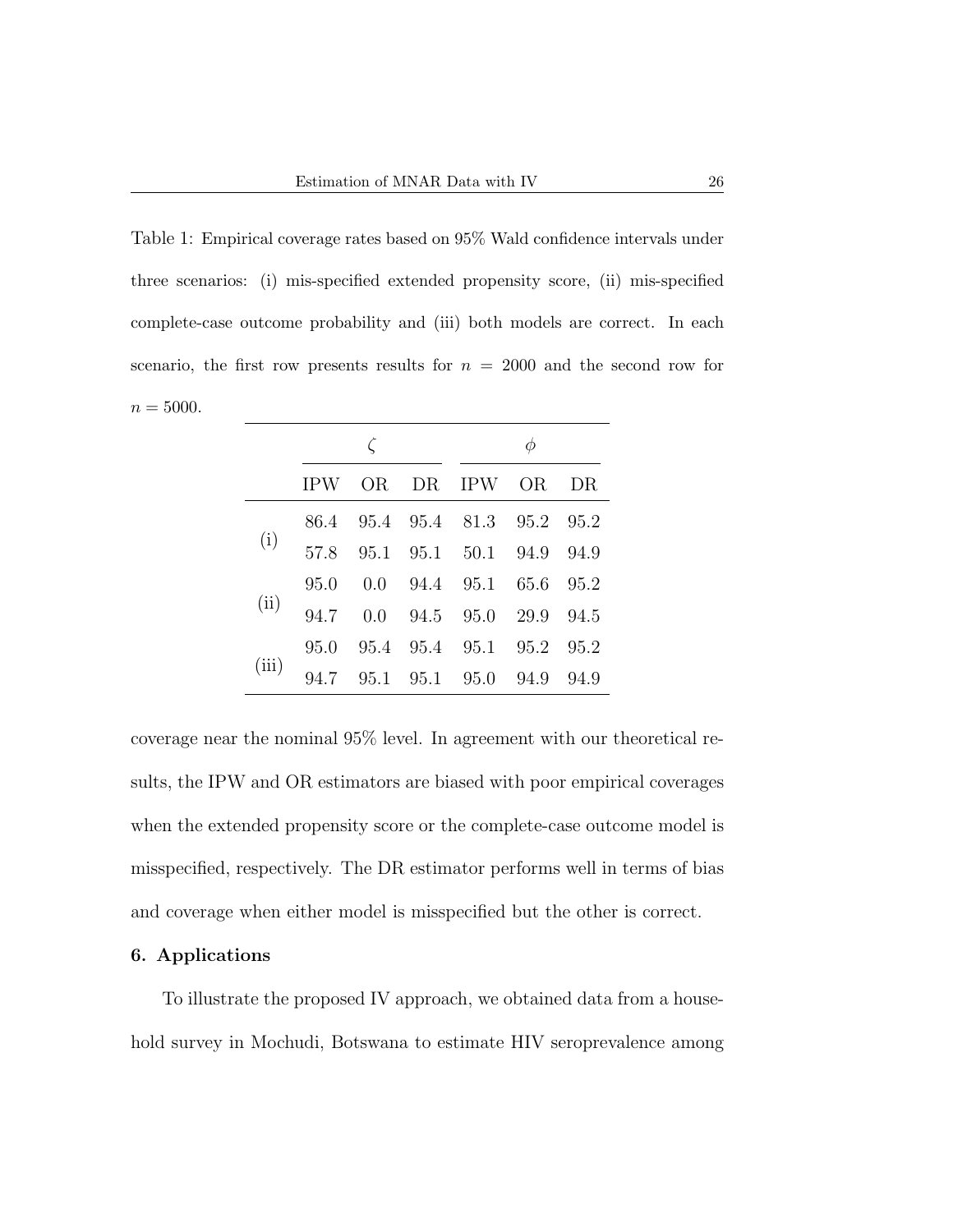adults adjusting for selective missingness of HIV test results. The data consist of 4997 adults between the ages of 16 and 64 who were contacted for the survey, out of whom 4045 (81%) had complete information on HIV testing. Of those who did not have HIV test results  $(R = 0)$ , 111 (2%) agreed to participate in the HIV test but their final HIV outcomes are unknown, and 841 (17%) refused to participate in the HIV testing component. It is likely that refusal to participate in the survey when contact is established presents a possible source of selection bias.

Fully available individual characteristics from the survey include participant gender  $(X)$ . Candidate IVs include interviewer gender  $(Z_1)$ , age  $(Z_2)$  and years of experience  $(Z_3)$ . These interviewer characteristics are likely to influence the response rates of individuals who were contacted for the survey, but are unlikely to directly influence an individual's HIV status, given that interviewer deployment was determined at random prior to the survey. We implemented the proposed IPW, OR and DR estimators by making use of interviewer gender, age and years of experience as IVs. For IPW estimation, the missingness propensity score is specified as a main effects only logistic regression, with the selection bias function specified as  $\alpha(x, y, z) = \zeta y$  where Y is HIV status. The posited missing data mechanism belongs to the separable logistic class, therefore the average HIV prevalence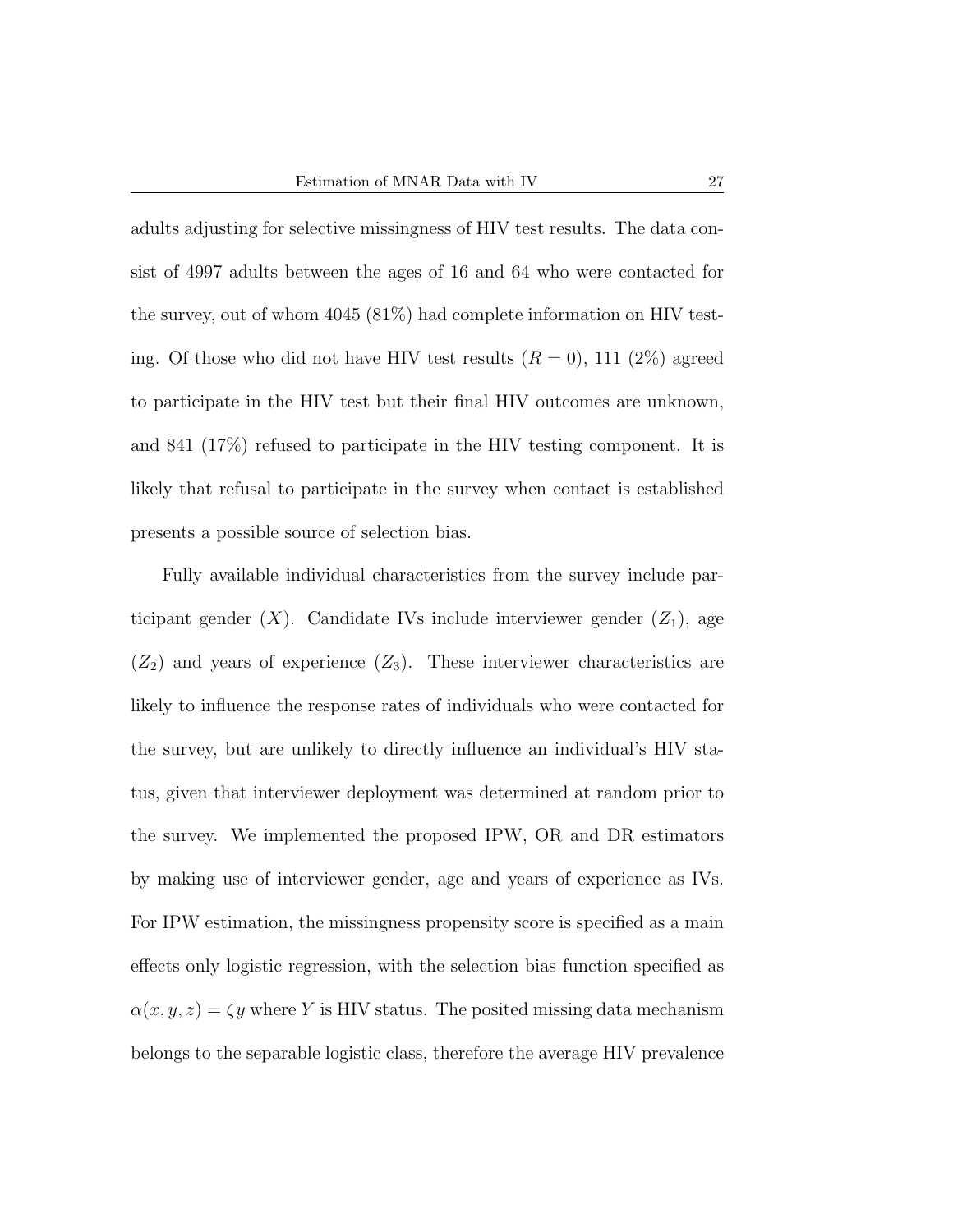can be identified by Example [2.](#page-10-0) For OR estimation, we specified the regression model

$$
logit \ P(Y = 1 | R = 1, X, \mathbf{Z}) = \theta_0 + \theta_1 X + \theta_2 Z_1 + \theta_3 Z_2 + \theta_4 Z_3. \tag{6.1}
$$

Finally, the doubly robust estimator is implemented by incorporating both models. Because more than one IV was available, estimating equations  $U^{\text{IPW}}$ ,  $U^{\text{OR}}$  and  $U^{\text{DR}}$  were solved using the generalized method of moments  $(GMM)$  package in R (Chaussé, 2010). Standard errors were obtained using the proposed sandwich estimator. For comparison, we also carried out standard complete-case analysis and standard IPW estimation assuming MAR conditional on  $(x, z)$  using a main effects only logistic regression to model the propensity score. Results are presented in table [2.](#page-28-0)

IV estimates of HIV seroprevalence are  $12.6 - 21.5\%$  higher than the crude estimate of  $0.214$  (95% CI: 0.202-0.227) based on complete-cases only. Standard IPW (i.e. assuming MAR) produced similar estimates as complete-case analysis. Negative point estimates of the selection bias parameter  $\zeta$  suggest that HIV-infected persons are less likely to participate in the HIV testing component of the survey, although this difference is statistically significant at 0.05  $\alpha$ -level only for IPW. The larger confidence intervals of the three IV estimators of  $\phi_0$  compared to those of the CC and MAR estimators are a more accurate reflection of the amount of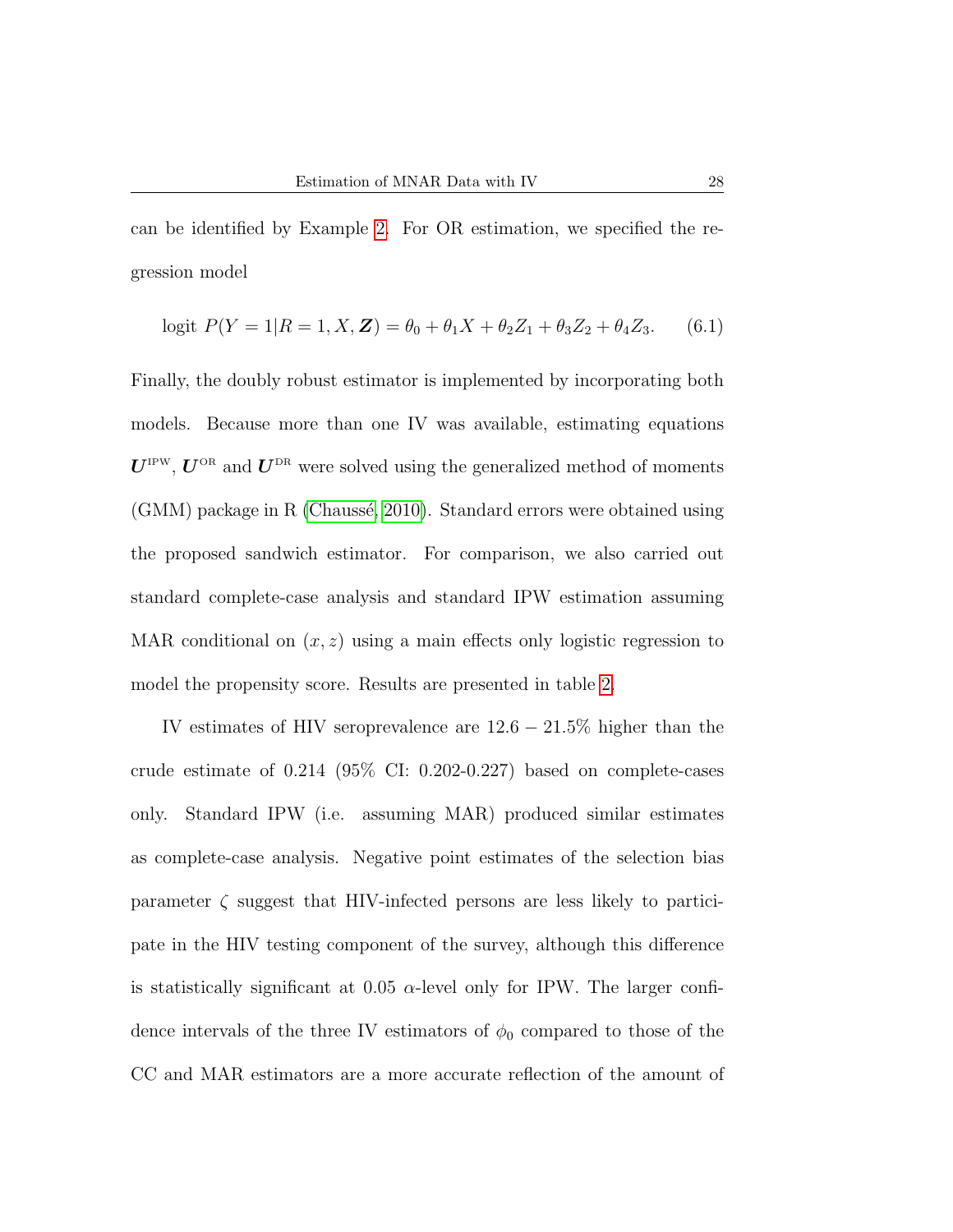<span id="page-28-0"></span>Table 2: Estimation for HIV seroprevalence  $(\phi)$  and magnitude of selection bias  $(\zeta)$  in Mochudi, Botswana with 95% Wald confidence intervals.

| Estimator     | Φ                            |                                                      | $\zeta$ p-val |
|---------------|------------------------------|------------------------------------------------------|---------------|
| CC            | $0.214$ $(0.202, 0.227)$     |                                                      |               |
|               | MAR IPW 0.213 (0.201, 0.226) |                                                      |               |
| <b>IV IPW</b> |                              | $0.260$ $(0.175, 0.341)$ $-1.601$ $(-2.992, -0.210)$ | 0.02          |
| IV OR         |                              | $0.241$ $(0.175, 0.307)$ $-0.757$ $(-1.889, 0.376)$  | 0.19          |
| TV DR.        |                              | $0.258$ $(0.174, 0.342)$ $-1.121$ $(-2.433, 0.191)$  | 0.09          |

uncertainty involving inferences about  $\phi_0$ , since the CC and MAR estimators do not take into account the uncertainty about the underlying MNAR mechanism by assuming MCAR and MAR respectively, i.e. setting selection bias parameter  $\zeta = 0$ .  $\hat{\phi}^{IV}$ <sup>IPW</sup> and  $\hat{\phi}^{IV}$ <sup>DR</sup> are close to each other. This comparison is useful as an informal goodness of fit test in that their similarity suggests that the missingness propensity score may be specified nearly correctly [\(Robins and Rotnitzky, 2001\)](#page-34-2). In addition, by incorporating all possible pairwise interaction terms in the outcome logistic regression model and therefore allowing it to be more flexible, the OR point estimate  $\hat{\phi}^{\text{IV OR}}$ increases to 0.246 (95% CI: 0.179-0.314), thus even closer to  $\hat{\phi}^{IV IPW}$  and  $\hat{\phi}^{\mathrm{IV~DR}}$ .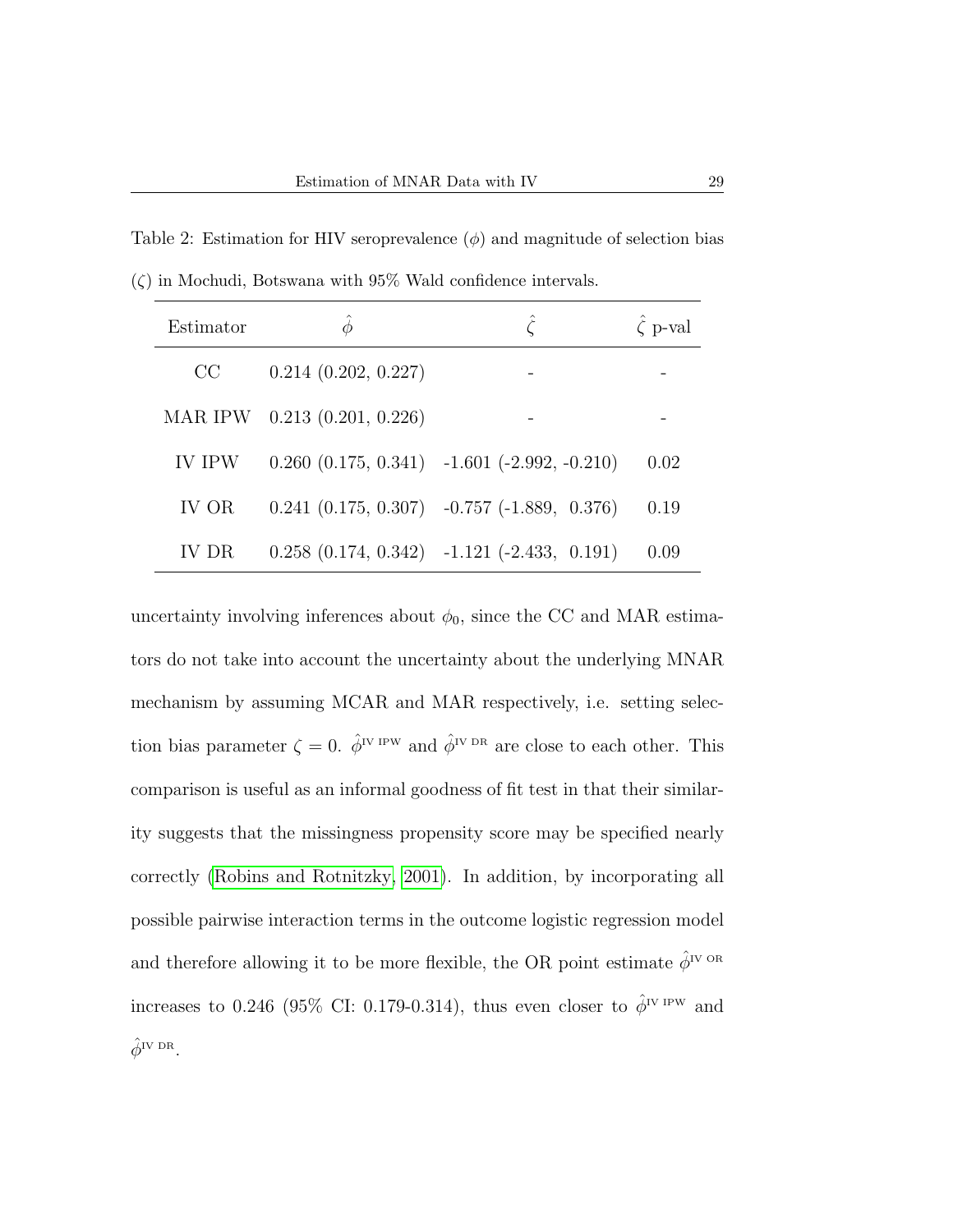# 7. Conclusion

In this paper, we have considered a pernicious form of selection bias which can arise from outcome missing not at random. We have argued that under fairly reasonable assumptions this problem can be made more tractable with the aid of an IV, and proposed a general framework for establishing identifiability of parametric, semiparametric and nonparametric models. We have proposed IPW and OR estimators which are consistent and asymptotically normal if the selection bias and the IV models are correctly specified, when either the extended propensity score or the outcome regression model is correctly specified respectively. We also constructed a DR estimator that remains consistent if either of the two models is correct, which gives the analyst two chances, instead of only one, to get correct inferences about the magnitude of selection bias and the mean outcome in the underlying population of interest.

The large sample variance of doubly robust estimators  $\widehat{\zeta}_{DR}$  and  $\widehat{\phi}_{DR}$  at the intersection submodel  $\mathcal{M}_{IPW} \cap \mathcal{M}_{OR}$  where all models are correct, is completely determined by the choice of  $u$  and  $v$  in equation [\(4.13\)](#page-19-1). We have characterized the set of all influence functions of regular and asymptotically linear estimators as well as the semiparametric efficient score of  $(\zeta, \phi)$  in model  $\mathcal{M}_{np}$  that assumes that Z is a valid IV, the selection bias function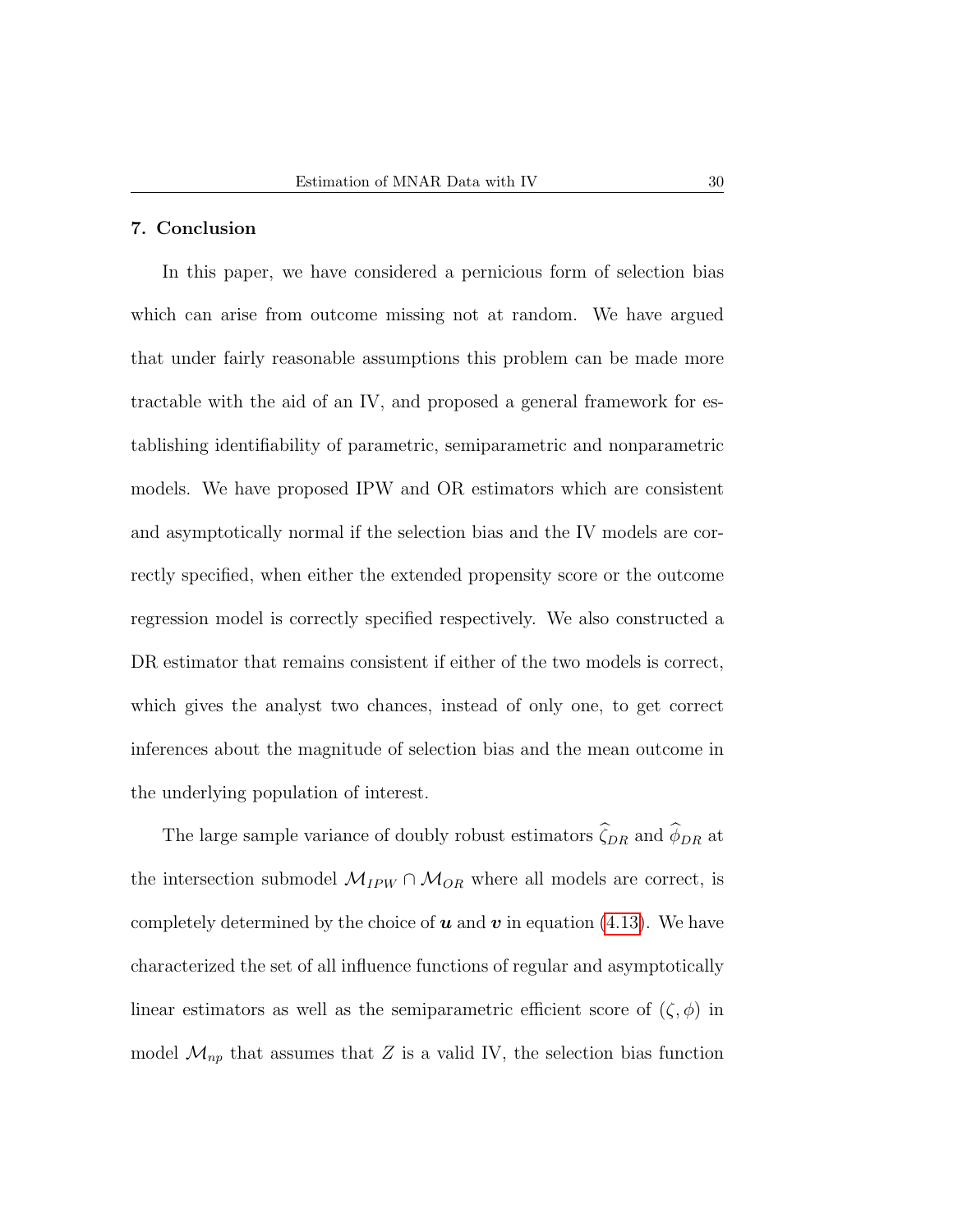$\eta(X, Y, Z; \zeta)$  is correctly specified, and the joint likelihood of  $(Y, X, Z, R)$ is otherwise unrestricted. The efficient score is not generally available in closed-form, except in special cases, such as when Z and Y are both polytomous. The results on local efficiency results can be found in the Supplemental Appendix.

# References

- Bickel, P., Klaassen, C., Ritov, Y., and Wellner, J. (1998). Efficient and Adaptive Estimation for Semiparametric Models. Johns Hopkins series in the mathematical sciences. Springer New York.
- <span id="page-30-2"></span>Chang, T. and Kott, P. S. (2008). Using calibration weighting to adjust for nonresponse under a plausible model.  $Biometrika$ ,  $95(3):555-571$ .
- <span id="page-30-4"></span>Chauss´e, P. (2010). Computing generalized method of moments and generalized empirical likelihood with R. Journal of Statistical Software, 34(11):1–35.
- <span id="page-30-3"></span>Chen, H. Y. (2007). A semiparametric odds ratio model for measuring association. Biometrics, 63(2):413–421.
- <span id="page-30-0"></span>Das, M., Newey, W. K., and Vella, F. (2003). Nonparametric estimation of sample selection models. Review of Economic Studies, 70(1):33-58.

<span id="page-30-1"></span>Deville, J.-C. (2000). Generalized calibration and application to weighting for non-response. In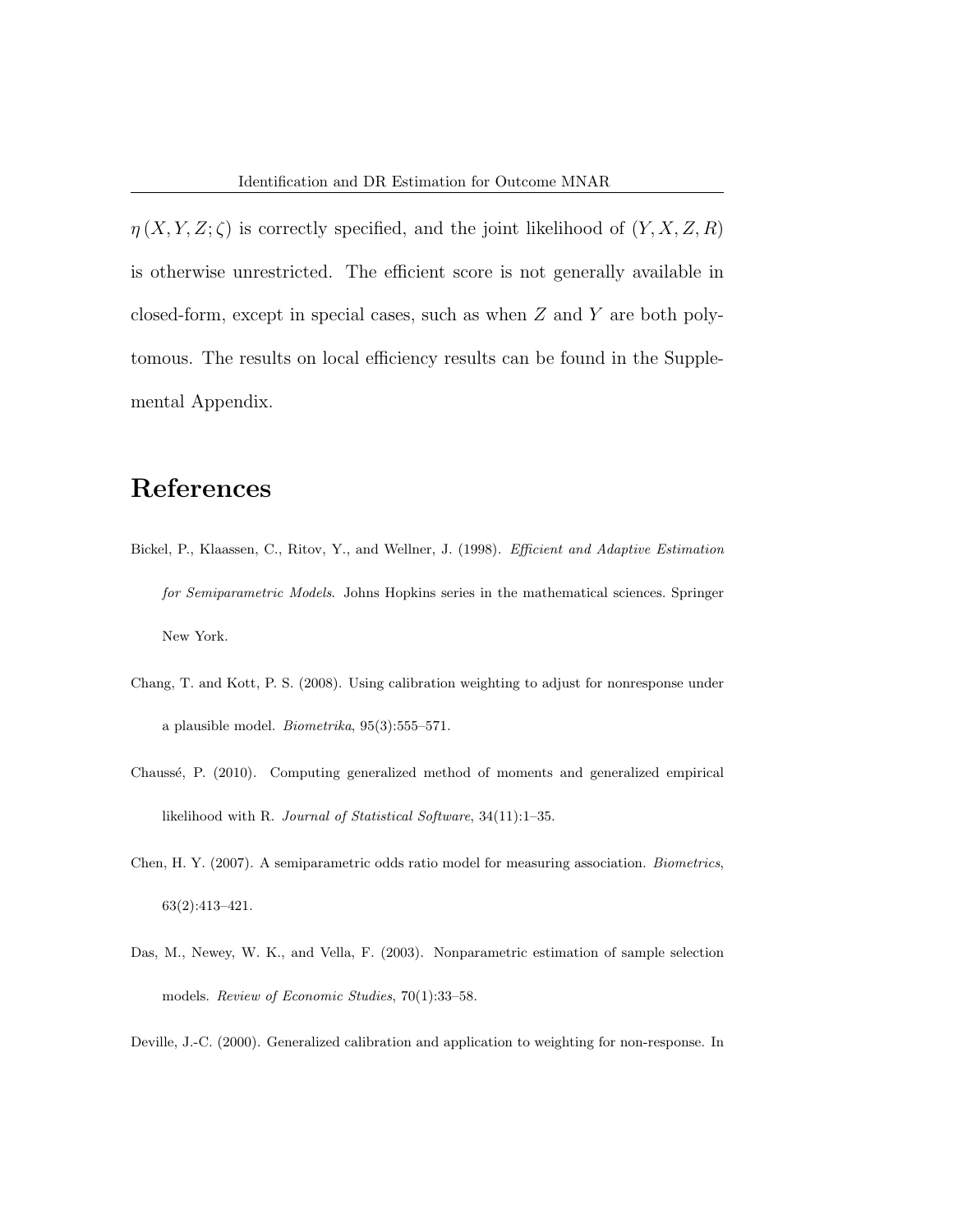COMPSTAT, pages 65–76. Springer.

- <span id="page-31-5"></span>D'Haultfoeuille, X. (2010). A new instrumental method for dealing with endogenous selection. Journal of Econometrics, 154(1):1–15.
- <span id="page-31-3"></span>Gill, R. D., van der Laan, M. J., and Robins, J. M. (1997). Coarsening at random: Characterizations, conjectures, counter-examples. In Lin, D. and Fleming, T., editors, Lecture Notes in Statistics. Springer-Verlag.
- <span id="page-31-6"></span>Heckman, J. J. (1979). Sample selection bias as a specification error. Econometrica, 47(1):153– 161.
- <span id="page-31-7"></span>Heckman, J. J. (1997). Instrumental variables: A study of implicit behavioral assumptions used in making program evaluations. Journal of Human Resources, 32(3):441–462.
- <span id="page-31-0"></span>Horton, N. J. and Laird, N. M. (1998). Maximum likelihood analysis of generalized linear models with missing covariates. Statistical Methods in Medical Research, 8:37-50.
- <span id="page-31-2"></span>Horton, N. J. and Lipsitz, S. R. (2001). Multiple imputation in practice: Comparison of software packages for regression models with missing variables. The American Statistician, 55(3):244–254.
- <span id="page-31-1"></span>Kenward, M. and Carpenter, J. (2007a). Multiple imputation: Current perspectives. Statistical Methods in Medical Research, 16:199–218.
- <span id="page-31-4"></span>Kenward, M. and Carpenter, J. (2007b). Sensitivity analysis after multiple imputation under missing at random: A weighting approach. Statistical Methods in Medical Research, 16:259–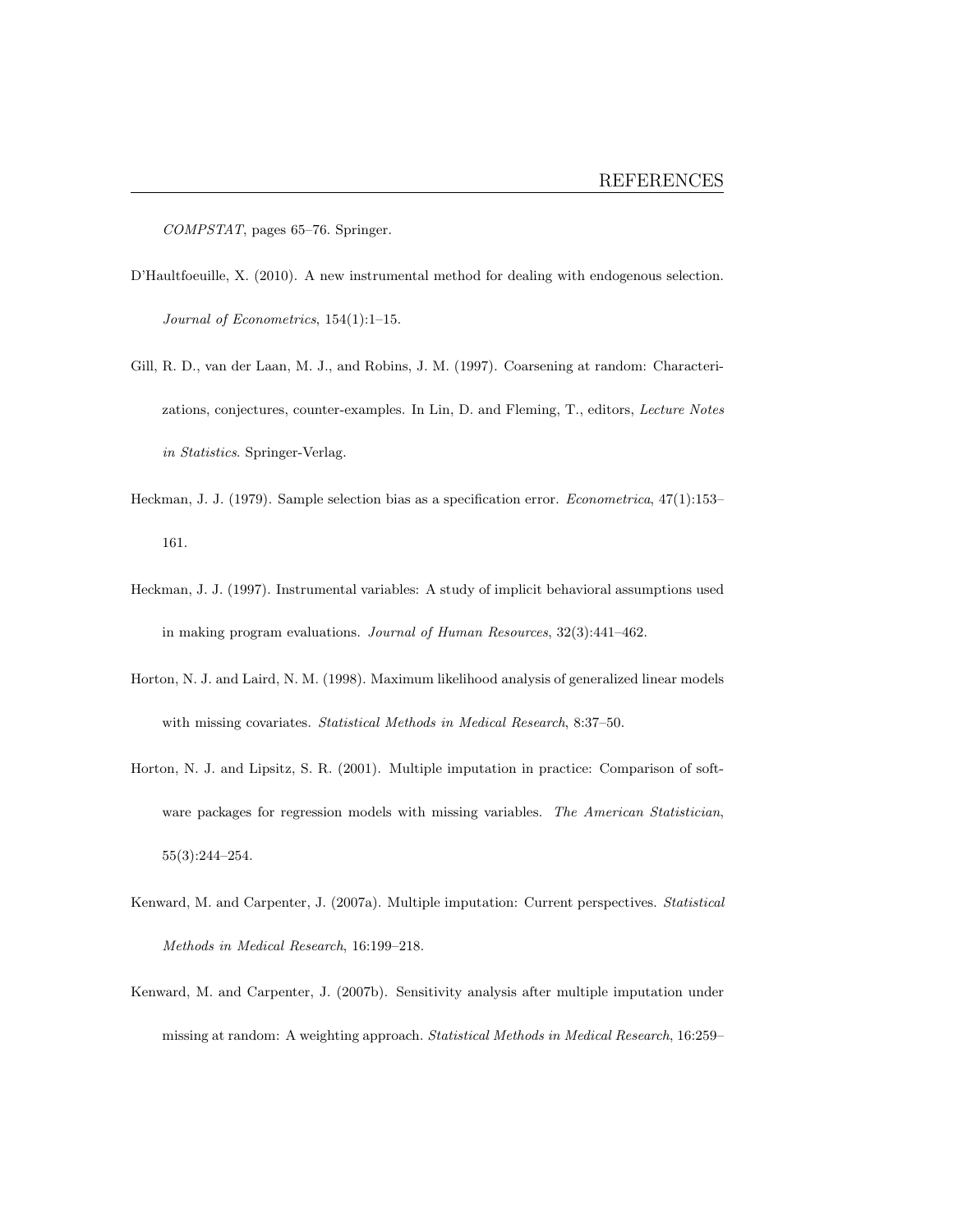275.

- <span id="page-32-6"></span>Kott, P. S. (2006). Using calibration weighting to adjust for nonresponse and coverage errors. Survey Methodology, 32(2):133.
- <span id="page-32-1"></span>Li, L., Shen, C., Li, X., and Robins, J. M. (2013). On weighting approaches for missing data. Statistical Methods in Medical Research, 22(1):14–30.
- <span id="page-32-2"></span>Lipsitz, S., Ibrahim, J., and Zhao, L. (1999). A weighted estimating equation for missing covariate data with properties similar to maximum likelihood. Journal of the American Statistical Association, 94:1147–1160.
- <span id="page-32-7"></span><span id="page-32-0"></span>Little, R. J. and Rubin, D. B. (2002). Statistical Analysis with Missing Data. Wiley.
- Lunceford, J. and Davidian, M. (2004). Stratification and weighting via the propensity score in estimation of causal treatment effects: A comparative study. Statistics in Medicine, 23:2937–2960.
- <span id="page-32-5"></span>Manski, C. F. (1985). Semiparametric analysis of discrete response: Asymptotic properties of the maximum score estimator. The Econometrics Journal, 27(3):313–333.
- <span id="page-32-3"></span>Miao, W., Ding, P., and Geng, Z. (2014). Identifiability of normal and normal mixture models with nonignorable missing data. Journal of the American Statistical Association, Submitted.
- <span id="page-32-4"></span>Miao, W., Tchetgen Tchetgen, E., and Geng, Z. (2015). Identification and doubly robust estimation of data missing not at random with an ancillary variable. arXiv preprint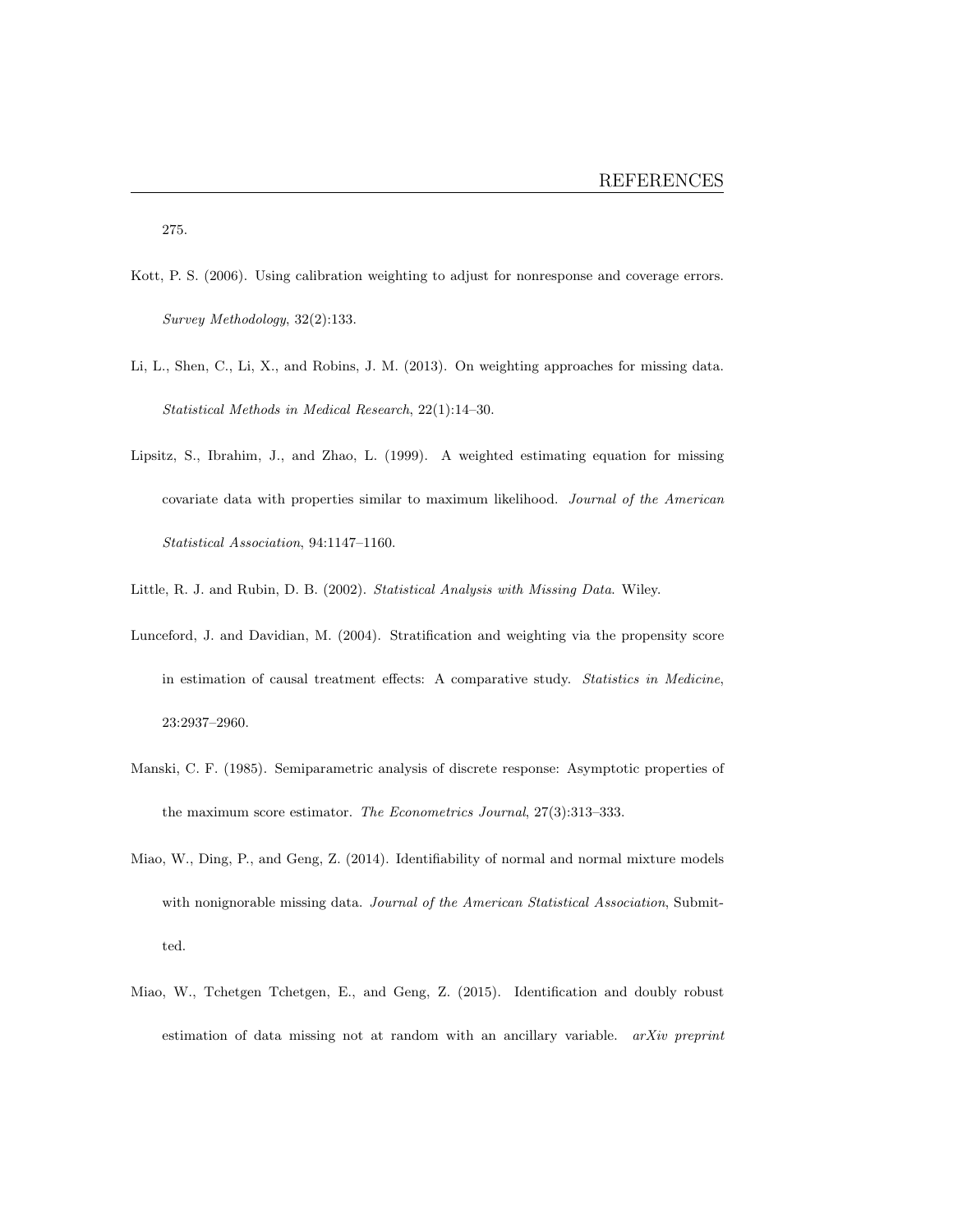arXiv:1509.02556.

- <span id="page-33-3"></span>Miao, W. and Tchetgen Tchetgen, E. J. (2016). On varieties of doubly robust estimators under missingness not at random with a shadow variable. Biometrika, page asw016.
- <span id="page-33-2"></span>Moreno-Betancur, M. and Chavance, M. (2013). Sensitivity analysis of incomplete longitudinal data departing from the missing at random assumption: Methodology and application in a clinical trial with drop-outs. Statistical Methods in Medical Research, doi:10.1177/0962280213490014.
- <span id="page-33-0"></span>Neugebauer, R. and van der Laan, M. (2005). Why prefer double robust estimators in causal inference? Journal of Statistical Planning and Inference, 129:405–426.
- Newey, W. and McFadden, D. (1994). Large sample estimation and hypothesis testing. In McFadden, D. and Engler, R., editors, Handbook of Econometrics, volume 4. Elsevier Science.
- Newey, W. K. (1993). 16 efficient estimation of models with conditional moment restrictions. In Econometrics, volume 11 of Handbook of Statistics, pages 419 – 454. Elsevier.
- <span id="page-33-5"></span>Newey, W. K. (2009). Two-step series estimation of sample selection models. The Econometrics Journal, 12(S1):S217–S229.
- <span id="page-33-4"></span>Newey, W. K., Powell, J., and Walker, J. (1990). Semiparametric estimation of selection models: some empirical results. The American Economic Review, 80(2):324–328.

<span id="page-33-1"></span>Potthoff, R. F., Tudor, G. E., Pieper, K. S., and Hasselblad, V. (2006). Can one assess whether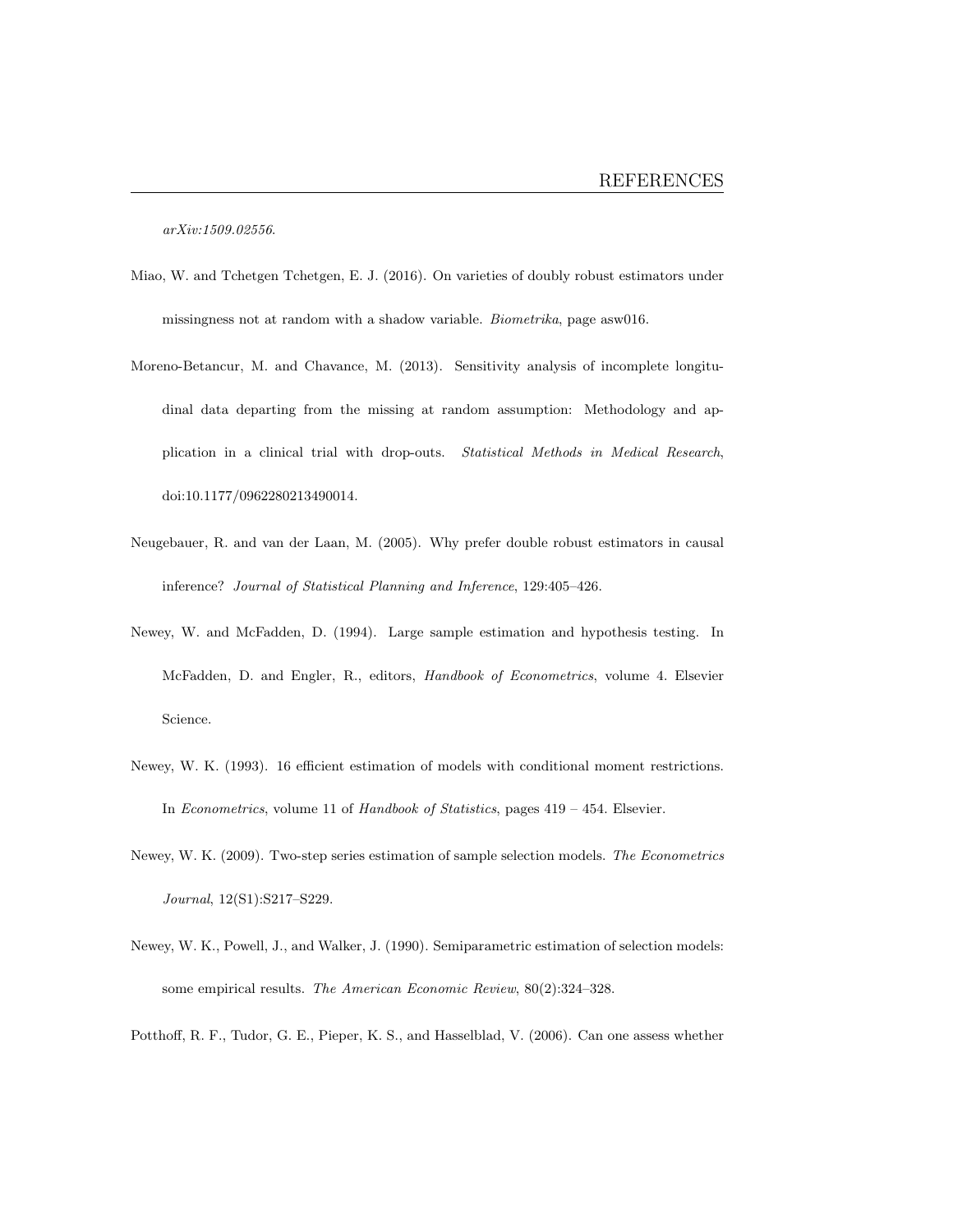missing data are missing at random in medical studies? Statistical Methods in Medical Research, 15:213–234.

- <span id="page-34-5"></span>Puhani, P. (2000). The heckman correction for sample selection and its critique. Journal of Economic Surveys, 14(1):53–68.
- <span id="page-34-1"></span>Robins, J., Rotnitzky, A., and Scharfstein, D. (2000). Sensitivity analysis for selection bias and unmeasured confounding in missing data and causal inference models. In Halloran, E. and Berry, D., editors, Statistical Models in Epidemiology, the Environment, and Clinical Trials. Springer-Verlag.
- <span id="page-34-3"></span>Robins, J. M. and Ritov, Y. (1997). Toward a curse of dimensionality appropriate (coda) asymptotic theory for semi-parametric models. Statistics in Medicine, 16:285–319.
- <span id="page-34-2"></span>Robins, J. M. and Rotnitzky, A. (2001). Comment on "inference for semiparametric models: Some questions and an answer". Statistica Sinica, 11:920–936.
- <span id="page-34-0"></span>Robins, J. M., Rotnitzky, A., and Zhao, L. P. (1994). Estimation of regression coefficients when some regressors are not always observed. Journal of the American Statistical Association, 89(427):846–866.
- <span id="page-34-4"></span>Rotnitzky, A. and Robins, J. (1997). Analysis of semiparametric regression models with nonignorable non-response. Statistics in Medicine, 16:81–102.
- <span id="page-34-6"></span>Rotnitzky, A., Robins, J. M., and Scharfstein, D. O. (1998). Semiparametric regression for repeated outcomes with nonignorable nonresponse. Journal of the American Statistical Association, 93:1321–1339.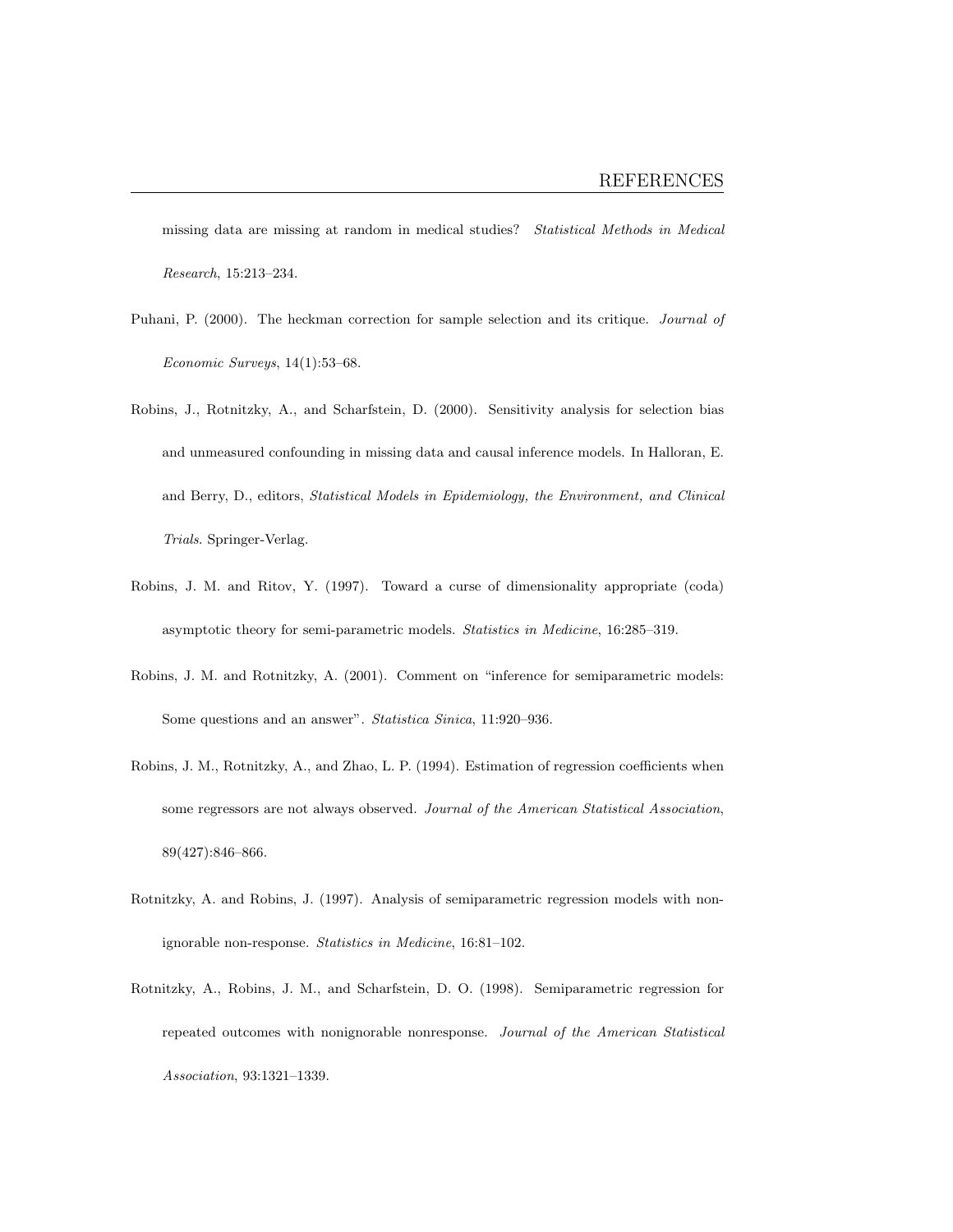- <span id="page-35-8"></span>Rotnitzky, A., Scharfstein, D. O., Su, T., and Robins, J. M. (2001). Methods for conducting sensitivity analysis of trials with potentially non-ignorable competing causes of censoring. Biometrics, 57:103–113.
- <span id="page-35-4"></span>Roy, J. (2003). Modeling longitudinal data with nonignorable dropouts using a latent dropout class model. Biometrics, 59:829–836.
- <span id="page-35-1"></span><span id="page-35-0"></span>Rubin, D. B. (1987). Multiple Imputation for Nonresponse in Surveys. John Wiley & Sons.
- Schafer, J. (1999). Multiple imputation: a primer. Statistical Methods in Medical Research,  $8(1):3-15.$
- <span id="page-35-7"></span>Scharfstein, D. O., Daniels, M. J., and Robins, J. M. (2003). Incorporating prior beliefs about selection bias into the analysis of randomized trials with missing outcomes. Biostatistics, 4(4):495–512.
- <span id="page-35-2"></span>Scharfstein, D. O., Rotnitzky, A., and Robins, J. M. (1999). Adjusting for nonignorable dropout using semiparametric nonresponse models (with discussion). Journal of the American Statistical Association, 94:1096–1146.
- <span id="page-35-3"></span>Tchetgen Tchetgen, E. (2009). A simple implementation of doubly robust estimation in logistic regression with covariates missing at random. Epidemiology, 20(3):391–394.
- <span id="page-35-6"></span>Tchetgen Tchetgen, E. J., Robins, J. M., and Rotnitzky, A. (2010). On doubly robust estimation in a semiparametric odds ratio model. Biometrika, 97(1):171–180.

<span id="page-35-5"></span>Tchetgen Tchetgen, E. J. and Wirth, K. (2013). A general instrumental variable framework for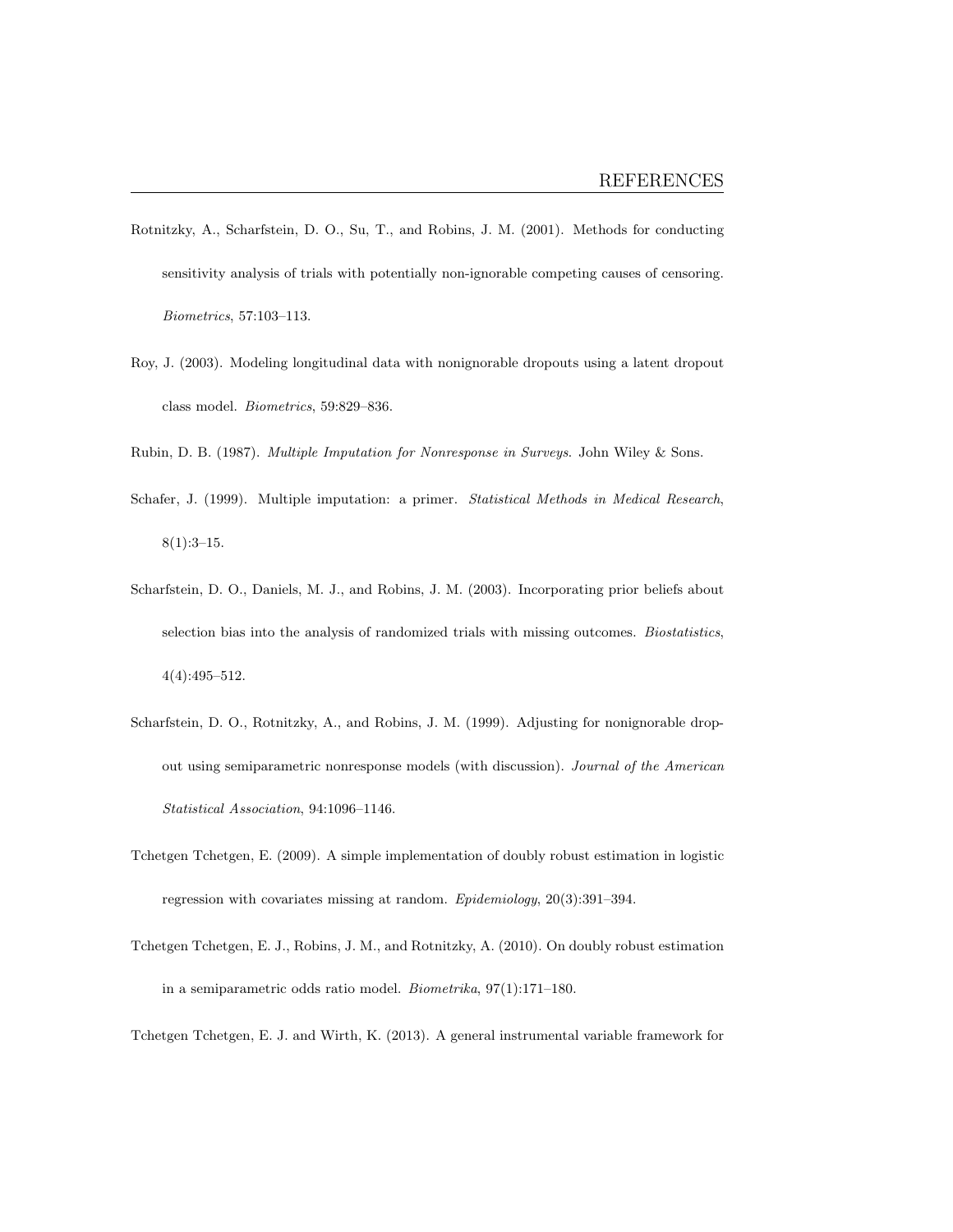regression analysis with outcome missing not at random. Harvard University Biostatistics Working Paper Series, Working Paper 165.

<span id="page-36-0"></span>Tsiatis, A. A. (2007). Semiparametric Theory and Missing Data. Springer.

- van der Laan, M. and Robins, J. M. (2003). Unified Methods for Censored Longitudinal Data and Causality. Springer-Verlag.
- Vansteelandt, S., Rotnitzky, A., and Robins, J. M. (2007). Estimation of regression models for the mean of repeated outcomes under non-ignorable non-monotone non-response. Biometrika, 94:841–860.
- Varadhan, R. and Gilbert, P. (2009). BB: An R package for solving a large system of nonlinear equations and for optimizing a high-dimensional nonlinear objective function. Journal of Statistical Software, 32(4):1–26.
- Wang, S., Shao, J., and Kim, J. K. (2014). An instrumental variable approach for identification and estimation with nonignorable nonresponse. Statistica Sinica, 24:1097–1116.
- Winship, C. and Mare, R. (1992). Models for sample selection bias. Annual Review of Sociology, 18:327–350.

Wooldridge, J. (2010). Economic Analysis of Cross Section and Panel Data. MIT press.

Wu, M. and Carroll, R. (1988). Estimation and comparison of changes in the presence of informative right censoring by modeling the censoring process. Biometrics, 44:175–188.

Zhao, J. and Shao, J. (2015). Semiparametric pseudo-likelihoods in generalized linear mod-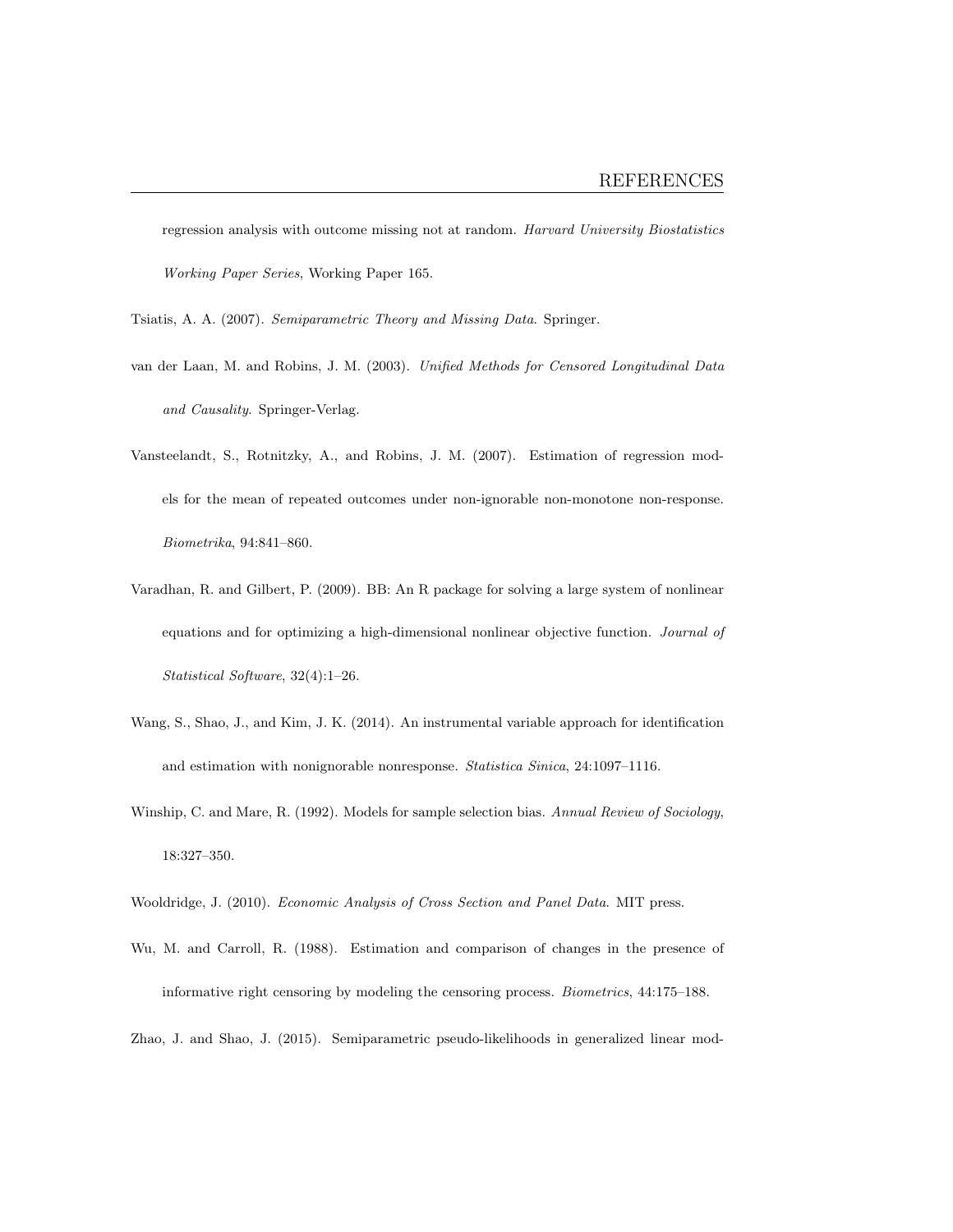els with nonignorable missing data. Journal of the American Statistical Association,

 $110(512){:}1577{-}1590.$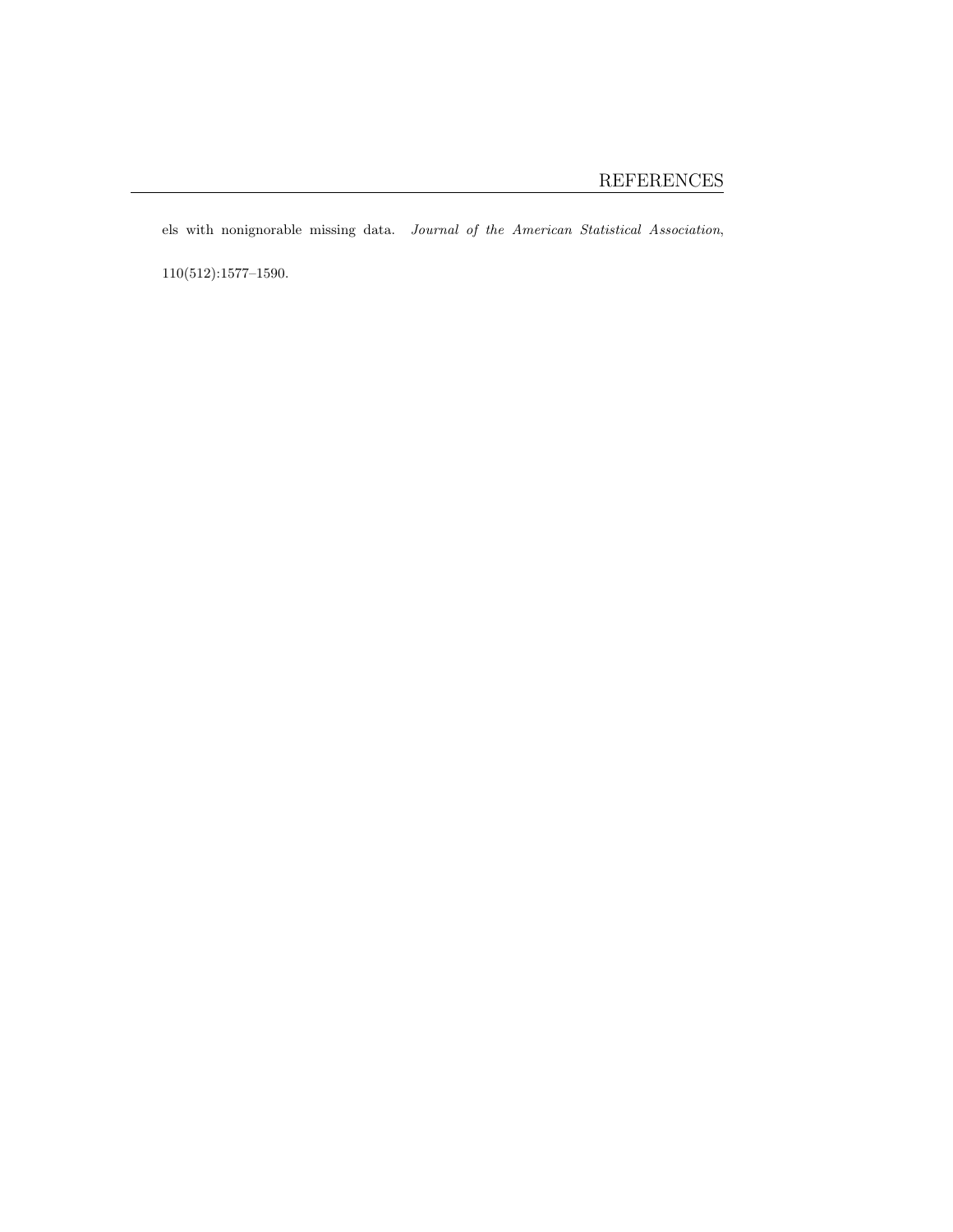# Supplemental Appendix

The appendix includes proofs for Result, Examples and Propositions (pp. S1-12), results on local efficiency (pp. 13-23) as well as R code for simulation study (pp. 24-46).

## Proof of Result 1

The proof is based on contradiction. By the exclusion restriction assumption  $(IV.1)$  the decomposition of the joint distribution for  $(Z, Y, R)$  is

$$
P_{\theta_i, \eta_i, \xi_i}(z, y, r) = P_{\theta_i}(r|z, y) P_{\eta_i}(z) P_{\xi_i}(y), \quad i = 1, 2, ..., n
$$

Suppose we have two sets of candidates satisfying the same observed quantities:

$$
P_{\theta_1}(z, y, R = 1) = P_{\theta_2}(z, y, R = 1)
$$

$$
P_{\eta_1}(z) = P_{\eta_2}(z)
$$

Substituting the above observed quantities into the joint distribution gives

$$
\frac{P_{\theta_1}(R=1|z,y)}{P_{\theta_2}(R=1|z,y)} = \frac{P_{\xi_2}(y)}{P_{\xi_1}(y)}
$$

This contradicts with the requirement that the ratios are unequal.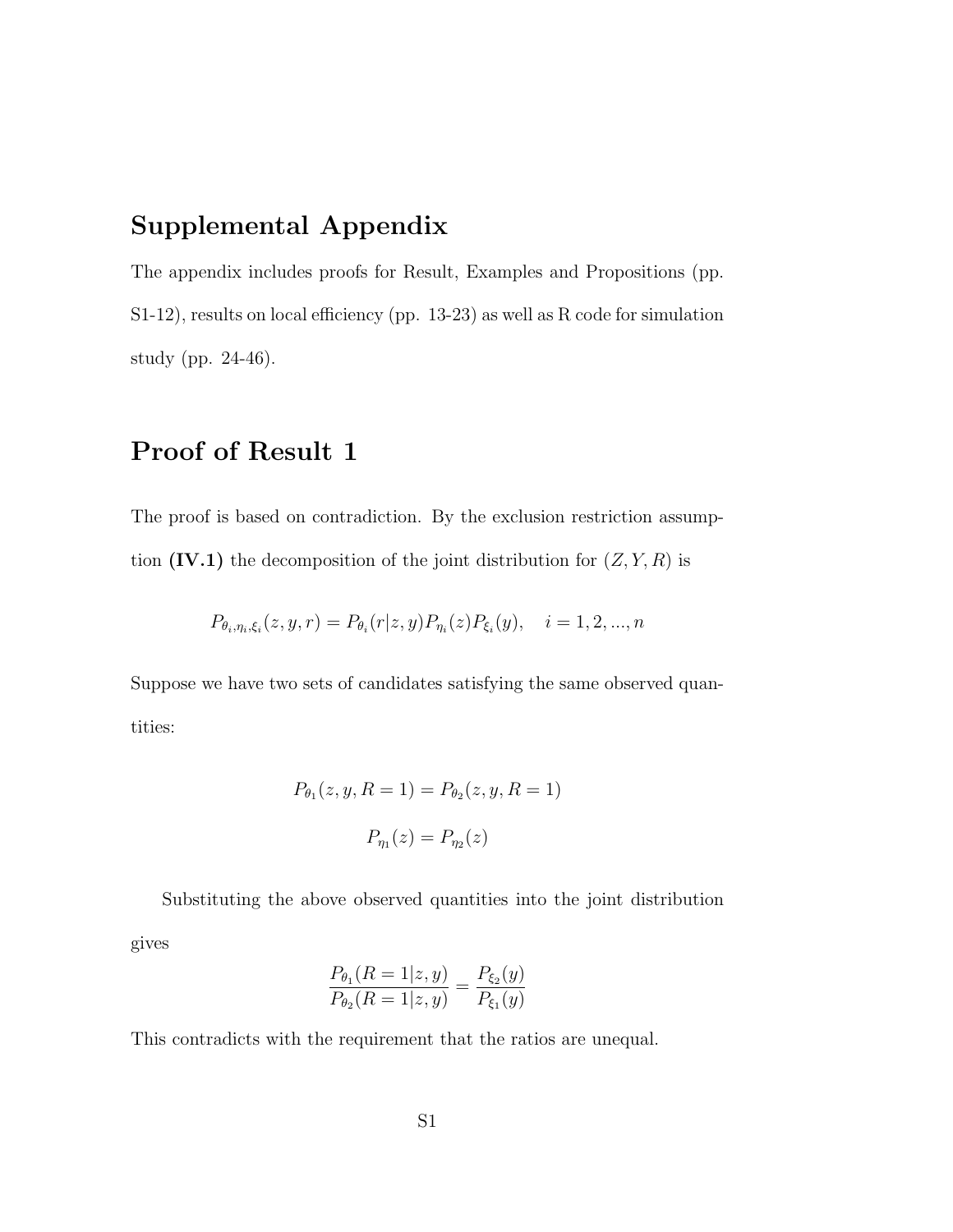### Proofs of Examples 1 and 2

#### Proof of Example 1

For binary outcome Y and binary instrument Z, let  $P(R = 1 | Z, Y; \theta)$  = expit  $[\theta_0 + \theta_1 Z + \theta_2 Y + \theta_3 Z Y]$  and  $P(Y = 1; \xi) = \exp(\xi)$ . We show that for every  $(\theta, \xi)$ , there exists  $(\tilde{\theta}, \tilde{\xi}) \neq (\theta, \xi)$  such that

$$
\frac{P(R=1|Z,Y;\theta)}{P(R=1|Z,Y;\tilde{\theta})} = \frac{P(Y;\tilde{\xi})}{P(Y;\xi)}
$$
(A)

Let  $\frac{P(Y=0;\tilde{\xi})}{P(Y=0;\xi)} = \exp(\rho_0)$  for some  $\rho_0 \neq 0$ , then  $\frac{P(Y;\tilde{\xi})}{P(Y;\xi)} = \exp(\rho_0 + \rho_1 Y)$  where

$$
\rho_1 = \log \{ \exp(-\rho_0 - \xi) + [\exp(\xi) - 1] / \exp(\xi) \}.
$$

Equality (A) then holds by choosing  $(\tilde{\theta}, \tilde{\xi})$  such that

$$
\tilde{\theta}_0 = \theta_0 - \rho_0 - \log(\alpha_0)
$$
  
\n
$$
\tilde{\theta}_1 = \theta_1 + \log(\alpha_0) - \log(\alpha_1)
$$
  
\n
$$
\tilde{\theta}_2 = \theta_2 - \rho_1 + \log(\alpha_0) - \log(\alpha_2)
$$
  
\n
$$
\tilde{\theta}_3 = \theta_3 + \log(\alpha_1) + \log(\alpha_2) - \log(\alpha_0) - \log(\alpha_3)
$$
  
\n
$$
\tilde{\xi} = \xi + \rho_0 + \rho_1,
$$

where  $\alpha_0 = 1+\exp(\theta_0)-\exp(\theta_0-\rho_0), \alpha_1 = 1+\exp(\theta_0+\theta_1)-\exp(\theta_0+\theta_1-\rho_0),$  $\alpha_2 = 1+\exp(\theta_0+\theta_2)-\exp(\theta_0+\theta_2-\rho_0-\rho_1)$  and  $\alpha_3 = 1+\exp(\theta_0+\theta_1+\theta_2+\theta_3) \exp(\theta_0 + \theta_1 + \theta_2 + \theta_3 - \rho_0 - \rho_1)$ . For example, choose  $(\rho_0, \rho_1) = (0.3, -0.38)$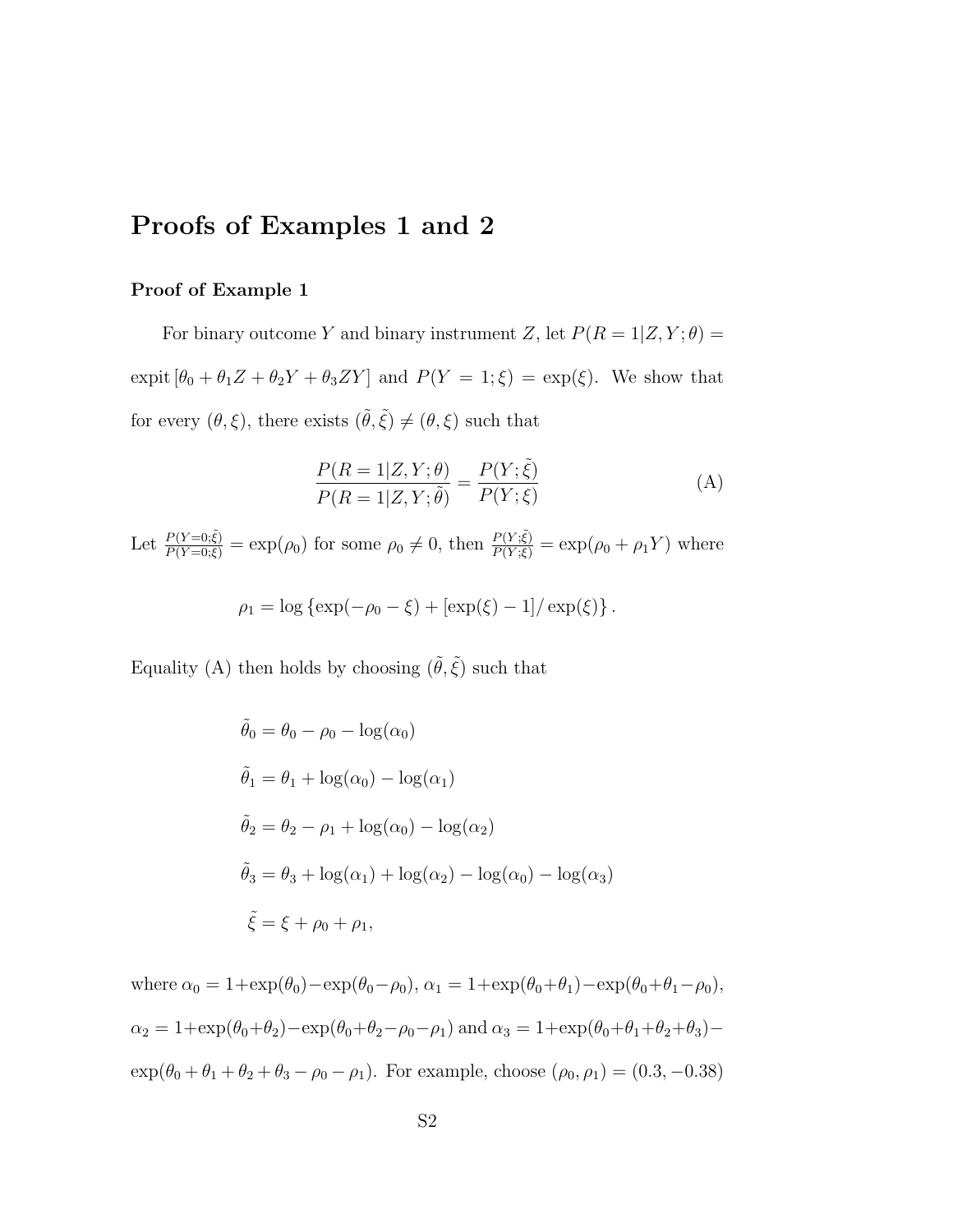and equality (A) holds for  $(\theta_0, \theta_1, \theta_2, \theta_3, \xi) = (0.3, 0.6, 0.1, 0.7, -0.2)$  and  $(\tilde{\theta}_0, \tilde{\theta}_1, \tilde{\theta}_2, \tilde{\theta}_3, \tilde{\xi}) = (-0.3, 0.41, 0.91, 1.37, -0.28).$ 

Next, we consider the missingness mechanism  $P(R = 1|Z, Y; \theta)$  = expit  $[\theta_0 + \theta_1 Z + \theta_2 Y]$ , where the interaction effect between  $(Z, Y)$  is absent. Under this mechanism, we have  $\theta_3 = \tilde{\theta}_3 = 0$  and therefore  $\alpha_1 \alpha_2 =$  $\alpha_0 \alpha_3$  which implies the equality

$$
\exp(\rho_0 + \rho_1) = \frac{\exp(\theta_2 + \rho_0)}{\exp(\theta_2 + \rho_0) + [1 - \exp(\rho_0)]}.
$$
 (B)

Since  $\exp(\rho_0 + \rho_1 Y)$  is the ratio of the two probability mass distributions for *Y*,  $\rho_0$  and  $\rho_0 + \rho_1$  should be of opposite signs. Based on (B), if  $\exp(\rho_0) > 1$ then  $\exp(\rho_0 + \rho_1) > 1$  and similarly if  $\exp(\rho_0) < 1$  then  $\exp(\rho_0 + \rho_1) < 1$ , which implies that the only possibility is  $\rho_0 = \rho_1 = 0$  and hence  $(\tilde{\theta}, \tilde{\xi}) =$  $(\theta, \xi)$ .

#### Proof of Example 2

Consider the case where  $Z$  and  $Y$  are both continuous random variables. Suppose two sets of candidates in the separable logistic missing data mechanism has the following relationship

$$
\frac{\expit(q_1(z) + h_1(y))}{\expit(q_2(z) + h_2(y))} = g(y)
$$

for some function  $g(\cdot)$ , i.e. the ratio is a function of y only. Taking derivative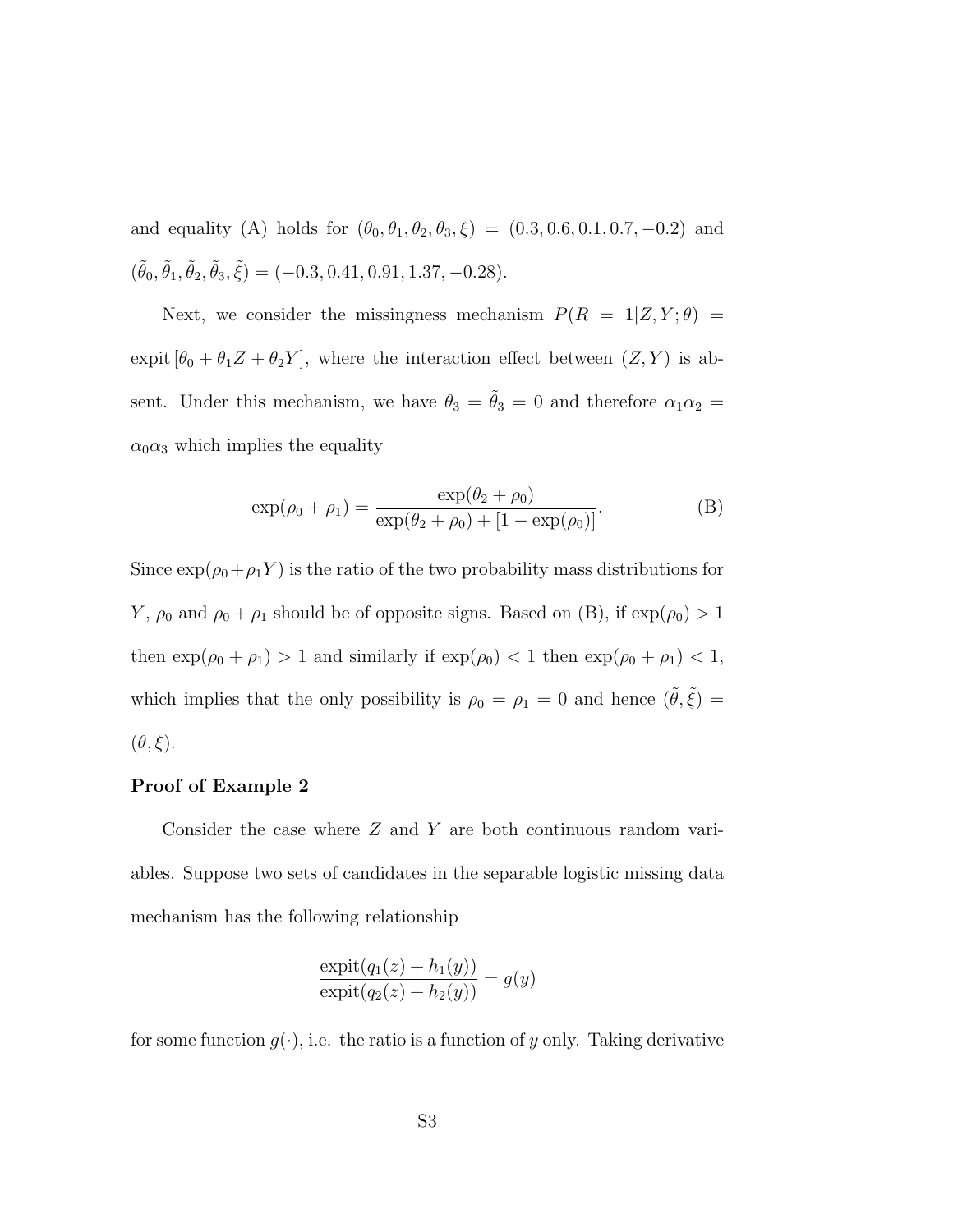with respect to  $Z$  on both sides (assuming IV relevance  $(IV.2)$  holds) gives

$$
\frac{\frac{\partial}{\partial z}\text{expit}(q_1(z) + h_1(y))}{\text{expit}(q_1(z) + h_1(y))} = \frac{\frac{\partial}{\partial z}\text{expit}(q_2(z) + h_2(y))}{\text{expit}(q_2(z) + h_2(y))}
$$

or equivalently

$$
\frac{\partial q_1(z)}{\partial q_2(z)} \frac{\partial z}{\partial z} = \frac{1 + \exp(q_1(z) + h_1(y))}{1 + \exp(q_2(z) + h_2(y))}
$$
(A)

Taking derivatives with respect to  $Y$  on both sides leads to

$$
\frac{\partial q_1(z)}{\partial q_2(z)} \frac{\partial z}{\partial z} \exp(q_2(z) - q_1(z)) = \frac{\partial h_1(y)}{\partial h_2(y)} \frac{\partial y}{\partial y} \exp(h_1(y) - h_2(y))
$$

The left hand side of the above equation depends only on Z but the right hand side depends only on  $Y$ , so it must be that

$$
\frac{\partial q_1(z)}{\partial q_2(z)}\frac{\partial z}{\partial z} \exp(q_2(z) - q_1(z)) = c_1
$$

for some constant  $c_1$ . Substituting the above expression into equality (A) leads to

$$
c_1 \{\exp(-q_2(z)) + \exp(h_2(y))\} = \exp(-q_1(z)) + \exp(h_1(y))
$$

and therefore

$$
c_1 \exp(-q_2(z)) + c_2 = \exp((-q_1(z)), c_1 \exp(h_2(y)) - c_2) = \exp((h_1(y)))
$$

for some constant  $c_2$ . Substituting the above equalities into the ratio of propensity scores

$$
\frac{\expit(q_1(z) + h_1(y))}{\expit(q_2(z) + h_2(y))} = 1 + c_2 \exp(-h_1(y)) = g(y)
$$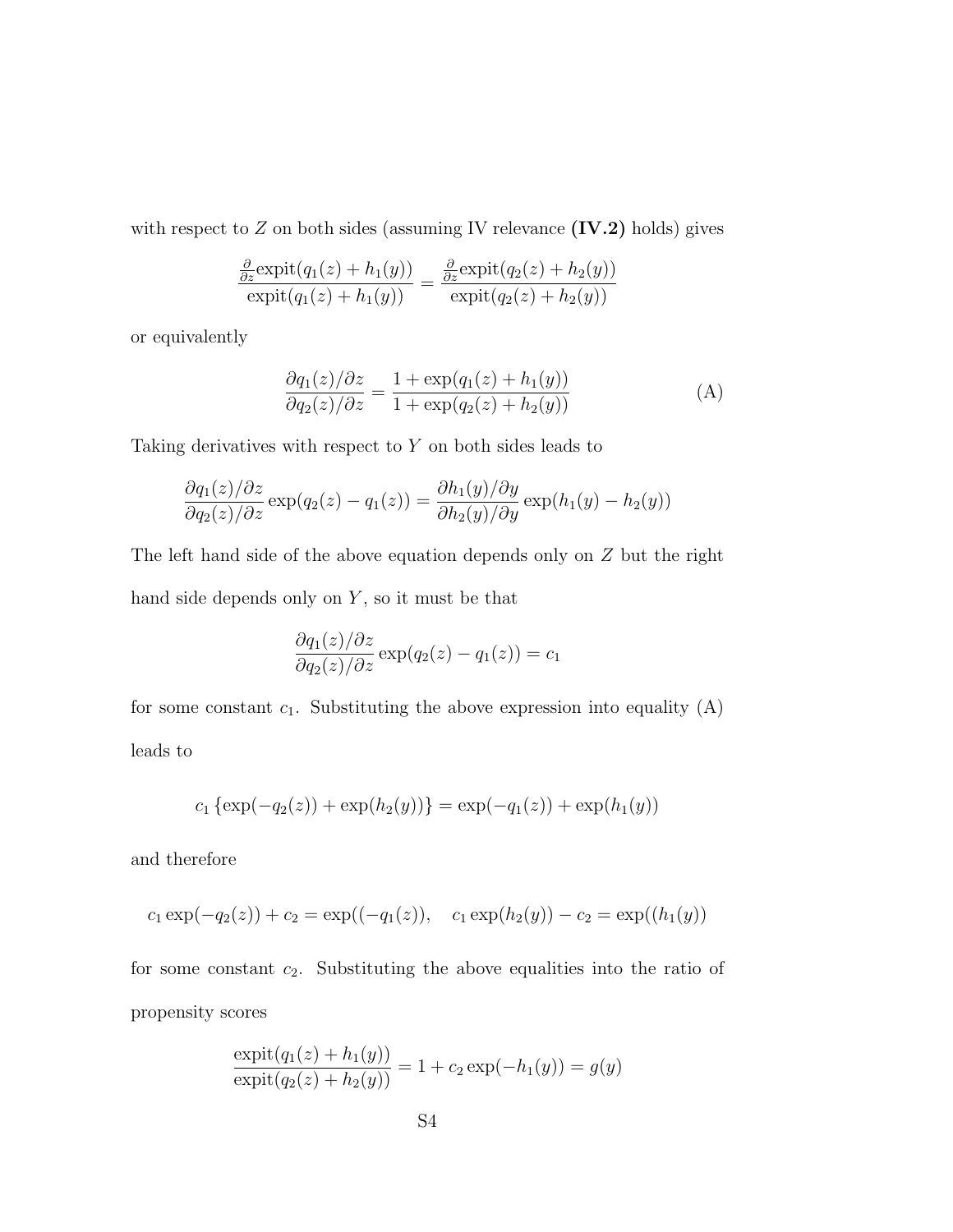Note that  $g(y)$  is the ratio of two candidate densities of Y, and so it must be that  $c_2 = 0$  and the two sets of candidates are equivalent, leading to a contradiction. Therefore the ratio

$$
\frac{\mathrm{expit}(q_1(z) + h_1(y))}{\mathrm{expit}(q_2(z) + h_2(y))}
$$

is either a constant or depends on z, which by Corollary 1 leads to identifiability of this class of missing data models.

Consider the case where  $Z$  is a binary random variable, and assume two sets of candidates in the separable logistic missing data mechanism has the following relationship

$$
\frac{\mathrm{expit}(\eta_1 z + h_1(y))}{\mathrm{expit}(\eta_2 z + h_2(y))} = g(y).
$$

The above relationship holds for  $z = 0, 1$ , therefore

$$
\frac{\mathrm{expit}(h_1(y))}{\mathrm{expit}(h_2(y))} = \frac{\mathrm{expit}(\eta_1 + h_1(y))}{\mathrm{expit}(\eta_2 + h_2(y))}
$$

and

$$
g(y) = 1 + \frac{\exp(\eta_2) - \exp(\eta_1)}{\exp(\eta_2) - \exp(\eta_1 + \eta_2)} \exp[-h_2(y)].
$$

Since  $g(y)$  is the ratio of two densities, we must have  $\eta_1 = \eta_2$  and  $g(y) = 1$ , leading to a contradiction. The proof for Y or Z as discrete variables is similar to the above proof for binary Z.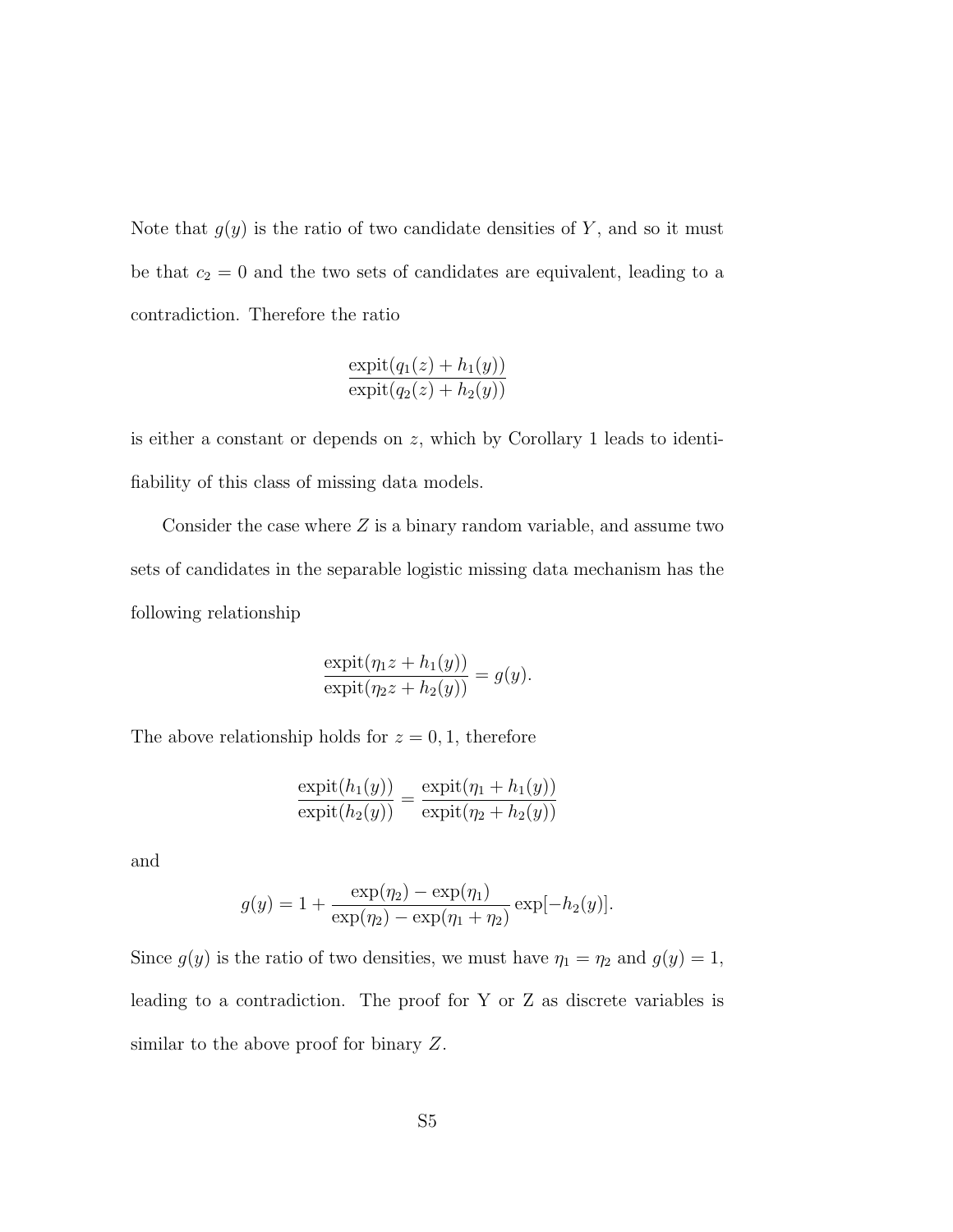### <span id="page-43-0"></span>Proofs of Propositions

#### Proof of Proposition 1

Let  $(\eta_0, \omega_0, \xi_0)$  denote the true values of the parameters for parametric models  $\eta(x, y, z; \zeta), P(r|Y = 0, x, z; \omega)$  and  $q(z|x; \xi)$  which are assumed to be correctly specified. Assume the model  $q(z|x; \xi)$  is identifiable, its parameter space  $\Xi$  is compact and the remaining conditions in Theorem 2.5 of [Newey and McFadden](#page-33-0) [\(1994\)](#page-33-0) hold, which are sufficient to establish consistency of maximum likelihood estimators. Then  $\hat{\xi}_{\text{\tiny MLE}}$  has a probability limit equal to  $\xi_0$ . Consider estimating function for  $(4.7)$  which under the law of iterated expectations equals to

$$
E\left\{E\left\{\left[\frac{R}{\pi(\zeta_0,\omega_0)}-1\right]\mathbf{h}_1(X,Z)\right\}\middle| X,Y,Z\right\}
$$

$$
=E\left\{E\left\{\left[\frac{\pi(\zeta_0,\omega_0)}{\pi(\zeta_0,\omega_0)}-1\right]\mathbf{h}_1(X,Z)\right\}\right\}=0.
$$

Under the law of iterated expectations, the estimating function for (4.8) equals

$$
E\left\{\frac{R}{\pi(\zeta_0,\omega_0)}g(Y,X)\{h_2(Z,X)-E[h_2(Z,X)|X;\xi_0]\}\right\}
$$
  
=
$$
E\left\{g(Y,X)\{h_2(Z,X)-E[h_2(Z,X)|X;\xi_0]\}\right\}
$$
  
=
$$
E\left\{E[g(Y,X)|X]\{h_2(Z,X)-E[h_2(Z,X)|X;\xi_0]\}\right\} \text{ by (IV.1)}
$$
  
=
$$
E\left\{E[g(Y,X)|X]\{E[h_2(Z,X)|X;\xi_0]-E[h_2(Z,X)|X;\xi_0]\}\right\}.
$$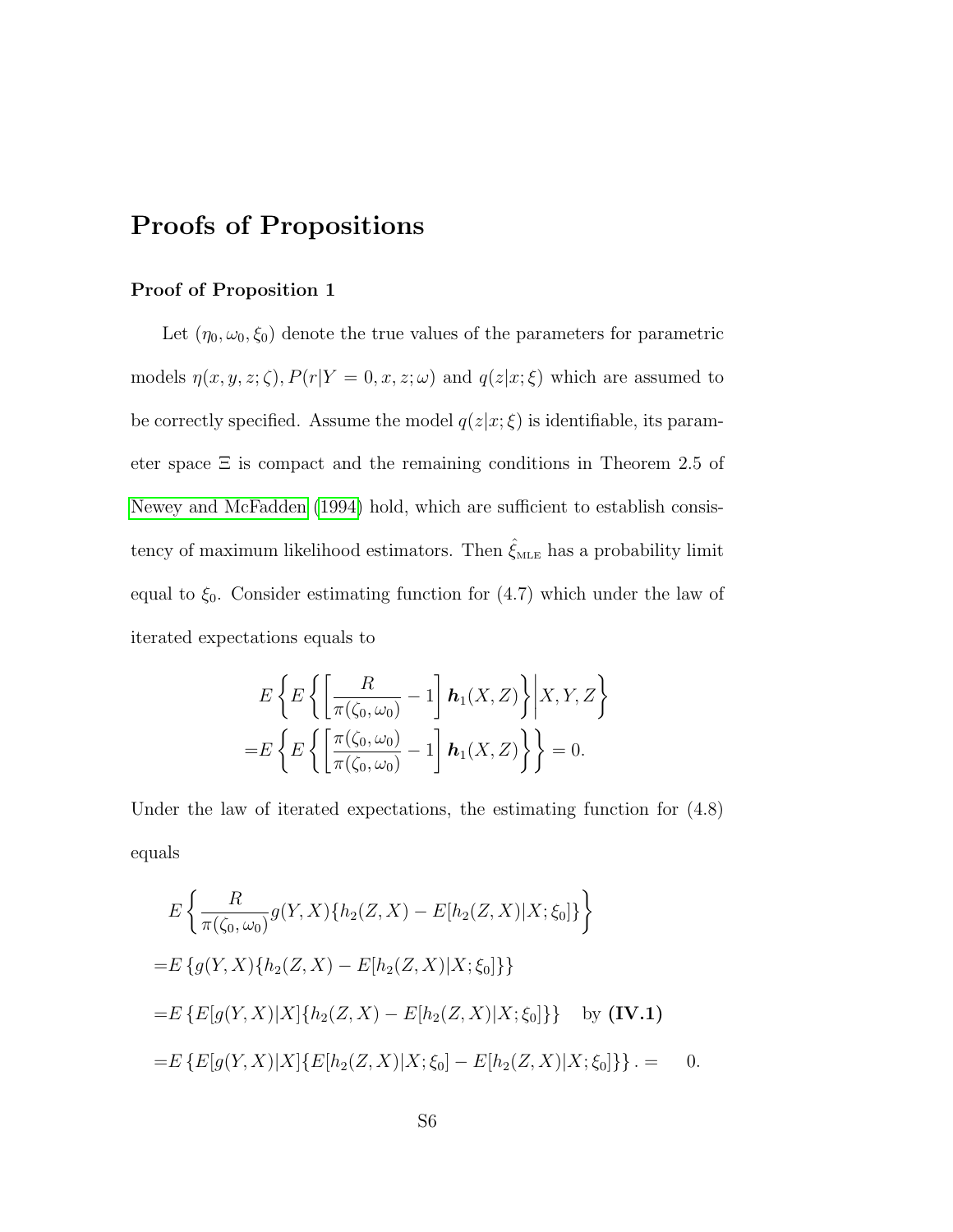Therefore  $(\eta_0, \omega_0)$  are the probability limits of the solutions to estimating equations (4.7) and (4.8). The IPW estimator is also unbiased,

$$
E\left\{\frac{RY}{\pi(\zeta_0,\omega_0)}\right\} = E\{Y\} = \phi_0,
$$

by taking iterated expectations with respect to  $(X, Y, Z)$ . The consistency and asymptotic normality of  $\hat{\phi}^{\mathrm{IPW}}$  can be established under standard regularity conditions for GMM estimators [\(Newey and McFadden, 1994\)](#page-33-0) , typically by placing moment restrictions on the vector of estimating functions. In particular, we require that the probability of observing the outcome is bounded away from zero, a necessary assumption for identification of a full data functional [\(Robins et al., 1994\)](#page-34-0).

$$
\pi(x, y, z) > \sigma > 0 \quad \text{with probability } 1 \tag{S1}
$$

for a non-zero positive constant  $\sigma > 0$ .

Let  $M(\delta)$  represent the stacked vector of the following estimating functions: score functions for estimating  $\xi$ ,  $\mathbf{U}^{\text{IPW}}(\xi,\zeta,\omega)$  and  $G(\phi,\zeta,\omega)$  $=\left\{\frac{RY}{\pi(\zeta,\omega)}-\phi\right\}$ , where  $\delta = (\zeta,\omega,\xi,\phi)$ . Then under standard regularity conditions for M-estimation [\(Newey and McFadden, 1994\)](#page-33-0), the asymptotic variance V is given by the diagonal entry corresponding to  $\phi$  of the following variance-covariance matrix

$$
\left[E\left\{\frac{\partial \boldsymbol{M}(\delta)}{\partial \delta^{T}}\bigg|_{\delta_{0}}\right\}\right]^{-1} E\left\{\boldsymbol{M}(\delta_{0})\boldsymbol{M}(\delta_{0})^{T}\right\}\left[E\left\{\frac{\partial \boldsymbol{M}(\delta)}{\partial \delta^{T}}\right\}\bigg|_{\delta_{0}}\right]^{-1^{T}},\quad (S2)
$$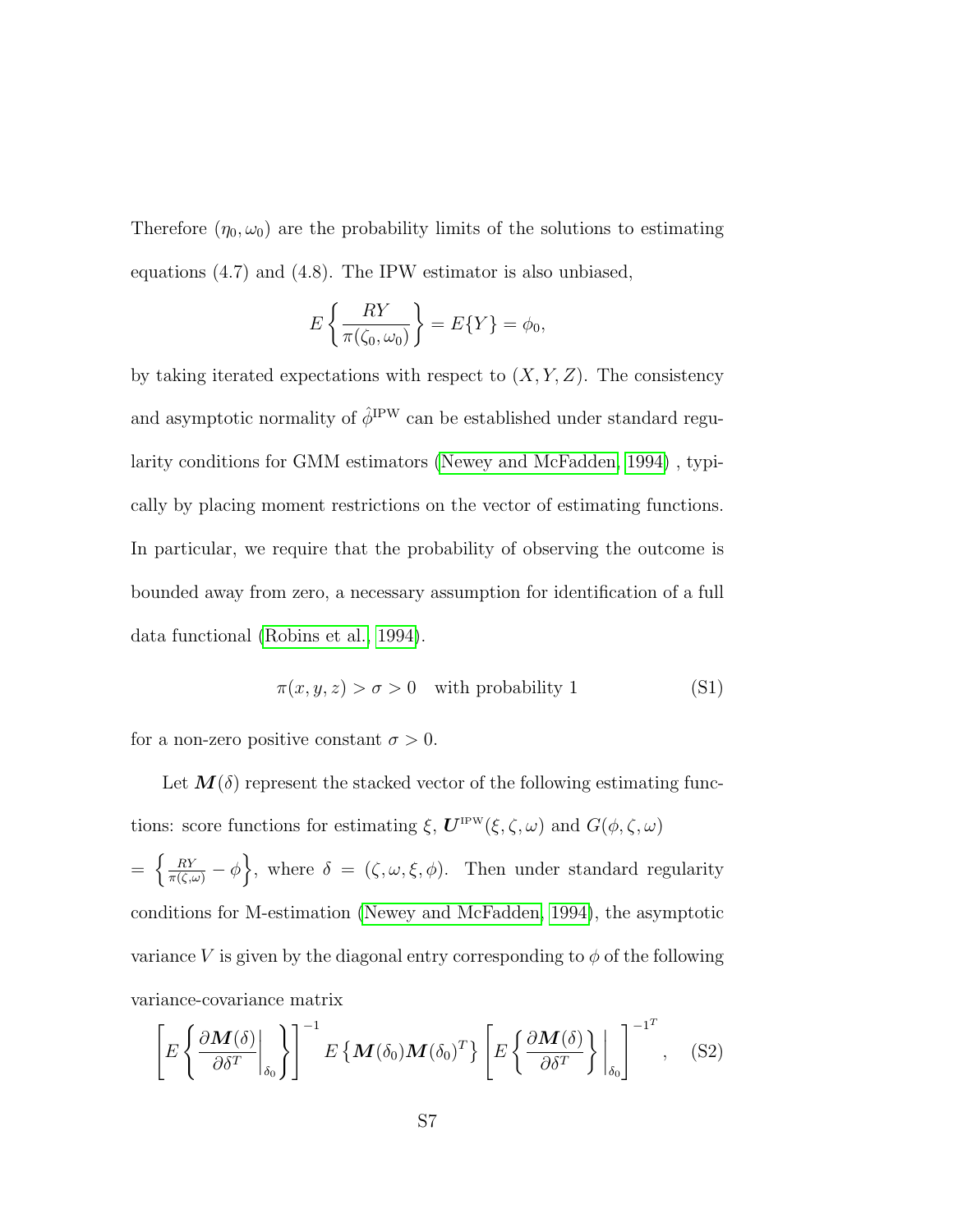where  $\delta_0 = (\zeta_0, \omega_0, \xi_0, \phi_0)$  is the probability limit of  $\hat{\delta} = (\hat{\zeta}, \hat{\omega}, \hat{\xi}, \hat{\phi})$ . A consistent sandwich estimator for the above asymptotic variance can be constructed by evaluating unknown expectations as sample means at the estimated parameter value  $\delta$ .

#### Proof of Proposition 2

Let  $(\eta_0, \theta_0, \xi_0)$  denote the true values of the parameters for parametric models  $\eta(x, y, z; \zeta), f(y|R = 1, x, z; \theta)$  and  $q(z|x; \xi)$  which are assumed to be correctly specified. Assume the conditions in Theorem 2.5 of [Newey and](#page-33-0) [McFadden](#page-33-0) [\(1994\)](#page-33-0) hold for models  $f(y|R = 1, x, z; \theta)$  and  $q(z|x; \xi)$ . Then the probability limits of the MLEs  $(\hat{\theta}_{MLE}, \hat{\xi}_{MLE})$  are  $(\theta_0, \xi_0)$ . Under true parameter values, the expectation of the estimating function for (4.10) is

$$
E\Big\{\{q_1(X,Z) - E\left[q_1(X,Z)|X;\xi_0\right]\}\times
$$
  
\n
$$
\{(1-R)E\left(q_2(X,Y)|R=0,X,Z;\zeta_0,\theta_0\right) + Rq_2(X,Y)\}\Big\}
$$
  
\n
$$
=E\{E(\cdot|R=0,X,Z)\times\Pr(R=0|X,Z)\}
$$
  
\n
$$
+ E\{E(\cdot|R=1,X,Z)\times\Pr(R=1|X,Z)\}
$$
  
\n
$$
=E(\{q_1(X,Z) - E[q_1(X,Z)|X;\xi_0]\} E[q_2(X,Y)|X,Z])
$$
  
\n
$$
=E(\{q_1(X,Z) - E[q_1(X,Z)|X;\xi_0]\} E[q_2(X,Y)|X])
$$
 by (IV.1)  
\n
$$
=E(\{E[q_1(X,Z)|X;\xi_0] - E[[q_1(X,Z)|X;\xi_0]\} E[q_2(X,Y)|X])
$$
  
\n
$$
=0,
$$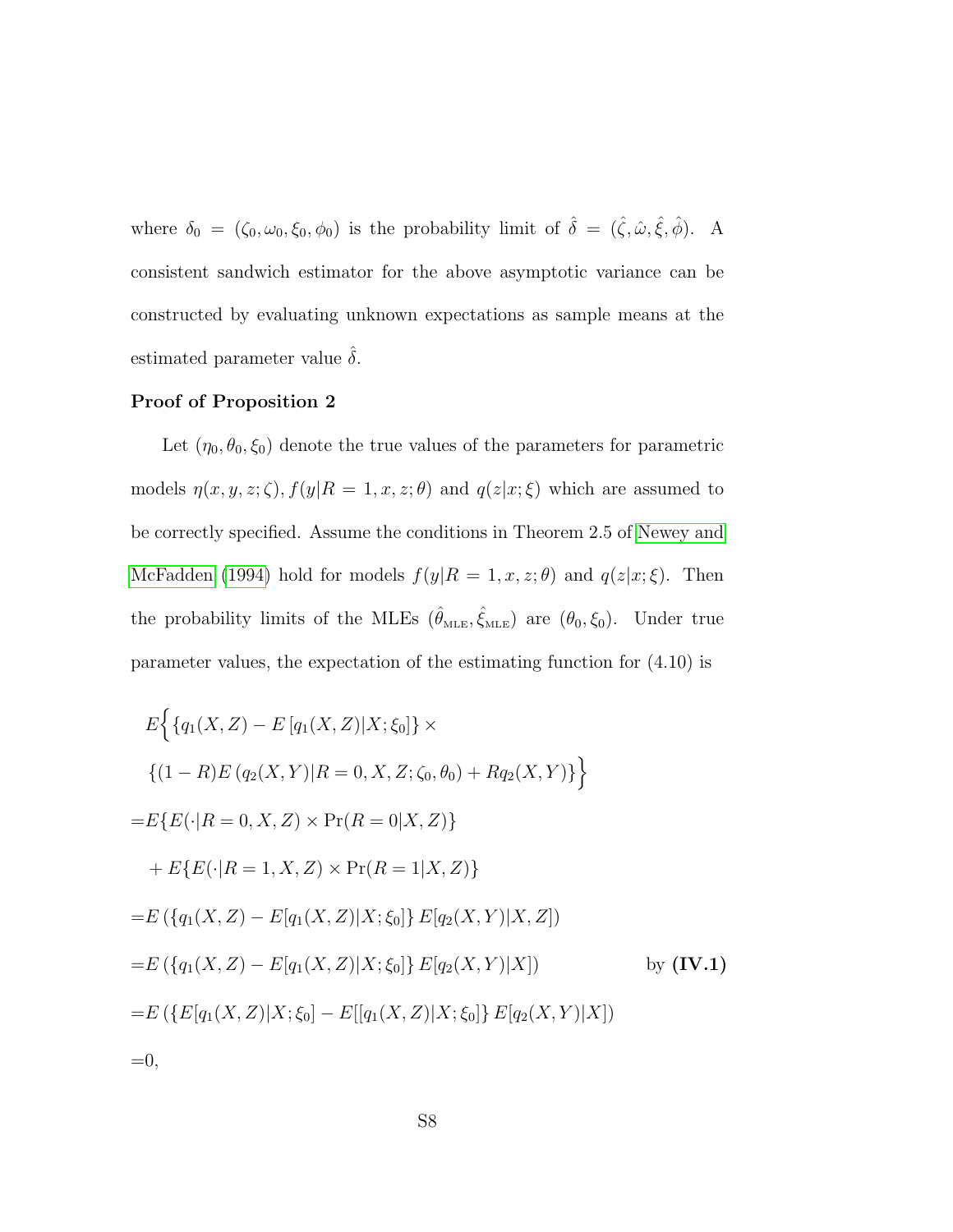so that  $\zeta_0$  is the probability limit of the solution  $\hat{\zeta}$  of (4.10). The OR estimator is unbiased since

$$
E\{RY + (1 - R)E(Y|R = 0, X, Z; \zeta_0, \theta_0)\}
$$
  
=
$$
E\{E\{RY + (1 - R)E(Y|R = 0, X, Z)|R = 0, X, Z\} \times \Pr(R = 0|X, Z)\}
$$
  
+
$$
E\{E\{RY + (1 - R)E(Y|R = 0, X, Z)|R = 1, X, Z\} \times \Pr(R = 1|X, Z)\}
$$
  
=
$$
E\{E\{Y|R = 0, X, Z\} \times \Pr(R = 0|X, Z)\}
$$
  
+
$$
E\{E\{Y|R = 1, X, Z\} \times \Pr(R = 1|X, Z)\}
$$
  
=
$$
E\{Y|X, Z\}
$$
  
=
$$
E\{Y\} = \phi_0.
$$

The consistency and asymptotic normality of  $\hat{\phi}^{OR}$  can be established under standard regularity conditions for GMM estimators [\(Newey and McFad](#page-33-0)[den, 1994\)](#page-33-0) . A necessary condition is that the probability of observing the outcome is bounded away from zero (S1).

#### Proof of Proposition 3

Under model  $\mathcal{M}_{\text{IPW}}$ , let  $\xi_0$  denote the true value for parametric model  $q(z|x;\xi)$  and it is clear that  $\hat{\xi}_{\text{MLE}}$  has a probability limit equal to  $\xi_0$ . Let superscript asterisks denote possibly misspecified models. Let  $\theta^*$  denote the probability limit of estimation under model  $f^*(y|R=1, x, z; \theta)$  and let  $\rho(X, Z) = \int \boldsymbol{u}(x, y) \frac{\exp[-\eta(x, y, z; \zeta)] f(y|R=1, x, z; \theta)}{\int \exp[-\eta(x, y, z)] f(y|R=1, x, z; \theta)}$  $\frac{\exp[-\eta(x,y,z;\zeta)]f(y|R=1,x,z;\theta)}{\int \exp[-\eta(x,y,z)]f(y|R=1,x,z;\theta)d\mu(y)}d\mu(y)$ . Then at true param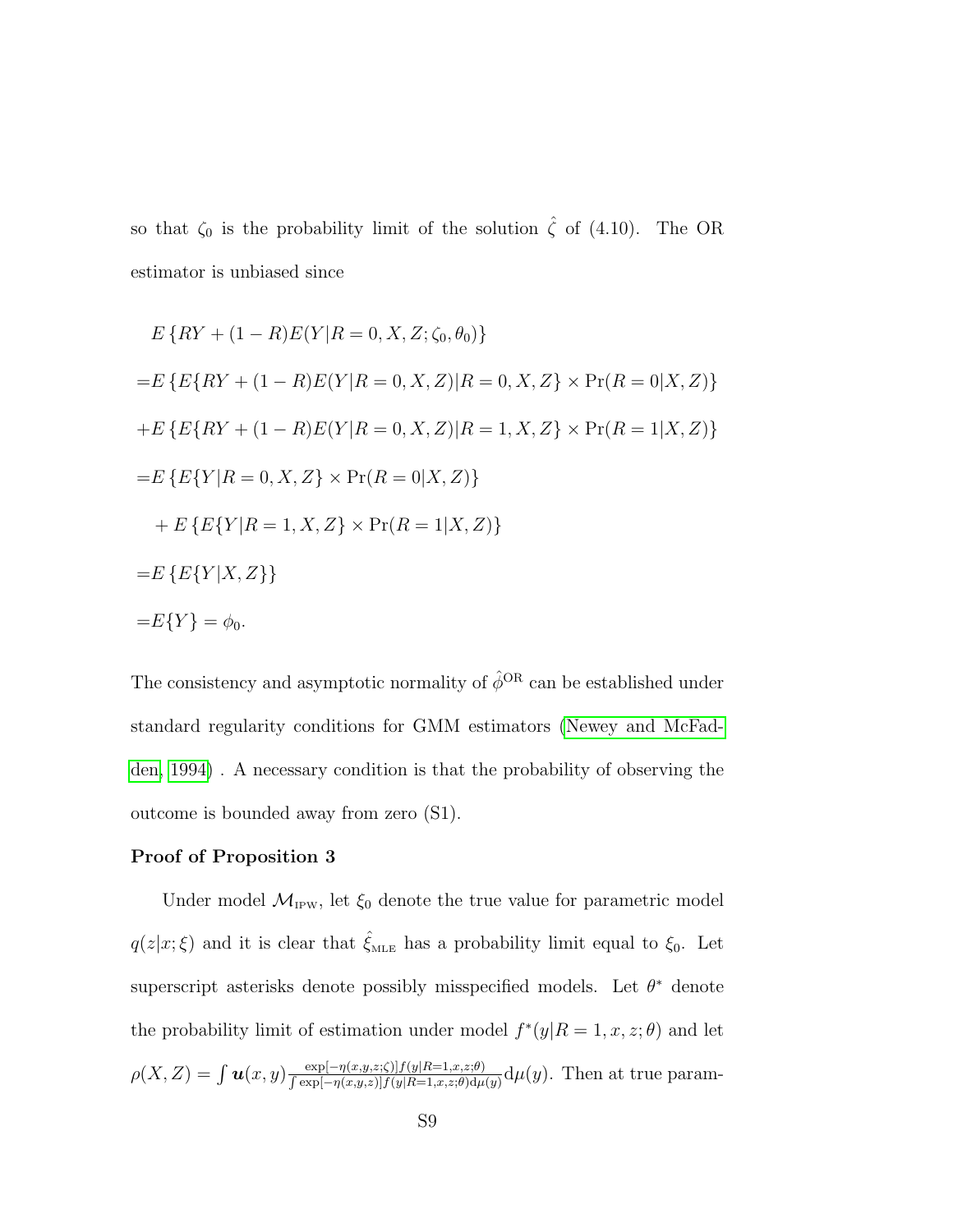eter values  $(\zeta_0, \omega_0)$ ,

$$
E\left\{G^{\text{DR}}(R, X, Y, Z; \zeta_0, \omega_0, \theta^*, \mathbf{u}) | X, Y, Z\right\}
$$
  
= $\mathbf{u}(X, Y) - \rho^*(X, Z; \zeta_0, \theta^*) + \rho^*(X, Z; \zeta_0, \theta^*) = \mathbf{u}(X, Y),$ 

and therefore the estimating function for (4.13), under iterated expectations with respect to  $(X, Y, Z)$  at  $(\xi_0, \zeta_0, \omega_0)$ , is

$$
E\Big\{ \big[ \mathbf{v}(X,Z) - E(\mathbf{v}(X,Z)|X) \big] \{ \mathbf{u}(X,Y) \} \Big\}
$$
  
=
$$
E\Big\{ \big[ \mathbf{v}(X,Z) - E(\mathbf{v}(X,Z)|X) \big] \{ E(\mathbf{u}(X,Y)|X,Z) \} \Big\}
$$
  
=
$$
E\Big\{ \big[ \mathbf{v}(X,Z) - E(\mathbf{v}(X,Z)|X) \big] \{ E(\mathbf{u}(X,Y)|X) \} \Big\}
$$
by (IV.1)  
=
$$
E\Big\{ \big[ E(\mathbf{v}(X,Z)|X) - E(\mathbf{v}(X,Z)|X) \big] \{ E(\mathbf{u}(X,Y)|X) \} \Big\}
$$
  
=0.

In addtion, under iterated expectations with respect to  $(X,Y,\mathbb{Z}),$ 

$$
E\left\{G^{\mathrm{DR}}\left(R,X,Y,Z,\zeta_0,\omega_0,\theta^*,\boldsymbol{u}=Y\right)\right\}=E\{Y\}.
$$

Under model  $\mathcal{M}_{OR}$ , let  $\omega^*$  denote the probability limit of estimation under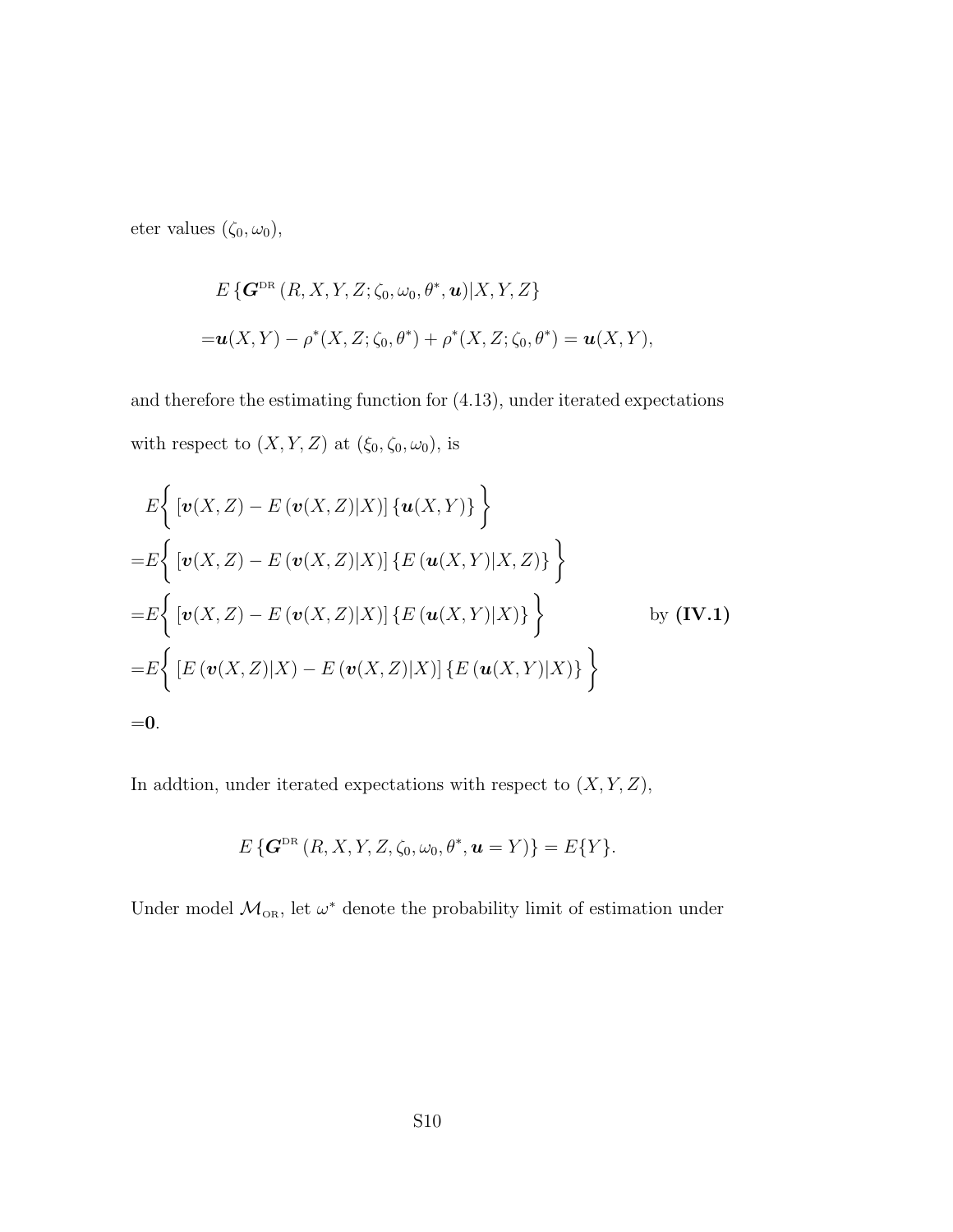model  $P^*(r|Y=0, x, z; \omega)$ . Then at true parameter values  $(\zeta_0, \theta_0)$ ,

$$
E\left\{G^{\text{DR}}(R, X, Y, Z; \zeta_0, \omega^*, \theta_0, \mathbf{u}) | X, Z\right\}= E\left\{\frac{R}{\pi(\zeta_0, \omega^*)}\{\mathbf{u}(X, Y) - \rho(X, Z)\} + \rho(X, Z)\middle| X, Z\right\}= E\left\{\frac{R\{1 - \pi(\zeta_0, \omega^*)\}}{\pi(\zeta_0, \omega^*)}\{\mathbf{u}(X, Y) - \rho(X, Z)\}\middle| X, Z\right\}+ E\left\{\rho(X, Z) + R\{\mathbf{u}(X, Y) - \rho(X, Z)\}\middle| X, Z\right\}= E\left\{R\left\{e^{-\{\lambda(X, Z; \omega^*) + \eta(X, Y, Z; \zeta_0)\}}\right\}\{\mathbf{u}(X, Y) - \rho(X, Z)\}\middle| X, Z\right\}+ E\left\{\mathbf{u}(X, Y)| X, Z\right\}= E\left\{\mathbf{u}(X, Y)| X, Z\right\}. (S3)
$$

The estimating function for (4.13), under iterated expectations with respect to  $(X, Z)$  at  $(\xi_0, \zeta_0, \theta_0)$ , is  $\overline{1}$  $\lambda$ 

$$
= E \Big\{ \big[ \mathbf{v}(X, Z) - E(\mathbf{v}(X, Z)|X) \big] \{ E(\mathbf{u}(X, Y)|Z, X) \} \Big\}
$$
  
= 
$$
E \Big\{ \big[ \mathbf{v}(X, Z) - E(\mathbf{v}(X, Z)|X) \big] \{ E(\mathbf{u}(X, Y)|X) \} \Big\}
$$
 by (IV.1)  
= 
$$
E \Big\{ \big[ E(\mathbf{v}(X, Z)|X) - E(\mathbf{v}(X, Z)|X) \big] \{ E(\mathbf{u}(X, Y)|X) \} \Big\}
$$
  
= 0.

In addition, under iterated expectations with respect to  $(X, Z)$  and with similar reasoning given in (S3),

$$
E\left\{G^{\text{DR}}\left(R,X,Y,Z,\zeta_0,\omega^*,\theta_0,\mathbf{u}=Y\right)\right\}=E\{Y\}.
$$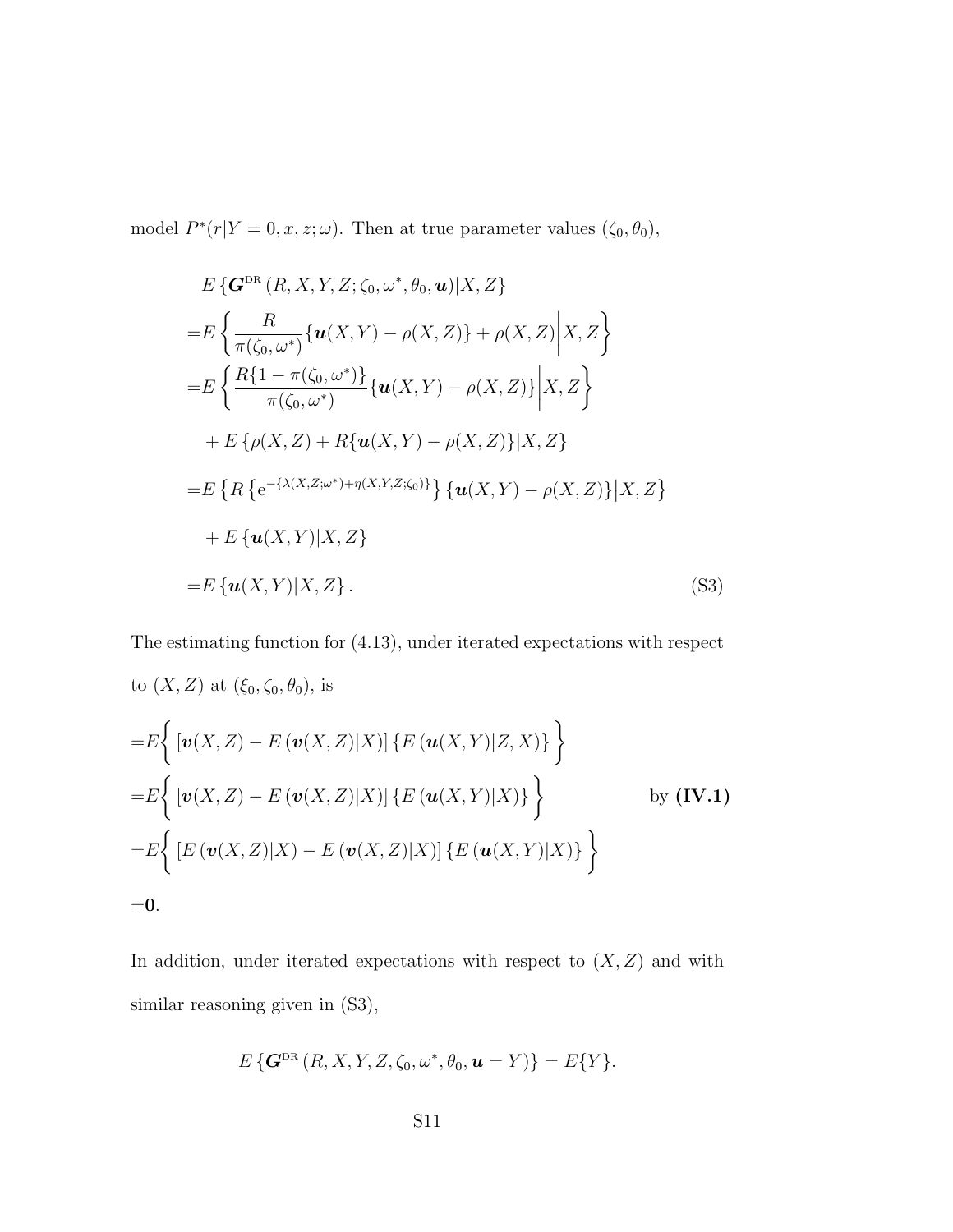The consistency and asymptotic normality of  $\hat{\phi}^{\text{DR}}$  can be established under standard regularity conditions for GMM estimators [\(Newey and McFad](#page-33-0)[den, 1994\)](#page-33-0) . A necessary condition is that the probability of observing the outcome is bounded away from zero [\(S1\)](#page-43-0).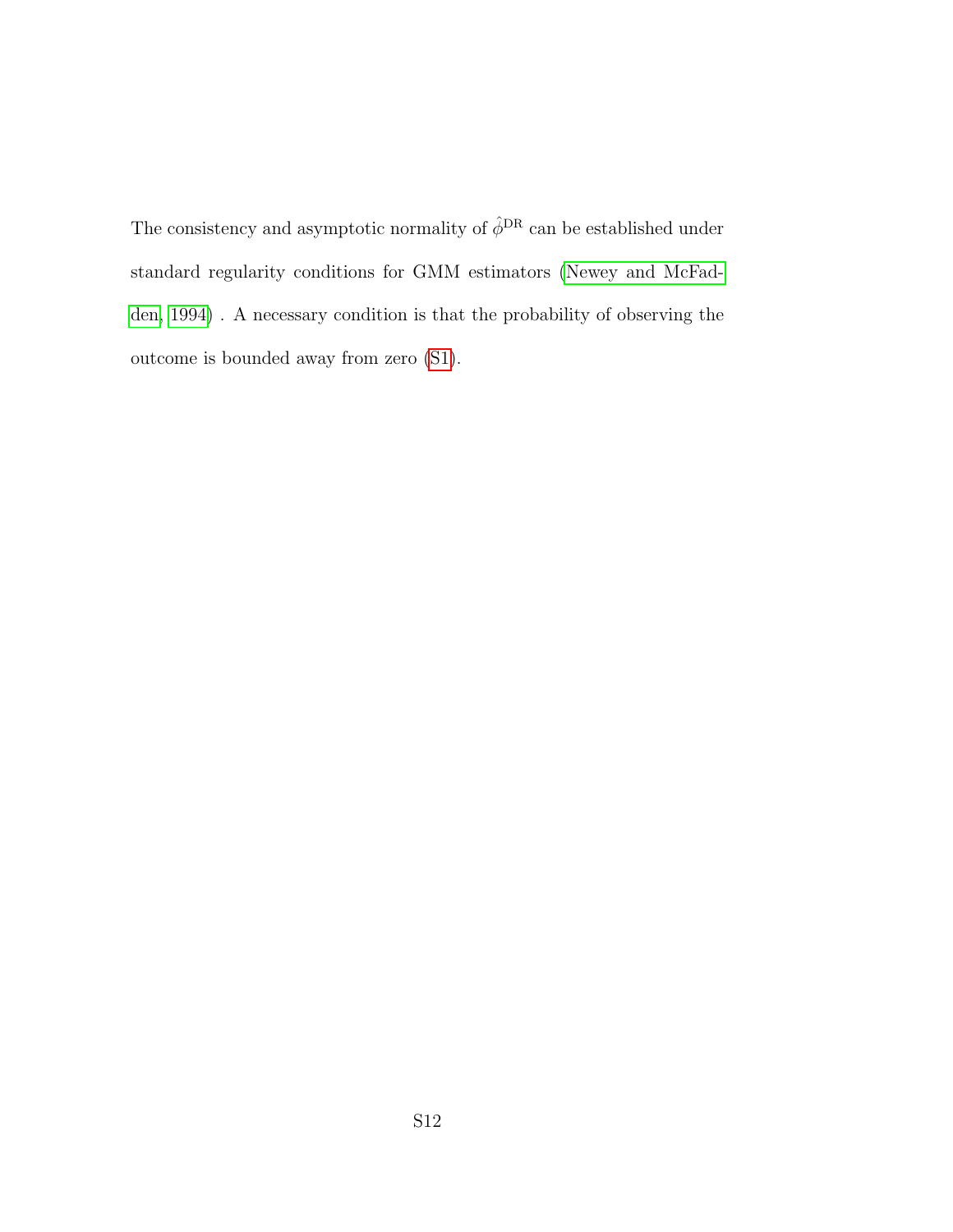### Results on Local Efficiency

Let  $(L, R) = (X, Z, Y, R)$  denote the complete data. Suppose we observe  $O = (R, X, Z, YR)$ . Furthermore, assume that Z is a valid missing data IV, such that (i) Y is independent of Z given X, and (ii) R given  $(X, Y, Z)$ follows a model logit  $Pr\{R = 1 | X, Z, Y\} = \alpha_0(X, Z) + \alpha_y(Y, X, Z)$  with  $\alpha_0(X, Z)$  unrestricted and  $\alpha_y(Y, X, Z)$  known, and  $\alpha_y(0, X, Z) = 0$ . Throughout, we assume that  $Pr\{R = 1 | X, Z, Y\} > \sigma > 0$  w.p.1 for some constant σ. Let  $\mathcal{N}_1$  and  $\mathcal{N}_2$  denote the tangent space of the full data and the missing data model respectively, such that  $\mathcal{N}=\mathcal{N}_1\oplus\mathcal{N}_2$  is the tangent space in the full data model. [Rotnitzky and Robins](#page-34-1) [\(1997\)](#page-34-1) established that the observed data tangent space is given by  $\mathcal{N}^O = \mathcal{N}_1^O + \mathcal{N}_2^O$ , where  $\mathcal{N}_j^O = \overline{R(g \circ \Pi_j)}$ where  $R(\cdot)$  is the range of the operator  $g: \Omega^{(L,R)} \to \Omega^{(O)}$  is the conditional expectation operator  $g(\cdot) = E[\cdot|O], \Omega^{(L,R)}$  and  $\Omega^{(O)}$  are the spaces of all random functions of  $(C, L)$  and O respectively.  $\Pi_j$  is the Hilbert space projection operator from  $\Omega^{(L,R)}$  onto  $\mathcal{N}_j$  and  $\overline{\mathcal{S}}$  is the close linear span of the set  $S$ . We wish to characterize the orthocomplement to the tangent space in the observed data model  $\mathcal{N}^{O,\perp} = \mathcal{N}_1^{O,\perp} \cap \mathcal{N}_2^{O,\perp}$ . [Rotnitzky and Robins](#page-34-1)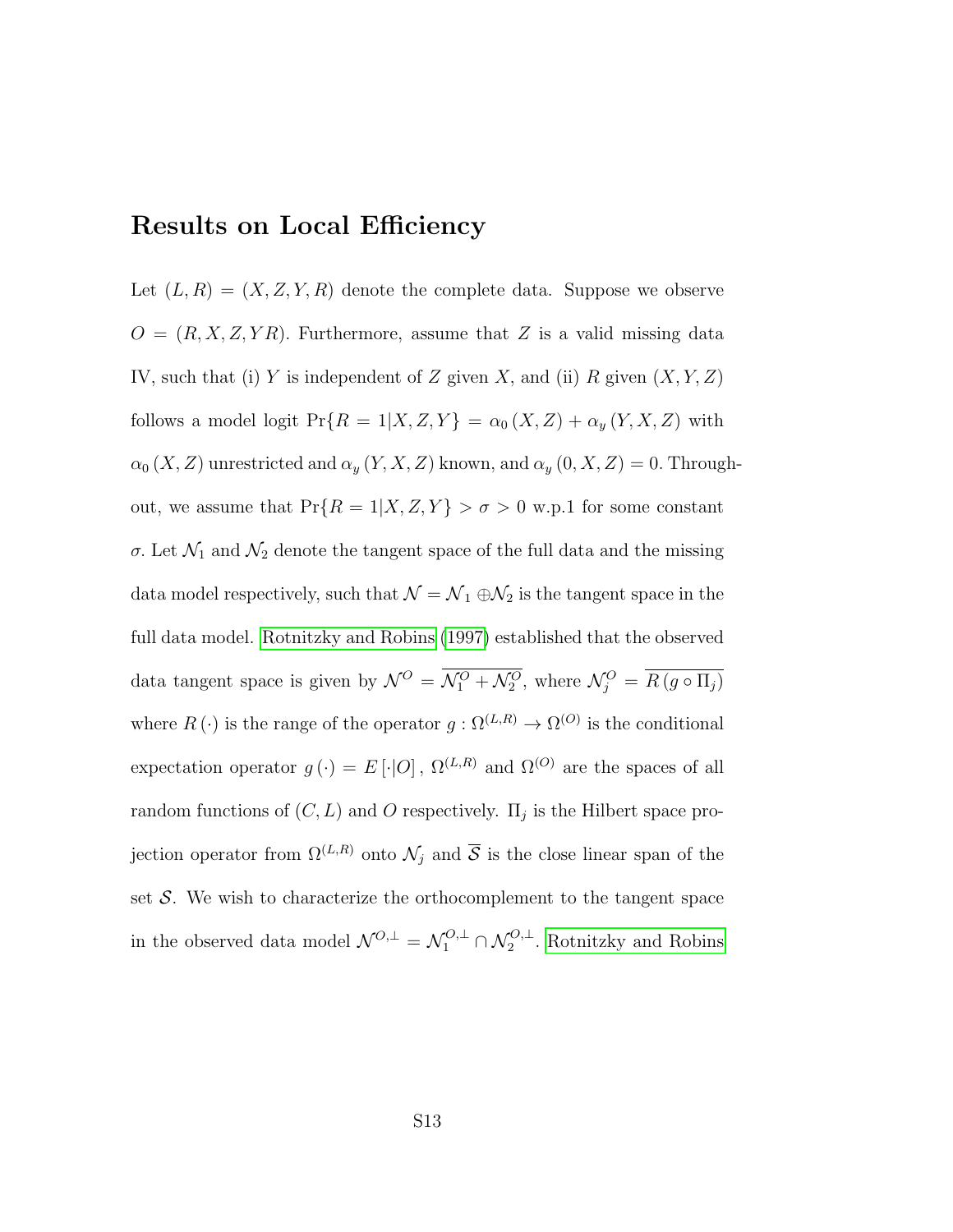[\(1997\)](#page-34-1) showed that

$$
\mathcal{N}_1^{O,\perp} = \left\{ N_1^{O,\perp} = Rm(L)/\pi(L) + N_{car} : m(L) \in \mathcal{N}_1^{\perp} \text{ and } N_{car} \in \mathcal{N}_{car} \right\}
$$
  
where

$$
\mathcal{N}_{car} = \left\{ N_{car} = (1 - R)a (O) - RE \left[ (1 - R)a (O) |L| / \pi (L) : \text{ for any } a (O) \in \Omega^{(O)} \right] \right\}.
$$

Thus we need to characterize  $\mathcal{N}_1^{\perp}$ . By the exclusion restriction, all scores of  $f(L)$  may be written as

$$
\mathcal{N}_1 = \{ s(L) = s_1(Y|X) + s_2(Z|X) + s_3(X) : E(S_1|X) = E(S_2|X) = E(S_3) = 0 \}.
$$

Therefore

$$
\mathcal{N}_1^{\perp} = \left\{ C - C^{\dagger} : C = c(Y, X, Z) \text{ arbitrary, } C^{\dagger} = E\left[ C|Z, X \right] + E\left[ C|Y, X \right] - E\left[ C|X \right] \right\},\
$$

a result given by [Bickel et al.](#page-30-0) [\(1998\)](#page-30-0) and [Tchetgen Tchetgen et al.](#page-35-0) [\(2010\)](#page-35-0). Therefore, we have that  $\mathcal{N}_1^{O,\perp}$  $\frac{1}{1}$  consists of functions

$$
R\left\{C-C^{\dagger}\right\}/\pi\left(L\right)+(1-R)a\left(O\right)-RE\left[\left(1-R\right)a\left(O\right)\left|L\right]/\pi\left(L\right)
$$

for arbitrary functions  $C = c(L)$  and  $A = a(O)$ . Also, [Rotnitzky and Robins](#page-34-1) [\(1997\)](#page-34-1) establish that  $\mathcal{N}_2^{O,\perp} = \{b(O) : b(O) \in \mathcal{N}_2^{\perp}\}\$ and therefore,

$$
\mathcal{N}^{O,\perp} = \left\{ N_1^{O,\perp} \in \mathcal{N}_1^{O,\perp} : E\left[N_2 N_1^{O,\perp}\right] = 0, N_2 \in \mathcal{N}_2 \right\}.
$$

Note that  $\mathcal{N}_2 = \{N_2 = (R - \pi(L)) g(X, Z) \text{ for all } g\}$ , which leads to the following result.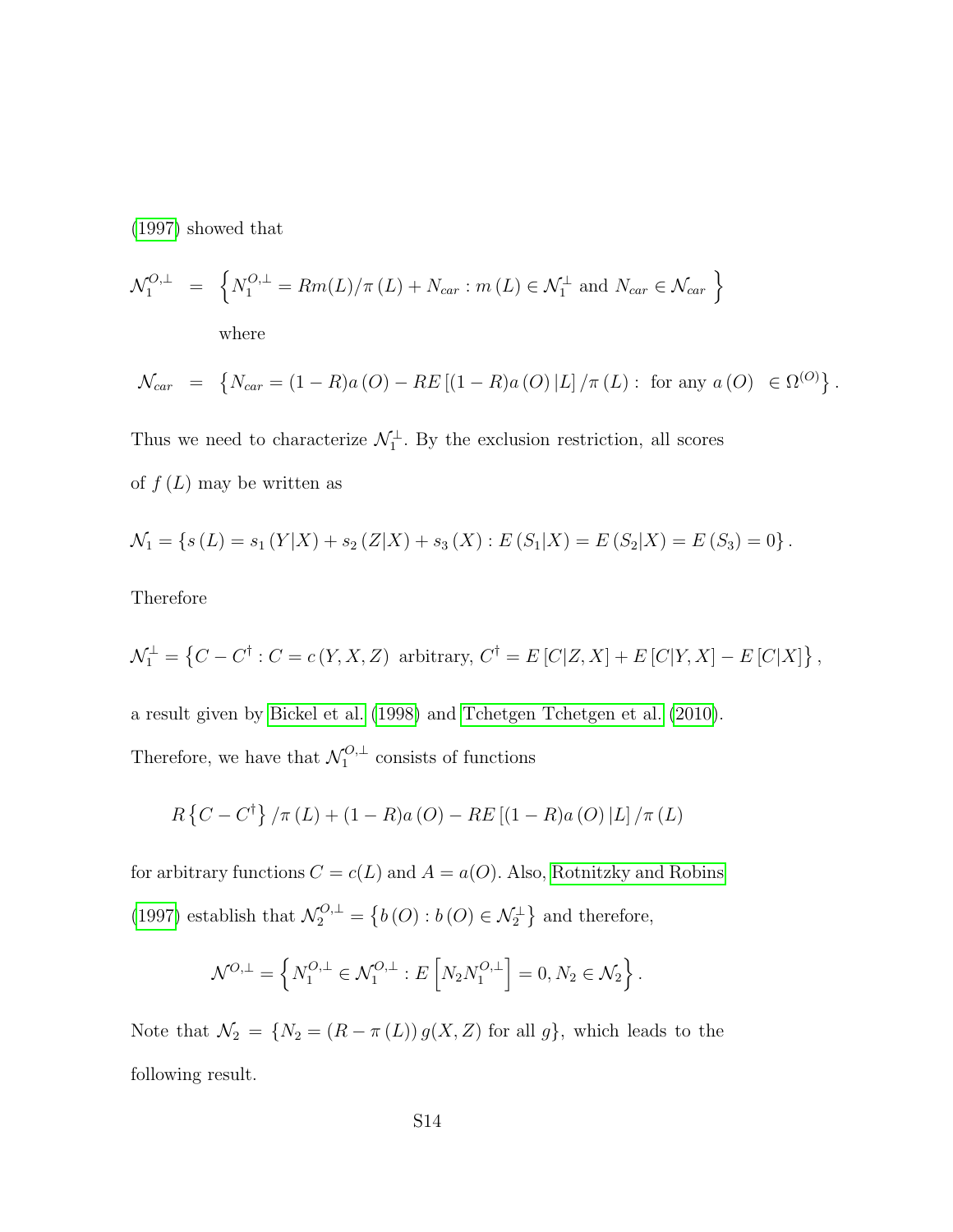Lemma 1.

$$
\mathcal{N}^{O,\perp} = \left\{ \begin{array}{c} N_1^{O,\perp} (a_c) = R \left\{ C - C^{\dagger} \right\} / \pi (L) + (1 - R) a_c (O) - RE \left[ (1 - R) a_c (O) \left| L \right| / \pi (L) : \\ a_c = E \left[ C - C^{\dagger} | R = 0, X, Z \right] \end{array} \right\}
$$

*Proof.*  $N_1^{O,\perp}$  $\mathcal{N}_1^{O,\perp}(a_c)$  is clearly in  $\mathcal{N}_1^{O,\perp}$  $\mathcal{L}_{1}^{\bullet}$ , it suffices to show that the unique solution to the equation  $E[N_1^{O,\perp^*}N_2] = 0$ , for all  $N_2 \in \mathcal{N}_2$  is given by  $N_1^{O,\perp^*} = N_1^{O,\perp}$  $a_1^{O, \perp}(a_c)$ . In this vein

$$
0 = E\left[N_1^{O, \perp^*} N_2\right]
$$
  
\n
$$
= E\left[\left\{R\left\{C - C^{\dagger}\right\} / \pi (L) + (1 - R)a^*(O) \atop -RE\left[(1 - R)a^*(O) | L\right] / \pi (L)\right\} (R - \pi (L)) g(X, Z)\right] = 0 \text{ for all } g
$$
  
\n
$$
\Leftrightarrow 0 = E\left[\left\{R\left\{C - C^{\dagger}\right\} / \pi (L) + (1 - R)a^*(O) \atop -RE\left[(1 - R)a^*(O) | L\right] / \pi (L)\right\} (R - \pi (L)) | X, Z\right]
$$
  
\n
$$
\Leftrightarrow 0 = E\left[(1 - \pi (L)) \left\{C - C^{\dagger}\right\} | X, Z\right] - E\left[(1 - \pi (L)) \pi (L) a^*(O) | X, Z\right]
$$
  
\n
$$
-E\left[(1 - \pi (L)) E\left[(1 - R)a^*(O) | L\right] | X, Z\right]
$$
  
\n
$$
\Leftrightarrow 0 = E\left[(1 - \pi (L)) \left\{C - C^{\dagger}\right\} | X, Z\right] - E\left[(1 - \pi (L)) a^*(O) | X, Z\right]
$$
  
\n
$$
\Leftrightarrow 0 = E\left[\left[E\left[\left\{C - C^{\dagger}\right\} | X, R = 0, Z\right] - a^*(O)\right] (1 - R) | X, Z\right]
$$

Upon writing  $a^*(O) = a_1^*(L) R + a_2^*(X, Z) (1 - R)$ , we have that  $a_2^*(X, Z) =$  $E\left[\left\{C - C^{\dagger}\right\} | X, R = 0, Z\right] = a_c$ , proving the result.  $\Box$ 

Therefore the ortho-complement to the tangent space in a model where (i) and (ii) hold is given by  $\mathcal{N}^{O,\perp}.$  Next, we consider the goal of estimating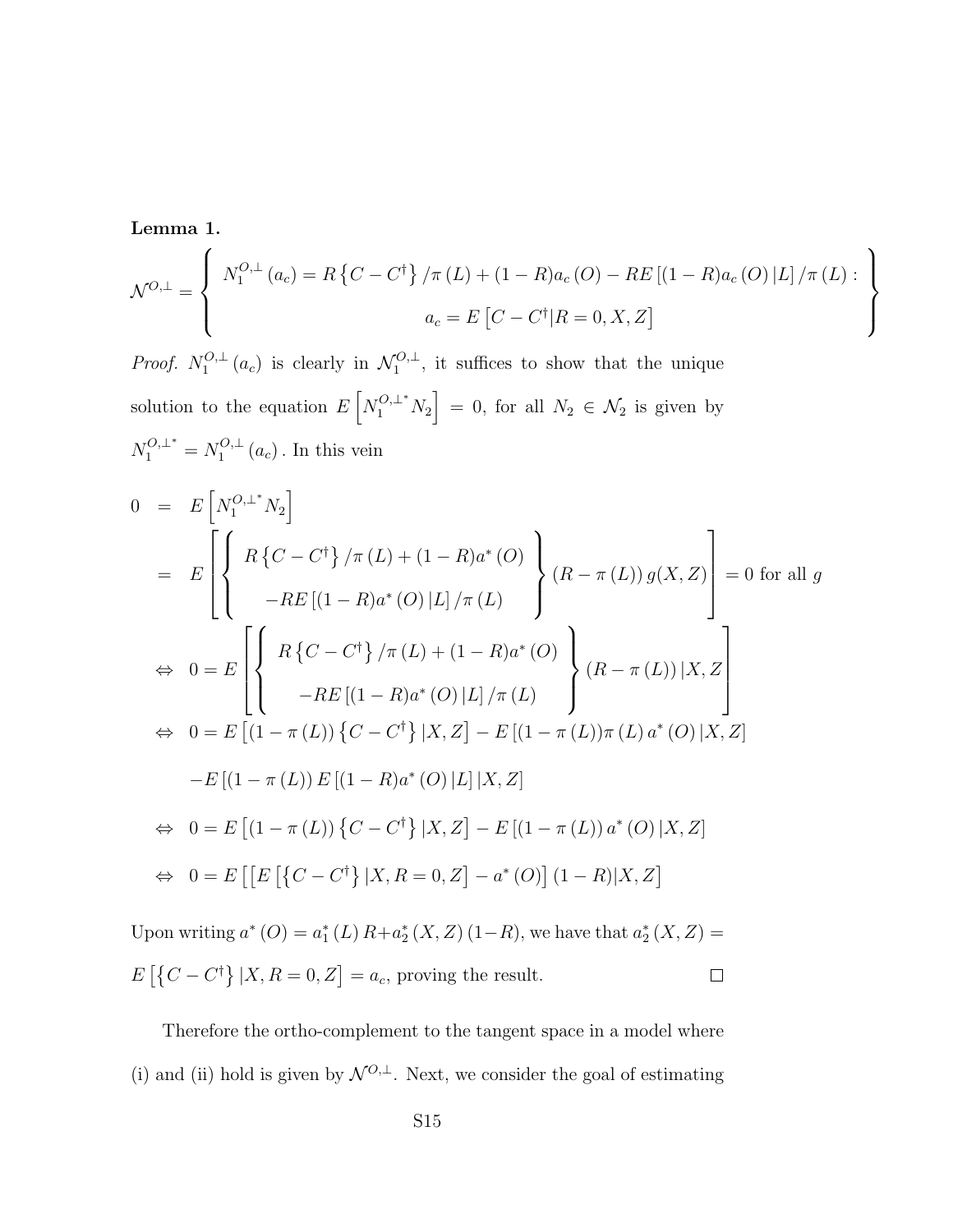a full data functional  $\phi = \phi(F_L) = E(Y)$  in the missing data model given by (i) and (ii). Let  $IF_{\phi,1} = Y - \phi$  denote the full data influence function in the nonparametric model which does not assume (i). Then, in the model that assumes (i) and (ii) hold we have that

$$
\widetilde{\mathcal{N}}_1^{\perp} = \left\{ \begin{array}{c} k \cdot IF_{\phi,1} + C - C^{\dagger} : \text{for all constants } k \text{ and} \\ C = c(Y, X, Z) \text{ arbitrary, } C^{\dagger} = E\left[C|Z, X\right] + E\left[C|Y, X\right] - E\left[C|X\right] \end{array} \right\}
$$

Similar to Lemma 1, we get the following set of influence functions for  $\phi$  in the model given by (i) and (ii)

#### Lemma 2.

$$
\widetilde{\mathcal{N}}^{O,\perp} = \begin{cases}\n\widetilde{N}_1^{O,\perp}(a_{c,\phi}) = R\left\{k \cdot IF_{\phi,1} + C - C^{\dagger}\right\} / \pi(L) \\
+ (1 - R)a_c(O) - RE\left[(1 - R)a_c(O) | L\right] / \pi(L) : \\
a_{c,\phi} = E\left[k \cdot IF_{\phi,1} + C - C^{\dagger}|R = 0, X, Z\right], \text{for arbitrary } C = c(Y, X, Z) \text{ and constant } k\n\end{cases}
$$

 $\mathcal{L}$  $\overline{\mathcal{L}}$ 

 $\int$ 

The proof is similar to that of Lemma 1. Next, lets suppose that (ii) does not hold, and instead, we have (iii) a parametric model  $\alpha_y\left(Y,X,Z;\gamma\right)$ with unknown p-dimensional parameter  $\gamma$ . Let  $F_t(R, L)$  denote the complete data submodel indexed by t such that  $F_0(R, L) = F(R, L)$ . Under the submodel, let  $\phi(\gamma_t, t)$  denote the solution to

$$
0 = E_t \left\{ \widetilde{N}_1^{O, \perp} \left( a_{c, \phi}; \phi(t), \gamma_t, t \right) \right\} \text{ for all } t \text{ in the model}
$$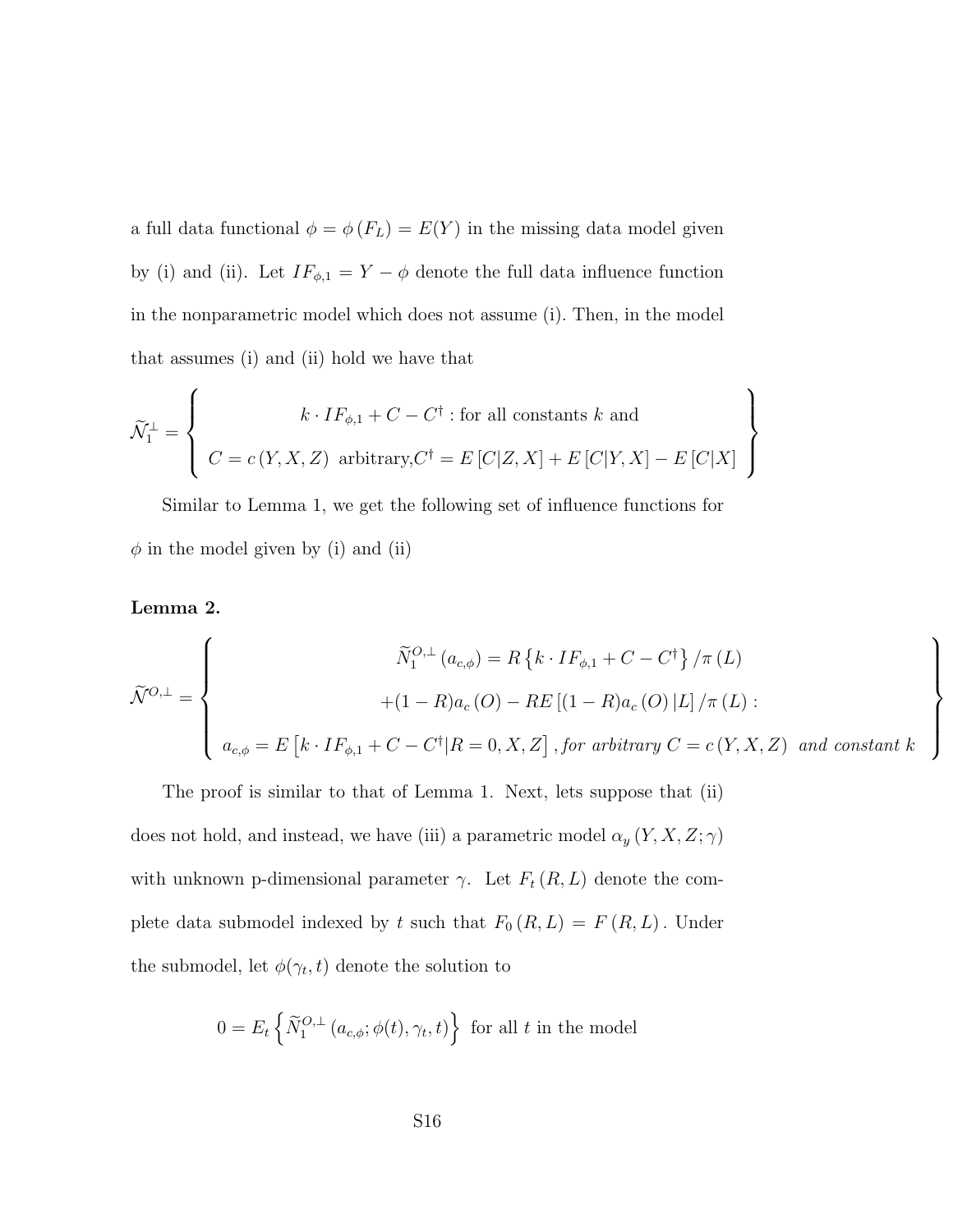and therefore

$$
0 = \nabla_t E_t \left\{ \widetilde{N}_1^{O,\perp} (a_{c,\phi}; \phi(t), \gamma_t, t) \right\}
$$
  
\n
$$
= E \left\{ \widetilde{N}_1^{O,\perp} (a_{c,\phi}; \phi(\gamma)) S \right\} + E \left\{ \nabla_t \widetilde{N}_1^{O,\perp} (a_{c,\phi}; \phi(t), \gamma_t, t) \right\}
$$
  
\n
$$
= E \left\{ \widetilde{N}_1^{O,\perp} (a_{c,\phi}; \phi(\gamma)) S \right\} + E \left\{ \nabla_{\phi} \widetilde{N}_1^{O,\perp} (a_{c,\phi}; \phi) \right\} \nabla_t \phi(t)
$$
  
\n
$$
+ E \left\{ \nabla_{\gamma} \widetilde{N}_1^{O,\perp} (a_{c,\phi}; \phi, \gamma) \right\} \nabla_t \gamma_t
$$
  
\n
$$
+ E \left\{ \nabla_t \widetilde{N}_1^{O,\perp} (a_{c,\phi}; \phi, \gamma, t) \right\}
$$

Now since  $\widetilde{N}_1^{O, \perp}(a_{c,\phi}; \phi, \gamma, t)$  is orthogonal to all nuisance parameters in the model where  $(\phi, \gamma)$  is known  $E\left\{\nabla_t \widetilde{N}_1^{O,\perp}(a_{c,\phi}; \phi, \gamma, t)\right\} = 0$ , therefore, we get

$$
\nabla_t \phi(t) = -E \left\{ \nabla_{\phi} \widetilde{N}_1^{O,\perp} (a_{c,\phi}; \phi) \right\}^{-1} \times \left( E \left\{ \widetilde{N}_1^{O,\perp} (a_{c,\phi}; \phi(\gamma)) S \right\} + E \left\{ \nabla_{\gamma} \widetilde{N}_1^{O,\perp} (a_{c,\phi}; \phi, \gamma) \right\} \nabla_t \gamma_t \right)
$$

Note that by Lemma 1

$$
\nabla_t \gamma_t = E\left(N_1^{O,\perp}(a_d) S\right)
$$

where  $N_1^{O,\perp}$  $\mathcal{L}_{1}^{O,\perp}(a_{d}) \in \mathcal{N}^{O,\perp}$  with  $a_{d} = E[D-D^{\dagger}|R=0, X, Z]$  with D and arbitrary p-dimensional function of  $L$  . Therefore, we conclude that

$$
\nabla_t \phi(t) = -E \left\{ \nabla_{\phi} \widetilde{N}_1^{O,\perp} (a_{c,\phi}; \phi) \right\}^{-1}
$$
  
 
$$
\times E \left\{ \left[ \widetilde{N}_1^{O,\perp} (a_{c,\phi}; \phi(\gamma)) + E \left\{ \nabla_{\gamma} \widetilde{N}_1^{O,\perp} (a_{c,\phi}; \phi, \gamma) \right\} N_1^{O,\perp} (a_c) \right] S \right\}
$$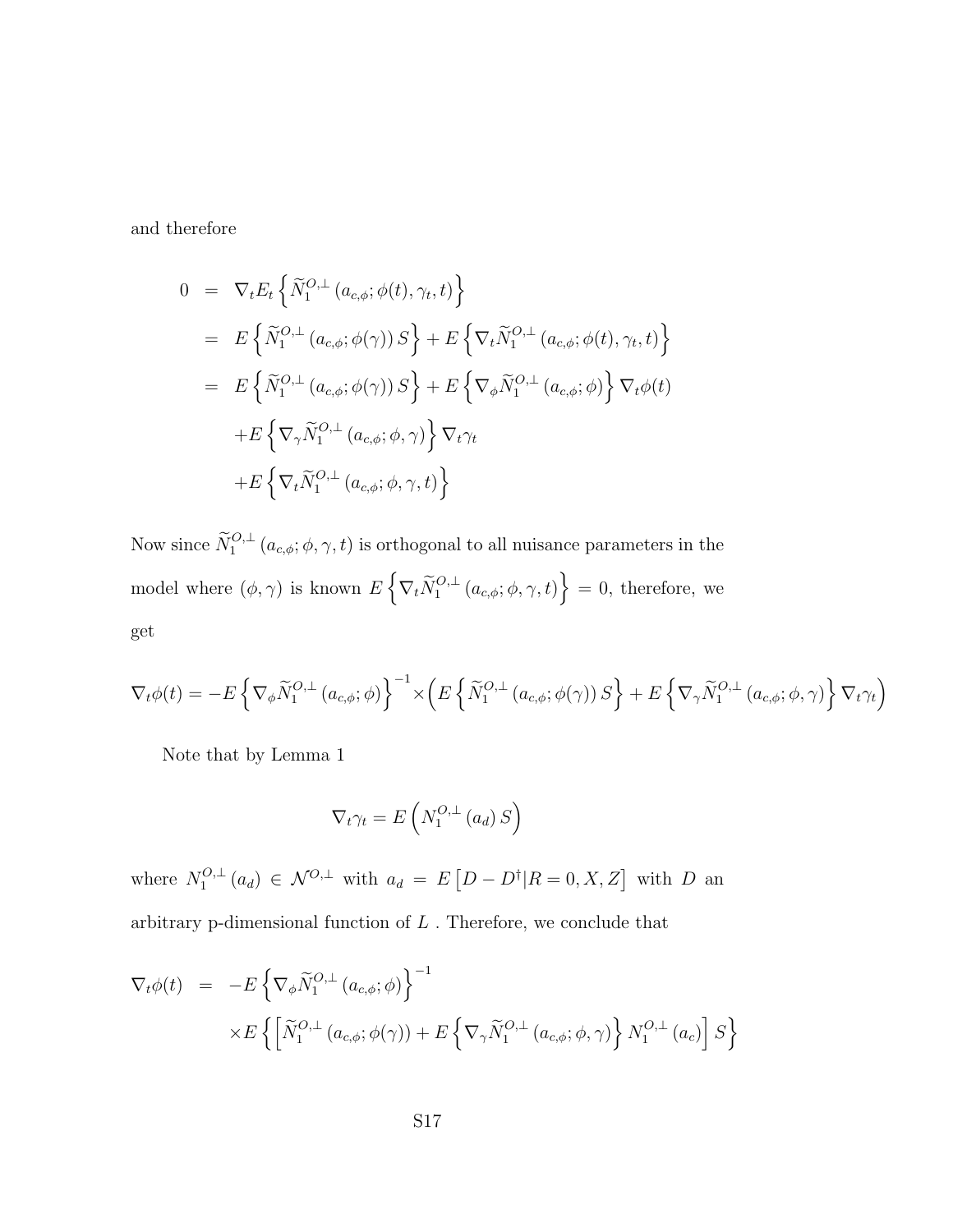proving that the orthocomplement to the nuisance tangent space in the model given by (i) and (iii) is given by

$$
\widetilde{N}_{1}^{O,\perp}(a_{c,\phi};\phi(\gamma)) + E\left\{\nabla_{\gamma}\widetilde{N}_{1}^{O,\perp}(a_{c,\phi};\phi,\gamma)\right\}N_{1}^{O,\perp}(a_{d})
$$

Now, we note that  $\widetilde{N}_1^{O,\perp}(a_{c,\phi};\phi(\gamma))$  can be written  $\widetilde{N}_1^{O,\perp}(a_c;\phi(\gamma)) + \widetilde{N}_1^{O,\perp}(a_{\phi};\phi(\gamma))$ where  $a_c = E[C - C^{\dagger} | R = 0, X, Z]$  and  $a_{\phi} = E[k \cdot IF_{\phi,1} | R = 0, X, Z]$ 

$$
a_{c,\phi} = E [k \cdot IF_{\phi,1} + C - C^{\dagger}] R = 0, X, Z].
$$

Let

$$
M = \widetilde{N}_1^{O,\perp} (a_{c^*}; \phi) = \Pi \left( \widetilde{N}_1^{O,\perp} (a_{\phi}; \phi(\gamma)) \, | \, \left\{ \widetilde{N}_1^{O,\perp} (a_c; \phi(\gamma)) : c \right\} \right),
$$

and let  $U = N_1^{O,\perp}$  $1^{O,+}$  ( $a_{d^*}$ ) denote the efficient influence function of  $\gamma$ . Then we have that the efficient influence function of  $\phi$  is given by

$$
\widetilde{N}_{1}^{O,\perp}(a_{\phi};\phi) - M + E\left\{\nabla_{\gamma}\left[\widetilde{N}_{1}^{O,\perp}(a_{\phi};\gamma) - M(\gamma)\right]\right\}U
$$

since  $\widetilde{N}_1^{O, \perp}(a_{\phi}; \phi) - M$  is in the tangent space of the model, and so is U.

In the special case where Z and Y are binary,  $C - C^{\dagger}$  can be written

$$
b(X)\{Y - E(Y|X)\}\{Z - E(Z|X)\}\
$$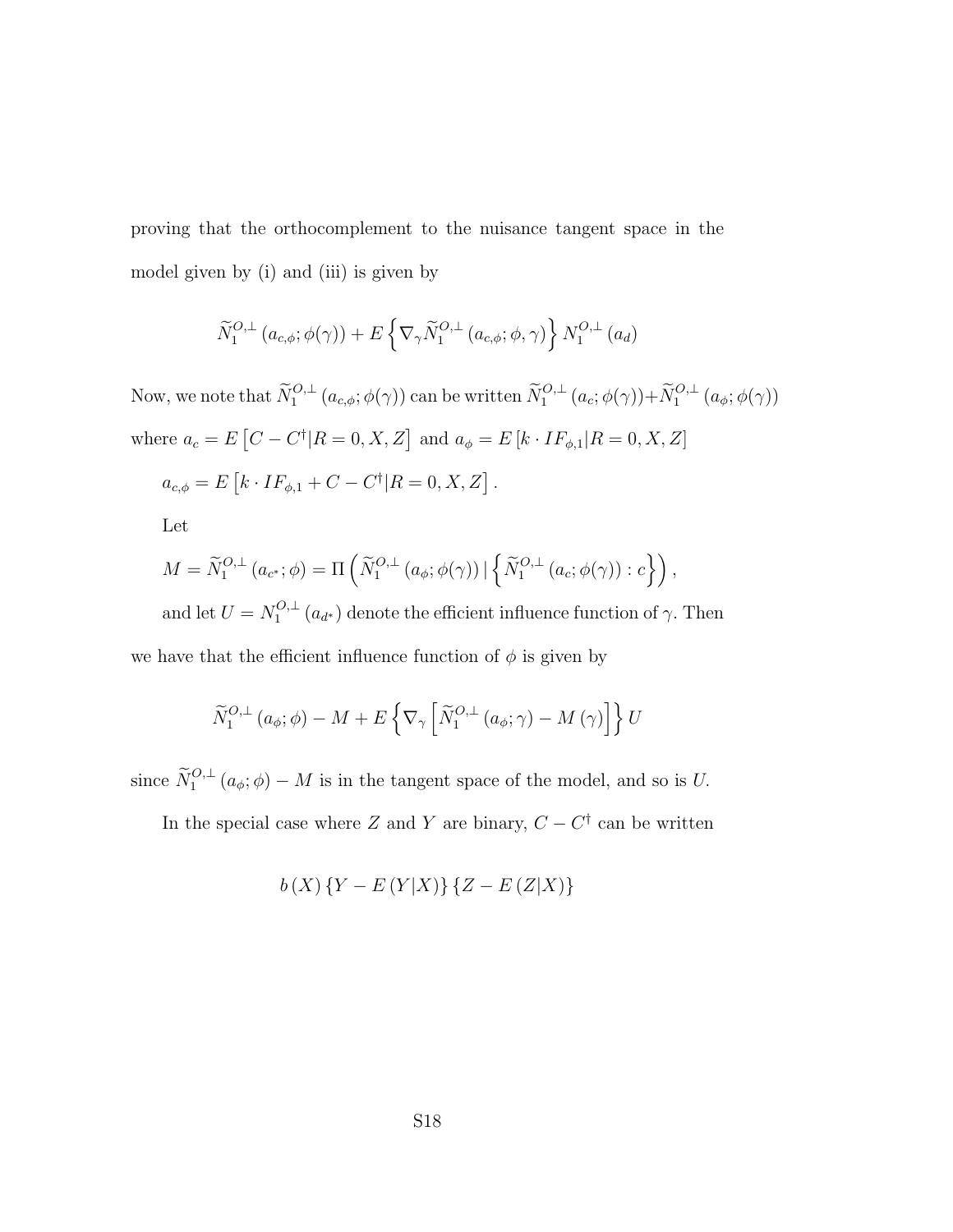for some function  $b,$  so that

$$
\widetilde{N}_1^{O,\perp}(a_c;\phi(\gamma)) = b(X) \times \{R\{Y - E(Y|X)\}\{Z - E(Z|X)\}\}/\pi(L) +
$$
\n
$$
(1 - R)E[\{Y - E(Y|X)\}\{Z - E(Z|X)\}\,|X, R = 0, Z]
$$
\n
$$
-RE[(1 - R)E[\{Y - E(Y|X)\}\{Z - E(Z|X)\}\,|X, R = 0, Z]\,|L]\}/\pi(L)\}
$$
\n
$$
= b(X) \times W
$$

Therefore, letting  $H = \widetilde{N}_1^{O,\perp} (a_{\phi}; \phi(\gamma))$ 

$$
M = \Pi \left( \widetilde{N}_1^{O,\perp} \left( a_\phi; \phi(\gamma) \right) \mid \left\{ \widetilde{N}_1^{O,\perp} \left( a_c; \phi(\gamma) \right) : c \right\} \right)
$$

$$
= E \left\{ H W | X \right\} E \left\{ W^2 | X \right\}^{-1} W
$$

and  $U = N_1^{O, \perp}$  $a_1^{U,\perp}(a_{d^*})$  solves

$$
E\left\{N_1^{O,\perp}(a_{d^*})\,N_1^{O,\perp}(a_d)\right\} = E\left\{\nabla_\gamma N_1^{O,\perp}(a_d;\gamma)\right\} \text{ for all } D.
$$

one can verify that  $N_1^{O,\perp}$  $L_1^{O, \perp}(a_{d^*}) = D^*(X) \times W(\gamma)$  where

$$
D^*(X) = E\left\{W\left(\gamma\right)^{\otimes 2} | X\right\}^{-1} E\left\{\nabla_\gamma W\left(\gamma\right) | X\right\}
$$

Next, we illustrate the result by constructing a locally efficient estimator of  $(\zeta, \phi)$  in the case where Z and Y are both binary. In this vein, let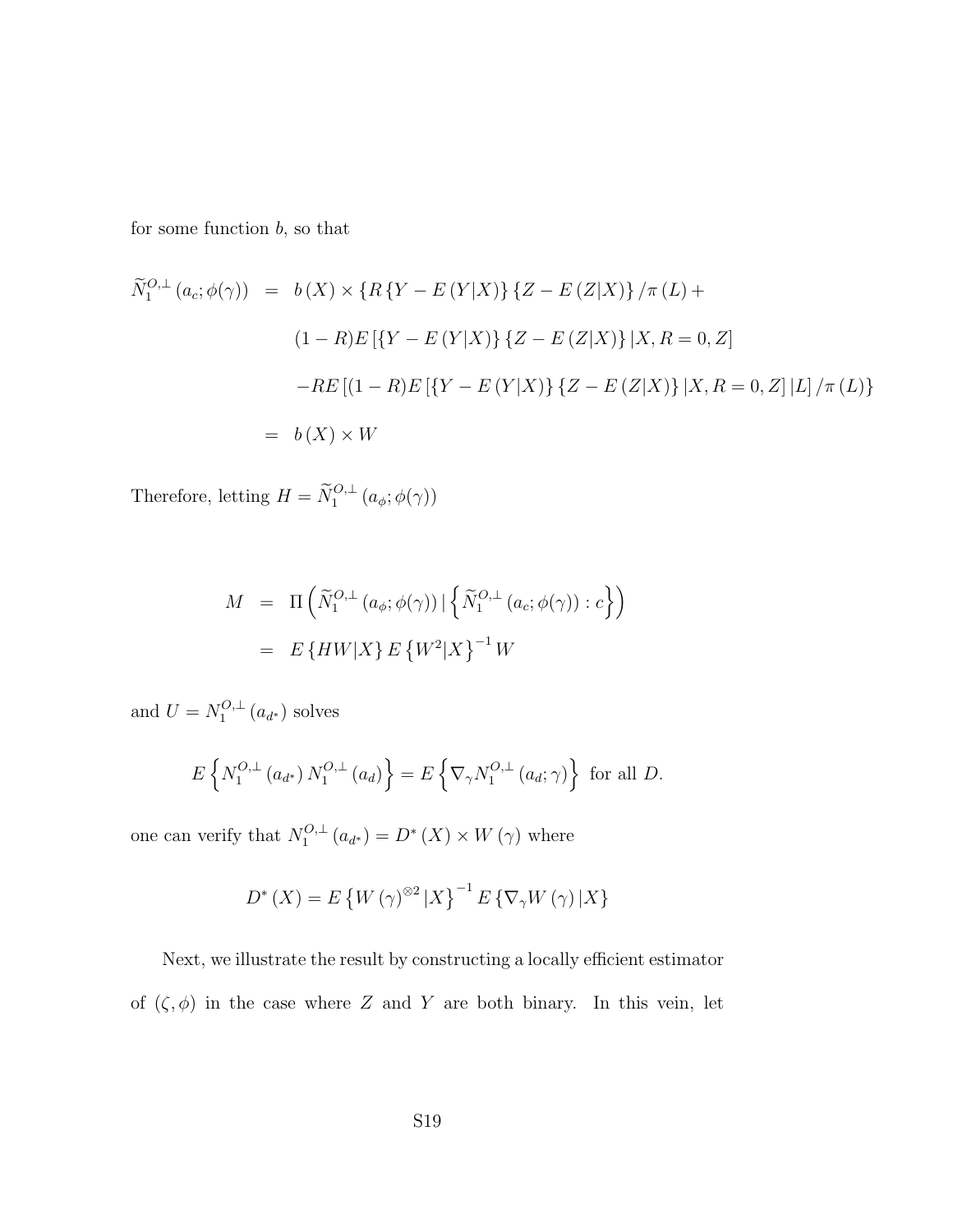$$
L = (X, Z, Y)
$$
 and define

$$
W = W(\zeta_0) = R\{Y - E(Y|X)\}\{Z - E(Z|X)\}\}/\pi(L)
$$
  
+ 
$$
(1 - R)E[(Y - E(Y|X))\{Z - E(Z|X)\}\,|X, R = 0, Z]
$$
  
- 
$$
RE[(1 - R)E[\{Y - E(Y|X)\}\{Z - E(Z|X)\}\,|X, R = 0, Z]\,|L]\,/\pi(L).
$$

A one-step locally efficient estimator of  $\zeta_0$  in  $\mathcal{M}_{np}$  is given by

$$
\widehat{\zeta}_{EFF} = \widehat{\zeta}_{DR} - \mathbb{P}_n \left[ \nabla_{\zeta} \widehat{ES}_{\zeta} |_{\widehat{\zeta}_{DR}} \right]^{-1} \widehat{ES}_{\zeta}, \tag{S0.1}
$$

where  $\widehat{ES}_{\zeta}$  is the efficient score  $ES_{\zeta}$  of  $\zeta$  evaluated at the estimated intersection submodel  $\mathcal{M}_{IPW}\cap\mathcal{M}_{OR},$  where

$$
ES_{\zeta} = E\left[W(\zeta)^{2} | X\right]^{-1} E\left[\nabla_{\zeta} W(\zeta) | X\right] W(\zeta).
$$

Furthermore, let  $\mathbf{u}^*(X, Y) = Y$  and  $\widehat{\mathbf{G}}^{DR}$  equal to  $\mathbf{G}^{DR}(R, X, Y, Z; \zeta, \mathbf{u}^*)$ evaluated at the estimated intersection submodel  $\mathcal{M}_{IPW}\cap\mathcal{M}_{OR},$   $\widehat{\zeta}_{EFF}$  substituted in for  $\zeta$ . Then, the efficient estimator of  $\phi$  is given by

$$
\mathbb{P}_n\left[\widehat{\mathbf{G}}^{DR} - \widehat{E}\left[W\left(\widehat{\zeta}_{EFF}\right)^2 | X\right]^{-1} \widehat{E}\left[\widehat{\mathbf{G}}^{DR} W\left(\widehat{\zeta}_{EFF}\right) | X\right] W\left(\widehat{\zeta}_{EFF}\right)\right],\tag{S0.2}
$$

where  $\widehat{E}$  is the expectation under the estimated intersection submodel with  $\zeta$  estimated efficiently using  $\widehat{\zeta}_{EFF}.$ 

When both  $Z$  and  $Y$  contain continuous components, the efficient influence functions for  $\phi$  and  $\zeta$  are in general not available in closed forms, in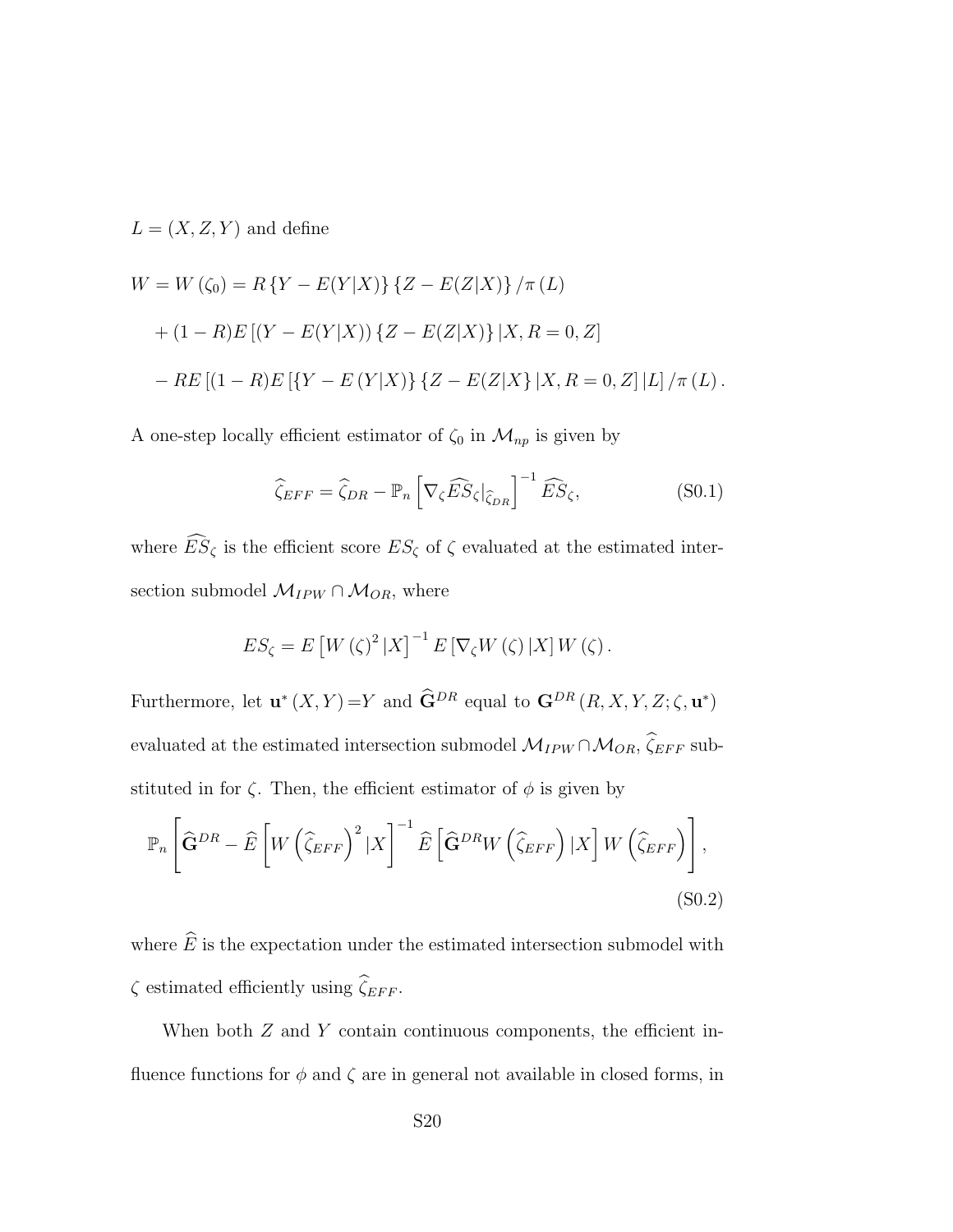the sense that they cannot be explicitly expressed as functions of the true distribution. We adopt the general strategy proposed in [Newey](#page-33-1) [\(1993\)](#page-33-1) (see also [Tchetgen Tchetgen et al.](#page-35-0) [\(2010\)](#page-35-0)) to obtain an approximately locally efficient estimator by taking a basis system  $\rho_j(Y, X, Z)$   $(j = 1, \ldots)$  of functions dense in  $L_2$ , such as tensor products of trigonometric, wavelets or polynomial bases. For approximate efficiency, in practice we let  $C(Y, X, Z)$  $\sum_{j=1}^K h_j \rho_j(Y, X, Z)$  for some finite K, where  $(h_1, ..., h_K)^T \in \Re^K$  are constants.

We first derive an approximately locally efficient estimator for  $\zeta$ , with influence function  $IF_{\tilde{\rho}_K,\zeta}$  where  $\tilde{\rho}_K = \{\rho_1,...\rho_K\}$  is the vector of first K basis functions. Let  $\kappa_j = N^{O, \perp} (a_{\rho_j}; \zeta)$  and  $\tilde{\kappa} = {\kappa_1, ..., \kappa_K}^T$ , so that  $IF_{\tilde{\rho}_K,\zeta} = h^{*T}\tilde{\kappa}$  for some  $h^* = (h_1^*,...,h_K^*)^T \in \Re^K$ . By Theorem 5.3 of [Newey and McFadden](#page-33-0) [\(1994\)](#page-33-0),  $E\left\{h^T\tilde{\kappa}h^{*T}\tilde{\kappa}\right\} = E\left\{h^T\nabla_\gamma\tilde{\kappa}\right\} \quad \forall h \in \mathbb{R}^K$ . It follows that  $h^* = E \{\tilde{\kappa} \tilde{\kappa}^T\}^{-1} E \{\nabla_\gamma \tilde{\kappa}\}\$ . A one-step approximately efficient estimator of  $\zeta_0$  in  $\mathcal{M}_{np}$  is given by

$$
\widehat{\zeta}_K = \widehat{\zeta}_{DR} - \mathbb{P}_n \left[ \nabla_{\zeta} \widehat{IF}_{\tilde{\rho}_K, \zeta}, \Big|_{\widehat{\zeta}_{DR}} \right]^{-1} \widehat{IF}_{\tilde{\rho}_K, \zeta}.
$$
 (S0.3)

 $\widehat{\zeta}_{DR}$  is the doubly robust estimate for  $\zeta_0$  and

$$
\widehat{IF}_{\tilde{\rho}_K,\zeta} = \left[\widehat{E}\left\{\tilde{\kappa}\tilde{\kappa}^T\right\}^{-1}\widehat{E}\left\{\nabla_{\gamma}\tilde{\kappa}\right\}\right]^T\tilde{\kappa},
$$

where  $\widehat{E}$  is the expectation under the estimated intersection submodel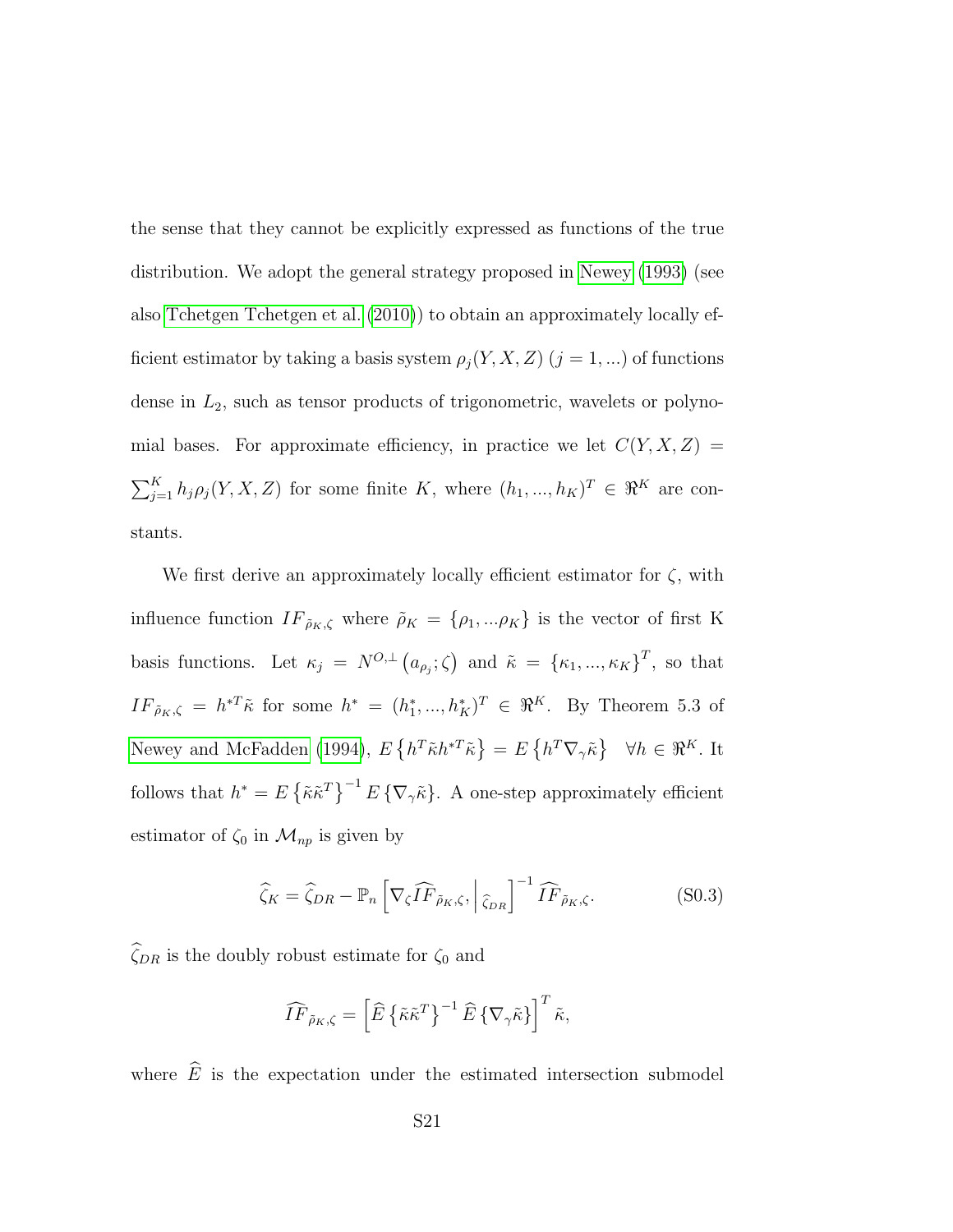$M_{IPW} \cap M_{OR}$ . Under standard regularity conditions, the influence function of the one-step updated estimator  $\widehat{\zeta}_K$  is asymptotically equivalent to that of the estimator  $\tilde{\zeta}_K$  which solves  $\mathbb{P}_n\left\{\widehat{IF}_{\tilde{\rho}_K,\zeta}(\tilde{\zeta}_K)\right\}=0$  [\(Bickel et al.,](#page-30-0) [1998\)](#page-30-0). In particular, the inverse of the asymptotic variance of  $\tilde{\zeta}_K$  at the intersection submodel is

$$
\Omega_K = E \{ \nabla_\gamma \tilde{\kappa} |_{\zeta_0} \}^T E \{ \tilde{\kappa} \tilde{\kappa}^T \}^{-1} E \{ \nabla_\gamma \tilde{\kappa} |_{\zeta_0} \}
$$

$$
= E \{ S_\zeta \tilde{\kappa}^T \} E \{ \tilde{\kappa} \tilde{\kappa}^T \}^{-1} E \{ S_\zeta \tilde{\kappa}^T \}^T,
$$

evaluated at  $\zeta = \zeta_0$ , and  $S_\zeta$  is the score vector with respect to  $\zeta$ . Thus,  $\Omega_K$ is the variance of the population least squares regression of  $S_\zeta$  on the linear span of  $\tilde{\kappa}$ . Since  $\rho_K$  is dense in  $L_2$ , as the dimension  $K \to \infty$  the linear span of  $\tilde{\kappa}$  recovers the orthocomplement nuisance tangent space  $\mathcal{N}^{O,\perp}$  so that  $\Omega_K \to ||\Pi \left( S_\zeta | \mathcal{N}^{O,\perp} \right) ||^2 = \text{var} \left( S_{\zeta, \text{eff}} \right),$  the semiparametric information bound for estimating  $\zeta_0$  in the union model  $\mathcal{M}_{IPW} \cup \mathcal{M}_{OR}$ .

Let  $H = \widetilde{N}_1^{O, \perp} (a_{\phi}; \phi(\gamma))$  and  $\varrho_j = \widetilde{N}_1^{O, \perp} (a_{\rho_j}; \phi(\gamma))$ . Then the unique projection of H onto the linear subspace spanned by  $\varrho = {\varrho_1, ..., \varrho_K}^T$ , i.e.  $P = \left\{ h^T \varrho \text{ for } h = (h_1, ..., h_K)^T \in \Re^K \right\}$ , is given by

$$
M = h_0^T \varrho,
$$

where  $h_0^T = E(H \varrho^T) \{ E(\varrho \varrho^T) \}^{-1}$  [\(Tsiatis, 2007\)](#page-36-0). Accordingly, the approx-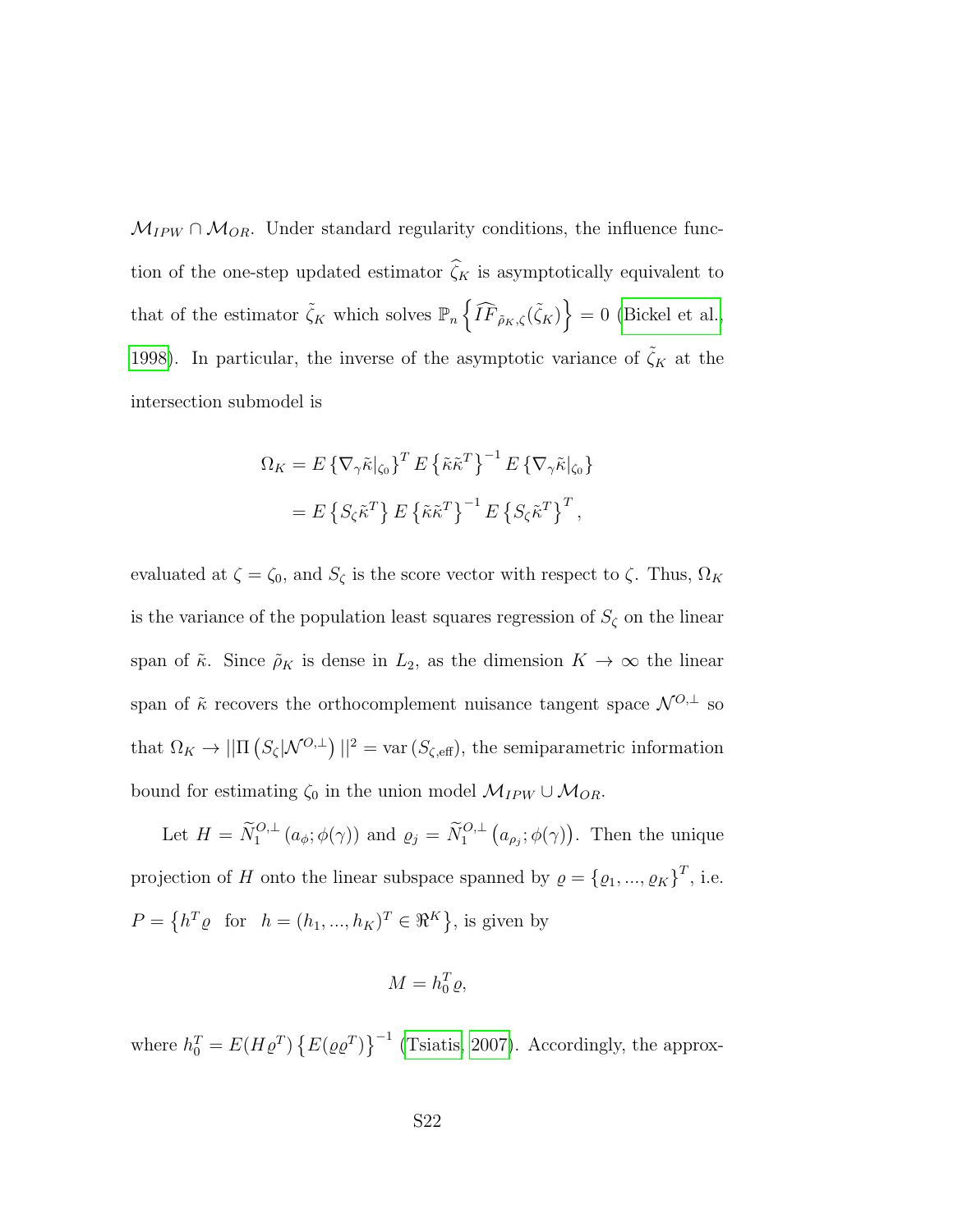imate efficient influence function of  $\phi$  is given by

$$
H - M + E \left\{ \nabla_{\gamma} \left( H - M \right) \right\} I F_{\tilde{\rho}_K, \zeta},
$$

and the approximate efficient estimator of  $\phi_0$  is given by

$$
\widehat{\phi}_K = \mathbb{P}_n \left[ \widehat{\mathbf{G}}^{DR} - \widehat{E}(H \varrho^T) \left\{ \widehat{E}(\varrho \varrho^T) \right\}^{-1} \varrho \right], \tag{S0.4}
$$

where  $\widehat{\mathbf{G}}^{DR}$  equal to  $\mathbf{G}^{DR}\left(R,X,Y,Z;\widehat{\zeta}_K,\mathbf{u}^*\right)$  evaluated at the estimated intersection submodel  $\mathcal{M}_{IPW} \cap \mathcal{M}_{OR}$  with  $\mathbf{u}^*(X, Y) = Y$  and  $\widehat{E}$  is the expectation also at the estimated intersection model evaluated at  $\zeta = \hat{\zeta}_K$ . The estimator  $\widehat{\phi}_K$  is consistent and asymptotically normal in the semiparametric union model  $\mathcal{M}_{IPW} \cup \mathcal{M}_{OR}$ ; furthermore, analogous to the earlier argument on the semiparametric efficiency of  $\hat{\zeta}_K$  as  $K \to \infty$ , it can be shown that the asymptotic variance of  $n^{1/2}(\hat{\phi}_K - \phi_0)$  nearly attains the semiparametric efficiency bound for the union model at the intersection submodel  $\mathcal{M}_{IPW}\cap\mathcal{M}_{OR}$  with  $K$  chosen sufficiently large.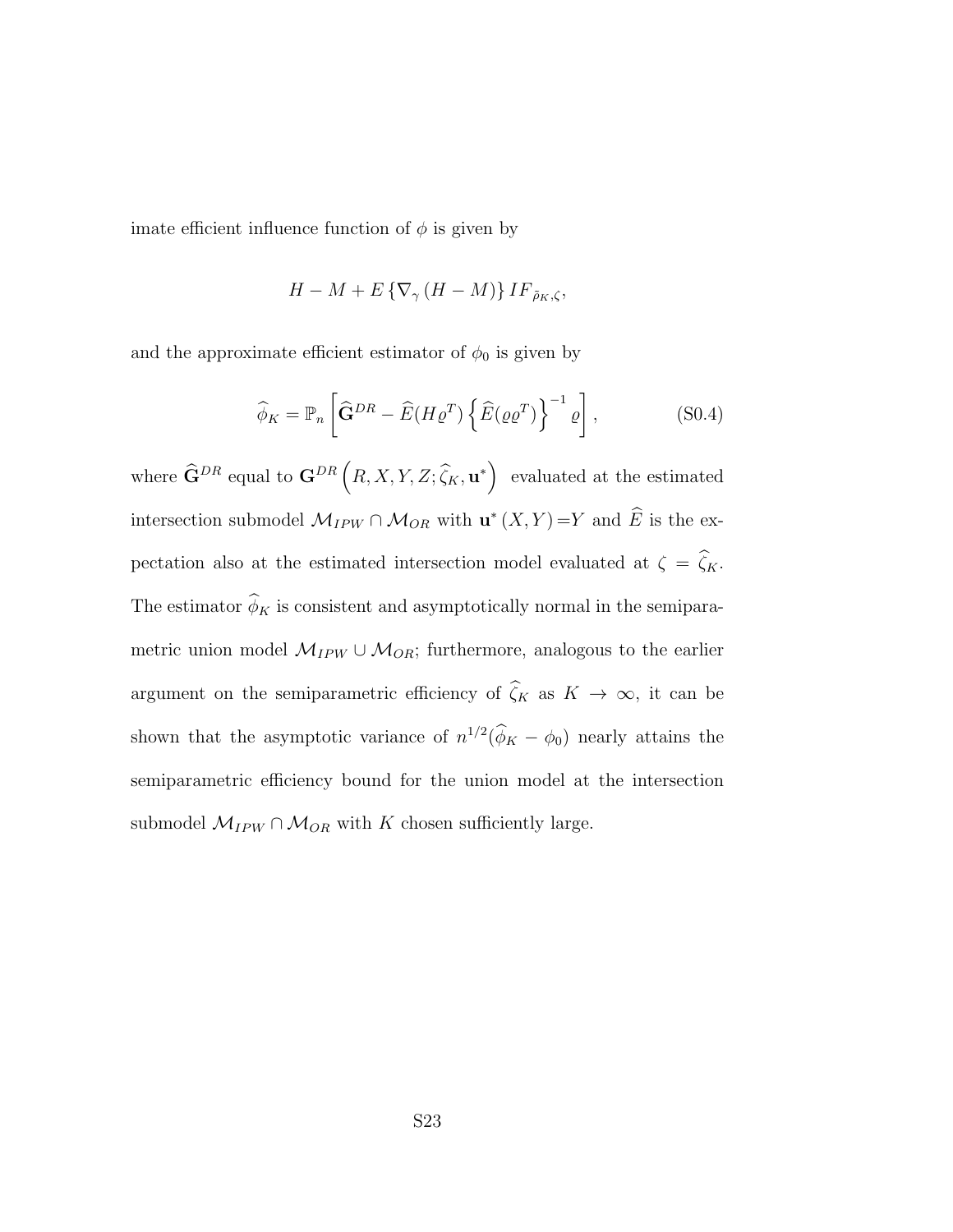# R Code for Simulation Study

```
rm(list=ls())
#sample size
n = 5000
#number of replications
iter = 1000
library("BB")
library("numDeriv")
set.seed(8)
expit \leftarrow function(x) \{1/(1+exp(-x))\}ipw.conv <- numeric(iter)
ipw.par <-matrix(0,iter,5)
ipw.est <- numeric(iter)
ipw.var <- numeric(iter)
ipw.com <- numeric(iter)
ipw.full <- numeric(iter)
ipw.sb <- numeric(iter)
ipw.sbvar <- numeric(iter)
imp.sb <- numeric(iter)
imp.est <- numeric(iter)
imp.var <- numeric(iter)
imp.sbvar <- numeric(iter)
```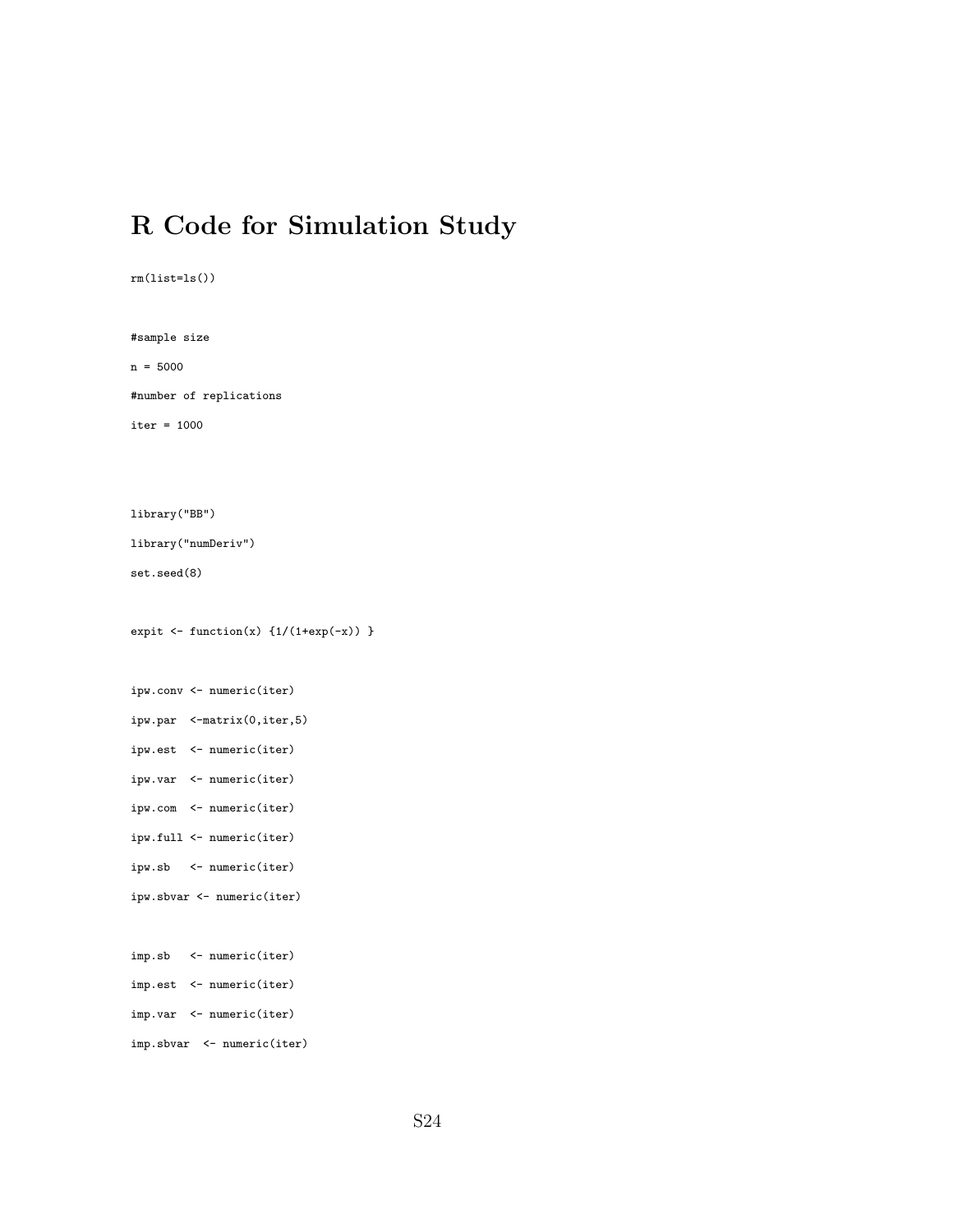```
imp.sb.m <- numeric(iter)
imp.est.m <- numeric(iter)
imp.var.m <- numeric(iter)
imp.sbvar.m <- numeric(iter)
```

```
ipw.est.m <- numeric(iter)
ipw.sb.m <- numeric(iter)
ipw.var.m <- numeric(iter)
ipw.sbvar.m <- numeric(iter)
```

```
dr.sb.pm <- numeric(iter)
dr.est.pm <- numeric(iter)
dr.var.pm <- numeric(iter)
dr.sbvar.pm <- numeric(iter)
```

```
dr.sb.bm <- numeric(iter)
dr.est.bm <- numeric(iter)
dr.var.bm <- numeric(iter)
dr.sbvar.bm <- numeric(iter)
```

```
dr.sb <- numeric(iter)
dr.est <- numeric(iter)
dr.var <- numeric(iter)
dr.sbvar <- numeric(iter)
```

```
eff.sb <- numeric(iter)
eff.est <- numeric(iter)
eff.est2 <- numeric(iter)
```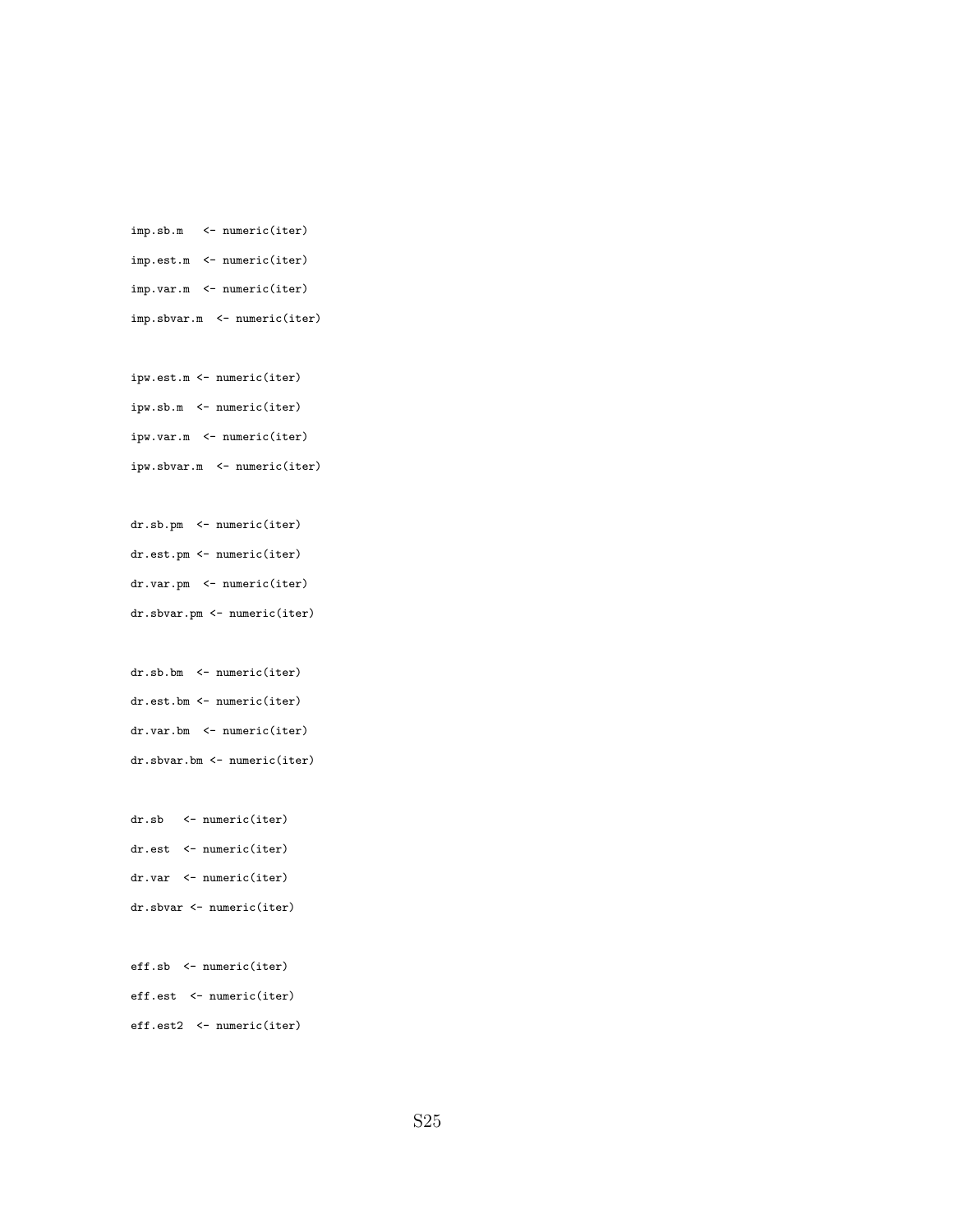```
ipw.convm <- numeric(iter)
ipw.parm <-matrix(0,iter,2)
ipw.estm <- numeric(iter)
ipw.varm <- numeric(iter)
ipw.comm <- numeric(iter)
ipw.sbm <- numeric(iter)
ipw.sbvarm <- numeric(iter)
#true value of E(Y)
true_phi <- 0.4*0.6*expit(1-1.2+1.5)+
        0.6*0.6*expit(1 +1.5)+
        0.4*0.4*expit(1-1.2 )+
        0.6*0.4*expit(1)
for (i in 1:iter) {
x1 \leftarrow rbinom(n,1,0.4)x2 \leftarrow rbinom(n,1,0.6)z <- rbinom(n,1,expit(0.4+0.9*x1-0.7*x2-0.8*x1*x2))
y <- rbinom(n,1,expit(1.0-1.2*x1+1.5*x2))
r <- rbinom(n,1,expit(-1.5+2.5*z+0.8*x1-1.2*x2+1.8*y))
pz.x \leftarrow glm(z \sim x1 + x2+x1*x2, family="binomial")#IPW estimation
ipw <- function(g) {
 h<- rep(0,5)
```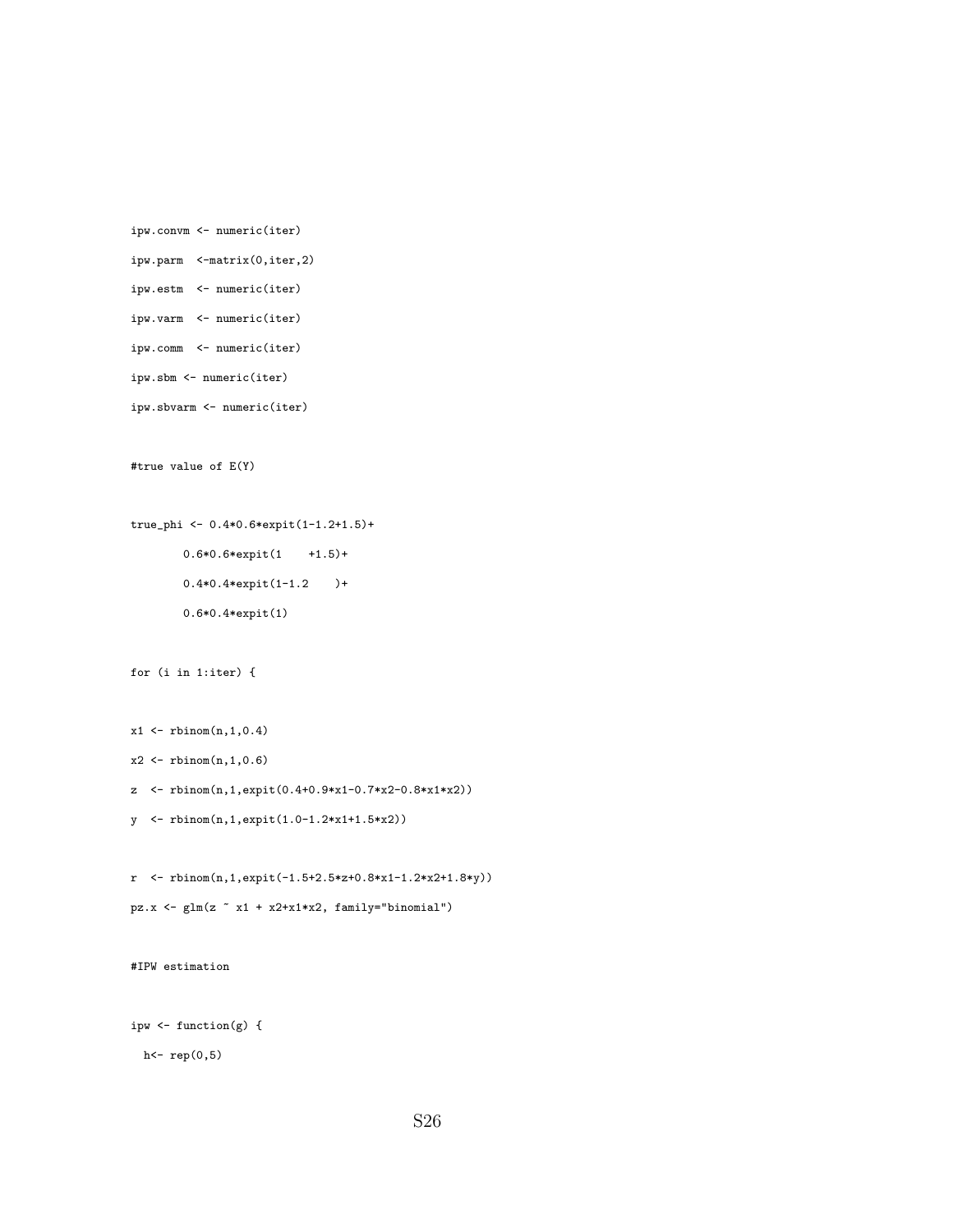```
h[1]<-\texttt{sum}(r/\texttt{expit}(g[1]+g[2]*z+g[3]*x1+g[4]*x2+g[5]*y)-1)h[2]{<}{\textnormal{-sum}}((r/ex{\textnormal{pit}}(g[1]{+}g[2]{*}z{+}g[3]{*}x1{+}g[4]{*}x2{+}g[5]{*}y){-}1){*}z)h[3]<-sum((r/expit(g[1]+g[2]*z+g[3]*x1+g[4]*x2+g[5]*y)-1)*x1)
  h[4]<-sum((r/expit(g[1]+g[2]*z+g[3]*x1+g[4]*x2+g[5]*y)-1)*x2)
  h[5]<-sum(r*y/expit(g[1]+g[2]*z+g[3]*x1+g[4]*x2+g[5]*y)*(z-pz.x$fit))h
}
```

```
t1 <- system.time(ans.ipw <-
```

```
BBsolve(par = rep(0,5), fn = ipw, quiet=T))[1]
```

```
ipw.conv[i]<-ans.ipw$conv
```

```
ipw.par[i,]<-ans.ipw$par
```
ipw.est[i] <-mean(r\*y /expit(ans.ipw\$par[1]+ans.ipw\$par[2]\*z+ans.ipw\$par[3]\*x1

```
+ans.ipw$par[4]*x2+ans.ipw$par[5]*y))
```
ipw.com[i]<-mean(r\*y)

```
ipw.full[i] <- mean(y)
```
ipw.sb[i] <- ans.ipw\$par[5]

#stimate asymptotic variance (stacking estimating functions)

```
M.ipw \leftarrow function(g) {
```

```
h<- rep(0,10)
```

```
#estimating functions for P(Z|X)
h[1]<-sum(z-expit(g[1]+g[2]*x1+g[3]*x2+g[4]*x1*x2))h[2]<-sum(x1*(z-expit(g[1]+g[2]*x1+g[3]*x2+g[4]*x1*x2)))
h[3]<-sum(x2*(z-expit(g[1]+g[2]*x1+g[3]*x2+g[4]*x1*x2)))
```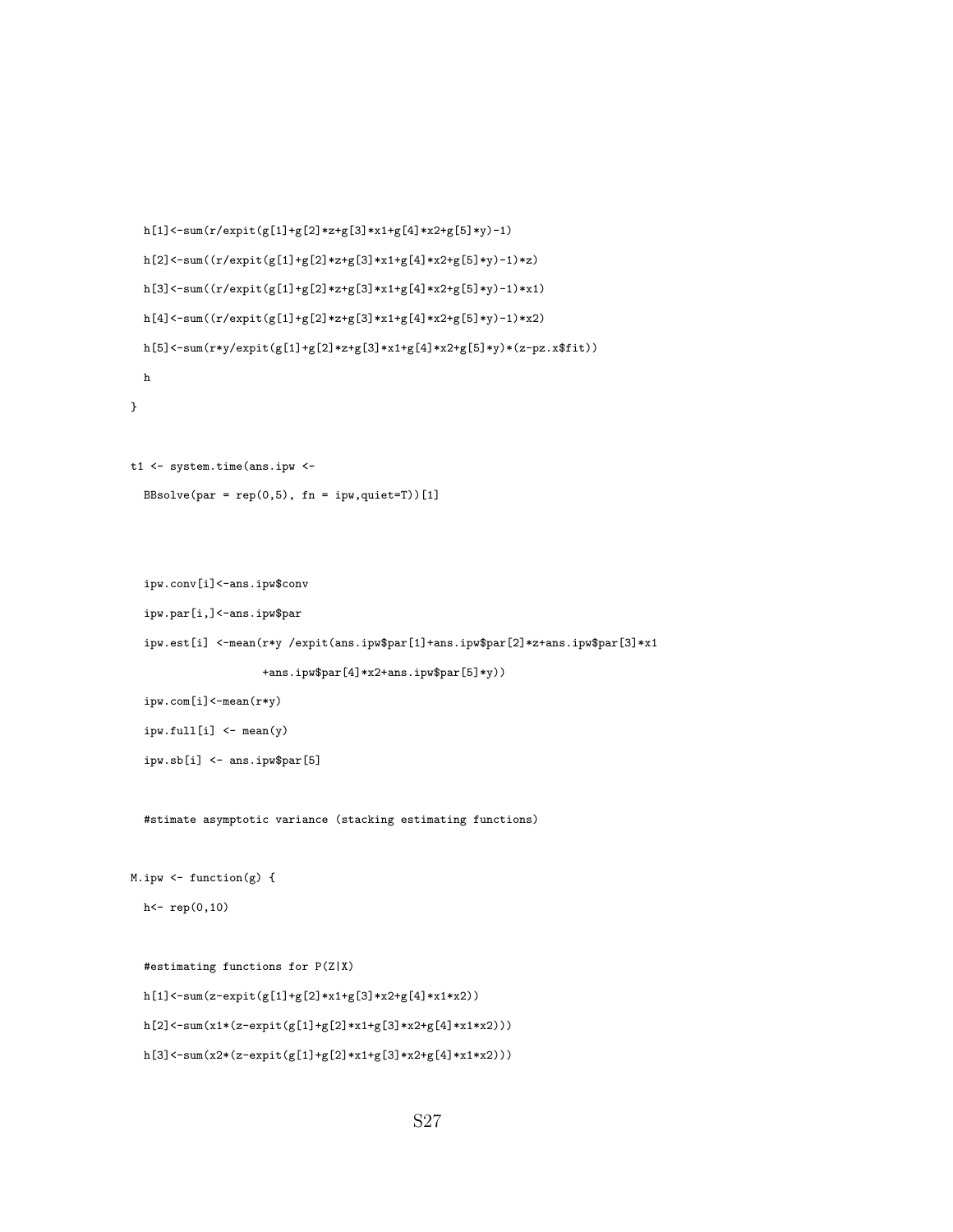```
h[4]<-sum(x1*x2*(z-expit(g[1]+g[2]*x1+g[3]*x2+g[4]*x1*x2)))
```

```
#estimating functions for propensity score
h[5]<-sum(r/expit(g[5]+g[6]*z+g[7]*x1+g[8]*x2+g[9]*y)-1)
h[6]<-sum((r/expit(g[5]+g[6]*z+g[7]*x1+g[8]*x2+g[9]*y)-1)*z)
h[7]<-sum((r/expit(g[5]+g[6]*z+g[7]*x1+g[8]*x2+g[9]*y)-1)*x1)
h[8]<-sum((r/expit(g[5]+g[6]*z+g[7]*x1+g[8]*x2+g[9]*y)-1)*x2)
h[9]<-\sum_{x\in\{0,1\}}\sum_{x\in\{0,1\}}\sum_{x\in\{0,1\}}\sum_{x\in\{0,1\}}\sum_{x\in\{0,1\}}\sum_{x\in\{0,1\}}\sum_{x\in\{0,1\}}\sum_{x\in\{0,1\}}\sum_{x\in\{0,1\}}\sum_{x\in\{0,1\}}\sum_{x\in\{0,1\}}\sum_{x\in\{0,1\}}\sum_{x\in\{0,1\}}\sum_{x\in\{0,1\}}\sum_{x\in\{0,1\}}\sum_{x\in\{0,1\}}\sum_{x\in\{
```
#estimating function for E(Y)

```
h[10]<-sum(r*y /expit(g[5]+g[6]*z+g[7]*x1+g[8]*x2+g[9]*y)-g[10])
```

```
h
```
}

dM <- jacobian(func=M.ipw,x=c(pz.x\$coef,ans.ipw\$par,ipw.est[i]))/n

```
mm.ipw \leftarrow function(g) \{
```
rbind(

```
#estimating functions for P(Z|X)
```
 $(z\text{-expit(g[1]+g[2]*x1+g[3]*x2+g[4]*x1*x2)),$ 

 $(x1*(z-expit(g[1]+g[2]*x1+g[3]*x2+g[4]*x1*x2)))$ ,

 $(x2*(z-expit(g[1]+g[2]*x1+g[3]*x2+g[4]*x1*x2)))$ ,

 $(x1*x2*(z-expit(g[1]+g[2]*x1+g[3]*x2+g[4]*x1*x2)))$ ,

#estimating functions for propensity score

 $(r/expit(g[5]+g[6]*z+g[7]*x1+g[8]*x2+g[9]*y)-1),$ 

 $((r/expit(g[5]+g[6]*z+g[7]*x1+g[8]*x2+g[9]*y)-1)*z)\,,$ 

 $((r/expit(g[5]+g[6]*z+g[7]*x1+g[8]*x2+g[9]*y)-1)*x1),$ 

 $((r/expit(g[5]+g[6]*z+g[7]*x1+g[8]*x2+g[9]*y)-1)*x2),$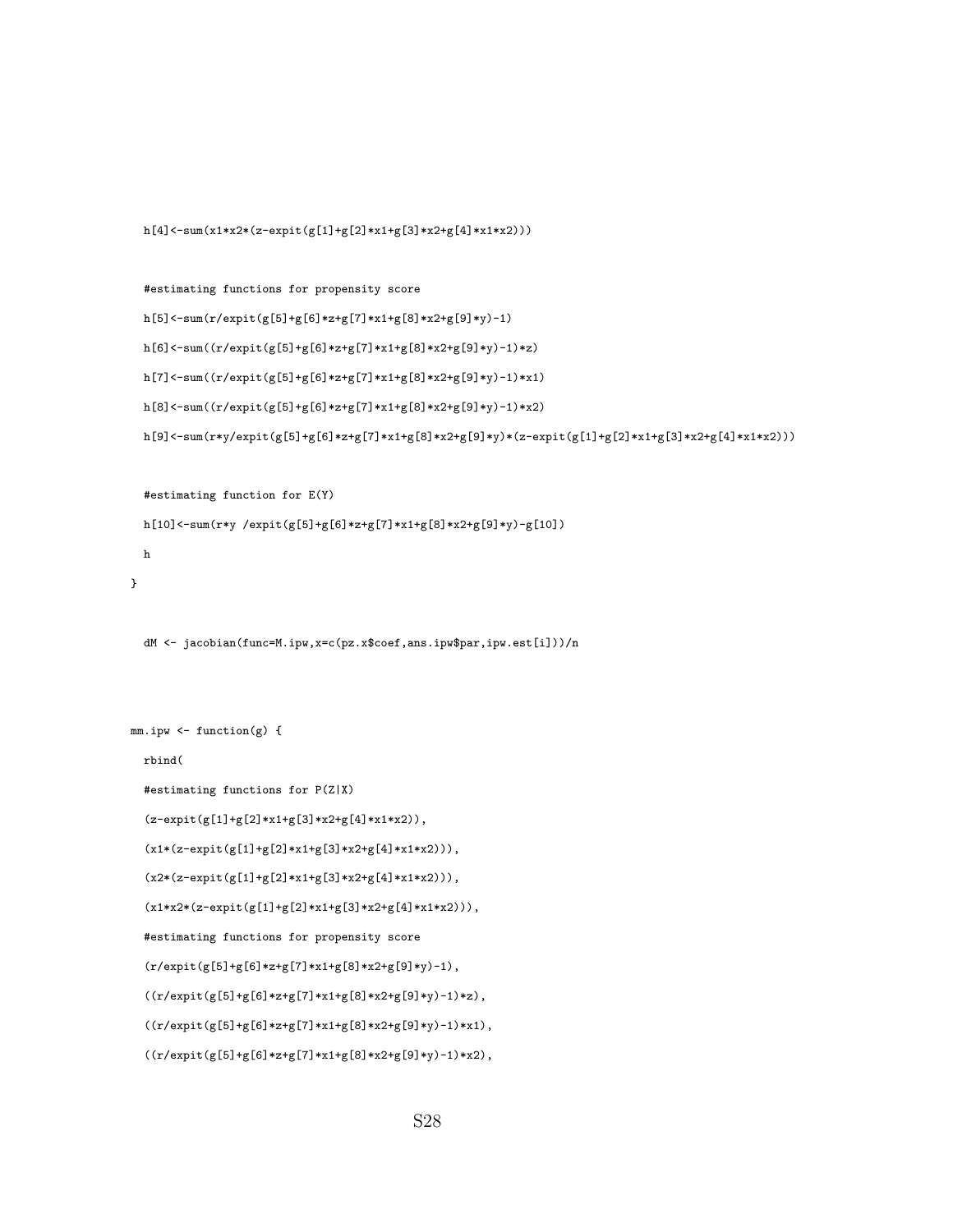```
(r*y/expit(g[5]+g[6]*z+g[7]*x1+g[8]*x2+g[9]*y)*(z-expit(g[1]+g[2]*x1+g[3]*x2+g[4]*x1*x2))),
```
#estimating function for E(Y)

```
m <- mm.ipw(c(pz.x$coef,ans.ipw$par,ipw.est[i]))
ipw.var[i]<-diag(solve(dM)%*%(m%*%t(m)/n)%*%t(solve(dM))/n)[10]
ipw.sbvar[i] <-diag(solve(dM)%*%(m%*%t(m)/n)%*%t(solve(dM))/n)[9]
```
(r\*y /expit(g[5]+g[6]\*z+g[7]\*x1+g[8]\*x2+g[9]\*y)-g[10])

```
#OR estimation
```
 $\lambda$ }

```
#estimate complete-case outcome pdf (saturated model)
x1.cc <- x1[r==1]
x2.cc < x2[r == 1]z.cc \leftarrow z[r == 1]y.cc \leftarrow y[r==1]
```
pcc <- glm(y.cc ~ x1.cc+x2.cc+z.cc+x1.cc\*x2.cc+x1.cc\*z.cc+x2.cc\*z.cc+x1.cc\*x2.cc\*z.cc, family="binomial")

```
#estimate E[Y|X] by IPW
```

```
py.x <- function(g) {
```

```
h \leftarrow rep(0,3)
```
h[1]<-sum(r/expit(ans.ipw\$par[1]+ans.ipw\$par[2]\*z+ans.ipw\$par[3]\*x1

```
+ans.ipw$par[4]*x2+ans.ipw$par[5]*y)*(y-expit(g[1]+g[2]*x1+g[3]*x2)))
```
h[2]<-sum(r/expit(ans.ipw\$par[1]+ans.ipw\$par[2]\*z+ans.ipw\$par[3]\*x1

+ans.ipw\$par[4]\*x2+ans.ipw\$par[5]\*y)\*(y-expit(g[1]+g[2]\*x1+g[3]\*x2))\*x1)

h[3]<-sum(r/expit(ans.ipw\$par[1]+ans.ipw\$par[2]\*z+ans.ipw\$par[3]\*x1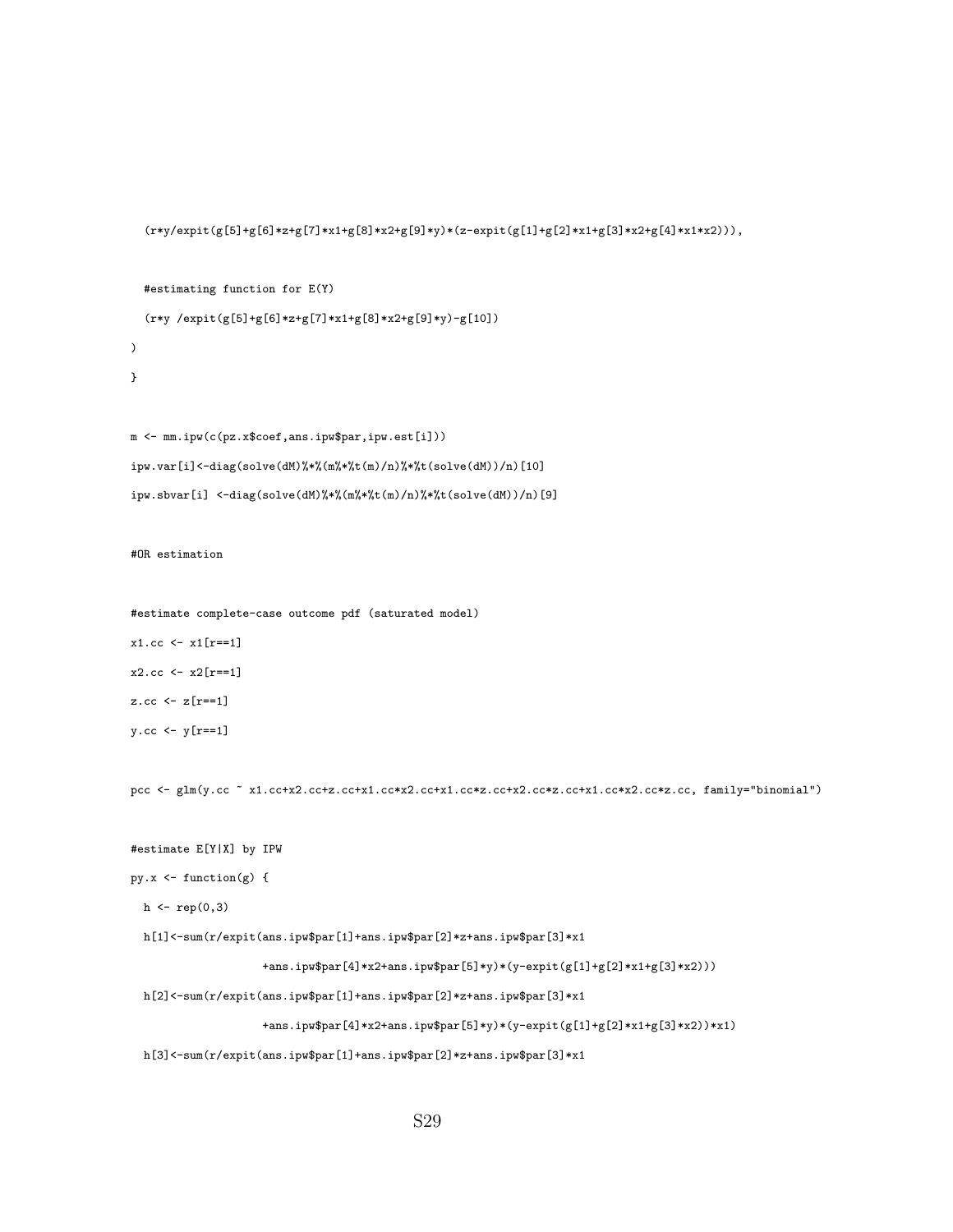```
+ans.ipw$par[4]*x2+ans.ipw$par[5]*y)*(y-expit(g[1]+g[2]*x1+g[3]*x2))*x2)
  h
}
t1 <- system.time(ans.pyx <-
  BBsolve(par = c(1,-1.5,0.8), fn = py.x, method=3, control = list(M=50),quiet=T))[1]
py.x.fit <- expit(ans.pyx$par[1]+ans.pyx$par[2]*x1+ans.pyx$par[3]*x2)
#outcome pdf when R=0
p.unobs <- function(b,y,x1,x2,z) {
  prob <- expit(pcc$coef[1]+pcc$coef[2]*x1+pcc$coef[3]*x2+pcc$coef[4]*z
                +pcc$coef[5]*x1*x2+pcc$coef[6]*x1*z+pcc$coef[7]*x2*z+pcc$coef[8]*x1*x2*z)
  denom<- exp(-b)*prob+exp(0)*(1-prob)
  return ( y*(exp(-b)*prob/denom) + (1-y)*(exp(0)*(1-prob)/denom))
}
p.unobs2 \leftarrow function(b,d, y,x1,x2,z) {
  {\tt prob} \ \texttt{<=} \ \texttt{expit(d[1]+d[2]*x1+d[3]*x2+d[4]*z+d[5]*x1*x2+d[6]*x1*x2+d[7]*x2*x+d[8]*x1*x2*x)}denom<- exp(-b)*prob+exp(0)*(1-prob)
  return ( y*(exp(-b)*prob/denom) + (1-y)*(exp(0)*(1-prob)/denom) )
}
#estimating function (15)
  imp <- function(h) {
  sum((z-pz.x$fit)*( (1-r)*((1)*p.unobs(h,1,x1,x2,z)+(0)*p.unobs(h,0,x1,x2,z) )+r*(y)) )}
```

```
S30
```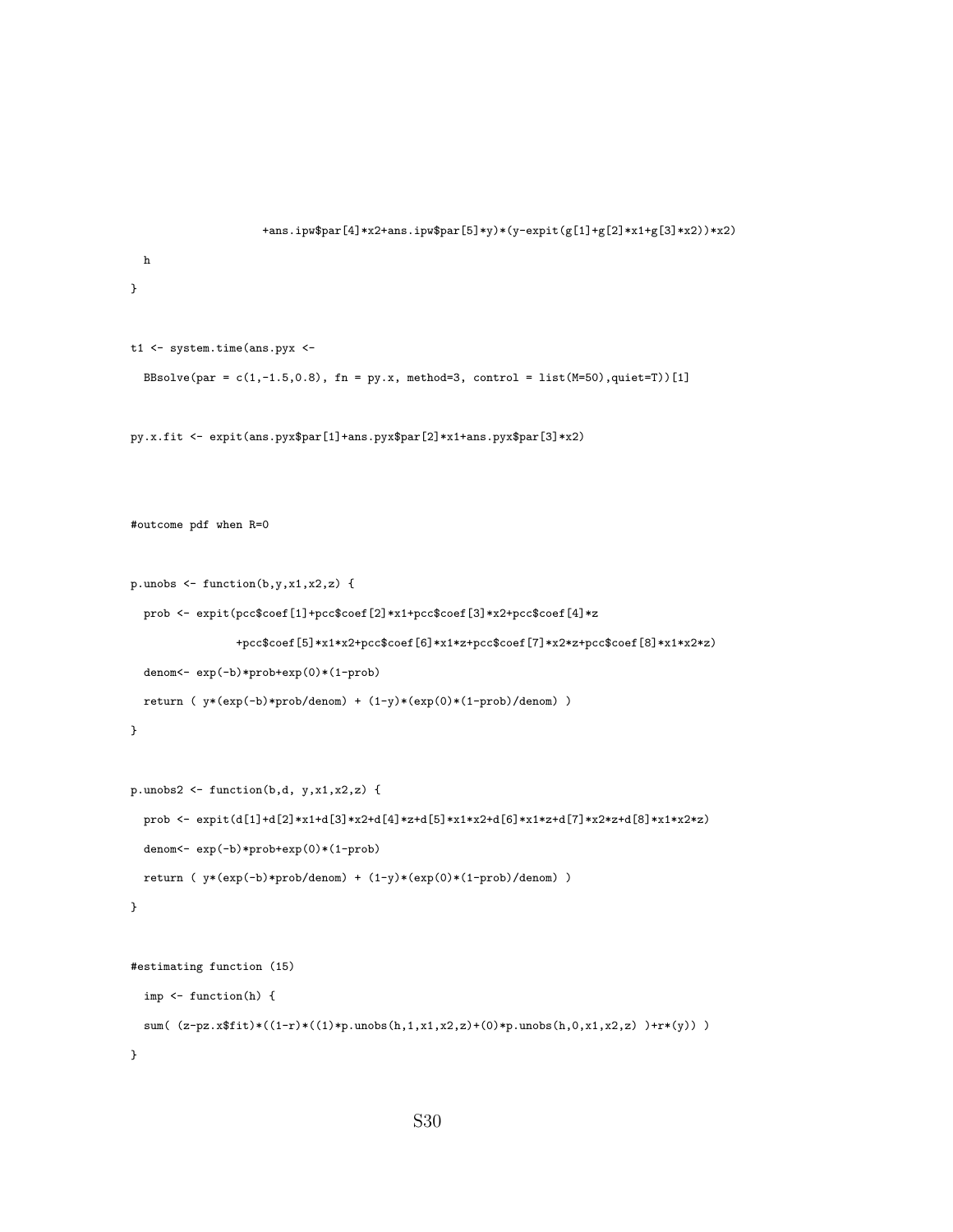```
imp.sb[i] <- uniroot(imp,c(-5,8))$root
imp.est[i]<- mean(r*y+(1-r)*(p.unobs(imp.sb[i],1,x1,x2,z)))
```
M.imp <- function(g) {

h<- rep(0,14)

#estimating functions for P(Z|X)

 $h[1]<-sum(z-expit(g[1]+g[2]*x1+g[3]*x2+g[4]*x1*x2))$ 

 $h[2]{<}{\textnormal{-sum}}(x1{*}(z{\textnormal{-expit}}(g[1]{+}g[2]{*}x1{+}g[3]{*}x2{+}g[4]{*}x1{*}x2)))$ 

h[3]<-sum(x2\*(z-expit(g[1]+g[2]\*x1+g[3]\*x2+g[4]\*x1\*x2)))

h[4]<-sum(x1\*x2\*(z-expit(g[1]+g[2]\*x1+g[3]\*x2+g[4]\*x1\*x2)))

#estimate outcome density parameters

```
h[5]<-\text{sum}(r*(y-\text{expit}(g[5]+g[6]*x1+g[7]*x2+g[8]*z+g[9]*x1*x2+g[10]*x1*x2+z[g[11]*x2*z1*g[12]*x1*x2*z))h[6]{\texttt{<-sum}}(r*(y-\texttt{expit}(g[5] + g[6]*x1 + g[7]*x2 + g[8]*z + g[9]*x1*x2 + g[10]*x1*z + g[11]*x2*z + g[12]*x1*x2*z))*x1 \enspace )}h[7]<-sum(r*(y-expit(g[5]+g[6]*x1+g[7]*x2+g[8]*z+g[9]*x1*x2+g[10]*x1*z+g[11]*x2*z+g[12]*x1*x2*z))*x2 )
h[8]<-\sum_{x\in\{0\}}\sum_{x\in\{0\}}\sum_{x\in\{0\}}\sum_{x\in\{0\}}\sum_{x\in\{0\}}\sum_{x\in\{0\}}\sum_{x\in\{0\}}\sum_{x\in\{0\}}\sum_{x\in\{0\}}\sum_{x\in\{0\}}\sum_{x\in\{0\}}\sum_{x\in\{0\}}\sum_{x\in\{0\}}\sum_{x\in\{0\}}\sum_{x\in\{0\}}\sum_{x\in\{0\}}\sum_{x\in\{0\}}\sum_{x\in\{0\}}\sum_{x\in\{0\}}\sum_{x\in\h[9]<-sum(r*(y-expit(g[5]+g[6]*x1+g[7]*x2+g[8]*z+g[9]*x1*x2+g[10]*x1*z+g[11]*x2*z+g[12]*x1*x2*z))*x1*x2 )
h[10]<-sum(r*(y-expit(g[5]+g[6]*x1+g[7]*x2+g[8]*z+g[9]*x1*x2+g[10]*x1*z+g[11]*x2*z+g[12]*x1*x2*z))*x1*z )
h[11]<-sum(r*(y-expit(g[5]+g[6]*x1+g[7]*x2+g[8]*z+g[9]*x1*x2+g[10]*x1*z+g[11]*x2*z+g[12]*x1*x2*z))*x2*z )
h[12]<-sum(r*(y-expit(g[5]+g[6]*x1+g[7]*x2+g[8]*z+g[9]*x1*x2+g[10]*x1*z+g[11]*x2*z+g[12]*x1*x2*z))*x1*x2*z )
#estimating functions for selection bias
h[13] \leftarrow sum( (z-expit(g[1]+g[2]*x1+g[3]*x2+g[4]*x1*x2))*((1-r)
*(p.unobs2(g[13], d=c(g[5], g[6], g[7], g[8], g[9], g[10], g[11], g[12]), 1, x1, x2, z)) + r*y) )
```
#estimating function for E(Y)

h[14]<-sum(r\*y+(1-r)\*(p.unobs2(g[13],d=c(g[5],g[6],g[7],g[8],g[9],g[10],g[11],g[12]),1,x1,x2,z))-g[14])

h }

dM <- jacobian(func=M.imp,x=c(pz.x\$coef,pcc\$coef,imp.sb[i],imp.est[i]))/n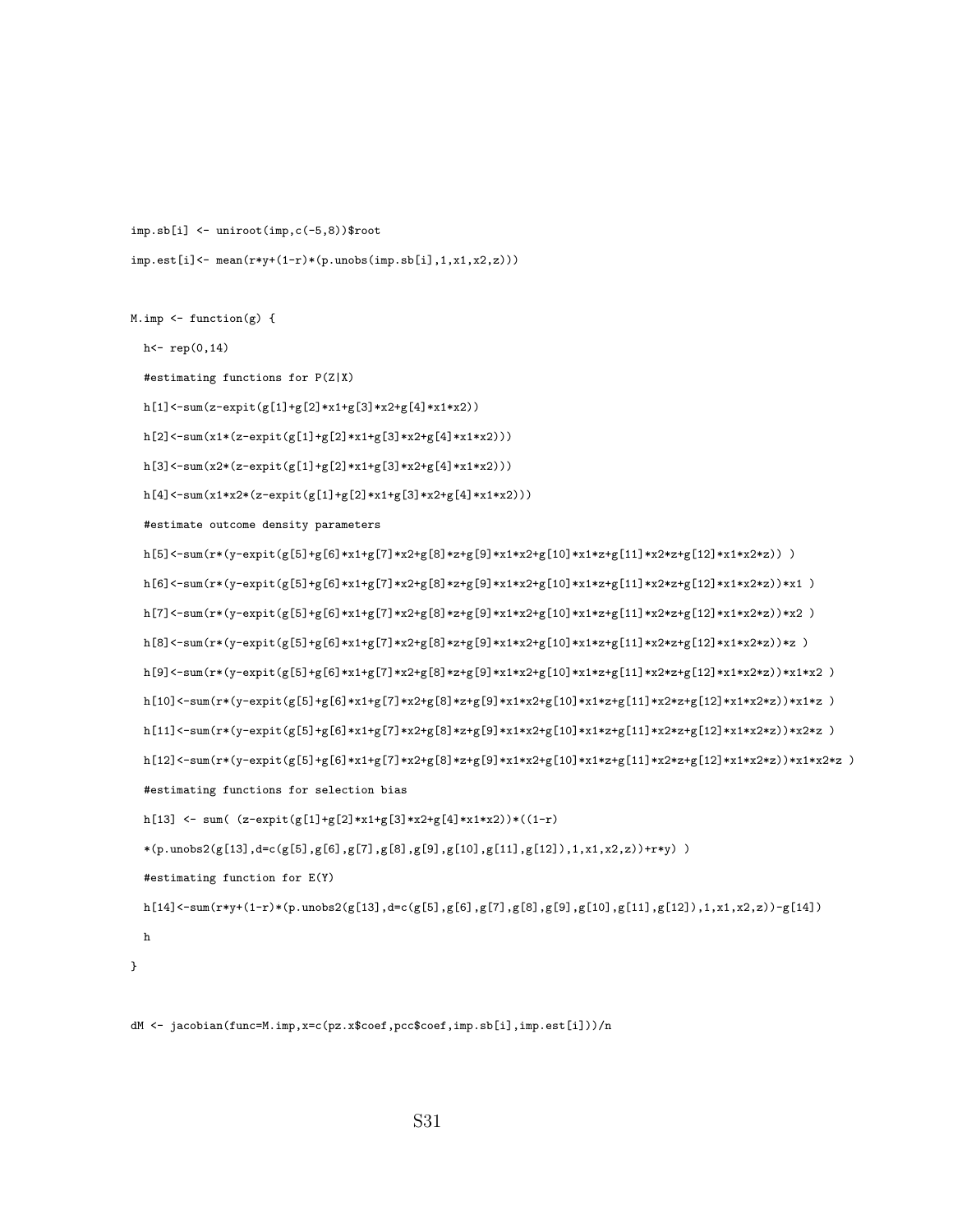mm.imp <- function(g) {

```
rbind(
```
(z-expit(g[1]+g[2]\*x1+g[3]\*x2+g[4]\*x1\*x2)),

(x1\*(z-expit(g[1]+g[2]\*x1+g[3]\*x2+g[4]\*x1\*x2))),

 $(x2*(z-expit(g[1]+g[2]*x1+g[3]*x2+g[4]*x1*x2)))$ ,

(x1\*x2\*(z-expit(g[1]+g[2]\*x1+g[3]\*x2+g[4]\*x1\*x2))),

#estimate outcome density parameters

 $(r*(y-\texttt{expit}(g[5]+\!g[6]*x1+g[7]*x2+g[8]*z+g[9]*x1*x2+g[10]*x1*z1*z+g[11]*x2*z1g[12]*x1*x2*z))\text{ },$  $(r*(y-expit(g[5]+g[6]*x1+g[7]*x2+g[8]*z+g[9]*x1*x2+g[10]*x1*x2+g[11]*x2*x2+g[12]*x1*x2*x))*x1$  ),  $(r*(y-\texttt{expit}(g[5]+\texttt{g}[6]*x1+g[7]*x2+g[8]*z+g[9]*x1*x2+g[10]*x1*z+g[11]*x2*z+g[12]*x1*x2*z))*x2 ),$  $(r*(y-expit(g[5]+g[6]*x1+g[7]*x2+g[8]*z+g[9]*x1*x2+g[10]*x1*x2+g[11]*x2*x+g[12]*x1*x2*x))*z$ ,  $(r*(y-expit(g[5]+g[6]*x1+g[7]*x2+g[8]*z+g[9]*x1*x2+g[10]*x1*z+g[11]*x2*z+g[12]*x1*x2*))*x1*x2 ,$  $(r*(y-expit(g[5]+g[6]*x1+g[7]*x2+g[8]*z+g[9]*x1*x2+g[10]*x1*z+g[11]*x2*z+g[12]*x1*x2*z))*x1*z$  ),  $(r*(y-\texttt{expit}(g[5]+\texttt{g[6}]*x1+\texttt{g[7}]*x2+\texttt{g[8}]*z+\texttt{g[9}]*x1*x2+\texttt{g[10}]*x1*x2+\texttt{g[11})*x2*z+\texttt{g[12}]*x1*x2*z))*x2*z\text{ },$  $(r*(y-\texttt{expit}(g[5]+\texttt{g}[6]*x1+\texttt{g}[7]*x2+\texttt{g}[8]*z+\texttt{g}[9]*x1*x2+\texttt{g}[10]*x1*x2+\texttt{g}[11]*x2*z1*x2*z1*x2*z1);\dots$ #estimating functions for selection bias  $(z$ -expit(g[1]+g[2]\*x1+g[3]\*x2+g[4]\*x1\*x2))\*((1-r)  $*(p.unobs2(g[13], d=c(g[5], g[6], g[7], g[8], g[9], g[10], g[11], g[12]), 1, x1, x2, z)) +r*y),$ #estimating function for E(Y)  $(r*y+(1-r)*(p.unobs2(g[13],d=c(g[5],g[6],g[7],g[8],g[9],g[10],g[11],g[12]),1,x1,x2,z))-g[14])$ 

}

)

m <- mm.imp(g=c(pz.x\$coef,pcc\$coef,imp.sb[i],imp.est[i])) imp.var[i]<-diag(solve(dM)%\*%(m%\*%t(m)/n)%\*%t(solve(dM))/n)[14]  $\text{imp.s} \text{bvar[i]} \leq \text{diag}(\text{solve}(dM)\text{%}\text{%}(m\text{%}\text{%}(m)/n)\text{%})\text{%}(\text{solve}(dM))/n)[13]$ 

##Doubly robust estimation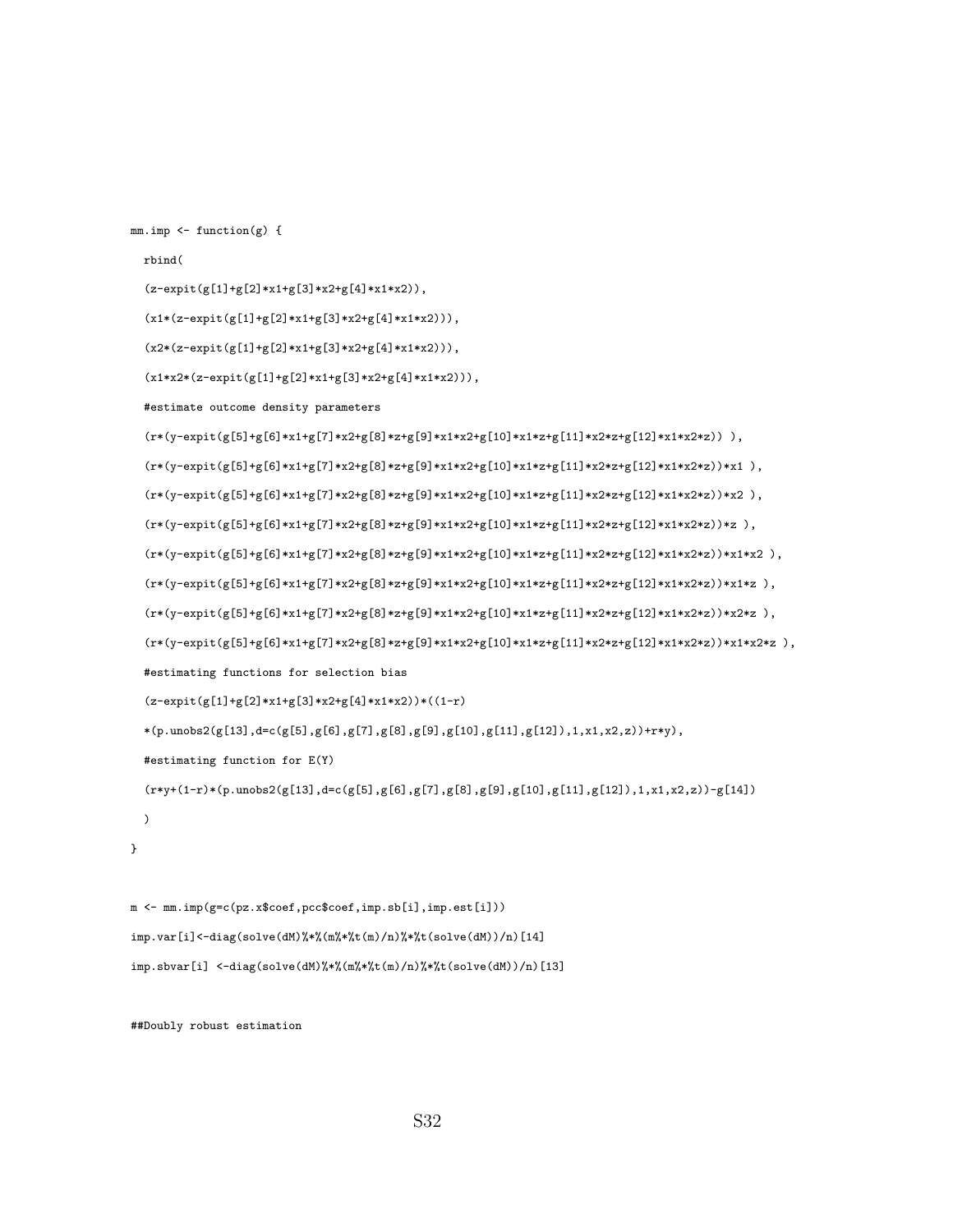```
dr <- function(g) {
  sum(
    (z-pz.x$fit)*(r/expit(ans.ipw$par[1]+ans.ipw$par[2]*z+ans.ipw$par[3]*x1
    +ans.ipw$par[4]*x2+g*y)*(y-p.unobs(g,1,x1,x2,z))
    +p.unobs(g,1,x1,x2,z))
 \lambda}
```

```
dr.sb[i]<-uniroot(dr,c(-5,8))$root
```

```
dr.est[i] <-mean(r/expit(ans.ipw$par[1]+ans.ipw$par[2]*z+ans.ipw$par[3]*x1+ans.ipw$par[4]*x2+dr.sb[i]*y)
                 *(y-p.\nunobs(dr.sb[i],1,x1,x2,z))
```

```
+p.unobs(dr.sb[i],1,x1,x2,z))
```
 $M.dr$  <- function(g) {

h<- rep(0,18)

#estimating functions for P(Z|X)  $h[1]<-sum(z-expit(g[1]+g[2]*x1+g[3]*x2+g[4]*x1*x2))$ h[2]<-sum(x1\*(z-expit(g[1]+g[2]\*x1+g[3]\*x2+g[4]\*x1\*x2)))  $h[3]{<}{\texttt{-sum}}(x2*(z{\texttt{-expit}}(g[1]{\texttt{+}}g[2]{\texttt{*}}x1{\texttt{+}}g[3]{\texttt{*}}x2{\texttt{+}}g[4]{\texttt{*}}x1{\texttt{*}}x2)))$ h[4]<-sum(x1\*x2\*(z-expit(g[1]+g[2]\*x1+g[3]\*x2+g[4]\*x1\*x2)))

```
#estimating functions for propensity score
h[5]\!<\!\!-sum(r/expit(g[5]+g[6]*z+g[7]*x1+g[8]*x2+g[9]*y)-1)h[6]{\texttt{--sum}}((r/expit(g[5]+g[6]*z+g[7]*x1+g[8]*x2+g[9]*y)-1)*z)h[7]<-sum((r/expit(g[5]+g[6]*z+g[7]*x1+g[8]*x2+g[9]*y)-1)*x1)
h[8]<-sum((r/expit(g[5]+g[6]*z+g[7]*x1+g[8]*x2+g[9]*y)-1)*x2)
h[9]<-sum((r/expit(g[5]+g[6]*z+g[7]*x1+g[8]*x2+g[9]*y)
```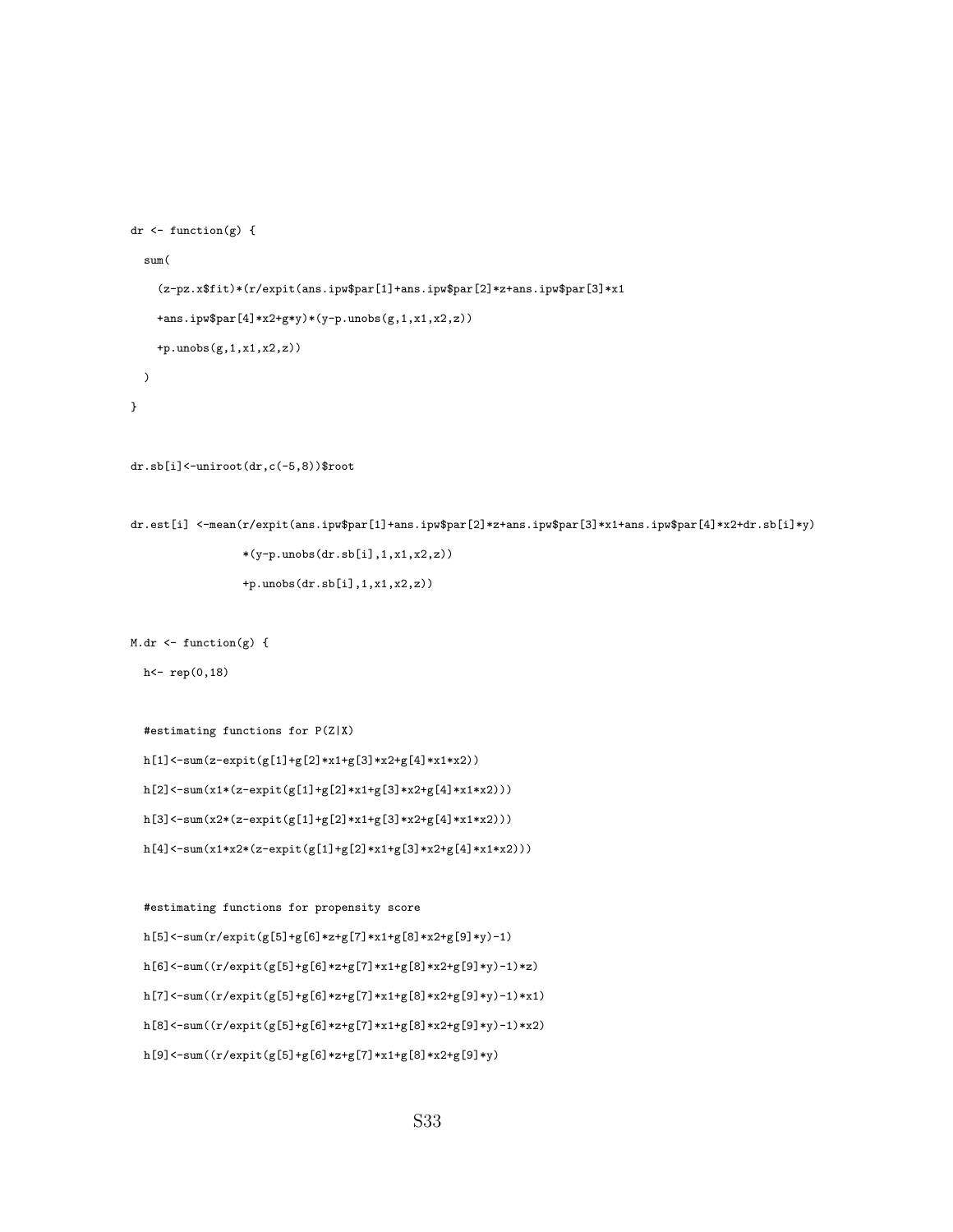```
(x1*(z-expit(g[1]+g[2]*x1+g[3]*x2+g[4]*x1*x2))),
```

```
(z-expit(g[1]+g[2]*x1+g[3]*x2+g[4]*x1*x2)),
```

```
#estimating functions for P(Z|X)
```
 $h[18]<-sum((r/expit(g[5]+g[6]*z+g[7]*x1+g[8]*x2+g[9]*y))$ 

#estimate outcome density parameters

#estimating function for E(Y)

```
rbind(
```
mm.dr<- function(g) {

}

```
*(y-p.\nmods2(g[9], d=c(g[10], g[11], g[12], g[13], g[14], g[15], g[16], g[17]), 1, x1, x2, z))+p.unobs2(g[9],d=c(g[10],g[11],g[12],g[13],g[14],g[15],g[16],g[17]),1,x1,x2,z))-g[18])
h
```
dM <- jacobian(func=M.dr,x=c(pz.x\$coef,ans.ipw\$par[1:4],dr.sb[i],pcc\$coef,dr.est[i]))/n

h[11]<-sum(r\*(y-expit(g[10]+g[11]\*x1+g[12]\*x2+g[13]\*z+g[14]\*x1\*x2+g[15]\*x1\*z+g[16]\*x2\*z+g[17]\*x1\*x2\*z))\*x1 )  $h[12]<-\text{sum}(r*(y-\text{expit}(g[10]+\text{g}[11]*x1+g[12]*x2+g[13]*z+g[14]*x1*x2+g[15]*x1*z+g[16]*x2*z+g[17]*x1*x2*z))*x2 )$  $h[13]<-\text{sum}(r*(y-\text{expit}(g[10]+\text{g}[11]*x1+g[12]*x2+g[13]*z+g[14]*x1*x2+g[15]*x1*x2+g[16]*x2*x+g[17]*x1*x2*x))*x$  $h[14] < -\text{sum}(r*(y-\text{expit}(g[10]+g[11]*x1+g[12]*x2+g[13]*z+g[14]*x1*x2+g[15]*x1*z+g[16]*x2*z+g[17]*x1*x2*z))*x1*x2 )$ h[15]<-sum(r\*(y-expit(g[10]+g[11]\*x1+g[12]\*x2+g[13]\*z+g[14]\*x1\*x2+g[15]\*x1\*z+g[16]\*x2\*z+g[17]\*x1\*x2\*z))\*x1\*z ) h[16]<-sum(r\*(y-expit(g[10]+g[11]\*x1+g[12]\*x2+g[13]\*z+g[14]\*x1\*x2+g[15]\*x1\*z+g[16]\*x2\*z+g[17]\*x1\*x2\*z))\*x2\*z ) h[17]<-sum(r\*(y-expit(g[10]+g[11]\*x1+g[12]\*x2+g[13]\*z+g[14]\*x1\*x2+g[15]\*x1\*z+g[16]\*x2\*z+g[17]\*x1\*x2\*z))\*x1\*x2\*z )

 $*(y-p.\nemph{unobs2}(g[9], d=c(g[10], g[11], g[12], g[13], g[14], g[15], g[16], g[17]), 1, x1, x2, z))$ +p.unobs2(g[9],d=c(g[10],g[11],g[12],g[13],g[14],g[15],g[16],g[17]),1,x1,x2,z))  $*(z-expit(g[1]+g[2]*x1+g[3]*x2+g[4]*x1*x2)))$ 

h[10]<-sum(r\*(y-expit(g[10]+g[11]\*x1+g[12]\*x2+g[13]\*z+g[14]\*x1\*x2+g[15]\*x1\*z+g[16]\*x2\*z+g[17]\*x1\*x2\*z)) )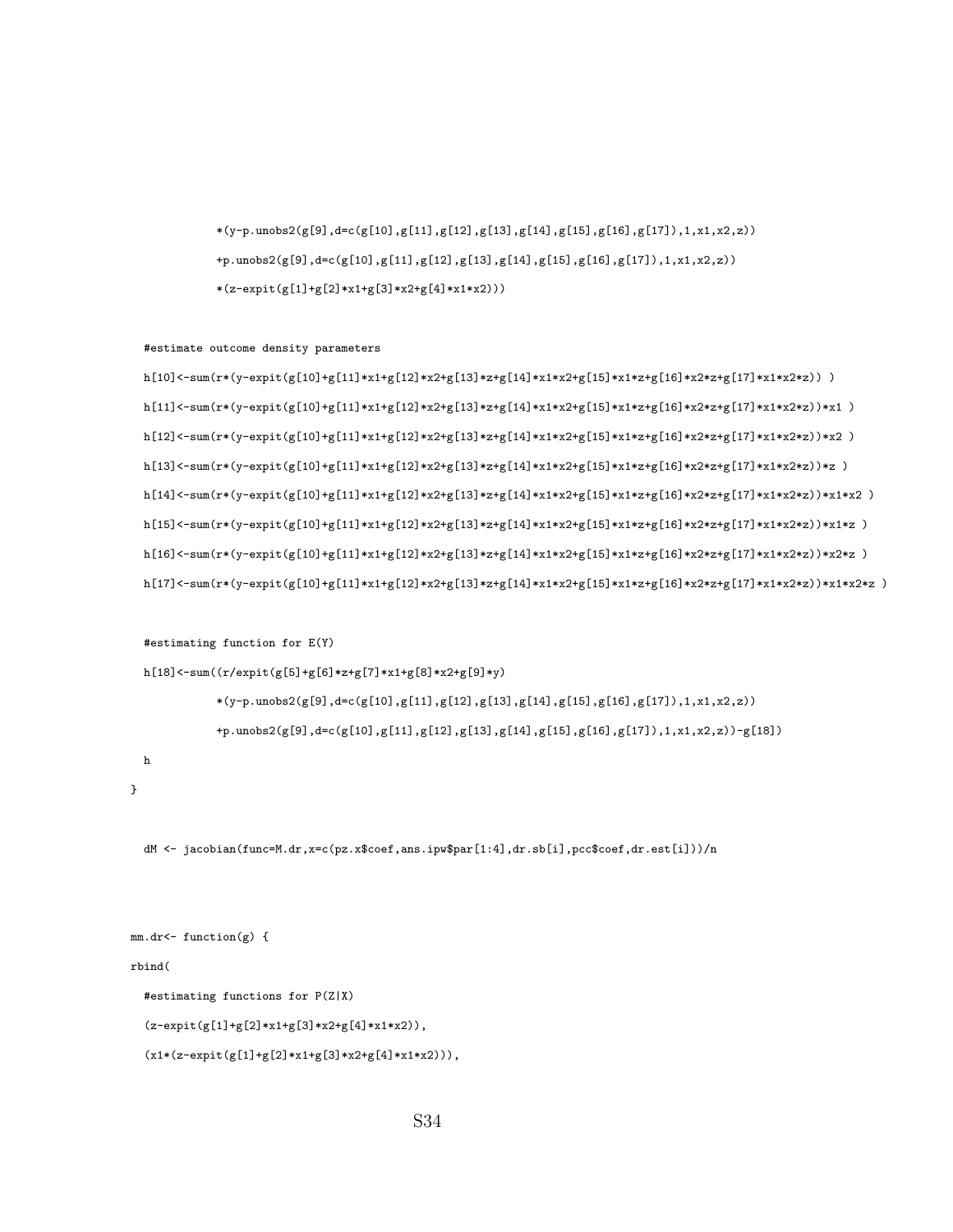$((r/expit(g[5]+g[6]*z+g[7]*x1+g[8]*x2+g[9]*y)$  $*(\verb|y-p.unobs2(g[9],\verb|dcc(g[10],g[11],g[12],g[13],g[14],g[15],g[16],g[17]),1,x1,x2,z))$  $+\texttt{p.unobs2}(g[9],\texttt{d=c}(g[10],g[11],g[12],g[13],g[14],g[15],g[16],g[17]),1,x1,x2,z))\textnormal{-}g[18])$ 

#estimating function for E(Y)

#estimate outcome density parameters

 $(r*(y-\texttt{expit}(g[10]+g[11]*x1+g[12]*x2+g[13]*z+g[14]*x1*x2+g[15]*x1*z+g[16]*x2*z+g[17]*x1*x2*z))\text{ },$  $(r*(y-expit(g[10]+g[11]*x1+g[12]*x2+g[13]*z+g[14]*x1*x2+g[15]*x1*z+g[16]*x2*x+g[17]*x1*x2*z))*x1$  ),  $(r*(y-\texttt{expit}(g[10]+g[11]*x1+g[12]*x2+g[13]*z+g[14]*x1*x2+g[15]*x1*x2+g[16]*x2*z+g[17]*x1*x2*z))*x2\ ,$  $(r*(y-expit(g[10]+g[11]*x1+g[12]*x2+g[13]*z+g[14]*x1*x2+g[15]*x1*x2*g[16]*x2*x+g[17]*x1*x2*x))*x )$  $(r*(y-\texttt{expit}(g[10]+g[11]*x1+g[12]*x2+g[13]*z+g[14]*x1*x2+g[15]*x1*x2+g[16]*x2*x+g[17]*x1*x2*))*x1*x2 ),$  $(r*(y-expit(g[10]+g[11]*x1+g[12]*x2+g[13]*z+g[14]*x1*x2+g[15]*x1*z+g[16]*x2*z+g[17]*x1*x2*z))*x1*z$  ),  $(r*(y-\texttt{expit}(g[10]+g[11]*x1+g[12]*x2+g[13]*z+g[14]*x1*x2+g[15]*x1*z+g[16]*x2*z+g[17]*x1*x2*z))*x2*z\text{ },$ (r\*(y-expit(g[10]+g[11]\*x1+g[12]\*x2+g[13]\*z+g[14]\*x1\*x2+g[15]\*x1\*z+g[16]\*x2\*z+g[17]\*x1\*x2\*z))\*x1\*x2\*z ),

#estimating functions for propensity score  $(r/expit(g[5]+g[6]*z+g[7]*x1+g[8]*x2+g[9]*y)-1),$  $((r/expit(g[5]+g[6]*z+g[7]*x1+g[8]*x2+g[9]*y)-1)*z)\,,$  $((r/expit(g[5]+g[6]*z+g[7]*x1+g[8]*x2+g[9]*y)-1)*x1),$  $((r/expit(g[5]+g[6]*z+g[7]*x1+g[8]*x2+g[9]*y)-1)*x2)\,,$  $((r/expit(g[5]+g[6]*z+g[7]*x1+g[8]*x2+g[9]*y)$  $*(\verb|y-p.unobs2(g[9],\verb|dcc(g[10],g[11],g[12],g[13],g[14],g[15],g[16],g[17]),1,x1,x2,z))$ +p.unobs2(g[9],d=c(g[10],g[11],g[12],g[13],g[14],g[15],g[16],g[17]),1,x1,x2,z))  $*(z-expit(g[1]+g[2]*x1+g[3]*x2+g[4]*x1*x2)))$ ,

 $(x2*(z-expit(g[1]+g[2]*x1+g[3]*x2+g[4]*x1*x2)))$ , (x1\*x2\*(z-expit(g[1]+g[2]\*x1+g[3]\*x2+g[4]\*x1\*x2))),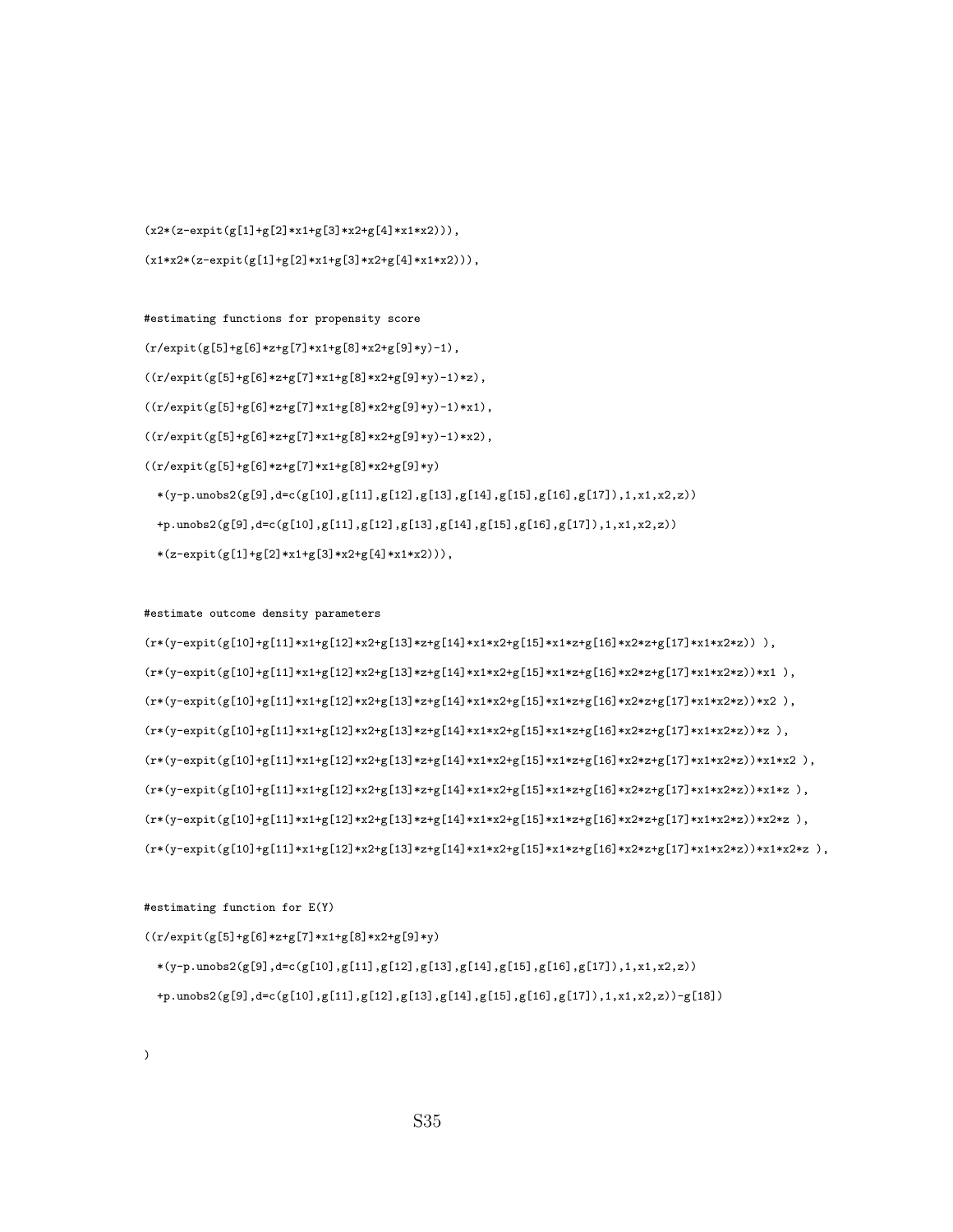}

m <- mm.dr(c(pz.x\$coef,ans.ipw\$par[1:4],dr.sb[i],pcc\$coef,dr.est[i])) dr.var[i]<-diag(solve(dM)%\*%(m%\*%t(m)/n)%\*%t(solve(dM))/n)[18] dr.sbvar[i] <-diag(solve(dM)%\*%(m%\*%t(m)/n)%\*%t(solve(dM))/n)[9]

##misspecified propensity score model

ipw.m <- function(g) {

h<- rep(0,5)

```
h[1]<-\texttt{sum}(r/\texttt{expit}(g[1]+g[2]*z+g[3]*x1+g[4]*x1*z+g[5]*y)-1)h[2]<-sum((r/expit(g[1]+g[2]*z+g[3]*x1+g[4]*x1*z+g[5]*y)-1)*z)
h[3]<-sum((r/expit(g[1]+g[2]*z+g[3]*x1+g[4]*x1*z+g[5]*y)-1)*x1)
h[4]<-sum((r/expit(g[1]+g[2]*z+g[3]*x1+g[4]*x1*z+g[5]*y)-1)*x1*z)h[5]{<}\texttt{-sum(r*y/expit(g[1]+g[2]*z+g[3]*x1+g[4]*x1*z+g[5]*y)*(z-pz.x$fit))}return(sum(h*h))
```

```
}
```

```
ans.ipw.m <- optim( rep(0,5), ipw.m, gr = NULL)$par
```
ipw.est.m[i] <-mean(r\*y /(expit(ans.ipw.m[1]+ans.ipw.m[2]\*z +ans.ipw.m[3]\*x1+ans.ipw.m[4]\*x1\*z+ans.ipw.m[5]\*y)))

```
ipw.sb.m[i] <- ans.ipw.m[5]
```
#stimate asymptotic variance (stacking estimating functions)

```
M.ipw.m <- function(g) {
h<- rep(0,10)
```
#estimating functions for P(Z|X)

```
h[1]<-sum(z-expit(g[1]+g[2]*x1+g[3]*x2+g[4]*x1*x2))
```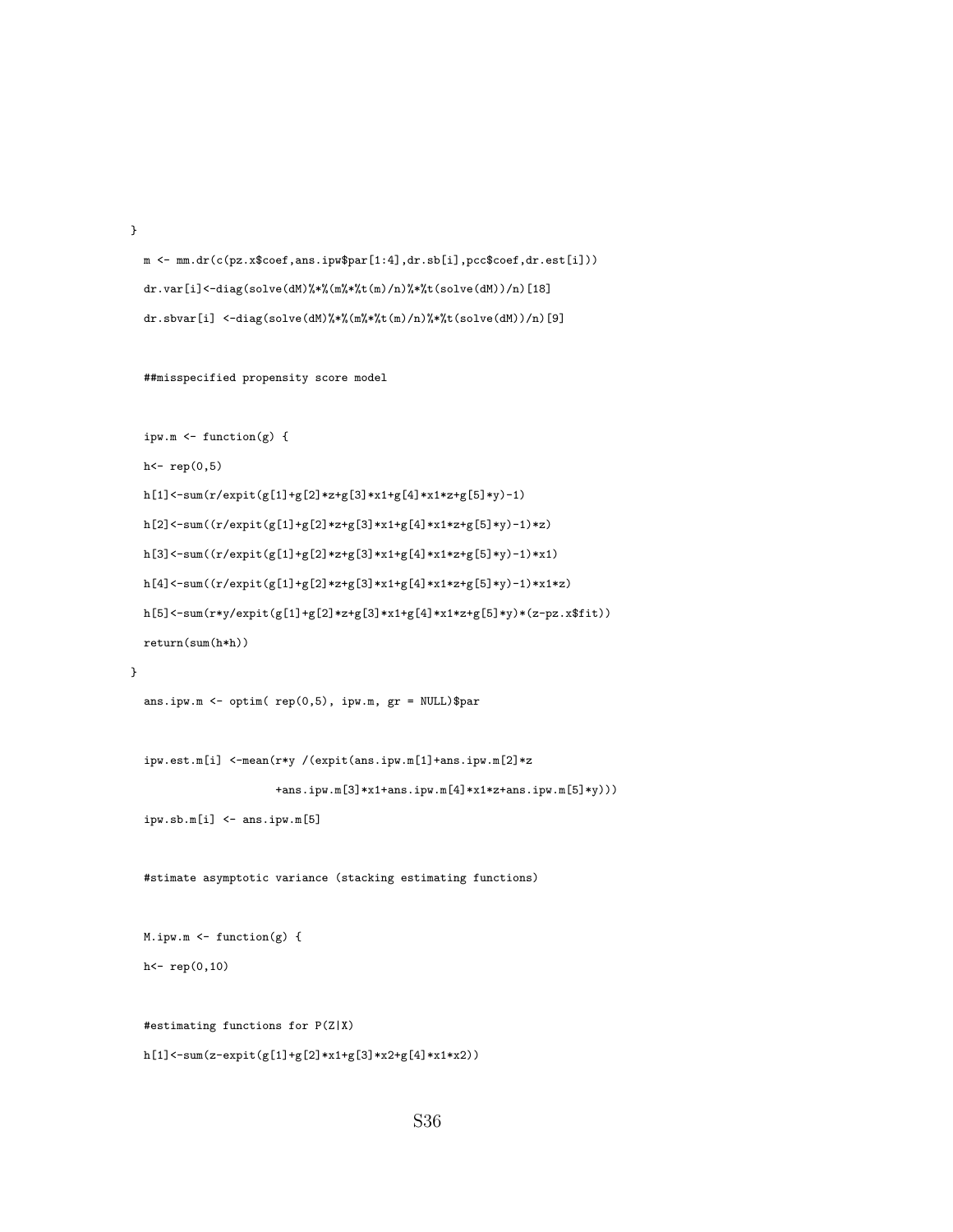h[2]<-sum(x1\*(z-expit(g[1]+g[2]\*x1+g[3]\*x2+g[4]\*x1\*x2))) h[3]<-sum(x2\*(z-expit(g[1]+g[2]\*x1+g[3]\*x2+g[4]\*x1\*x2))) h[4]<-sum(x1\*x2\*(z-expit(g[1]+g[2]\*x1+g[3]\*x2+g[4]\*x1\*x2)))

```
#estimating functions for propensity score
h[5]<-sum(r/expit(g[5]+g[6]*z+g[7]*x1+g[8]*x1*z+g[9]*y)-1)h[6]<-sum((r/expit(g[5]+g[6]*z+g[7]*x1+g[8]*x1*z+g[9]*y)-1)*z)h[7]<-\text{sum}((r/ \text{expit}(g[5]+g[6]*z+g[7]*x1+g[8]*x1*z+g[9]*y)-1)*x1)h[8]{<}{\textnormal{-sum}}((r/ex{\textnormal{pit}}(g[5]{+}g[6]{*}z{+}g[7]{*}x1{+}g[8]{*}x1{*}z{+}g[9]{*}y){-}1)*x1{*}z)h[9]<-\sum_{x\in [6]}h[x,y]\cdot\exp(t[x,y] + g[6] + g[6] + g[7] + g[8] + g[8] + g[9] + g[9] + g[2] + g[2] + g[2] + g[3] + g[3] + g[4] + g[4] + g[5]
```
#estimating function for E(Y) h[10] <-sum(r\*y /expit(g[5]+g[6]\*z+g[7]\*x1+g[8]\*x1\*z+g[9]\*y)-g[10]) h }

```
dM <- jacobian(func=M.ipw.m,x=c(pz.x$coef,ans.ipw.m,ipw.est.m[i]))/n
```

```
mm.ipw.m \leftarrow function(g) \{rbind(
  #estimating functions for P(Z|X)
  (z-expit(g[1]+g[2]*x1+g[3]*x2+g[4]*x1*x2)),
  (x1*(z-expit(g[1]+g[2]*x1+g[3]*x2+g[4]*x1*x2))),
  (x2*(z-expit(g[1]+g[2]*x1+g[3]*x2+g[4]*x1*x2))),
  (x1*x2*(z-expit(g[1]+g[2]*x1+g[3]*x2+g[4]*x1*x2))),
```

```
#estimating functions for propensity score
(r/expit(g[5]+g[6]*z+g[7]*x1+g[8]*x1*z+g[9]*y)-1),
```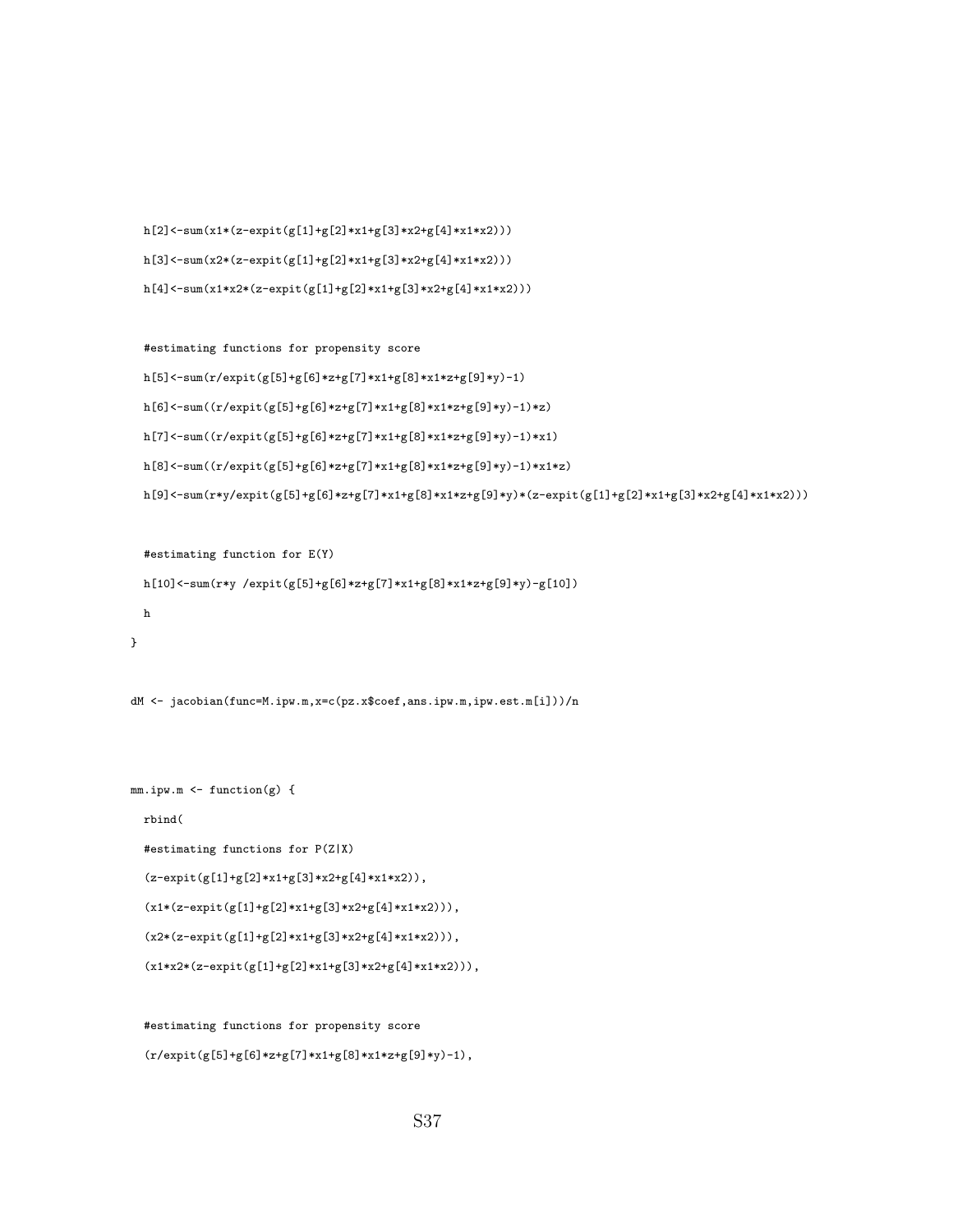```
((r/expit(g[5]+g[6]*z+g[7]*x1+g[8]*x1*z+g[9]*y)-1)*z),((r/expit(g[5]+g[6]*z+g[7]*x1+g[8]*x1*z+g[9]*y)-1)*x1),((r/expit(g[5]+g[6]*z+g[7]*x1+g[8]*x1*z+g[9]*y)-1)*x1*z),
```

```
(r*y/expit(g[5]+g[6]*z+g[7]*x1+g[8]*x1*z+g[9]*y)*(z-expit(g[1]+g[2]*x1+g[3]*x2+g[4]*x1*x2)))
```

```
#estimating function for E(Y)
```

```
(r*y /expit(g[5]+g[6]*z+g[7]*x1+g[8]*x1*z+g[9]*y)-g[10])
```

```
)
```

```
}
```
m <- mm.ipw.m(c(pz.x\$coef,ans.ipw.m,ipw.est.m[i])) ipw.var.m[i]<-diag(solve(dM)%\*%(m%\*%t(m)/n)%\*%t(solve(dM))/n)[10] ipw.sbvar.m[i] <-diag(solve(dM)%\*%(m%\*%t(m)/n)%\*%t(solve(dM))/n)[9]

```
dr.pm <- function(g) {
```
 $h$  <-  $rep(0, 5)$ 

```
h[1]<-\texttt{sum}(r/\texttt{expit}(g[1]+\texttt{g[2]*}z+\texttt{g[3]*}x1+\texttt{g[4]*}x1*z+\texttt{g[5]*}y)-1)h[2]<-sum((r/expit(g[1]+g[2]*z+g[3]*x1+g[4]*x1*z+g[5]*y)-1)*z)h[3]<-sum((r/expit(g[1]+g[2]*z+g[3]*x1+g[4]*x1*z+g[5]*y)-1)*x1)
h[4]<-sum((r/expit(g[1]+g[2]*z+g[3]*x1+g[4]*x1*z+g[5]*y)-1)*x1*z)
```

```
h[5]<-sum(
```

```
(z-pz.x$fit)*(r/(expit(g[1]+g[2]*z+g[3]*x1+g[4]*x1*z+g[5]*y))*(y-p.unobs(g[5],1,x1,x2,z))+p.unobs(g[5],1,x1,x2,z))
                      \lambdat1 <- system.time(ans.dr.pm <-
```
}

```
BBsolve(par = rep(0,5), fn = dr.pm, quiet=T))[1]
```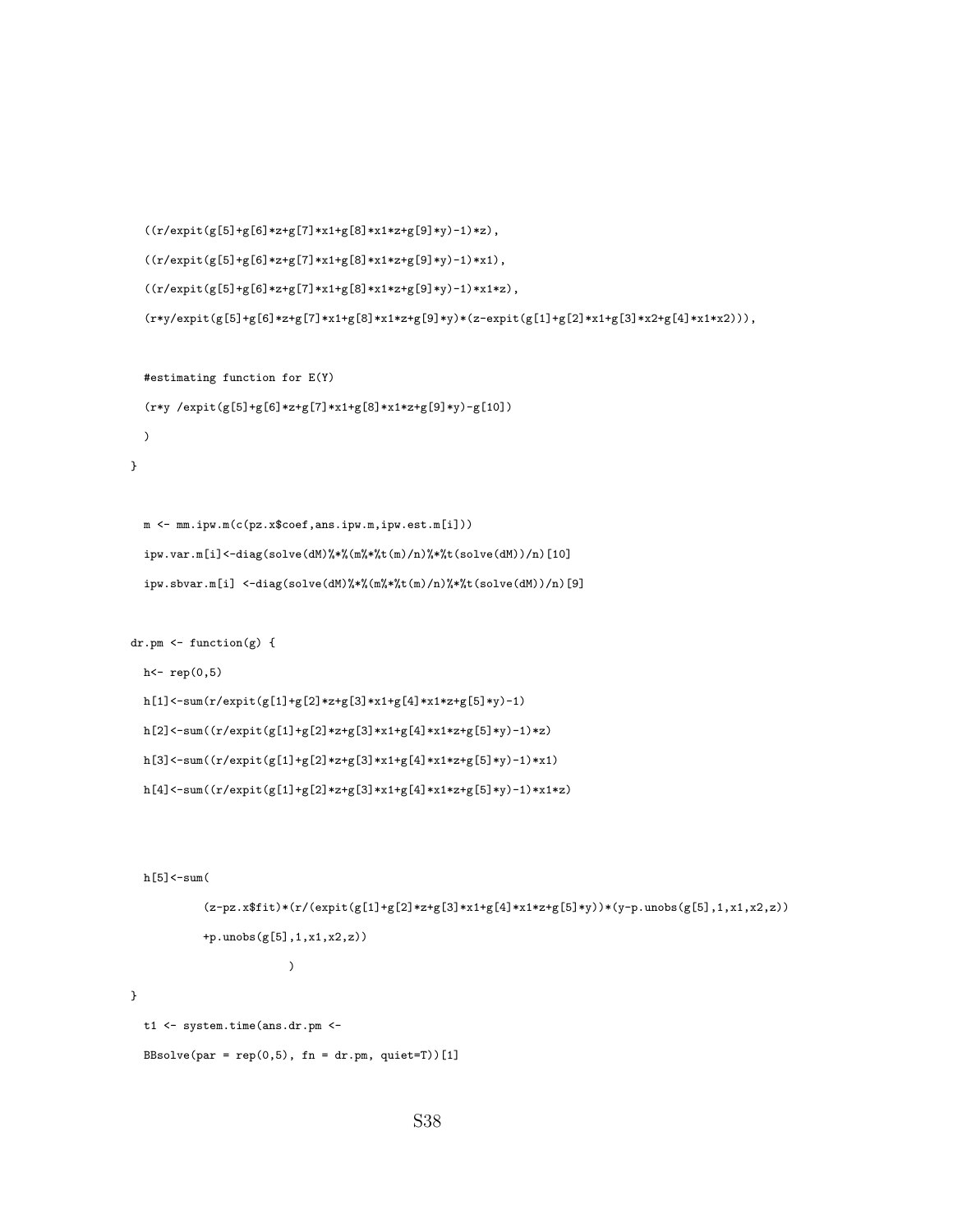dr.sb.pm[i]<-ans.dr.pm\$par[5]

dr.est.pm[i] <- mean(r/(expit(ans.dr.pm\$par[1]+ans.dr.pm\$par[2]\*z+ans.dr.pm\$par[3]\*x1 +ans.dr.pm\$par[4]\*x1\*z+dr.sb.pm[i]\*y))\*(y-p.unobs(dr.sb.pm[i],1,x1,x2,z)) +p.unobs(dr.sb.pm[i],1,x1,x2,z))

 $M.dr.pm \leftarrow function(g)$  {

h<- rep(0,18)

#estimating functions for P(Z|X)  $h[1]<-sum(z-expit(g[1]+g[2]*x1+g[3]*x2+g[4]*x1*x2))$ h[2]<-sum(x1\*(z-expit(g[1]+g[2]\*x1+g[3]\*x2+g[4]\*x1\*x2))) h[3]<-sum(x2\*(z-expit(g[1]+g[2]\*x1+g[3]\*x2+g[4]\*x1\*x2)))

 $h[4]{<}\texttt{-sum(x1*x2*(z-expit(g[1]+g[2]*x1+g[3]*x2+g[4]*x1*x2)))}$ 

```
#estimating functions for propensity score
h[5]<-sum(r/expit(g[5]+g[6]*z+g[7]*x1+g[8]*x1*z+g[9]*y)-1)
h[6]<-sum((r/expit(g[5]+g[6]*z+g[7]*x1+g[8]*x1*z+g[9]*y)-1)*z)h[7]<-sum((r/expit(g[5]+g[6]*z+g[7]*x1+g[8]*x1*z+g[9]*y)-1)*x1)
h[8]\!\leq\!\!-\!\!\operatorname{sum}((r/\texttt{expit}(g[5]\!\!+\!\!g[6]\!\!*\!\!z\!\!+\!\!g[7]\!\!*\!\!x1\!\!+\!\!g[8]\!\!*\!\!x1\!\!*\!\!z\!\!+\!\!g[9]\!\!*\!\!y)\!\!-\!\!1)\!\!*\!\!x2)h[9]<-sum((r/expit(g[5]+g[6]*z+g[7]*x1+g[8]*x1*z+g[9]*y)
               *(y-p.\nmods2(g[9], d=c(g[10], g[11], g[12], g[13], g[14], g[15], g[16], g[17]), 1, x1, x2, z))+p.unobs2(g[9],d=c(g[10],g[11],g[12],g[13],g[14],g[15],g[16],g[17]),1,x1,x2,z))
              *(z\text{-}\mathrm{expit}(g[1]\text{+}g[2]\text{+}x1\text{+}g[3]\text{+}x2\text{+}g[4]\text{+}x1\text{+}x2)))
```
#estimate outcome density parameters

 $h[10]<-\text{sum}(\text{r*(y-expit(g[10]+g[11]*x1+g[12]*x2+g[13]*z+g[14]*x1*x2+g[15]*x1*x2+g[16]*x2*x+g[17]*x1*x2*x))$ h[11]<-sum(r\*(y-expit(g[10]+g[11]\*x1+g[12]\*x2+g[13]\*z+g[14]\*x1\*x2+g[15]\*x1\*z+g[16]\*x2\*z+g[17]\*x1\*x2\*z))\*x1 )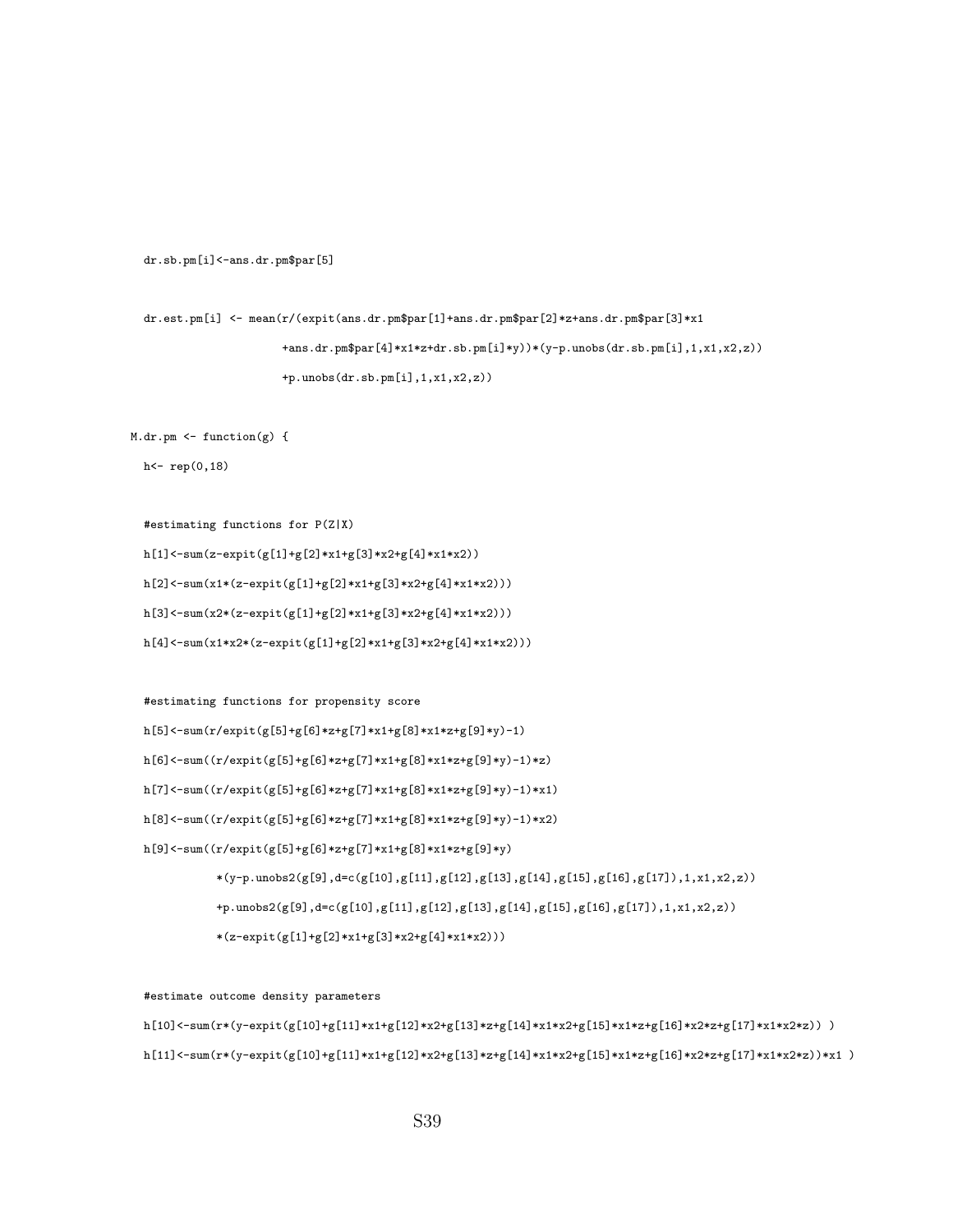```
#estimating functions for propensity score
(r/expit(g[5]+g[6]*z+g[7]*x1+g[8]*x1*z+g[9]*y)-1),((r/expit(g[5]+g[6]*z+g[7]*x1+g[8]*x1*z+g[9]*y)-1)*z),((r/expit(g[5]+g[6]*z+g[7]*x1+g[8]*x1*z+g[9]*y)-1)*x1),((r/expit(g[5]+g[6]*z+g[7]*x1+g[8]*x1*z+g[9]*y)-1)*x2),
```

```
(z-expit(g[1]+g[2]*x1+g[3]*x2+g[4]*x1*x2)),
(x1*(z-expit(g[1]+g[2]*x1+g[3]*x2+g[4]*x1*x2))),
(x2*(z-expit(g[1]+g[2]*x1+g[3]*x2+g[4]*x1*x2))),
(x1*x2*(z-expit(g[1]+g[2]*x1+g[3]*x2+g[4]*x1*x2))),
```
dM <- jacobian(func=M.dr.pm,x=c(pz.x\$coef,ans.dr.pm\$par,pcc\$coef,dr.est.pm[i]))/n

#estimating function for E(Y)

```
mm-dr.pm <- function(g) {
```
h

}

```
rbind(
```
h[18]<-sum((r/expit(g[5]+g[6]\*z+g[7]\*x1+g[8]\*x1\*z+g[9]\*y)

```
h[12]<-sum(r*(y-expit(g[10]+g[11]*x1+g[12]*x2+g[13]*z+g[14]*x1*x2+g[15]*x1*z+g[16]*x2*z+g[17]*x1*x2*z))*x2 )
h[13]<-sum(r*(y-expit(g[10]+g[11]*x1+g[12]*x2+g[13]*z+g[14]*x1*x2+g[15]*x1*z+g[16]*x2*z+g[17]*x1*x2*z))*z )
h[14]<-sum(r*(y-expit(g[10]+g[11]*x1+g[12]*x2+g[13]*z+g[14]*x1*x2+g[15]*x1*z+g[16]*x2*z+g[17]*x1*x2*z))*x1*x2 )
h[15]<-sum(r*(y-expit(g[10]+g[11]*x1+g[12]*x2+g[13]*z+g[14]*x1*x2+g[15]*x1*z+g[16]*x2*z+g[17]*x1*x2*z))*x1*z )
h[16]<-sum(r*(y-expit(g[10]+g[11]*x1+g[12]*x2+g[13]*z+g[14]*x1*x2+g[15]*x1*z+g[16]*x2*z+g[17]*x1*x2*z))*x2*z )
h[17]<-\text{sum}(r*(y-\text{expit}(g[10]+\text{g}[11]*x1+g[12]*x2+g[13]*z+g[14]*x1*x2+g[15]*x1*z+g[16]*x2*z+g[17]*x1*x2*z))*x1*x2*x)
```
 $*(\verb|y-p.unobs2(g[9],\verb|dcc(g[10],g[11],g[12],g[13],g[14],g[15],g[16],g[17]),1,x1,x2,z))$ 

+p.unobs2(g[9],d=c(g[10],g[11],g[12],g[13],g[14],g[15],g[16],g[17]),1,x1,x2,z))-g[18])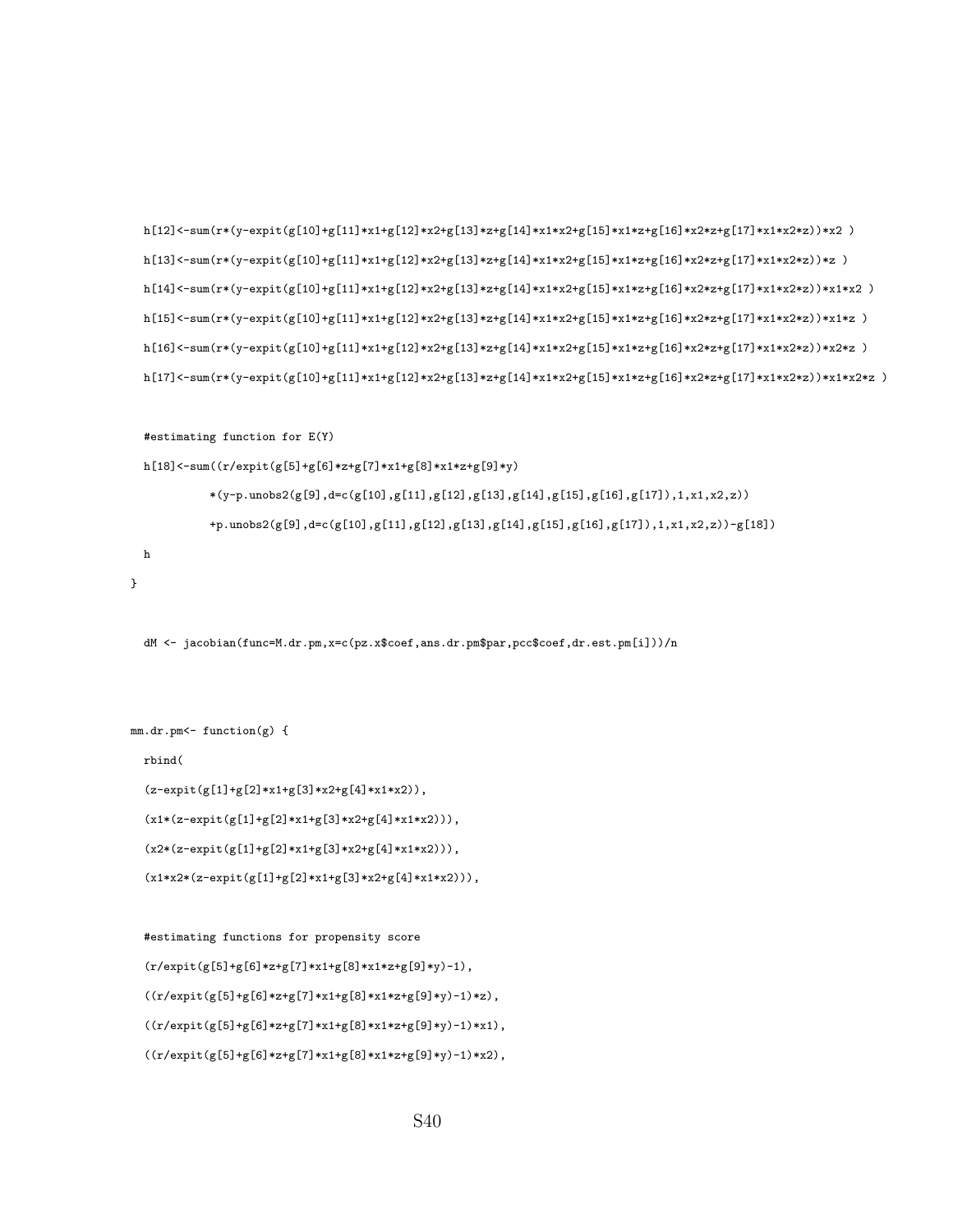## S41

pcc.m <- glm(y.cc ~ x1.cc, family="binomial")

}

## ###########misspecified outcome regression####################

m <- mm.dr.pm(c(pz.x\$coef,ans.dr.pm\$par,pcc\$coef,dr.est.pm[i])) dr.var.pm[i]<-diag(solve(dM)%\*%(m%\*%t(m)/n)%\*%t(solve(dM))/n)[18] dr.sbvar.pm[i] <-diag(solve(dM)%\*%(m%\*%t(m)/n)%\*%t(solve(dM))/n)[9]

## #estimating function for E(Y)  $((r/expit(g[5]+g[6]*z+g[7]*x1+g[8]*x1*z+g[9]*y))$  $*(y-p.\nunobs2(g[9], d=c(g[10], g[11], g[12], g[13], g[14], g[15], g[16], g[17]), 1, x1, x2, z))$  $+\texttt{p.unobs2}(g[9],\texttt{d=c}(g[10],g[11],g[12],g[13],g[14],g[15],g[16],g[17]),1,x1,x2,z))\textnormal{-}g[18])$ )

#estimate outcome density parameters  $(r*(y-expit(g[10]+g[11]*x1+g[12]*x2+g[13]*z+g[14]*x1*x2+g[15]*x1*xz+g[16]*x2*xz+g[17]*x1*x2*z))$  ),  $(r*(y-\texttt{expit}(g[10]+g[11]*x1+g[12]*x2+g[13]*z+g[14]*x1*x2+g[15]*x1*x2+z[g[16]*x2*z+g[17]*x1*x2*z))*x1\enspace),$  $(r*(y-expit(g[10]+g[11]*x1+g[12]*x2+g[13]*z+g[14]*x1*x2+g[15]*x1*z2+g[16]*x2*x+g[17]*x1*x2*z))*x2$  ),  $(\mathsf{r}*(\mathsf{y}-\mathsf{expit}(g[10]+\mathsf{g}[11]*x1+g[12]*x2+g[13]*z+\mathsf{g}[14]*x1*x2+g[15]*x1*z+\mathsf{g}[16]*x2*z+\mathsf{g}[17]*x1*x2*z))*z$  ),  $(r*(y-expit(g[10]+g[11]*x1+g[12]*x2+g[13]*z+g[14]*x1*x2+g[15]*x1*x2+g[16]*x2*x+g[17]*x1*x2*))*x1*x2 ,$  $(r*(y-expit(g[10]+g[11]*x1+g[12]*x2+g[13]*z+g[14]*x1*x2+g[15]*x1*x2+g[16]*x2*x+g[17]*x1*x2*z))*x1*z$  $(r*(y-expit(g[10]+g[11]*x1+g[12]*x2+g[13]*z+g[14]*x1*x2+g[15]*x1*x2*g[16]*x2*x+g[17]*x1*x2*z))*x2*z$  ),  $(r*(y-\texttt{expit}(g[10]+g[11]*x1+g[12]*x2+g[13]*z+g[14]*x1*x2+g[15]*x1*x2+g[16]*x2*z1*z+g[17]*x1*x2*z))*x1*x2*x$  ),

\*(z-expit(g[1]+g[2]\*x1+g[3]\*x2+g[4]\*x1\*x2))),

## $((r/expit(g[5]+g[6]*z+g[7]*x1+g[8]*x1*z+g[9]*y))$  $*(y-p.\nmods2(g[9], d=c(g[10], g[11], g[12], g[13], g[14], g[15], g[16], g[17]), 1, x1, x2, z))$ +p.unobs2(g[9],d=c(g[10],g[11],g[12],g[13],g[14],g[15],g[16],g[17]),1,x1,x2,z))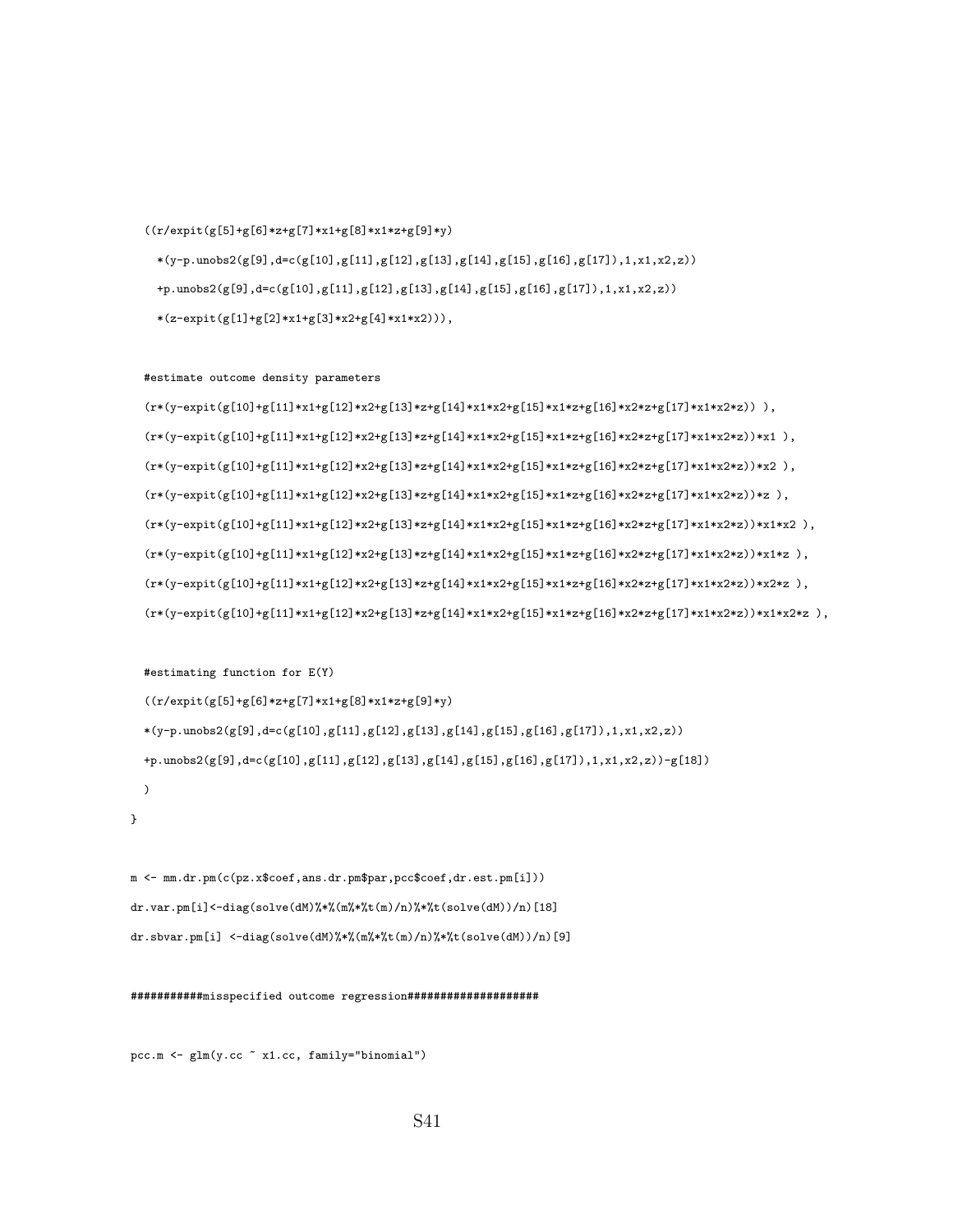```
p.unobs.m <- function(b,y,x1,x2,z) {
 prob <- expit(pcc.m$coef[1]+pcc.m$coef[2]*x1)
  denom<- exp(-b)*prob+exp(0)*(1-prob)
 return ( y*(exp(-b)*prob/denom) + (1-y)*(exp(0)*(1-prob)/denom) )
}
p.unobs.m.2 <- function(b,d,y,x1,x2,z) {
 prob <- expit(d[1]+d[2]*x1)
 denom<- exp(-b)*prob+exp(0)*(1-prob)
 return ( y*(exp(-b)*prob/denom) + (1-y)*(exp(0)*(1-prob)/denom) )
}
imp.m <- function(h) {
  sum( (z-pz.x$fit)*(1-r)*(1)*p.unobs.m(h,1,x1,x2,z)+(0)*p.unobs.m(h,0,x1,x2,z) )+r*(y)) )}
imp.sb.m[i] <- uniroot(imp.m,c(-5,8))$root
imp.est.m[i] \leftarrow mean(r*y+(1-r)*(p.unobs.m(imp.sb.m[i],1,x1,x2,z)))M.imp.m <- function(g) {
 h<- rep(0,8)
  #estimating functions for P(Z|X)
  h[1]<-sum(z-expit(g[1]+g[2]*x1+g[3]*x2+g[4]*x1*x2))
 h[2]<-sum(x1*(z-expit(g[1]+g[2]*x1+g[3]*x2+g[4]*x1*x2)))
  h[3]<-sum(x2*(z-expit(g[1]+g[2]*x1+g[3]*x2+g[4]*x1*x2)))h[4]<-sum(x1*x2*(z-expit(g[1]+g[2]*x1+g[3]*x2+g[4]*x1*x2)))#estimate outcome density parameters
```

```
h[5]<-sum(r*(y-expit(g[5]+g[6]*x1)) )
```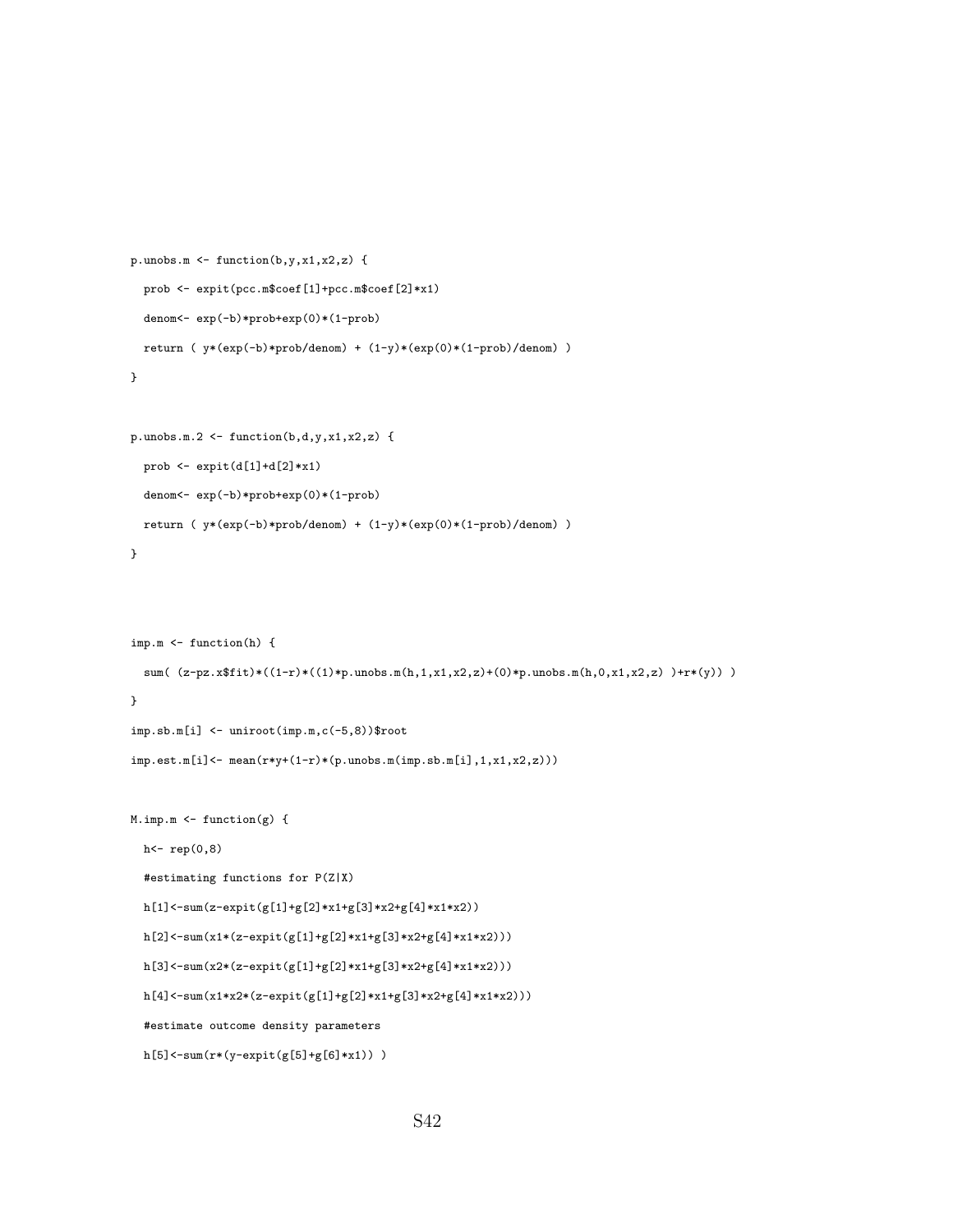```
h[6]<-sum(r*(y-expit(g[5]+g[6]*x1))*x1 )
```

```
#estimating functions for selection bias
```

```
h[7] \leftarrow sum( (z-expit(g[1]+g[2]*x1+g[3]*x2+g[4]*x1*x2))*((1-r)
              *(p.unobs.n.2(g[7],d=c(g[5],g[6]),1,x1,x2,z))+r*y) )#estimating function for E(Y)
h[8]<-sum(r*y+(1-r)*(p.unobs.m.2(g[7],d=c(g[5],g[6]),1,x1,x2,z))-g[8])h
```

```
}
```

```
dM <- jacobian(func=M.imp.m,x=c(pz.x$coef,pcc.m$coef,imp.sb.m[i],imp.est.m[i]))/n
```

```
mm.imp.m <- function(g) {
 rbind(
 #estimating functions for P(Z|X)
 (z-expit(g[1]+g[2]*x1+g[3]*x2+g[4]*x1*x2)),
 (x1*(z-expit(g[1]+g[2]*x1+g[3]*x2+g[4]*x1*x2))),
 (x2*(z-expit(g[1]+g[2]*x1+g[3]*x2+g[4]*x1*x2))),
 (x1*x2*(z-expit(g[1]+g[2]*x1+g[3]*x2+g[4]*x1*x2))),
 #estimate outcome density parameters
 (r*(y-expit(g[5]+g[6]*x1)) ),
```

```
(r*(y-expit(g[5]+g[6]*x1))*x1),
```

```
#estimating functions for selection bias
```

```
( (z-expit(g[1]+g[2]*x1+g[3]*x2+g[4]*x1*x2))*((1-r)
*(p.unobs.m.2(g[7],d=c(g[5],g[6]),1,x1,x2,z))+r*y)),
#estimating function for E(Y)
(r*y+(1-r)*(p.unobs.m.2(g[7],d=c(g[5],g[6]),1,x1,x2,z))-g[8]))
```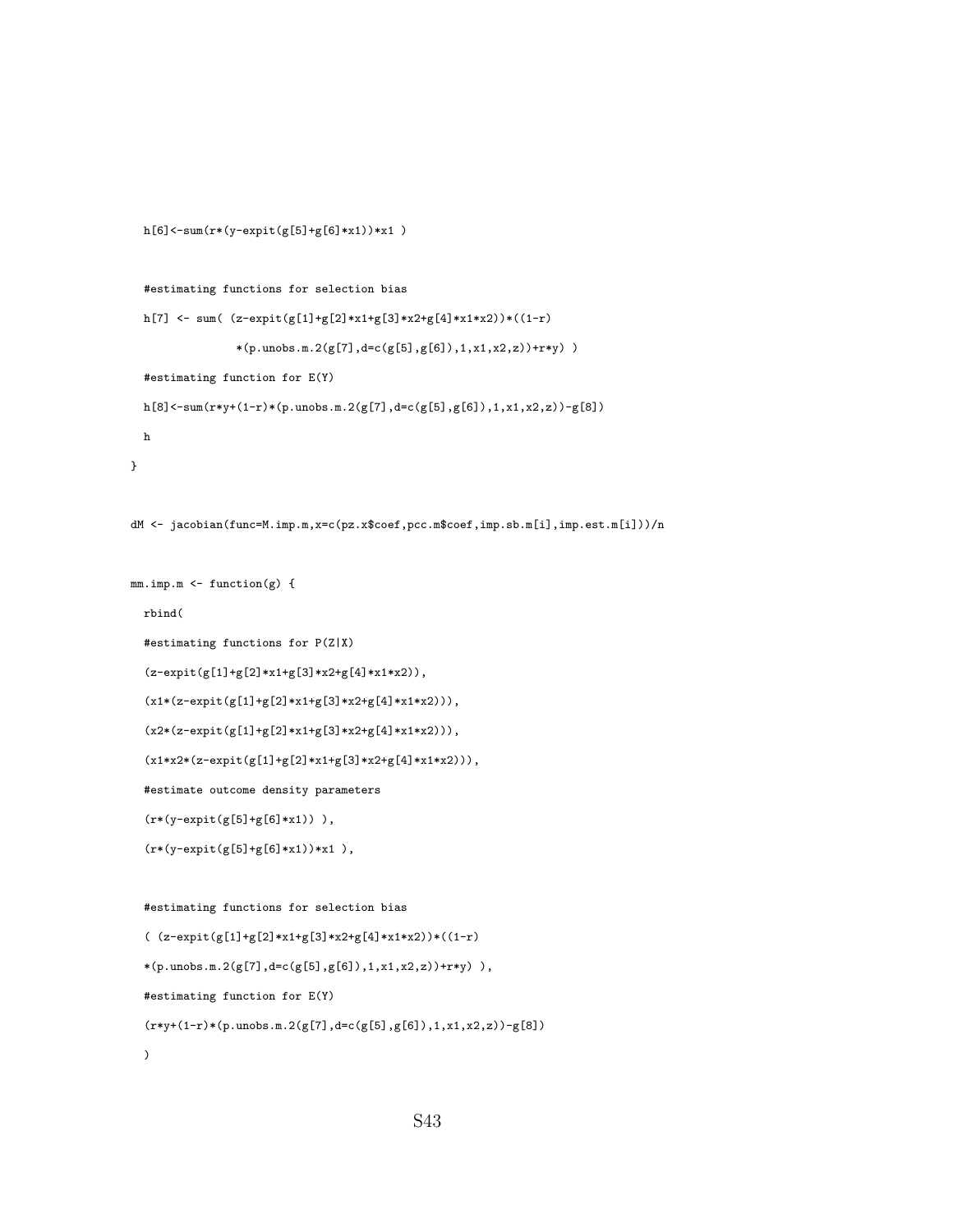```
m <- mm.imp.m(c(pz.x$coef,pcc.m$coef,imp.sb.m[i],imp.est.m[i]))
imp.var.m[i]<-diag(solve(dM)%*%(m%*%t(m)/n)%*%t(solve(dM))/n)[8]
imp.sbvar.m[i] <-diag(solve(dM)%*%(m%*%t(m)/n)%*%t(solve(dM))/n)[7]
dr.bm \leq function(g) {
  sum(
     (z-pz.x$fit)*(r/expit(ans.ipw$par[1]+ans.ipw$par[2]*z
     \verb+ans.jpg+ary82+31+ans.jpg+ary82+g*y*(y-p.unobs.m(g,1,x1,x2,z))+p.unobs.m(g,1,x1,x2,z))
  )
}
dr.sb.bm[i]<-uniroot(dr.bm,c(-5,8))$root
\verb|dr.est.bm[i] < -\verb|mean(r/expit(ans.ipw$par[1]+ans.ipw$par[2]*z+ans.ipw$par[3]*x1+ans.ipw$par[4]*x2+dr.sb.bm[i]*y)*(y-p.unobs.m(dr.sb.bm[i],1,x1,x2,z))
                    +p.unobs.m(dr.sb.bm[i],1,x1,x2,z))
M.dr.bm <- function(g) {
  h<- rep(0,12)
```

```
#estimating functions for P(Z|X)
h[1]<-sum(z-expit(g[1]+g[2]*x1+g[3]*x2+g[4]*x1*x2))
h[2]<-sum(x1*(z-expit(g[1]+g[2]*x1+g[3]*x2+g[4]*x1*x2)))h[3]{<}{\texttt{-sum}}(x2*(z{\texttt{-expit}}(g[1]{\texttt{+}}g[2]{\texttt{*}}x1{\texttt{+}}g[3]{\texttt{*}}x2{\texttt{+}}g[4]{\texttt{*}}x1{\texttt{*}}x2)))
```
}

```
h[4]<-sum(x1*x2*(z-expit(g[1]+g[2]*x1+g[3]*x2+g[4]*x1*x2)))
```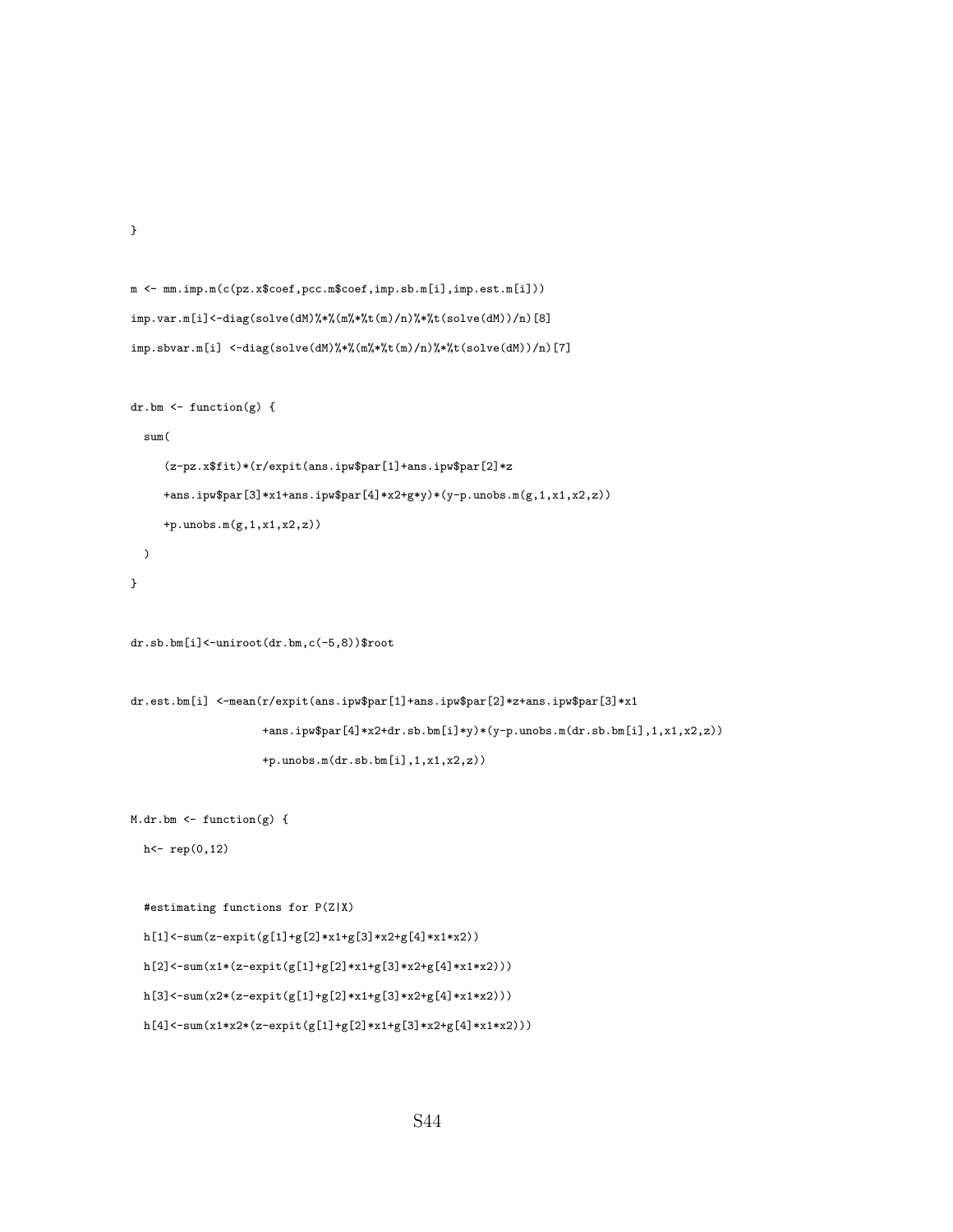```
#estimating functions for propensity score
```

```
h[5]\!\leftarrow\!\texttt{sum}(r/\texttt{expit}(g[5]\texttt{+}g[6]\texttt{*}z\texttt{+}g[7]\texttt{*}x1\texttt{+}g[8]\texttt{*}x2\texttt{+}g[9]\texttt{*}y)\texttt{-}1)
```
 $h[6]<sup>-sum</sup>((r/expit(g[5]+g[6]*z+g[7]*x1+g[8]*x2+g[9]*y)-1)*z)$ 

```
h[7]<-sum((r/expit(g[5]+g[6]*z+g[7]*x1+g[8]*x2+g[9]*y)-1)*x1)
```

```
h[8]<-sum((r/expit(g[5]+g[6]*z+g[7]*x1+g[8]*x2+g[9]*y)-1)*x2)
```

```
h[9]<-\sum_{r\in[9]}(-\sum_{r\in[7]}(r/\expit(g[5]+\sum_{r\in[8]}*z+\exp[7]*x1+g[8]*x2+g[9]*y)*(y-p.unobs.m.2(g[9],d=c(g[10],g[11]),1,x1,x2,z))
```

```
+p.unobs.m.2(g[9],d=c(g[10],g[11]),1,x1,x2,z))
```

```
*(\texttt{z-expit}(g[1]\texttt{+}g[2]\texttt{*}x1\texttt{+}g[3]\texttt{*}x2\texttt{+}g[4]\texttt{*}x1\texttt{*}x2)))
```
#estimate outcome density parameters

```
h[10]<-sum(r*(y-expit(g[10]+g[11]*x1)) )
```

```
h[11]<-sum(r*(y-expit(g[10]+g[11]*x1))*x1 )
```
#estimating function for E(Y)

```
h[12]<-sum((r/expit(g[5]+g[6]*z+g[7]*x1+g[8]*x2+g[9]*y)*(y-p.\nunobs.n.2(g[9],d=c(g[10],g[11]),1,x1,x2,z))+p.unobs.m.2(g[9],d=c(g[10],g[11]),1,x1,x2,z))-g[12])
h
```
}

dM <- jacobian(func=M.dr.bm,x=c(pz.x\$coef,ans.ipw\$par[1:4],dr.sb.bm[i],pcc.m\$coef,dr.est.bm[i]))/n

```
mm.dr.bm<- function(g) {
 rbind(
 #estimating functions for P(Z|X)
 (z-expit(g[1]+g[2]*x1+g[3]*x2+g[4]*x1*x2)),
 (x1*(z-expit(g[1]+g[2]*x1+g[3]*x2+g[4]*x1*x2))),
  (x2*(z-expit(g[1]+g[2]*x1+g[3]*x2+g[4]*x1*x2))),
```